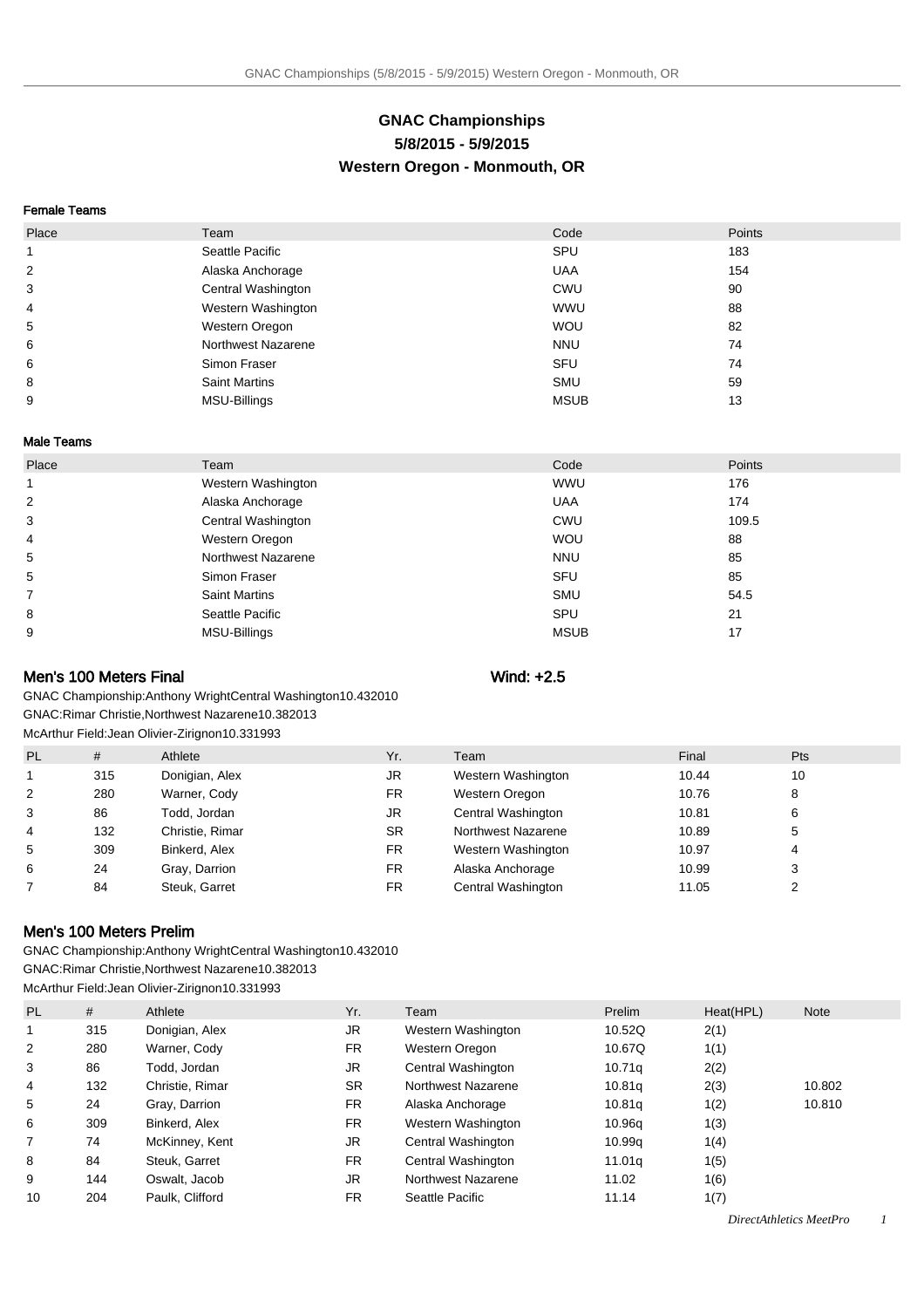| 11 | 200 | Ferguson, David   | SR | Seattle Pacific | 11.18 | 2(4) |
|----|-----|-------------------|----|-----------------|-------|------|
| 12 | 99  | DiGiovanna, Tyler | JR | MSU-Billings    | 11.27 | 2(5) |
| 13 | 205 | Straker, RJ       | SR | Seattle Pacific | 11.30 | 2(6) |

| Men's 100 Meters Prelim Heat 1 of 2 |     |                 |           | <b>Wind: 1.3</b>   |        |             |
|-------------------------------------|-----|-----------------|-----------|--------------------|--------|-------------|
| PL                                  | #   | Athlete         | Yr.       | Team               | Prelim | <b>Note</b> |
|                                     | 280 | Warner, Cody    | <b>FR</b> | Western Oregon     | 10.67Q |             |
| 2                                   | 24  | Gray, Darrion   | FR.       | Alaska Anchorage   | 10.81g | 10.810      |
| 3                                   | 309 | Binkerd, Alex   | <b>FR</b> | Western Washington | 10.96g |             |
| 4                                   | 74  | McKinney, Kent  | JR.       | Central Washington | 10.99q |             |
| 5                                   | 84  | Steuk, Garret   | <b>FR</b> | Central Washington | 11.01q |             |
| 6                                   | 144 | Oswalt, Jacob   | JR.       | Northwest Nazarene | 11.02  |             |
|                                     | 204 | Paulk. Clifford | <b>FR</b> | Seattle Pacific    | 11.14  |             |

# Men's 100 Meters Prelim Heat 2 of 2 Wind: 0.7

| <b>PL</b> | #   | Athlete           | Yr.       | Team               | Prelim             | <b>Note</b> |
|-----------|-----|-------------------|-----------|--------------------|--------------------|-------------|
|           | 315 | Donigian, Alex    | JR        | Western Washington | 10.52Q             |             |
| 2         | 86  | Todd, Jordan      | JR        | Central Washington | 10.71 <sub>q</sub> |             |
| 3         | 132 | Christie, Rimar   | <b>SR</b> | Northwest Nazarene | 10.81q             | 10.802      |
| 4         | 200 | Ferguson, David   | SR        | Seattle Pacific    | 11.18              |             |
| 5         | 99  | DiGiovanna, Tyler | JR        | MSU-Billings       | 11.27              |             |
| 6         | 205 | Straker, RJ       | <b>SR</b> | Seattle Pacific    | 11.30              |             |

# Men's 200 Meters Final Wind: 0.2

GNAC: Mike Hinshaw Western Oregon 21.11 2002

McArthur Field: Tyrell Williams Western Oregon 21.32 2014

GNAC Championship: Tyrell Williams Western Oregon 21.32 2014

GNAC Championship: Rimar Christie Northwest Nazarene 21.32 2013

| <b>PL</b> | #   | Athlete         | Yr.       | Team               | Final      | <b>Pts</b> | <b>Note</b> |
|-----------|-----|-----------------|-----------|--------------------|------------|------------|-------------|
|           |     |                 |           |                    |            |            |             |
| 1         | 315 | Donigian, Alex  | JR        | Western Washington | 21.56      | 10         |             |
| 2         | 24  | Gray, Darrion   | FR        | Alaska Anchorage   | 21.91      | 8          |             |
| 3         | 86  | Todd. Jordan    | JR        | Central Washington | 22.19      | 6          |             |
| 4         | 144 | Oswalt, Jacob   | JR.       | Northwest Nazarene | 22.35      | 5          |             |
| 5         | 242 | Webster, Joel   | SO.       | Simon Fraser       | 22.42      | 4          | 22.418      |
| 6         | 202 | Lopez, Mario    | FR.       | Seattle Pacific    | 22.42      | 3          | 22.419      |
|           | 200 | Ferguson, David | <b>SR</b> | Seattle Pacific    | 22.43      | 2          |             |
|           | 280 | Warner, Cody    | FR        | Western Oregon     | <b>DNF</b> |            |             |

## Men's 200 Meters Prelim

GNAC: Mike Hinshaw Western Oregon 21.11 2002 McArthur Field: Tyrell Williams Western Oregon 21.32 2014 GNAC Championship: Tyrell Williams Western Oregon 21.32 2014 GNAC Championship: Rimar Christie Northwest Nazarene 21.32 2013

| <b>PL</b> | #   | Athlete            | Yr.       | Team               | Prelim | Heat(HPL) |
|-----------|-----|--------------------|-----------|--------------------|--------|-----------|
|           | 315 | Donigian, Alex     | JR.       | Western Washington | 21.46Q | 2(1)      |
| 2         | 280 | Warner, Cody       | <b>FR</b> | Western Oregon     | 21.68Q | 1(1)      |
| 3         | 24  | Gray, Darrion      | <b>FR</b> | Alaska Anchorage   | 21.84g | 1(2)      |
| 4         | 86  | Todd, Jordan       | JR        | Central Washington | 21.95g | 2(2)      |
| 5         | 144 | Oswalt, Jacob      | JR.       | Northwest Nazarene | 22.15q | 2(3)      |
| 6         | 200 | Ferguson, David    | <b>SR</b> | Seattle Pacific    | 22.20q | 1(3)      |
| 7         | 202 | Lopez, Mario       | <b>FR</b> | Seattle Pacific    | 22.21q | 2(4)      |
| 8         | 242 | Webster, Joel      | <b>SO</b> | Simon Fraser       | 22.26g | 2(5)      |
| 9         | 336 | Schmidt, Nathaniel | <b>SR</b> | Western Washington | 22.29  | 1(4)      |
| 10        | 309 | Binkerd, Alex      | <b>FR</b> | Western Washington | 22.32  | 2(6)      |
| 11        | 28  | Lindsay, Liam      | <b>FR</b> | Alaska Anchorage   | 22.60  | 1(5)      |
| 12        | 274 | Leedham, Bryce     | JR        | Western Oregon     | 22.68  | 2(7)      |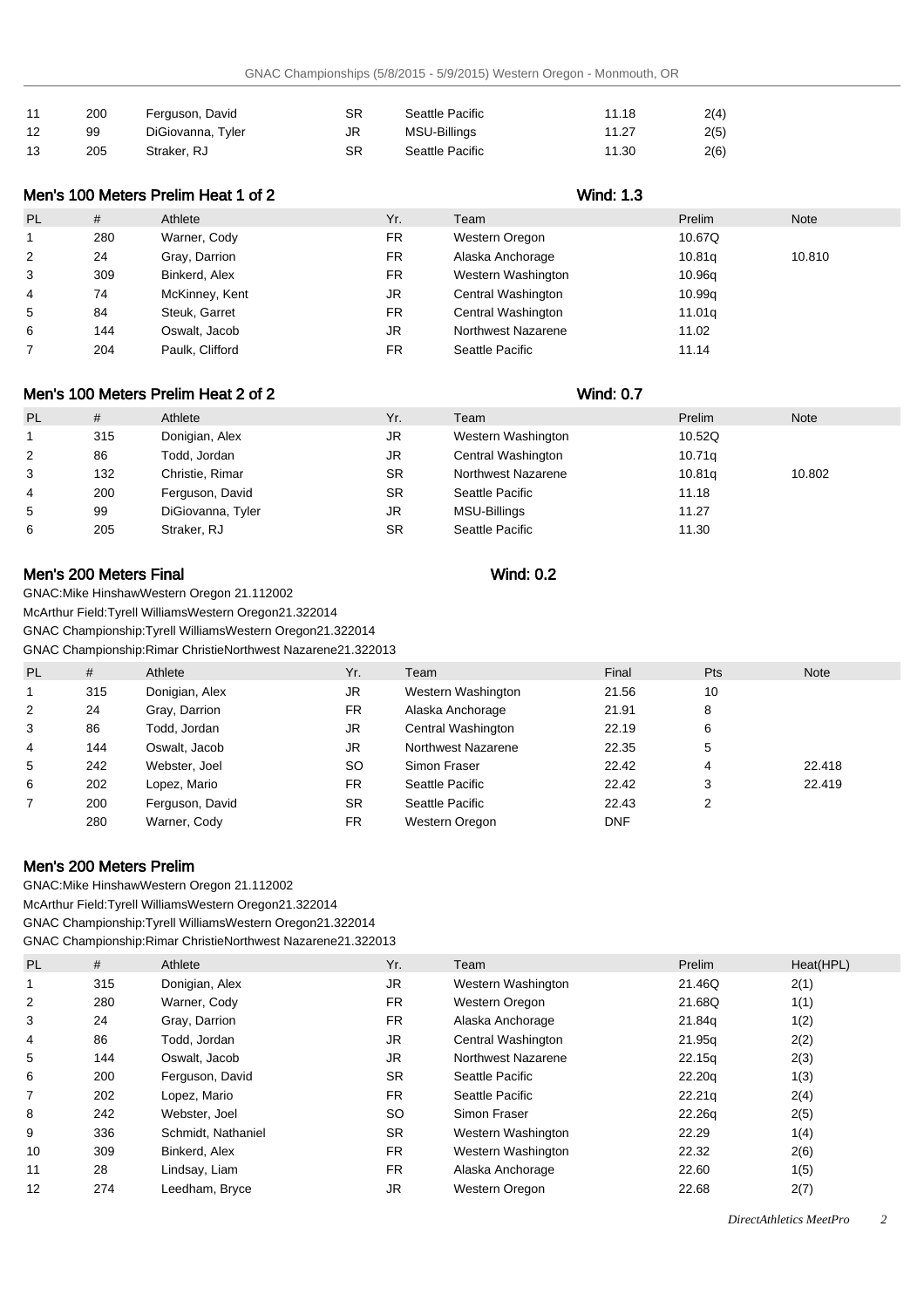| 13 | 204 | Paulk, Clifford | FR | Seattle Pacific | 22.7<br>22. I | 1(6) |
|----|-----|-----------------|----|-----------------|---------------|------|
| 14 | 225 | Dhillon, Hameet | SC | Simon Fraser    | 22.86         | 2(8) |

| Men's 200 Meters Prelim Heat 1 of 2 |     |                    |           | Wind: +0.9         |        |
|-------------------------------------|-----|--------------------|-----------|--------------------|--------|
| <b>PL</b>                           | #   | Athlete            | Yr.       | Team               | Prelim |
|                                     | 280 | Warner, Cody       | <b>FR</b> | Western Oregon     | 21.68Q |
| 2                                   | 24  | Gray, Darrion      | <b>FR</b> | Alaska Anchorage   | 21.84g |
| 3                                   | 200 | Ferguson, David    | <b>SR</b> | Seattle Pacific    | 22.20q |
| $\overline{4}$                      | 336 | Schmidt, Nathaniel | <b>SR</b> | Western Washington | 22.29  |
| 5                                   | 28  | Lindsay, Liam      | <b>FR</b> | Alaska Anchorage   | 22.60  |
| 6                                   | 204 | Paulk, Clifford    | FR        | Seattle Pacific    | 22.71  |

# Men's 200 Meters Prelim Heat 2 of 2 Wind: +0.6

| PL | #   | Athlete         | Yr. | Team               | Prelim             |
|----|-----|-----------------|-----|--------------------|--------------------|
|    | 315 | Donigian, Alex  | JR  | Western Washington | 21.46Q             |
| 2  | 86  | Todd, Jordan    | JR  | Central Washington | 21.95q             |
| 3  | 144 | Oswalt, Jacob   | JR  | Northwest Nazarene | 22.15g             |
| 4  | 202 | Lopez, Mario    | FR. | Seattle Pacific    | 22.21 <sub>q</sub> |
| 5  | 242 | Webster, Joel   | SO  | Simon Fraser       | 22.26g             |
| 6  | 309 | Binkerd, Alex   | FR. | Western Washington | 22.32              |
|    | 274 | Leedham, Bryce  | JR  | Western Oregon     | 22.68              |
| 8  | 225 | Dhillon, Hameet | SO  | Simon Fraser       | 22.86              |

# Men's 400 Meters Final

GNAC Championship: Ethan Hewitt Alaska Anchorage 47.55 2012 GNAC: Ethan Hewitt Alaska Anchorage 47.51 2011 McArthur Field: Ethan Hewitt Alaska Anchorage 47.55 2012

| <b>PL</b> | #   | Athlete          | Yr.       | Team                | Final | <b>Pts</b> |
|-----------|-----|------------------|-----------|---------------------|-------|------------|
| 1         | 233 | Kelloway, Daniel | <b>SO</b> | Simon Fraser        | 47.62 | 10         |
| 2         | 19  | Commandeur, Adam | <b>SO</b> | Alaska Anchorage    | 47.75 | 8          |
| 3         | 242 | Webster, Joel    | SO.       | Simon Fraser        | 48.41 | 6          |
| 4         | 325 | MCArthur, Ryan   | SO.       | Western Washington  | 48.52 | 5          |
| 5         | 281 | Whitaker, Aaron  | <b>SO</b> | Western Oregon      | 48.95 | 4          |
| 6         | 28  | Lindsay, Liam    | FR.       | Alaska Anchorage    | 49.04 | 3          |
|           | 110 | Vanderby, Nathan | SO.       | <b>MSU-Billings</b> | 49.30 |            |
| 8         | 202 | Lopez, Mario     | <b>FR</b> | Seattle Pacific     | 49.34 |            |

## Men's 400 Meters Prelim

GNAC Championship: Ethan Hewitt Alaska Anchorage 47.55 2012 GNAC: Ethan Hewitt Alaska Anchorage 47.51 2011 McArthur Field: Ethan Hewitt Alaska Anchorage 47.55 2012

| <b>PL</b>      | #   | Athlete           | Yr.       | Team               | Prelim | Heat(HPL) |
|----------------|-----|-------------------|-----------|--------------------|--------|-----------|
|                | 19  | Commandeur, Adam  | <b>SO</b> | Alaska Anchorage   | 48.51Q | 2(1)      |
| 2              | 202 | Lopez, Mario      | <b>FR</b> | Seattle Pacific    | 48.83Q | 1(1)      |
| 3              | 325 | MCArthur, Ryan    | <b>SO</b> | Western Washington | 48.86g | 1(2)      |
| $\overline{4}$ | 28  | Lindsay, Liam     | FR.       | Alaska Anchorage   | 48.90g | 1(3)      |
| 5              | 242 | Webster, Joel     | SO.       | Simon Fraser       | 48.93q | 1(4)      |
| 6              | 233 | Kelloway, Daniel  | <b>SO</b> | Simon Fraser       | 49.16g | 2(2)      |
| 7              | 281 | Whitaker, Aaron   | <b>SO</b> | Western Oregon     | 49.35g | 2(3)      |
| 8              | 110 | Vanderby, Nathan  | <b>SO</b> | MSU-Billings       | 49.70g | 2(4)      |
| 9              | 226 | Ellenwood, Stuart | <b>SR</b> | Simon Fraser       | 49.78  | 1(5)      |
| 10             | 203 | Moreton, Chris    | <b>FR</b> | Seattle Pacific    | 49.84  | 2(5)      |
| 11             | 67  | Arndt. Darren     | SO.       | Central Washington | 50.86  | 2(6)      |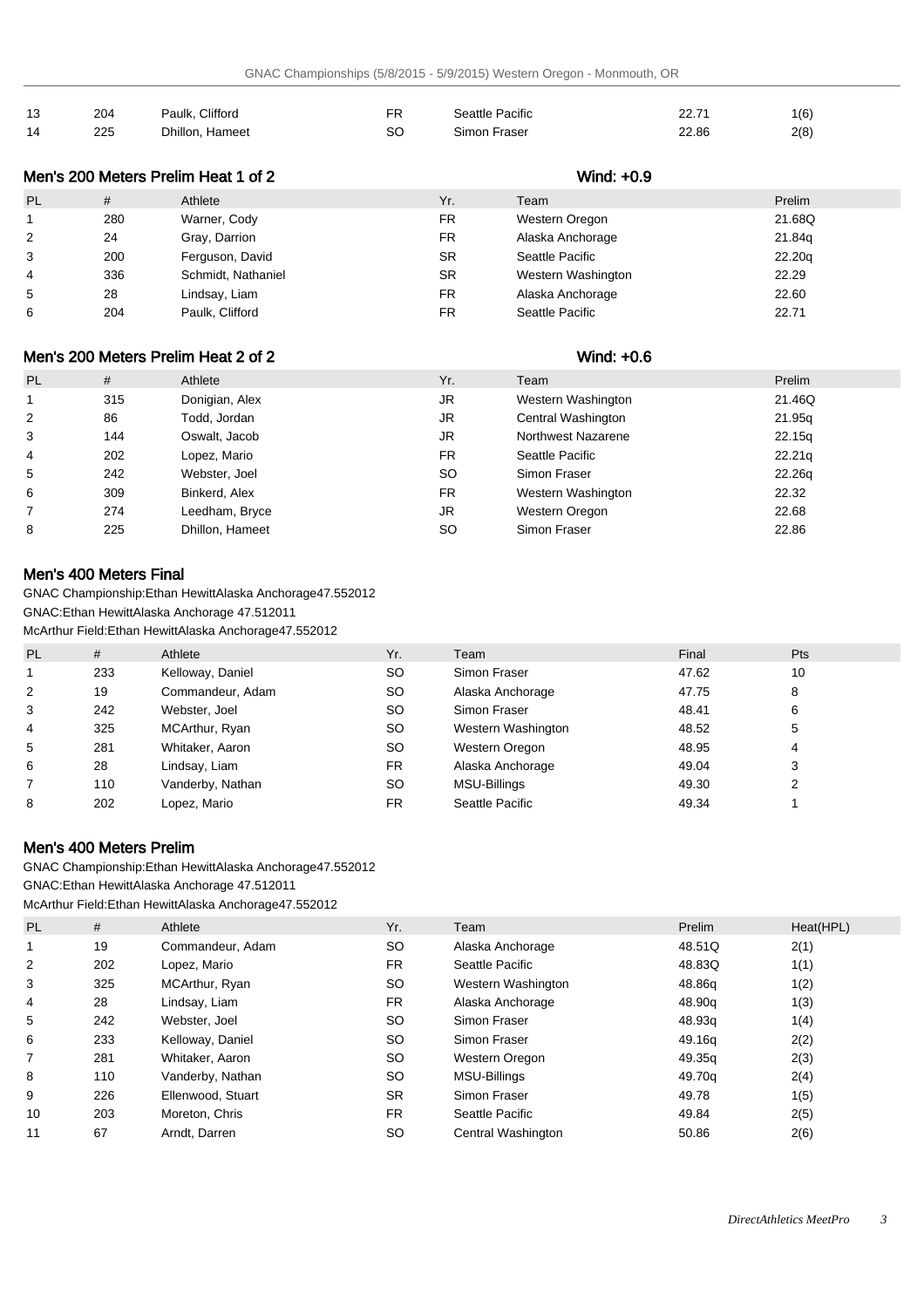## Men's 400 Meters Prelim Heat 1 of 2

| <b>PL</b>      | #   | Athlete           | Yr.       | Team               | Prelim |
|----------------|-----|-------------------|-----------|--------------------|--------|
|                | 202 | Lopez, Mario      | FR.       | Seattle Pacific    | 48.83Q |
| $\overline{2}$ | 325 | MCArthur, Ryan    | SO        | Western Washington | 48.86q |
| 3              | 28  | Lindsay, Liam     | FR.       | Alaska Anchorage   | 48.90q |
| $\overline{4}$ | 242 | Webster, Joel     | SO        | Simon Fraser       | 48.93q |
| 5              | 226 | Ellenwood, Stuart | <b>SR</b> | Simon Fraser       | 49.78  |

# Men's 400 Meters Prelim Heat 2 of 2

| <b>PL</b>      | #   | Athlete          | Yr. | Team               | Prelim |
|----------------|-----|------------------|-----|--------------------|--------|
|                | 19  | Commandeur, Adam | SO  | Alaska Anchorage   | 48.51Q |
| 2              | 233 | Kelloway, Daniel | SO  | Simon Fraser       | 49.16g |
| 3              | 281 | Whitaker, Aaron  | SO  | Western Oregon     | 49.35g |
| $\overline{4}$ | 110 | Vanderby, Nathan | SO  | MSU-Billings       | 49.70g |
| 5              | 203 | Moreton, Chris   | FR  | Seattle Pacific    | 49.84  |
| 6              | 67  | Arndt, Darren    | SO  | Central Washington | 50.86  |

#### Men's 800 Meters Final

GNAC Championship: Paul Mach Seattle Pacific 1:49.31 2005 GNAC: Paul Mach Seattle Pacific 1:14.31 2005

McArthur Field: Shannon Lemora NIKE International 1:49.03 1995

| <b>PL</b>      | #   | Athlete          | Yr. | Team                       | Final       | <b>Pts</b> | <b>Splits</b> |           |
|----------------|-----|------------------|-----|----------------------------|-------------|------------|---------------|-----------|
| 1              | 279 | Sultessa, Badane | JR  | Western Oregon             | 1:52.31     | 10         | 57.83         | 1:52.31   |
|                |     |                  |     |                            |             |            | (57.83)       | (54.49)   |
| 2              | 235 | Proceviat.       | JR  | Simon Fraser               | 1:53.05     | - 8        | 58.22         | 1:53.05   |
|                |     | Cameron          |     |                            |             |            | (58.22)       | (54.83)   |
| 3              | 267 | Dempsey, Josh    | SO  | Western Oregon             | 1:54.33 6   |            | 58.39         | 1:54.33   |
|                |     |                  |     |                            |             |            | (58.39)       | (55.95)   |
| 4              | 26  | Kipchumba,       | FR. | Alaska Anchorage           | 1:54.37     | 5          | 58.04         | 1:54.37   |
|                |     | Nathan           |     |                            |             |            | (58.04)       | (56.34)   |
| 5              | 269 | Hanna, Josh      | JR  | Western Oregon             | 1:54.42 4   |            | 57.91         | 1:54.42   |
|                |     |                  |     |                            |             |            | (57.91)       | (56.52)   |
| 6              | 238 | Trummer, Max     | FR. | Simon Fraser               | 1:54.90 3   |            | 58.45         | 1:54.90   |
|                |     |                  |     |                            |             |            | (58.45)       | (56.46)   |
| $\overline{7}$ | 31  | Miller, Jesse    | JR  | Alaska Anchorage           | $1:57.22$ 2 |            | 58.04         | 1:57.22   |
|                |     |                  |     |                            |             |            | (58.04)       | (59.18)   |
| 8              | 29  | Mendenhall,      | SO  | Alaska Anchorage 2:01.84 1 |             |            | 59.31         | 2:01.84   |
|                |     | Michael          |     |                            |             |            | (59.31)       | (1:02.53) |

## Men's 800 Meters Prelim

GNAC Championship: Paul Mach Seattle Pacific 1:49.31 2005

GNAC: Paul Mach Seattle Pacific 1:14.31 2005

McArthur Field: Shannon Lemora NIKE International 1:49.03 1995

| PL.            | #   | Athlete          | Yr. | Team                           | Prelim            | Heat(HP Splits<br>L) |         |         |
|----------------|-----|------------------|-----|--------------------------------|-------------------|----------------------|---------|---------|
| 1              | 279 | Sultessa, Badane | JR  | Western Oregon                 | 1:51.46           | 1(1)                 | 55.87   | 1:51.46 |
|                |     |                  |     |                                | Q                 |                      | (55.87) | (55.60) |
| 2              | 267 | Dempsey, Josh    | SO. | Western Oregon                 | 1:52.75           | 1(2)                 | 56.26   | 1:52.75 |
|                |     |                  |     |                                |                   |                      | (56.26) | (56.49) |
| 3              | 26  | Kipchumba,       | FR. | Alaska Anchorage               | $1:53.05q$ $1(3)$ |                      | 55.89   | 1:53.05 |
|                |     | Nathan           |     |                                |                   |                      | (55.89) | (57.17) |
| 4              | 235 | Proceviat,       | JR  | Simon Fraser                   | 1:54.21           | 2(1)                 | 57.52   | 1:54.21 |
|                |     | Cameron          |     |                                |                   |                      | (57.52) | (56.70) |
| 5              | 29  | Mendenhall,      | SO. | Alaska Anchorage               | $1:54.34q$ $1(4)$ |                      | 56.53   | 1:54.34 |
|                |     | Michael          |     |                                |                   |                      | (56.53) | (57.82) |
| 6              | 238 | Trummer, Max     | FR  | Simon Fraser                   | $1:54.44q$ 1(5)   |                      | 56.33   | 1:54.44 |
|                |     |                  |     |                                |                   |                      | (56.33) | (58.11) |
| $\overline{7}$ | 269 | Hanna, Josh      | JR  | Western Oregon                 | 1:54.48           | 2(2)                 | 57.25   | 1:54.48 |
|                |     |                  |     |                                | Q                 |                      | (57.25) | (57.23) |
| 8              | 31  | Miller, Jesse    | JR  | Alaska Anchorage 1:54.63q 2(3) |                   |                      | 57.39   | 1:54.63 |
|                |     |                  |     |                                |                   |                      | (57.39) | (57.24) |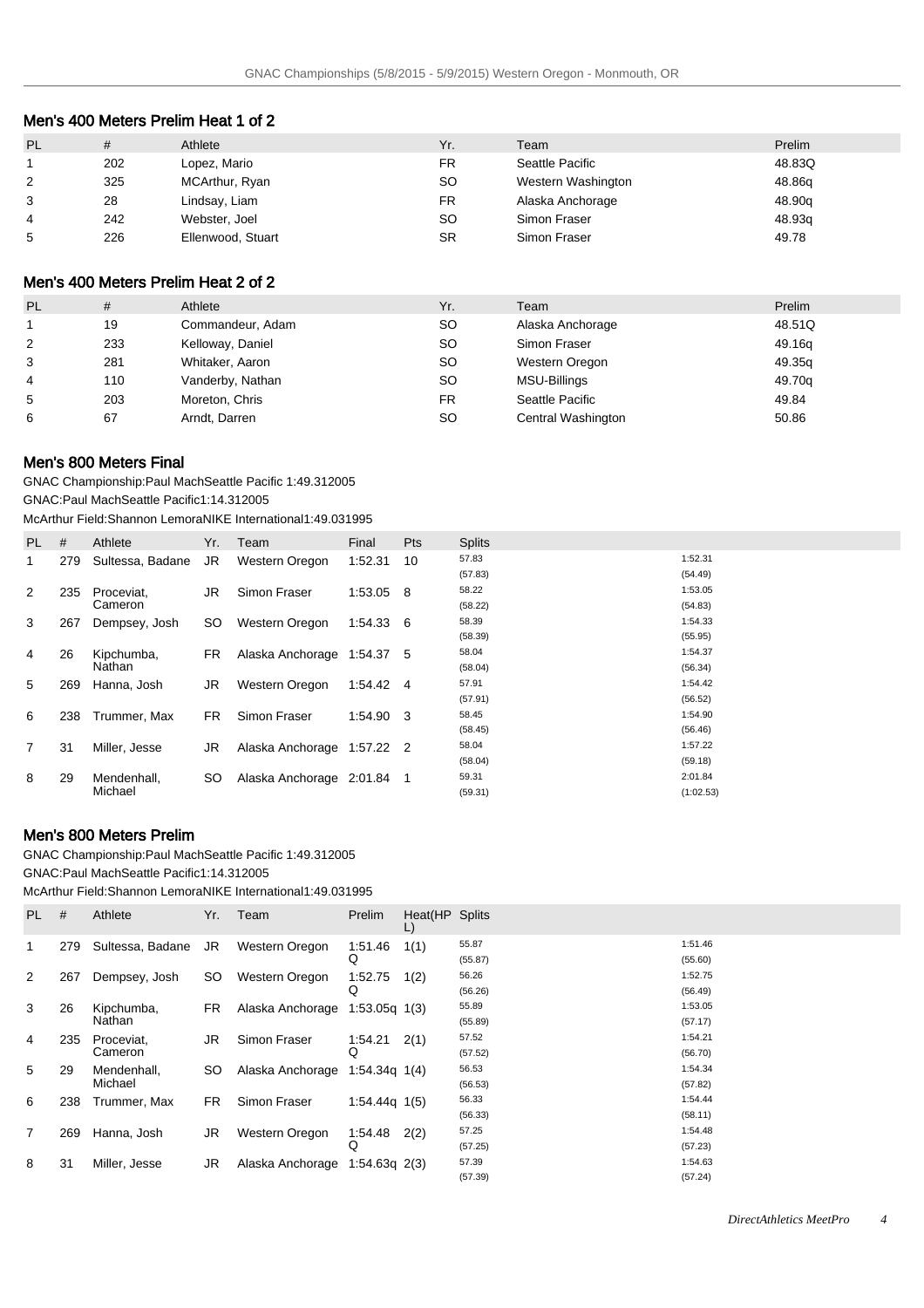| 9  | 228 | Freinhofer, Dylan | FR.       | Simon Fraser             | 1:54.90 | 2(4) | 58.16   | 1:54.90 |
|----|-----|-------------------|-----------|--------------------------|---------|------|---------|---------|
|    |     |                   |           |                          |         |      | (58.16) | (56.74) |
| 10 | 170 | Krause, Frank     | <b>SR</b> | <b>Saint Martins</b>     | 1:55.39 | 2(5) | 57.87   | 1:55.39 |
|    |     |                   |           |                          |         |      | (57.87) | (57.53) |
| 11 | 168 | Hughey, Mitchell  | SO.       | <b>Saint Martins</b>     | 1:55.80 | 2(6) | 57.52   | 1:55.80 |
|    |     |                   |           |                          |         |      | (57.52) | (58.28) |
| 12 | 20  | Commandeur,       | SO        | Alaska Anchorage 1:56.22 |         | 1(6) | 56.43   | 1:56.22 |
|    |     | Scott             |           |                          |         |      | (56.43) | (59.79) |
| 13 | 328 | McCranie, Cody    | JR        | Western                  | 1:56.26 | 2(7) | 57.73   | 1:56.26 |
|    |     |                   |           | Washington               |         |      | (57.73) | (58.54) |

# Men's 800 Meters Prelim Heat 1 of 2

| <b>PL</b> | #   | Athlete              | Yr. | Team             | Prelim   | <b>Splits</b> |         |
|-----------|-----|----------------------|-----|------------------|----------|---------------|---------|
| 1         | 279 | Sultessa, Badane     | JR  | Western Oregon   | 1:51.46Q | 55.87         | 1:51.46 |
|           |     |                      |     |                  |          | (55.87)       | (55.60) |
| 2         | 267 | Dempsey, Josh        | SO  | Western Oregon   | 1:52.75Q | 56.26         | 1:52.75 |
|           |     |                      |     |                  |          | (56.26)       | (56.49) |
| 3         | 26  | Kipchumba, Nathan    | FR. | Alaska Anchorage | 1:53.05q | 55.89         | 1:53.05 |
|           |     |                      |     |                  |          | (55.89)       | (57.17) |
| 4         | 29  | Mendenhall.          | SO  | Alaska Anchorage | 1:54.34a | 56.53         | 1:54.34 |
|           |     | Michael              |     |                  |          | (56.53)       | (57.82) |
| 5         | 238 | Trummer. Max         | FR. | Simon Fraser     | 1:54.44a | 56.33         | 1:54.44 |
|           |     |                      |     |                  |          | (56.33)       | (58.11) |
| 6         | 20  | Commandeur, Scott SO |     | Alaska Anchorage | 1:56.22  | 56.43         | 1:56.22 |
|           |     |                      |     |                  |          | (56.43)       | (59.79) |

# Men's 800 Meters Prelim Heat 2 of 2

| PL.          | #   | Athlete               | Yr.       | Team                  | <b>Prelim</b> | <b>Splits</b> |         |
|--------------|-----|-----------------------|-----------|-----------------------|---------------|---------------|---------|
| $\mathbf{1}$ | 235 | Proceviat, Cameron JR |           | Simon Fraser          | 1:54.21Q      | 57.52         | 1:54.21 |
|              |     |                       |           |                       |               | (57.52)       | (56.70) |
| 2            | 269 | Hanna, Josh           | JR        | <b>Western Oregon</b> | 1:54.48Q      | 57.25         | 1:54.48 |
|              |     |                       |           |                       |               | (57.25)       | (57.23) |
| 3            | 31  | Miller, Jesse         | JR        | Alaska Anchorage      | 1:54.63g      | 57.39         | 1:54.63 |
|              |     |                       |           |                       |               | (57.39)       | (57.24) |
| 4            | 228 | Freinhofer, Dylan     | FR.       | Simon Fraser          | 1:54.90       | 58.16         | 1:54.90 |
|              |     |                       |           |                       |               | (58.16)       | (56.74) |
| 5            | 170 | Krause, Frank         | <b>SR</b> | <b>Saint Martins</b>  | 1:55.39       | 57.87         | 1:55.39 |
|              |     |                       |           |                       |               | (57.87)       | (57.53) |
| 6            | 168 | Hughey, Mitchell      | SO.       | <b>Saint Martins</b>  | 1:55.80       | 57.52         | 1:55.80 |
|              |     |                       |           |                       |               | (57.52)       | (58.28) |
| 7            | 328 | McCranie, Cody        | JR        | Western               | 1:56.26       | 57.73         | 1:56.26 |
|              |     |                       |           | Washington            |               | (57.73)       | (58.54) |

# Men's 1500 Meters

GNAC Championship: Alfred Kangogo Alaska Anchorage 3:49.03 2010 GNAC: Alfred Kangogo Alaska Anchorage 3:44.67 2011

McArthur Field: Jim Howarth 3:46.74 1997

| PL.            | #   | Athlete          | Yr. | Team                | Final       | Pts | Section (Splits<br>SPL) |         |           |           |           |
|----------------|-----|------------------|-----|---------------------|-------------|-----|-------------------------|---------|-----------|-----------|-----------|
|                | 278 | Ribich, David    | FR. | Western Oregon      | 3:50.58 10  |     | 2(1)                    | 48.10   | 1:50.43   | 2:52.09   | 3:50.58   |
|                |     |                  |     |                     |             |     |                         | (48.10) | (1:02.34) | (1:01.66) | (58.50)   |
| 2              | 236 | Rouleau, Marc-   | FR. | Simon Fraser        | 3:51.29     | 8   | 2(2)                    | 47.00   | 1:49.76   | 2:51.42   | 3:51.29   |
|                |     | Antoine          |     |                     |             |     |                         | (47.00) | (1:02.77) | (1:01.66) | (59.88)   |
| 3              | 106 | Peterson, Robert | JR  | <b>MSU-Billings</b> | $3:51.58$ 6 |     | 1(1)                    | 46.67   | 1:49.09   | 2:50.95   | 3:51.58   |
|                |     |                  |     |                     |             |     |                         | (46.67) | (1:02.42) | (1:01.87) | (1:00.63) |
| 4              | 241 | Vugteveen,       | SR. | Simon Fraser        | 3:53.37 5   |     | 2(3)                    | 47.50   | 1:49.92   | 2:51.58   | 3:53.37   |
|                |     | Travis           |     |                     |             |     |                         | (47.50) | (1:02.43) | (1:01.67) | (1:01.80) |
| 5              | 276 | Naffziger, Sam   | JR  | Western Oregon      | 3:54.804    |     | 2(4)                    | 47.67   | 1:50.25   | 2:51.97   | 3:54.80   |
|                |     |                  |     |                     |             |     |                         | (47.67) | (1:02.58) | (1:01.72) | (1:02.84) |
| 6              | 26  | Kipchumba,       | FR. | Alaska              | 3:54.86 3   |     | 2(5)                    | 47.42   | 1:50.02   | 2:52.21   | 3:54.86   |
|                |     | Nathan           |     | Anchorage           |             |     |                         | (47.42) | (1:02.60) | (1:02.20) | (1:02.65) |
| $\overline{7}$ | 310 | Brown, Dylan     | JR. | Western             | 3:55.19 2   |     | 1(2)                    | 46.51   | 1:49.79   | 2:53.68   | 3:55.19   |
|                |     |                  |     | Washington          |             |     |                         | (46.51) | (1:03.28) | (1:03.90) | (1:01.51) |
| 8              | 229 | Gravel, Phillipe | FR. | Simon Fraser        | 3:55.20     |     | 2(6)                    | 47.92   | 1:50.14   | 2:51.80   | 3:55.20   |
|                |     |                  |     |                     |             |     |                         | (47.92) | (1:02.22) | (1:01.67) | (1:03.40) |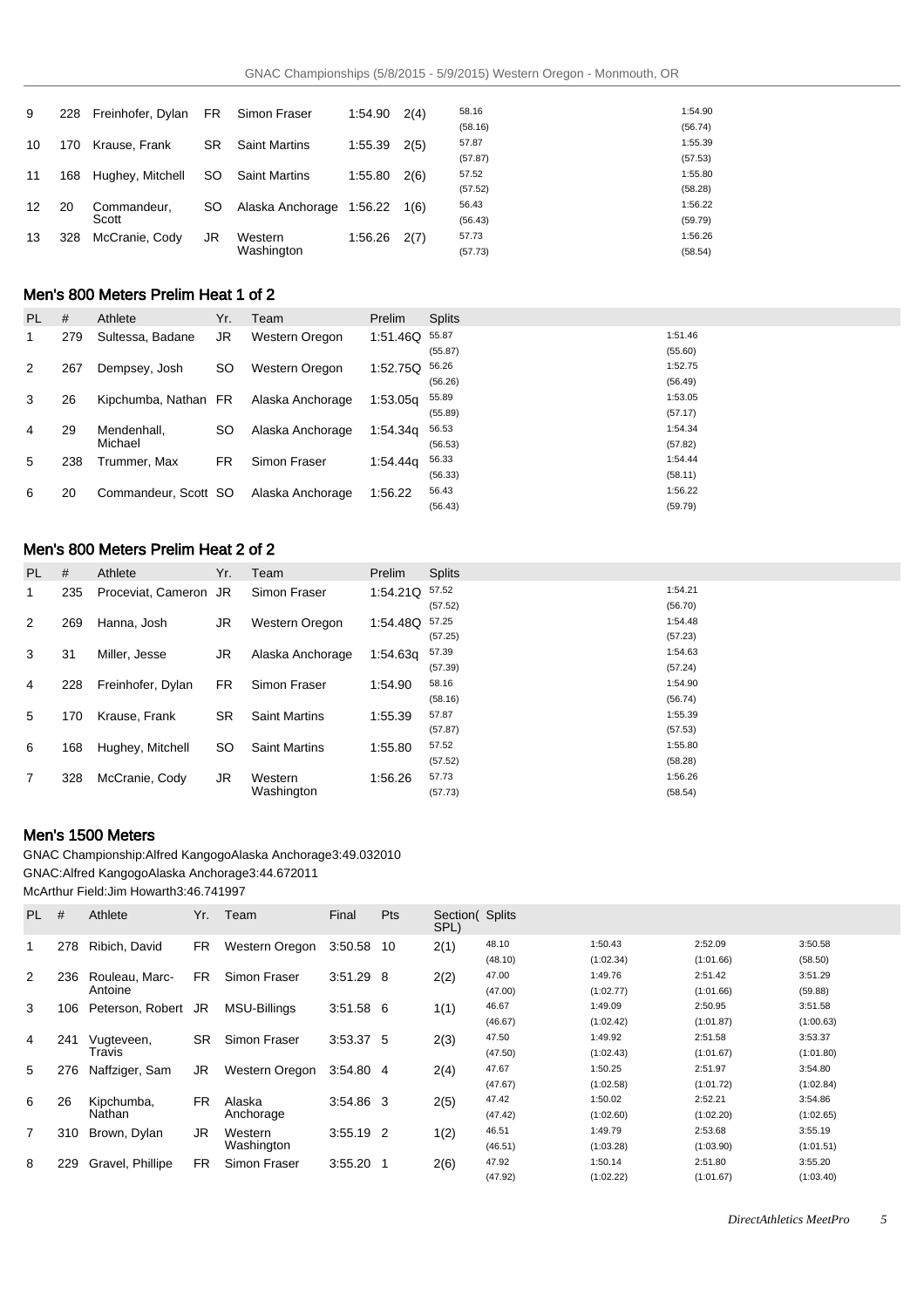| 9  | 88  | Wojtech, John   | <b>SR</b> | Central             | 3:55.61 | 1(3)  | 47.26   | 1:50.24   | 2:53.35   | 3:55.61   |
|----|-----|-----------------|-----------|---------------------|---------|-------|---------|-----------|-----------|-----------|
|    |     |                 |           | Washington          |         |       | (47.26) | (1:02.99) | (1:03.12) | (1:02.26) |
| 10 | 328 | McCranie, Cody  | JR        | Western             | 3:57.19 | 2(7)  | 47.90   | 1:50.83   | 2:54.54   | 3:57.19   |
|    |     |                 |           | Washington          |         |       | (47.90) | (1:02.93) | (1:03.71) | (1:02.66) |
| 11 | 324 | Lutz, Matthew   | JR        | Western             | 3:58.02 | 1(4)  | 46.76   | 1:49.48   | 2:52.95   | 3:58.02   |
|    |     |                 |           | Washington          |         |       | (46.76) | (1:02.73) | (1:03.47) | (1:05.08) |
| 12 | 29  | Mendenhall.     | SO        | Alaska              | 3:58.63 | 2(8)  | 48.12   | 1:50.78   | 2:54.28   | 3:58.63   |
|    |     | Michael         |           | Anchorage           |         |       | (48.12) | (1:02.67) | (1:03.50) | (1:04.35) |
| 13 | 237 | Tadesse.        | FR        | Simon Fraser        | 3:59.19 | 2(9)  | 48.21   | 1:50.73   | 2:53.75   | 3:59.19   |
|    |     | Ephraim         |           |                     |         |       | (48.21) | (1:02.53) | (1:03.03) | (1:05.44) |
| 14 | 71  | Javier, Kaleb   | JR        | Central             | 3:59.53 | 1(5)  | 47.51   | 1:50.62   | 2:55.41   | 3:59.53   |
|    |     |                 |           | Washington          |         |       | (47.51) | (1:03.12) | (1:04.80) | (1:04.13) |
| 15 | 104 | McKay, Liam     | <b>FR</b> | <b>MSU-Billings</b> | 4:01.76 | 1(6)  | 47.77   | 1:50.48   | 2:54.19   | 4:01.76   |
|    |     |                 |           |                     |         |       | (47.77) | (1:02.72) | (1:03.72) | (1:07.57) |
| 16 | 34  | Rooke, Kevin    | <b>SR</b> | Alaska              | 4:04.73 | 2(10) | 48.35   | 1:50.47   | 2:55.23   | 4:04.73   |
|    |     |                 |           | Anchorage           |         |       | (48.35) | (1:02.12) | (1:04.76) | (1:09.51) |
| 17 | 30  | Messina, Philip | SO        | Alaska              | 4:11.30 | 1(7)  | 46.68   | 1:49.99   | 2:55.36   | 4:11.30   |
|    |     |                 |           | Anchorage           |         |       | (46.68) | (1:03.31) | (1:05.37) | (1:15.95) |

# Men's 1500 Meters Heat 1 of 2

| PL. | #   | Athlete          | Yr.       | Team                     | Final       | <b>Pts</b> | <b>Splits</b> |           |           |           |
|-----|-----|------------------|-----------|--------------------------|-------------|------------|---------------|-----------|-----------|-----------|
|     | 106 | Peterson, Robert | JR.       | MSU-Billings             | $3:51.58$ 6 |            | 46.67         | 1:49.09   | 2:50.95   | 3:51.58   |
|     |     |                  |           |                          |             |            | (46.67)       | (1:02.42) | (1:01.87) | (1:00.63) |
| 2   | 310 | Brown, Dylan     | JR        | Western                  | $3:55.19$ 2 |            | 46.51         | 1:49.79   | 2:53.68   | 3:55.19   |
|     |     |                  |           | Washington               |             |            | (46.51)       | (1:03.28) | (1:03.90) | (1:01.51) |
| 3   | 88  | Wojtech, John    | SR        | Central                  | 3:55.61     |            | 47.26         | 1:50.24   | 2:53.35   | 3:55.61   |
|     |     |                  |           | Washington               |             |            | (47.26)       | (1:02.99) | (1:03.12) | (1:02.26) |
| 4   | 324 | Lutz. Matthew    | JR        | Western                  | 3:58.02     |            | 46.76         | 1:49.48   | 2:52.95   | 3:58.02   |
|     |     |                  |           | Washington               |             |            | (46.76)       | (1:02.73) | (1:03.47) | (1:05.08) |
| 5   | 71  | Javier, Kaleb    | JR.       | Central                  | 3:59.53     |            | 47.51         | 1:50.62   | 2:55.41   | 3:59.53   |
|     |     |                  |           | Washington               |             |            | (47.51)       | (1:03.12) | (1:04.80) | (1:04.13) |
| 6   | 104 | McKay, Liam      | <b>FR</b> | MSU-Billings             | 4:01.76     |            | 47.77         | 1:50.48   | 2:54.19   | 4:01.76   |
|     |     |                  |           |                          |             |            | (47.77)       | (1:02.72) | (1:03.72) | (1:07.57) |
| 7   | 30  | Messina, Philip  | SO        | Alaska Anchorage 4:11.30 |             |            | 46.68         | 1:49.99   | 2:55.36   | 4:11.30   |
|     |     |                  |           |                          |             |            | (46.68)       | (1:03.31) | (1:05.37) | (1:15.95) |

## Men's 1500 Meters Heat 2 of 2

| <b>PL</b>      | #   | Athlete             | Yr.       | Team             | Final   | Pts            | <b>Splits</b> |           |           |           |
|----------------|-----|---------------------|-----------|------------------|---------|----------------|---------------|-----------|-----------|-----------|
| 1              | 278 | Ribich, David       | FR.       | Western Oregon   | 3:50.58 | 10             | 48.10         | 1:50.43   | 2:52.09   | 3:50.58   |
|                |     |                     |           |                  |         |                | (48.10)       | (1:02.34) | (1:01.66) | (58.50)   |
| 2              | 236 | Rouleau, Marc-      | FR.       | Simon Fraser     | 3:51.29 | 8              | 47.00         | 1:49.76   | 2:51.42   | 3:51.29   |
|                |     | Antoine             |           |                  |         |                | (47.00)       | (1:02.77) | (1:01.66) | (59.88)   |
| 3              | 241 | Vugteveen, Travis   | SR        | Simon Fraser     | 3:53.37 | -5             | 47.50         | 1:49.92   | 2:51.58   | 3:53.37   |
|                |     |                     |           |                  |         |                | (47.50)       | (1:02.43) | (1:01.67) | (1:01.80) |
| 4              | 276 | Naffziger, Sam      | JR.       | Western Oregon   | 3:54.80 | -4             | 47.67         | 1:50.25   | 2:51.97   | 3:54.80   |
|                |     |                     |           |                  |         |                | (47.67)       | (1:02.58) | (1:01.72) | (1:02.84) |
| 5              | 26  | Kipchumba.          | FR.       | Alaska Anchorage | 3:54.86 | - 3            | 47.42         | 1:50.02   | 2:52.21   | 3:54.86   |
|                |     | Nathan              |           |                  |         |                | (47.42)       | (1:02.60) | (1:02.20) | (1:02.65) |
| 6              | 229 | Gravel, Phillipe    | FR.       | Simon Fraser     | 3:55.20 | $\overline{1}$ | 47.92         | 1:50.14   | 2:51.80   | 3:55.20   |
|                |     |                     |           |                  |         |                | (47.92)       | (1:02.22) | (1:01.67) | (1:03.40) |
| $\overline{7}$ | 328 | McCranie, Cody      | JR.       | Western          | 3.57.19 |                | 47.90         | 1:50.83   | 2:54.54   | 3:57.19   |
|                |     |                     |           | Washington       |         |                | (47.90)       | (1:02.93) | (1:03.71) | (1:02.66) |
| 8              | 29  | Mendenhall.         | SO        | Alaska Anchorage | 3:58.63 |                | 48.12         | 1:50.78   | 2:54.28   | 3:58.63   |
|                |     | Michael             |           |                  |         |                | (48.12)       | (1:02.67) | (1:03.50) | (1:04.35) |
| 9              | 237 | Tadesse, Ephraim FR |           | Simon Fraser     | 3:59.19 |                | 48.21         | 1:50.73   | 2:53.75   | 3:59.19   |
|                |     |                     |           |                  |         |                | (48.21)       | (1:02.53) | (1:03.03) | (1:05.44) |
| 10             | 34  | Rooke, Kevin        | <b>SR</b> | Alaska Anchorage | 4:04.73 |                | 48.35         | 1:50.47   | 2:55.23   | 4:04.73   |
|                |     |                     |           |                  |         |                | (48.35)       | (1:02.12) | (1:04.76) | (1:09.51) |

## Men's 5000 Meters

GNAC Championship: Micah Chelimo Alaska Anchorage 14:29.41 2011 GNAC: Micah Chelimo Alaska Anchorage 13:41.99 2014 McArthur Field: Micah Chelimo Alaska Anchorage 14:29.41 2011 PL # Athlete **Yr.** Team **Final** Pts Splits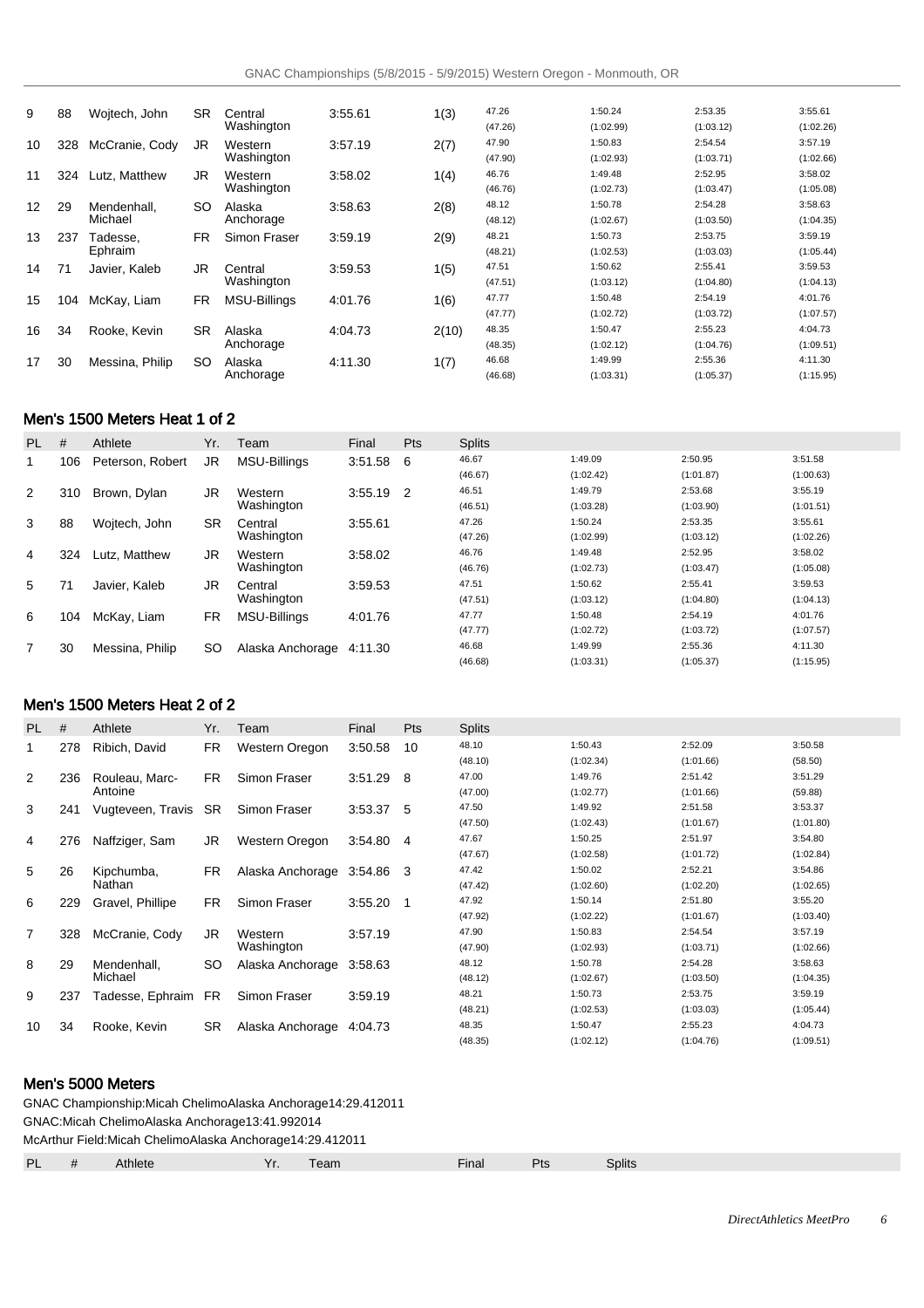| 1  | 15  | Anthony, Dylan    | SR        | Alaska Anchorage   | 14:39.17 | 10 | 35.99 1:49.<br>89               |
|----|-----|-------------------|-----------|--------------------|----------|----|---------------------------------|
|    |     |                   |           |                    |          |    | (35.9)(1:13)<br>9)<br>.91)      |
|    |     |                   |           |                    |          |    | 12:20 13:3<br>.45<br>.71        |
|    |     |                   |           |                    |          |    | (1:10)(1:11)<br>.26)<br>.15)    |
| 2  | 18  | Cheseto, Henry    | <b>FR</b> | Alaska Anchorage   | 14:44.92 | 8  | 35.53 1:49.<br>75               |
|    |     |                   |           |                    |          |    | (35.5)(1:14)<br>3)<br>.23)      |
|    |     |                   |           |                    |          |    | 12:26 13:38<br>.54<br>.44       |
|    |     |                   |           |                    |          |    | (1:10)(1:11)<br>.75)<br>.91)    |
| 3  | 32  | Notz, Dominik     | JR        | Alaska Anchorage   | 14:47.65 | 6  | 35.49 1:49.<br>99               |
|    |     |                   |           |                    |          |    | (35.4)(1:14)<br>.51)<br>9)      |
|    |     |                   |           |                    |          |    | 12:26 13:38<br>.81<br>.70       |
|    |     |                   |           |                    |          |    | (1:10)(1:11)<br>.90)<br>.85)    |
| 4  | 335 | Romey, Max        | <b>SO</b> | Western Washington | 14:51.90 | 5  | 36.88 1:50.<br>74               |
|    |     |                   |           |                    |          |    | (36.8)(1:13)<br>8)<br>.87)      |
|    |     |                   |           |                    |          |    | 12:39 13:47<br>.32<br>.92       |
|    |     |                   |           |                    |          |    | (1:13)(1:08)<br>.13)<br>.60)    |
| 5  | 35  | Samoei, Victor    | JR        | Alaska Anchorage   | 14:53.35 | 4  | 37.42 1:50.<br>78               |
|    |     |                   |           |                    |          |    | $(37.4$ $(1:13)$<br>2) .37)     |
|    |     |                   |           |                    |          |    | 11:25 12:39<br>.97<br>.21       |
|    |     |                   |           |                    |          |    | (1:13)(1:13)<br>.36)<br>.24)    |
| 6  | 341 | Wise, Andrew      | SO        | Western Washington | 15:01.60 | 3  | 36.92 1:51.<br>03               |
|    |     |                   |           |                    |          |    | $(36.9)$ $(1:14)$<br>2)<br>.12) |
|    |     |                   |           |                    |          |    | 12:43 13:56<br>.96<br>.64       |
|    |     |                   |           |                    |          |    | (1:13)(1:12)<br>.50)<br>.68)    |
| 7  | 231 | Jorgensen, Oliver | <b>SO</b> | Simon Fraser       | 15:02.25 | 2  | 35.77 1:49.<br>47               |
|    |     |                   |           |                    |          |    | (35.7)(1:13)<br>7)<br>.70)      |
|    |     |                   |           |                    |          |    | 11:20 12:36<br>.60<br>.24       |
|    |     |                   |           |                    |          |    | (1:14)(1:15)<br>.64)<br>.41)    |
| 8  | 25  | Kangogo, Edwin    | <b>FR</b> | Alaska Anchorage   | 15:05.50 | 1  | 36.14 1:50.<br>76               |
|    |     |                   |           |                    |          |    | $(36.1)$ $(1:14)$<br>4)<br>.63) |
|    |     |                   |           |                    |          |    | 12:43 13:57<br>.50<br>.91       |
|    |     |                   |           |                    |          |    | (1:15)(1:14)<br>.08)<br>.42)    |
| 9  | 206 | Wiley, Turner     | <b>JR</b> | Seattle Pacific    | 15:09.44 |    | 35.73 1:49.<br>69               |
|    |     |                   |           |                    |          |    | (35.7)(1:13)<br>.96)<br>3)      |
|    |     |                   |           |                    |          |    | 12:42 13:57<br>.99<br>.52       |
|    |     |                   |           |                    |          |    | (1:16)(1:14)<br>.14)<br>.53)    |
| 10 | 316 | Griffith, Isaac   | JR.       | Western Washington | 15:16.35 |    | 36.42 1:50.<br>49               |
|    |     |                   |           |                    |          |    | (36.4)(1:14)<br>2)<br>.07)      |
|    |     |                   |           |                    |          |    | 12:50 14:0<br>.14<br>.54        |
|    |     |                   |           |                    |          |    | (1:15)(1:15)<br>(40)<br>.51)    |
| 11 | 278 | Ribich, David     | <b>FR</b> | Western Oregon     | 15:20.80 |    | 37.09 1:51.<br>33               |
|    |     |                   |           |                    |          |    | (37.0)(1:14)<br>ġ۱<br>24        |

| 35.99          | 1:49.<br>89    | 2:59.<br>56    | 4:09.<br>28    | 5:20.<br>28    | 6:31.<br>49    | 7:41.<br>81    | 8:51.<br>03    | 10:00<br>.58   | 11:10<br>.31   |
|----------------|----------------|----------------|----------------|----------------|----------------|----------------|----------------|----------------|----------------|
| (35.9<br>9)    | (1:13)<br>.91) | (1:09<br>.67)  | (1:09)<br>.72) | (1:11<br>.01)  | (1:11)<br>.22) | (1:10)<br>.32) | (1:09<br>.22)  | (1:09)<br>.56) | (1:09)<br>.73) |
| 12:20<br>.45   | 13:31<br>.71   | 14:39<br>.17   |                |                |                |                |                |                |                |
| (1:10)<br>.15) | (1:11)<br>.26) | (1:07<br>.47)  |                |                |                |                |                |                |                |
| 35.53          | 1:49.<br>75    | 3:00.<br>23    | 4:10.<br>07    | 5:20.<br>80    | 6:32.<br>30    | 7:42.<br>78    | 8:54.<br>19    | 10:04<br>.51   | 11:15<br>.80   |
| (35.5<br>3)    | (1:14)<br>.23) | (1:10)<br>.48) | (1:09)<br>.85) | (1:10)<br>.74) | (1:11)<br>.50) | (1:10)<br>.49) | (1:11)<br>.42) | (1:10)<br>.32) | (1:11)<br>.30) |
| 12:26<br>.54   | 13:38<br>.44   | 14:44<br>.92   |                |                |                |                |                |                |                |
| (1:10<br>.75)  | (1:11<br>.91)  | (1:06<br>.48)  |                |                |                |                |                |                |                |
| 35.49          | 1:49.<br>99    | 3:00.<br>30    | 4:10.<br>30    | 5:21.<br>12    | 6:31.<br>49    | 7:43.<br>05    | 8:54.<br>42    | 10:04<br>.81   | 11:15<br>.97   |
| (35.4)<br>9)   | (1:14)<br>.51) | (1:10)<br>.32) | (1:10)<br>.00) | (1:10)<br>.83) | (1:10)<br>.37) | (1:11)<br>.56) | (1:11)<br>.38) | (1:10)<br>.39) | (1:11)<br>.16) |
| 12:26<br>.81   | 13:38<br>.70   | 14:47<br>.65   |                |                |                |                |                |                |                |
| (1:10)<br>.85) | (1:11)<br>.90) | (1:08)<br>.96) |                |                |                |                |                |                |                |
| 36.88          | 1:50.<br>74    | 3:01.<br>42    | 4:11.<br>81    | 5:23.<br>75    | 6:35.<br>83    | 7:47.<br>77    | 9:00.<br>43    | 10:12<br>.99   | 11:26<br>.20   |
| (36.8)<br>8)   | (1:13)<br>.87) | (1:10<br>.69)  | (1:10)<br>.40) | (1:11<br>.94)  | (1:12)<br>.09) | (1:11<br>.94)  | (1:12)<br>.66) | (1:12<br>.56)  | (1:13)<br>.21) |
| 12:39<br>.32   | 13:47<br>.92   | 14:51<br>.90   |                |                |                |                |                |                |                |
| (1:13<br>.13)  | (1:08)<br>.60) | (1:03)<br>.99) |                |                |                |                |                |                |                |
| 37.42          | 1:50.<br>78    | 3:00.<br>54    | 4:10.<br>82    | 5:21.<br>91    | 6:33.<br>95    | 7:43.<br>05    | 7:47.<br>09    | 8:59.<br>86    | 10:12<br>.62   |
| (37.4)<br>2)   | (1:13)<br>.37) | (1:09<br>.77)  | (1:10)<br>.28) | (1:11)<br>.10) | (1:12)<br>.04) | (1:09)<br>.11) | (4.05<br>)     | (1:12)<br>.77) | (1:12)<br>.77) |
| 11:25<br>.97   | 12:39<br>.21   | 14:53<br>.35   |                |                |                |                |                |                |                |
| (1:13<br>.36)  | (1:13<br>.24)  | (2:14)<br>.15) |                |                |                |                |                |                |                |
| 36.92          | 1:51.<br>03    | 3:02.<br>23    | 4:12.<br>33    | 5:24.<br>03    | 6:36.<br>44    | 7:49.<br>25    | 9:02.<br>45    | 10:16<br>.68   | 11:30<br>.46   |
| (36.9<br>2)    | (1:14)<br>.12) | (1:11)<br>.20) | (1:10)<br>.10) | (1:11)<br>.71) | (1:12)<br>.41) | (1:12)<br>.81) | (1:13)<br>.21) | (1:14)<br>.23) | (1:13<br>.78)  |
| 12:43<br>.96   | 13:56<br>.64   | 15:01<br>.60   |                |                |                |                |                |                |                |
| (1:13)<br>.50) | (1:12)<br>.68) | (1:04)<br>.97) |                |                |                |                |                |                |                |
| 35.77          | 1:49.<br>47    | 2:59.<br>24    | 4:08.<br>96    | 4:10.<br>30    | 5:19.<br>97    | 6:31.<br>23    | 7:43.<br>01    | 8:54.<br>83    | 10:06<br>.20   |
| (35.7<br>7)    | (1:13<br>.70)  | (1:09<br>.78)  | (1:09)<br>.72) | (1.34)<br>)    | (1:09)<br>.68) | (1:11<br>.26)  | (1:11)<br>.79) | (1:11)<br>.83) | (1:11<br>.37)  |
| 11:20<br>.60   | 12:36<br>.24   | 15:02<br>.25   |                |                |                |                |                |                |                |
| (1:14)<br>.41) | (1:15)<br>.64) | (2:26)<br>.02) |                |                |                |                |                |                |                |
| 36.14          | 1:50.<br>76    | 3:00.<br>77    | 4:11.<br>24    | 5:22.<br>23    | 6:34.<br>64    | 7:47.<br>07    | 8:59.<br>86    | 10:13<br>.70   | 11:28<br>.42   |
| (36.1)<br>4)   | (1:14)<br>.63) | (1:10)<br>.02) | (1:10)<br>.48) | (1:10)<br>.99) | (1:12)<br>.41) | (1:12)<br>.44) | (1:12)<br>.79) | (1:13<br>.85)  | (1:14)<br>.72) |
| 12:43<br>.50   | 13:57<br>.91   | 15:05<br>.50   |                |                |                |                |                |                |                |
| (1:15)<br>.08) | (1:14)<br>.42) | (1:07<br>.59)  |                |                |                |                |                |                |                |
| 35.73          | 1:49.<br>69    | 2:59.<br>81    | 4:09.<br>78    | 5:22.<br>32    | 6:34.<br>95    | 7:47.<br>28    | 8:59.<br>90    | 10:12<br>.57   | 11:26<br>.85   |
| (35.7)<br>3)   | (1:13)<br>.96) | (1:10<br>.13)  | (1:09)<br>.97) | (1:12)<br>.54) | (1:12<br>.64)  | (1:12)<br>.33) | (1:12)<br>.63) | (1:12)<br>.67) | (1:14)<br>.29) |
| 12:42<br>.99   | 13:57<br>.52   | 15:09<br>.44   |                |                |                |                |                |                |                |
| (1:16)<br>.14) | (1:14)<br>.53) | (1:11)<br>.93) |                |                |                |                |                |                |                |
| 36.42          | 1:50.<br>49    | 3:01.<br>16    | 4:11.<br>49    | 5:23.<br>43    | 6:36.<br>20    | 7:49.<br>60    | 9:03.<br>90    | 10:19<br>.02   | 11:34<br>.63   |
| (36.4<br>2)    | (1:14)<br>.07) | (1:10)<br>.67) | (1:10)<br>.34) | (1:11<br>.95)  | (1:12<br>.77)  | (1:13)<br>(40) | (1:14)<br>.31) | (1:15)<br>.12) | (1:15<br>.62)  |
| 12:50<br>.14   | 14:05<br>.54   | 15:16<br>.35   |                |                |                |                |                |                |                |
| (1:15<br>.51)  | (1:15)<br>.40) | (1:10)<br>.82) |                |                |                |                |                |                |                |
| 37.09          | 1:51.<br>33    | 3:01.<br>95    | 4:12.<br>05    | 5:23.<br>20    | 6:35.<br>49    | 7:48.<br>44    | 9:02.<br>99    | 10:18<br>.07   | 11:34<br>.41   |
| (37.0<br>9)    | (1:14)<br>.24) | (1:10)<br>.62) | (1:10)<br>.11) | (1:11)<br>.16) | (1:12)<br>.29) | (1:12)<br>.95) | (1:14)<br>.56) | (1:15)<br>.08) | (1:16<br>.35)  |
| 12:51<br>.23   | 14:07<br>.91   | 15:20<br>.80   |                |                |                |                |                |                |                |
| (1:16)<br>.83) | (1:16)<br>.68) | (1:12)<br>.90) |                |                |                |                |                |                |                |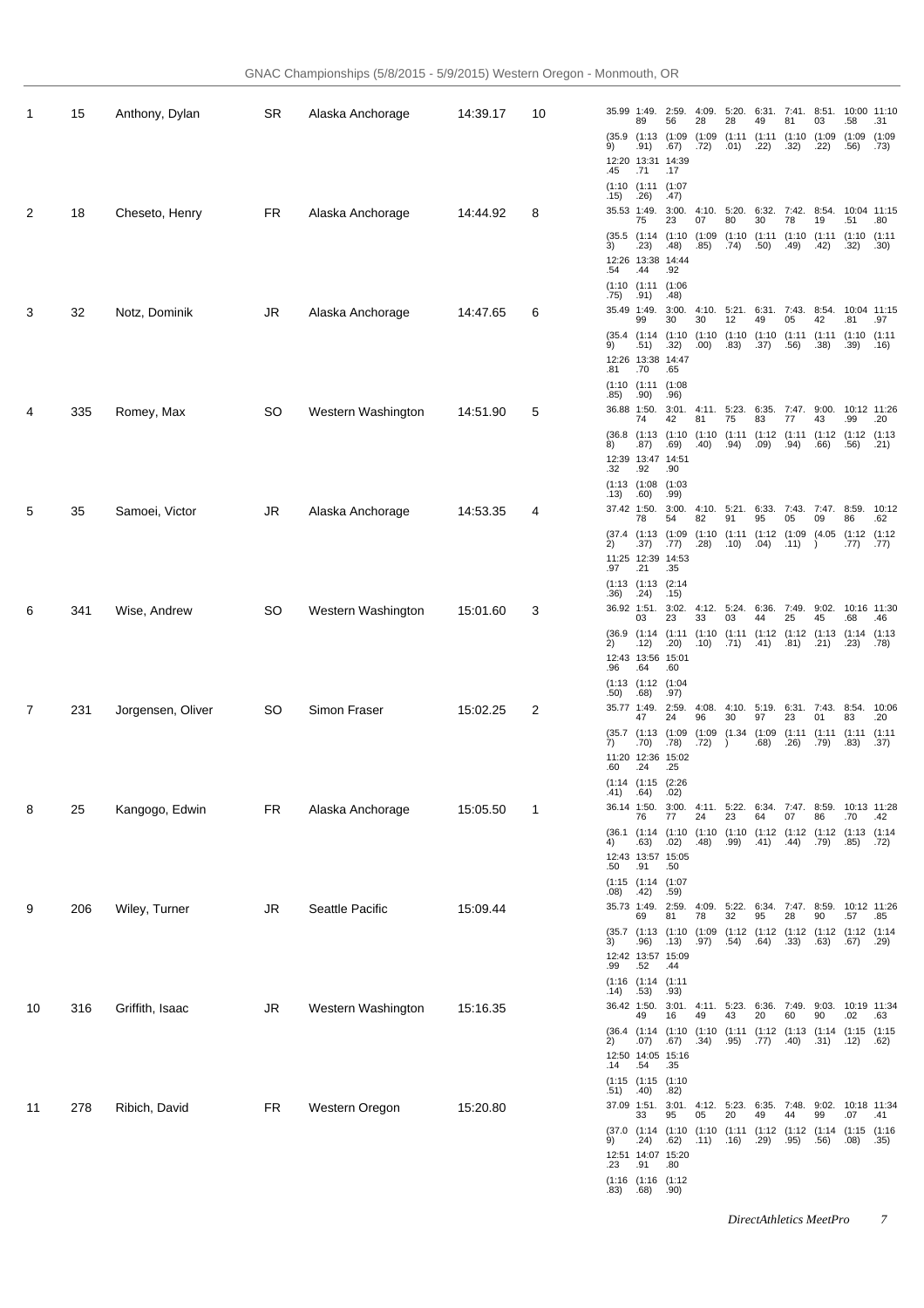| 12 | 314 | Derline, Isaac | <b>FR</b> | Western Washington | 15:25.48 |             | 36.25 1:50.<br>24                  | 3:00.<br>88      | 56               | 4:11. 5:24. 6:36.<br>00 | 85   | 7:50.<br>82 | 9:05.<br>50                                                         | 10:21 11:38<br>.40 | .39            |
|----|-----|----------------|-----------|--------------------|----------|-------------|------------------------------------|------------------|------------------|-------------------------|------|-------------|---------------------------------------------------------------------|--------------------|----------------|
|    |     |                |           |                    |          | 5)          | .00)                               | .64)             | .69)             | .45)                    | .85) | .98)        | (36.2 (1:14 (1:10 (1:10 (1:12 (1:12 (1:13 (1:14 (1:15 (1:17<br>.69) | .90)               | .00)           |
|    |     |                |           |                    |          | .00         | 12:56 14:13 15:25<br>.61           | .48              |                  |                         |      |             |                                                                     |                    |                |
|    |     |                |           |                    |          | .61)        | (1:17)(1:17)<br>.62)               | (1:11)<br>.87)   |                  |                         |      |             |                                                                     |                    |                |
| 13 | 243 | Wong, Brendan  | SO.       | Simon Fraser       | 15:34.57 | 37.13 1:50. | 98                                 | 68               | 73               | 86                      | 21   | 54          | 3:01. 4:11. 5:22. 6:35. 7:47. 9:01. 10:18 11:39<br>95               | .89                | .12            |
|    |     |                |           |                    |          | 3)          | $(37.1)$ $(1:13)$<br>.86)          | .70)             | .06)             | (14)                    | .35) | .33)        | (1:10 (1:10 (1:11 (1:12 (1:12 (1:14 (1:16<br>.42)                   | .94)               | (1:20<br>.24)  |
|    |     |                |           |                    |          | .59         | 13:00 14:20 15:34<br>.71           | .57              |                  |                         |      |             |                                                                     |                    |                |
|    |     |                |           |                    |          | .48)        | $(1:21)$ $(1:20)$<br>.12)          | (1:13)<br>.86)   |                  |                         |      |             |                                                                     |                    |                |
| 14 | 331 | Peterson, Ryan | JR        | Western Washington | 15:40.03 | 36.63 1:50. | 44                                 | 3:02.<br>55      | 23               | 65                      | 01   | 34          | 4:15. 5:29. 6:46. 8:02. 9:20. 10:38 11:55<br>28                     | .29                | .88            |
|    |     |                |           |                    |          | 3)          | .81)                               | (11)             | .68)             | .43)                    | .36) | .34)        | (36.6 (1:13 (1:12 (1:12 (1:14 (1:16 (1:16 (1:17 (1:18 (1:17<br>.94) | .03)               | .59)           |
|    |     |                |           |                    |          | .37         | 13:13 14:29 15:40<br>.33           | .03              |                  |                         |      |             |                                                                     |                    |                |
|    |     |                |           |                    |          | .50)        | (1:17)(1:15)<br>.97)               | (1:10)<br>.70)   |                  |                         |      |             |                                                                     |                    |                |
| 15 | 82  | Spencer, Rudy  | <b>SR</b> | Central Washington | 15:40.83 |             | 37.37 1:51.<br>24                  | 89               | 3:02.4:15.<br>11 | 71                      | 61   | 94          | 5:28. 6:43. 7:58. 9:16. 10:35 11:54<br>31                           | .40                | .52            |
|    |     |                |           |                    |          | 7)          | (37.3)(1:13)<br>.87)               | .66)             | (23)             | .60)                    | .90) | .34)        | (1:11 (1:12 (1:13 (1:14 (1:15 (1:17 (1:19 (1:19<br>.38)             | .09)               | .13)           |
|    |     |                |           |                    |          | .45         | 13:13 14:29 15:40<br>.74           | .83              |                  |                         |      |             |                                                                     |                    |                |
|    |     |                |           |                    |          | .93)        | $(1:18)$ $(1:16)$ $(1:11)$<br>.29) | .10)             |                  |                         |      |             |                                                                     |                    |                |
| 16 | 332 | Reedy, Tabor   | SR.       | Western Washington | 17:19.67 | 36.73 1:53. | 05                                 | 3:10.4:29.<br>01 | 81               | 66                      | 44   | 02          | 5:52. 7:16. 8:41. 10:06 11:34 13:03<br>.59                          | .31                | .58            |
|    |     |                |           |                    |          | 3)          | (36.7)(1:16)<br>.32)               | .97)             | .80)             | .86)                    | .79) | .58)        | (1:16 (1:19 (1:22 (1:23 (1:24 (1:25 (1:27<br>.57)                   | .73)               | (1:29)<br>.27) |
|    |     |                |           |                    |          | .63         | 14:33 16:00 17:19<br>.73           | .67              |                  |                         |      |             |                                                                     |                    |                |

(1:30 .06) (1:27 .11) (1:18 .94)

## Men's 10000 Meters

GNAC Championship: Jordan Welling Western Washington 30:25.75 2011 GNAC: Micah Chelimo Alaska Anchorage 28:37.75 2014 McArthur Field: Jordan Welling Western Washington 30:25.75 2011

| <b>PL</b> | #   | Athlete         | Yr. | Team                        | Final       | Pts | <b>Splits</b> |         |         |                                                             |                         |         |         |                                                                                                                         |                              |  |
|-----------|-----|-----------------|-----|-----------------------------|-------------|-----|---------------|---------|---------|-------------------------------------------------------------|-------------------------|---------|---------|-------------------------------------------------------------------------------------------------------------------------|------------------------------|--|
| 1         | 35  | Samoei, Victor  | JR. | Alaska Anchorage            | 31:46.09 10 |     | 1:18.64       | 2:37.80 | 3:53.83 | 5:08.99                                                     | 6:24.50                 | 7:39.18 | 8:54.97 |                                                                                                                         | 10:09.59 11:24.65 12:40.35   |  |
|           |     |                 |     |                             |             |     |               |         |         |                                                             |                         |         |         | (1:18.64) (1:19.16) (1:16.04) (1:15.17) (1:15.51) (1:14.69) (1:15.79) (1:14.62) (1:15.07) (1:15.71)                     |                              |  |
|           |     |                 |     |                             |             |     |               |         |         |                                                             |                         |         |         | 13:56.31 15:12.15 16:27.60 17:44.84 19:02.08 20:20.15 21:40.28 22:56.25 24:14.79 25:33.30                               |                              |  |
|           |     |                 |     |                             |             |     |               |         |         |                                                             |                         |         |         | (1:15.96) (1:15.85) (1:15.46) (1:17.24) (1:17.25) (1:18.08) (1:20.13) (1:15.98) (1:18.55) (1:18.51)                     |                              |  |
|           |     |                 |     |                             |             |     |               |         |         | 26:51.94 28:07.23 29:23.70 30:38.41 31:46.09                |                         |         |         |                                                                                                                         |                              |  |
|           |     |                 |     |                             |             |     |               |         |         | $(1:18.65)$ $(1:15.29)$ $(1:16.48)$ $(1:14.71)$ $(1:07.69)$ |                         |         |         |                                                                                                                         |                              |  |
| 2         | 18  | Cheseto, Henry  | FR. | Alaska Anchorage 31:46.83 8 |             |     | 1:17.30       | 2:37.34 | 3:54.34 | 5:08.93                                                     | 6:23.84 7:38.96         |         | 8:54.43 |                                                                                                                         | 10:09.46  11:24.46  12:40.00 |  |
|           |     |                 |     |                             |             |     |               |         |         |                                                             |                         |         |         | $(1:17.30)$ $(1:20.04)$ $(1:17.00)$ $(1:14.60)$ $(1:14.91)$ $(1:15.13)$ $(1:15.47)$ $(1:15.04)$ $(1:15.00)$ $(1:15.55)$ |                              |  |
|           |     |                 |     |                             |             |     |               |         |         |                                                             |                         |         |         | 13:55.94 15:11.44 16:26.87 17:44.33 19:01.67 20:19.52 21:39.57 22:56.24 24:14.96 25:33.49                               |                              |  |
|           |     |                 |     |                             |             |     |               |         |         |                                                             |                         |         |         | $(1:15.95)$ $(1:15.50)$ $(1:15.43)$ $(1:17.47)$ $(1:17.34)$ $(1:17.86)$ $(1:20.06)$ $(1:16.68)$ $(1:18.72)$ $(1:18.54)$ |                              |  |
|           |     |                 |     |                             |             |     |               |         |         | 26:51.97 28:07.43 29:23.93 30:38.69 31:46.83                |                         |         |         |                                                                                                                         |                              |  |
|           |     |                 |     |                             |             |     |               |         |         | $(1:18.48)$ $(1:15.47)$ $(1:16.50)$ $(1:14.77)$ $(1:08.14)$ |                         |         |         |                                                                                                                         |                              |  |
| 3         | 32  | Notz, Dominik   | JR  | Alaska Anchorage 31:48.91 6 |             |     | 1:18.07       | 2:37.60 | 3:53.44 |                                                             | 5:08.30 6:23.62 7:38.61 |         | 8:53.96 |                                                                                                                         | 10:09.23 11:24.39 12:40.17   |  |
|           |     |                 |     |                             |             |     |               |         |         |                                                             |                         |         |         | $(1:18.07)$ $(1:19.54)$ $(1:15.84)$ $(1:14.86)$ $(1:15.33)$ $(1:14.99)$ $(1:15.36)$ $(1:15.28)$ $(1:15.16)$ $(1:15.79)$ |                              |  |
|           |     |                 |     |                             |             |     |               |         |         |                                                             |                         |         |         | 13:56.23 15:11.71 16:27.14 17:44.59 19:01.88 20:19.91 21:40.10 22:56.80 24:15.65 25:33.95                               |                              |  |
|           |     |                 |     |                             |             |     |               |         |         |                                                             |                         |         |         | $(1:16.06)$ $(1:15.48)$ $(1:15.44)$ $(1:17.45)$ $(1:17.30)$ $(1:18.03)$ $(1:20.19)$ $(1:16.71)$ $(1:18.85)$ $(1:18.31)$ |                              |  |
|           |     |                 |     |                             |             |     |               |         |         | 26:52.17 28:07.52 29:23.77 30:38.37 31:48.91                |                         |         |         |                                                                                                                         |                              |  |
|           |     |                 |     |                             |             |     |               |         |         | $(1:18.22)$ $(1:15.36)$ $(1:16.25)$ $(1:14.61)$ $(1:10.54)$ |                         |         |         |                                                                                                                         |                              |  |
| 4         | 316 | Griffith, Isaac | JR  | Western                     | 31:50.87 5  |     | 1:17.64       | 2:37.82 | 3:53.53 | 5:08.56                                                     | 6:23.97                 | 7:39.32 | 8:54.66 |                                                                                                                         | 10:09.59 11:25.06 12:40.68   |  |
|           |     |                 |     | Washington                  |             |     |               |         |         |                                                             |                         |         |         | (1:17.64) (1:20.19) (1:15.71) (1:15.04) (1:15.42) (1:15.35) (1:15.35) (1:14.93) (1:15.47) (1:15.63)                     |                              |  |
|           |     |                 |     |                             |             |     |               |         |         |                                                             |                         |         |         | 13:56.85 15:12.31 16:27.73 17:44.89 19:02.09 20:19.75 21:39.78 22:56.48 24:15.37 25:34.17                               |                              |  |
|           |     |                 |     |                             |             |     |               |         |         |                                                             |                         |         |         | (1:16.17) (1:15.47) (1:15.43) (1:17.16) (1:17.20) (1:17.66) (1:20.04) (1:16.70) (1:18.89) (1:18.81)                     |                              |  |
|           |     |                 |     |                             |             |     |               |         |         | 26:52.56 28:11.16 29:29.06 30:44.40 31:50.87                |                         |         |         |                                                                                                                         |                              |  |
|           |     |                 |     |                             |             |     |               |         |         | $(1:18.39)$ $(1:18.60)$ $(1:17.91)$ $(1:15.34)$ $(1:06.48)$ |                         |         |         |                                                                                                                         |                              |  |
| 5         | 206 | Wiley, Turner   | JR  | Seattle Pacific             | 31:51.73 4  |     | 1:17.98       | 2:37.70 | 3:54.04 | 5:09.19                                                     | 6:24.22 7:39.51         |         | 8:54.94 |                                                                                                                         | 10:09.91 11:25.08 12:40.83   |  |
|           |     |                 |     |                             |             |     |               |         |         |                                                             |                         |         |         | $(1:17.98)$ $(1:19.73)$ $(1:16.35)$ $(1:15.15)$ $(1:15.04)$ $(1:15.29)$ $(1:15.44)$ $(1:14.97)$ $(1:15.17)$ $(1:15.75)$ |                              |  |
|           |     |                 |     |                             |             |     |               |         |         |                                                             |                         |         |         | 13:56.54 15:11.96 16:27.28 17:44.42 19:01.67 20:19.62 21:39.36 22:55.95 24:14.70 25:33.97                               |                              |  |
|           |     |                 |     |                             |             |     |               |         |         |                                                             |                         |         |         | (1:15.72) (1:15.42) (1:15.33) (1:17.14) (1:17.26) (1:17.95) (1:19.74) (1:16.60) (1:18.76) (1:19.28)                     |                              |  |
|           |     |                 |     |                             |             |     |               |         |         | 26:52.99 28:10.81 29:27.87 30:43.20 31:51.73                |                         |         |         |                                                                                                                         |                              |  |
|           |     |                 |     |                             |             |     |               |         |         | $(1:19.02)$ $(1:17.82)$ $(1:17.07)$ $(1:15.33)$ $(1:08.53)$ |                         |         |         |                                                                                                                         |                              |  |

*DirectAthletics MeetPro 8*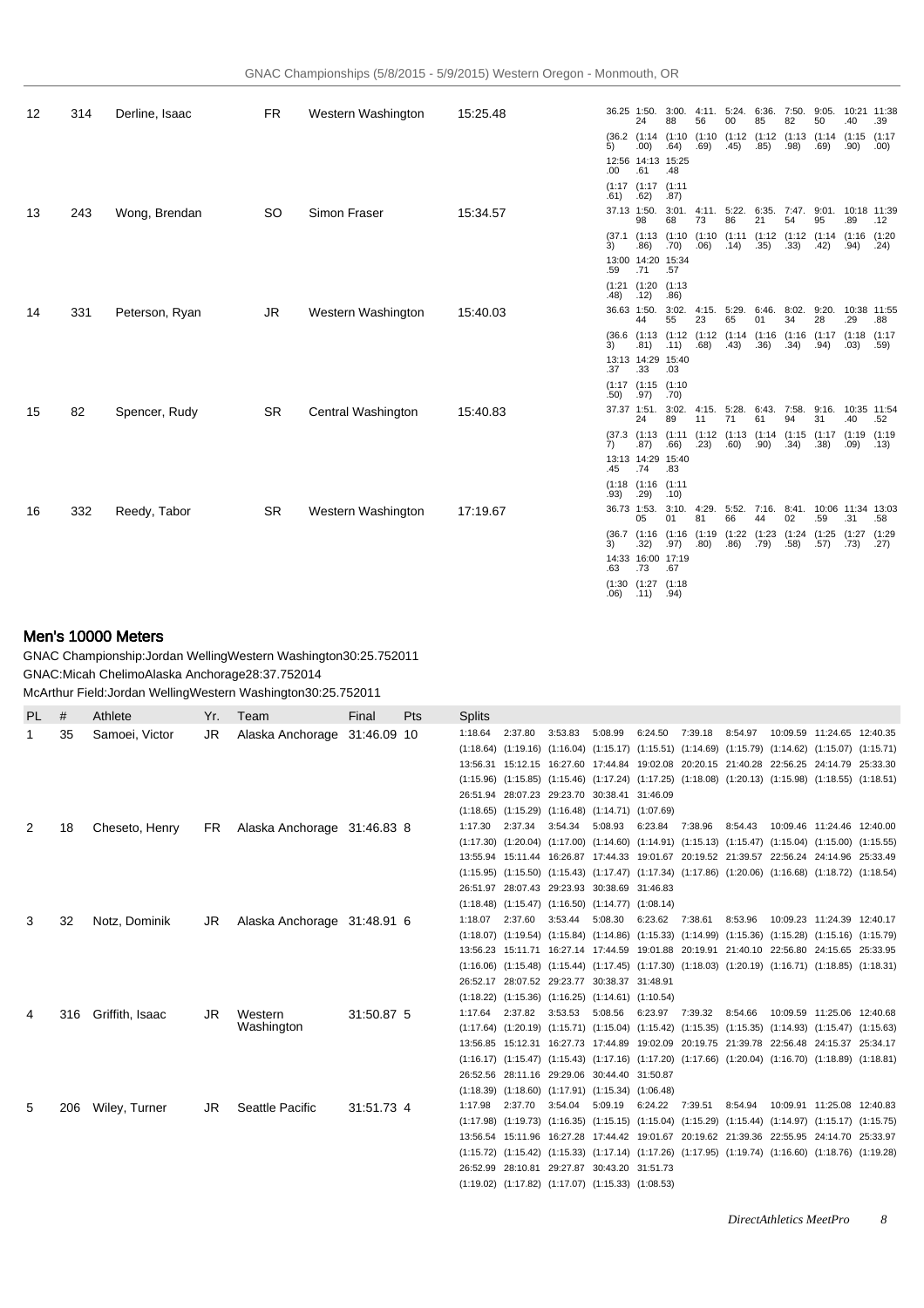|    |     |                  |           |                             |            | 1:17.50   | 2:37.28 | 3:53.80 | 5:08.94                                                                                                                                                                 | 6:24.27 | 7:38.95 | 8:54.75 |                             | 10:09.72  11:24.81  12:40.55        |  |
|----|-----|------------------|-----------|-----------------------------|------------|-----------|---------|---------|-------------------------------------------------------------------------------------------------------------------------------------------------------------------------|---------|---------|---------|-----------------------------|-------------------------------------|--|
| 6  | 25  | Kangogo, Edwin   | FR.       | Alaska Anchorage 31:56.66 3 |            |           |         |         | (1:17.50) (1:19.78) (1:16.52) (1:15.15) (1:15.33) (1:14.69) (1:15.81) (1:14.98) (1:15.10) (1:15.74)                                                                     |         |         |         |                             |                                     |  |
|    |     |                  |           |                             |            |           |         |         | 13:56.69 15:11.81 16:27.42 17:44.72 19:01.93 20:20.02 21:39.87 22:56.04 24:15.11 25:34.45                                                                               |         |         |         |                             |                                     |  |
|    |     |                  |           |                             |            |           |         |         | (1:16.15) (1:15.13) (1:15.61) (1:17.31) (1:17.22) (1:18.09) (1:19.85) (1:16.18) (1:19.07) (1:19.35)                                                                     |         |         |         |                             |                                     |  |
|    |     |                  |           |                             |            |           |         |         | 26:52.75 28:10.96 29:28.52 30:44.78 31:56.66                                                                                                                            |         |         |         |                             |                                     |  |
|    |     |                  |           |                             |            |           |         |         | $(1:18.31)$ $(1:18.22)$ $(1:17.57)$ $(1:16.26)$ $(1:11.89)$                                                                                                             |         |         |         |                             |                                     |  |
| 7  | 82  | Spencer, Rudy    | SR        | Central                     | 32:08.30 2 | 1:18.24   | 2:38.19 | 3:54.61 | 5:09.97                                                                                                                                                                 | 6:25.09 | 7:40.47 | 8:55.25 |                             | 10:10.15  11:25.33  12:40.97        |  |
|    |     |                  |           | Washington                  |            |           |         |         | (1:18.24) (1:19.96) (1:16.42) (1:15.37) (1:15.12) (1:15.39) (1:14.78) (1:14.90) (1:15.19) (1:15.64)                                                                     |         |         |         |                             |                                     |  |
|    |     |                  |           |                             |            |           |         |         | 13:56.90 15:12.28 16:28.42 17:45.12 19:02.16 20:20.20 21:40.09 22:56.52 24:15.21 25:33.68                                                                               |         |         |         |                             |                                     |  |
|    |     |                  |           |                             |            |           |         |         | (1:15.94) (1:15.38) (1:16.14) (1:16.70) (1:17.04) (1:18.04) (1:19.90) (1:16.43) (1:18.70) (1:18.47)                                                                     |         |         |         |                             |                                     |  |
|    |     |                  |           |                             |            |           |         |         | 26:52.18 28:10.13 29:29.83 30:51.60 32:08.30                                                                                                                            |         |         |         |                             |                                     |  |
|    |     |                  |           |                             |            |           |         |         | $(1:18.51)$ $(1:17.95)$ $(1:19.70)$ $(1:21.78)$ $(1:16.71)$                                                                                                             |         |         |         |                             |                                     |  |
| 8  | 15  | Anthony, Dylan   | SR.       | Alaska Anchorage 32:26.16 1 |            | 1:17.25   | 2:36.66 | 3:53.16 | 5:08.00                                                                                                                                                                 | 6:23.35 | 7:38.26 | 8:53.65 |                             | 10:08.58 11:23.60 12:38.43          |  |
|    |     |                  |           |                             |            |           |         |         | (1:17.25) (1:19.42) (1:16.51) (1:14.85) (1:15.36) (1:14.91) (1:15.39) (1:14.94) (1:15.02) (1:14.84)                                                                     |         |         |         |                             |                                     |  |
|    |     |                  |           |                             |            |           |         |         | 13:52.76 15:05.96 16:20.83 17:37.71 18:57.02 20:18.65 21:41.36 23:03.45 24:27.86 25:55.83                                                                               |         |         |         |                             |                                     |  |
|    |     |                  |           |                             |            |           |         |         | (1:14.33) (1:13.21) (1:14.87) (1:16.89) (1:19.31) (1:21.64) (1:22.71) (1:22.09) (1:24.42) (1:27.98)                                                                     |         |         |         |                             |                                     |  |
|    |     |                  |           |                             |            |           |         |         | 27:18.01 28:35.95 29:52.19 31:11.23 32:26.16                                                                                                                            |         |         |         |                             |                                     |  |
|    |     |                  |           |                             |            |           |         |         | $(1:22.18)$ $(1:17.94)$ $(1:16.25)$ $(1:19.04)$ $(1:14.94)$                                                                                                             |         |         |         |                             |                                     |  |
| 9  | 331 | Peterson, Ryan   | JR        | Western                     | 32:32.75   | 1:17.76   | 2:37.93 | 3:54.18 | 5:09.27                                                                                                                                                                 | 6:24.40 | 7:39.04 | 8:54.07 |                             | 10:09.09 11:23.88 12:38.76          |  |
|    |     |                  |           | Washington                  |            |           |         |         | (1:17.76) (1:20.17) (1:16.25) (1:15.10) (1:15.13) (1:14.65) (1:15.03) (1:15.03) (1:14.80) (1:14.88)                                                                     |         |         |         |                             |                                     |  |
|    |     |                  |           |                             |            |           |         |         | 13:53.56 15:10.38 16:27.43 17:45.23 19:03.33 20:24.46 21:45.34 23:04.95 24:25.58 25:49.11                                                                               |         |         |         |                             |                                     |  |
|    |     |                  |           |                             |            |           |         |         | (1:14.81) (1:16.82) (1:17.06) (1:17.80) (1:18.11) (1:21.13) (1:20.89) (1:19.62) (1:20.63) (1:23.53)<br>27:11.56 28:35.32 30:01.60 31:22.86 32:32.75                     |         |         |         |                             |                                     |  |
|    |     |                  |           |                             |            |           |         |         | $(1:22.45)$ $(1:23.77)$ $(1:26.28)$ $(1:21.26)$ $(1:09.90)$                                                                                                             |         |         |         |                             |                                     |  |
|    |     |                  |           |                             |            | 1:18.19   | 2:38.30 | 3:54.28 | 5:09.72                                                                                                                                                                 | 6:24.83 | 7:40.26 | 8:57.03 |                             | 10:16.41  11:37.24  12:58.43        |  |
| 10 | 312 | Castillo, Juan   | SR        | Western<br>Washington       | 33.06.37   |           |         |         | (1:18.19) (1:20.12) (1:15.98) (1:15.45) (1:15.12) (1:15.43) (1:16.78) (1:19.39) (1:20.83) (1:21.19)                                                                     |         |         |         |                             |                                     |  |
|    |     |                  |           |                             |            |           |         |         | 14:19.84 15:41.74 17:03.16 18:24.26 19:44.49 21:04.86 22:26.29 23:46.06 25:07.79 26:29.26                                                                               |         |         |         |                             |                                     |  |
|    |     |                  |           |                             |            |           |         |         | $(1:21.42)$ $(1:21.90)$ $(1:21.43)$ $(1:21.10)$ $(1:20.24)$ $(1:20.37)$ $(1:21.44)$ $(1:19.77)$ $(1:21.74)$ $(1:21.47)$                                                 |         |         |         |                             |                                     |  |
|    |     |                  |           |                             |            |           |         |         | 27:51.21 29:13.58 30:35.35 31:55.68 33:06.37                                                                                                                            |         |         |         |                             |                                     |  |
|    |     |                  |           |                             |            |           |         |         | $(1:21.96)$ $(1:22.37)$ $(1:21.78)$ $(1:20.33)$ $(1:10.70)$                                                                                                             |         |         |         |                             |                                     |  |
| 11 | 199 | Comer, Brian     | JR        | Seattle Pacific             | 33:41.17   | 1:18.43   | 2:38.40 | 3:55.11 | 5:10.26                                                                                                                                                                 | 6:25.55 | 7:41.37 | 8:57.27 |                             | 10:13.09  11:31.10  12:51.00        |  |
|    |     |                  |           |                             |            |           |         |         | (1:18.43) (1:19.97) (1:16.71) (1:15.16) (1:15.29) (1:15.82) (1:15.91) (1:15.82) (1:18.02) (1:19.91)                                                                     |         |         |         |                             |                                     |  |
|    |     |                  |           |                             |            |           |         |         | 14:12.81 15:35.13 16:58.08 18:20.18 19:42.48 21:05.63 22:30.42 23:54.28 25:19.27 26:44.11                                                                               |         |         |         |                             |                                     |  |
|    |     |                  |           |                             |            |           |         |         | $(1:21.81)$ $(1:22.33)$ $(1:22.95)$ $(1:22.11)$ $(1:22.31)$ $(1:23.15)$ $(1:24.80)$ $(1:23.86)$ $(1:24.99)$ $(1:24.85)$                                                 |         |         |         |                             |                                     |  |
|    |     |                  |           |                             |            |           |         |         | 28:08.40 29:33.17 30:58.98 32:23.09 33:41.17                                                                                                                            |         |         |         |                             |                                     |  |
|    |     |                  |           |                             |            |           |         |         | $(1:24.29)$ $(1:24.77)$ $(1:25.81)$ $(1:24.12)$ $(1:18.09)$                                                                                                             |         |         |         |                             |                                     |  |
| 12 | 333 | Richards, Nathan | SR        | Western                     | 33.57.24   | 1:17.79   | 2:38.03 | 3:54.28 | 5:09.54                                                                                                                                                                 | 6:25.14 | 7:40.85 | 8:56.28 |                             | 10:11.81  11:28.67  12:46.77        |  |
|    |     |                  |           | Washington                  |            |           |         |         | (1:17.79) (1:20.24) (1:16.25) (1:15.27) (1:15.61) (1:15.71) (1:15.43) (1:15.54) (1:16.86) (1:18.10)                                                                     |         |         |         |                             |                                     |  |
|    |     |                  |           |                             |            |           |         |         | 14:05.95 15:26.12 16:47.31 18:10.29 19:34.03 20:57.92 22:23.25 23:47.36 25:14.44 26:42.27                                                                               |         |         |         |                             |                                     |  |
|    |     |                  |           |                             |            |           |         |         | (1:19.19) (1:20.17) (1:21.20) (1:22.99) (1:23.74) (1:23.89) (1:25.34) (1:24.11) (1:27.09) (1:27.84)                                                                     |         |         |         |                             |                                     |  |
|    |     |                  |           |                             |            |           |         |         | 28:09.13 29:36.39 31:04.41 32:31.20 33:57.24                                                                                                                            |         |         |         |                             |                                     |  |
|    |     |                  |           |                             |            |           |         |         | $(1:26.86)$ $(1:27.26)$ $(1:28.03)$ $(1:26.79)$ $(1:26.05)$                                                                                                             |         |         |         |                             |                                     |  |
| 13 | 103 | Love, Garrett    | <b>SO</b> | MSU-Billings                | 34:29.23   | 1:18.30   | 2:38.08 | 3:54.82 | 5:09.56                                                                                                                                                                 | 6:24.67 | 7:40.08 | 8:55.77 |                             | 10:12.68  11:31.38  12:51.24        |  |
|    |     |                  |           |                             |            |           |         |         | (1:18.30) (1:19.78) (1:16.75) (1:14.75) (1:15.12) (1:15.41) (1:15.69) (1:16.91) (1:18.70) (1:19.87)                                                                     |         |         |         |                             |                                     |  |
|    |     |                  |           |                             |            |           |         |         | 14:12.26 15:33.53 16:55.63 18:21.51 19:48.98 21:16.70 22:44.12 24:13.13 25:41.81 27:11.03                                                                               |         |         |         |                             |                                     |  |
|    |     |                  |           |                             |            |           |         |         | $(1:21.03)$ $(1:21.27)$ $(1:22.10)$ $(1:25.89)$ $(1:27.47)$ $(1:27.72)$ $(1:27.43)$ $(1:29.02)$ $(1:28.69)$ $(1:29.23)$<br>28:42.29 30:12.08 31:41.78 33:09.14 34:29.23 |         |         |         |                             |                                     |  |
|    |     |                  |           |                             |            |           |         |         | $(1:31.26)$ $(1:29.80)$ $(1:29.70)$ $(1:27.36)$ $(1:20.10)$                                                                                                             |         |         |         |                             |                                     |  |
|    |     |                  |           |                             |            | 1:18.66   |         |         | 2:38.38 3:54.92 5:10.35 6:25.53 7:41.56 8:57.89                                                                                                                         |         |         |         | 10:16.80 11:37.59 12:58.96  |                                     |  |
|    | 321 | Jones, Will      | JR        | Western<br>Washington       | <b>DNF</b> |           |         |         | $(1:18.66)$ $(1:19.73)$ $(1:16.55)$ $(1:15.43)$ $(1:15.19)$ $(1:16.03)$ $(1:16.34)$ $(1:18.92)$ $(1:20.80)$ $(1:21.37)$                                                 |         |         |         |                             |                                     |  |
|    |     |                  |           |                             |            |           |         |         |                                                                                                                                                                         |         |         |         |                             |                                     |  |
|    |     |                  |           |                             |            |           |         |         |                                                                                                                                                                         |         |         |         |                             |                                     |  |
|    | 320 | Johnson, Cory    | JR        | Western                     | <b>DNF</b> |           |         |         | 1:17.52 2:37.58 3:54.29 5:09.94 6:25.35 7:41.12 7:41.12                                                                                                                 |         |         |         | 8:57.51  10:17.07  11:37.99 |                                     |  |
|    |     |                  |           | Washington                  |            |           |         |         | $(1:17.52)$ $(1:20.07)$ $(1:16.71)$ $(1:15.65)$ $(1:15.42)$ $(1:15.78)$                                                                                                 |         |         |         |                             | $(1:16.39)$ $(1:19.57)$ $(1:20.92)$ |  |
|    |     |                  |           |                             |            | 13:00.18  |         |         |                                                                                                                                                                         |         |         |         |                             |                                     |  |
|    |     |                  |           |                             |            | (1:22.20) |         |         |                                                                                                                                                                         |         |         |         |                             |                                     |  |

# Men's 110m Hurdle Final Wind: 0.6

GNAC Championship: Logan Myers Western Washington 14.65 2013 GNAC: Bernari Sternen Central Washington 14.47 2014 McArthur Field: Darryl Coppedge Southern Oregon 14.40 1992

| <b>PL</b>      | #   | Athlete           | Yr.       |
|----------------|-----|-------------------|-----------|
| 1              | 329 | Milbrandt, Travis | JR        |
| 2              | 36  | Turner, Travis    | JR        |
| 3              | 139 | Lewis, Payton     | <b>FR</b> |
| $\overline{4}$ | 132 | Christie, Rimar   | <b>SR</b> |
| 5              | 164 | Durden, David     | SO        |

| PL | #   | Athlete           | Yr. | Team                 | Final     | Pts |
|----|-----|-------------------|-----|----------------------|-----------|-----|
|    | 329 | Milbrandt, Travis | JR  | Western Washington   | 14.38#%\$ | 10  |
| 2  | 36  | Turner, Travis    | JR  | Alaska Anchorage     | 14.93     | 8   |
|    | 139 | Lewis, Payton     | FR  | Northwest Nazarene   | 15.04     | 6   |
|    | 132 | Christie, Rimar   | SR  | Northwest Nazarene   | 15.20     | 5   |
|    | 164 | Durden, David     | SΟ  | <b>Saint Martins</b> | 15.22     |     |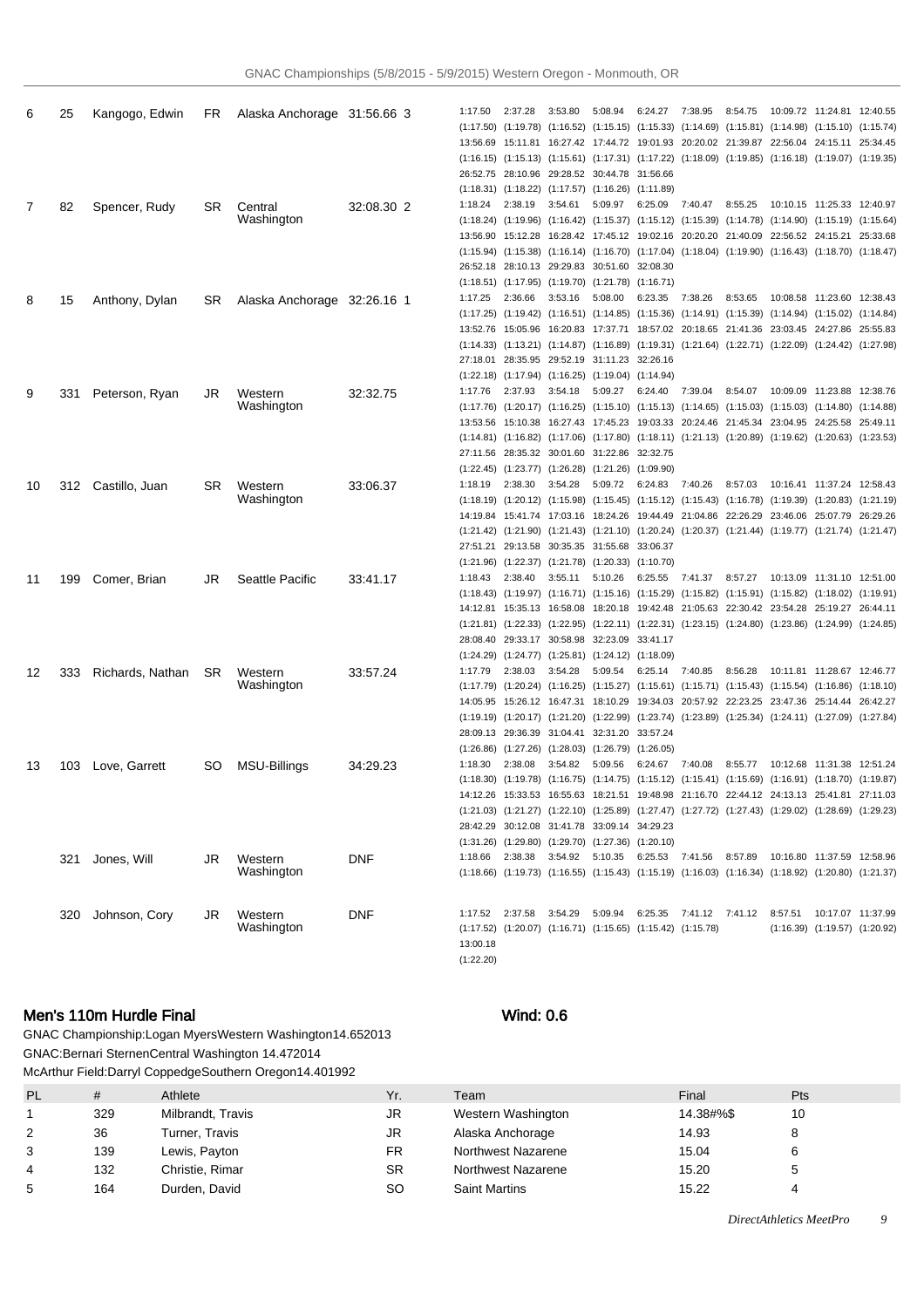| 6 | 142 | McLaughlin, Kyle    | JR | Northwest Nazarene | 15.24 |  |
|---|-----|---------------------|----|--------------------|-------|--|
|   |     | Mickelson, Dennzell | SC | Central Washington | 17.38 |  |
|   | 146 | Spatz, Micah        | JR | Northwest Nazarene | DNF   |  |

## Men's 110m Hurdle Prelim

GNAC Championship: Logan Myers Western Washington 14.65 2013 GNAC: Bernari Sternen Central Washington 14.47 2014

McArthur Field: Darryl Coppedge Southern Oregon 14.40 1992

| PL | #   | Athlete             | Yr.       | Team                 | Prelim     | Heat(HPL) | <b>Note</b> |
|----|-----|---------------------|-----------|----------------------|------------|-----------|-------------|
|    | 329 | Milbrandt, Travis   | <b>JR</b> | Western Washington   | 14.21#%\$Q | 1(1)      |             |
| 2  | 36  | Turner, Travis      | <b>JR</b> | Alaska Anchorage     | 14.86Q     | 2(1)      |             |
| 3  | 139 | Lewis, Payton       | <b>FR</b> | Northwest Nazarene   | 15.03g     | 2(2)      | 15.022      |
| 4  | 132 | Christie, Rimar     | <b>SR</b> | Northwest Nazarene   | 15.03g     | 2(2)      | 15.029      |
| 5  | 164 | Durden, David       | <b>SO</b> | <b>Saint Martins</b> | 15.12g     | 1(2)      |             |
| 6  | 146 | Spatz, Micah        | JR        | Northwest Nazarene   | 15.19g     | 1(3)      |             |
| 7  | 142 | McLaughlin, Kyle    | JR        | Northwest Nazarene   | 15.33q     | 1(4)      |             |
| 8  | 75  | Mickelson, Dennzell | <b>SO</b> | Central Washington   | 15.45g     | 2(4)      |             |
| 9  | 201 | Harris, Peyton      | FR.       | Seattle Pacific      | 15.68      | 2(5)      |             |
| 10 | 134 | Galbraith, Andrew   | JR        | Northwest Nazarene   | 15.84      | 2(6)      |             |
| 11 | 37  | West, Conner        | FR.       | Alaska Anchorage     | 15.95      | 1(5)      |             |
|    | 268 | Dobson, Kaleb       | FR.       | Western Oregon       | DQ         |           |             |
|    | 330 | Myers, Logan        | <b>SR</b> | Western Washington   | DQ         | 2         |             |

# Men's 110m Hurdle Prelim Heat 1 of 2 Wind: +2.0

| <b>PL</b> | #   | Athlete           | Yr.       | Team                 | Prelim     |
|-----------|-----|-------------------|-----------|----------------------|------------|
|           | 329 | Milbrandt, Travis | JR        | Western Washington   | 14.21#%\$Q |
| 2         | 164 | Durden, David     | SO        | <b>Saint Martins</b> | 15.12q     |
| 3         | 146 | Spatz, Micah      | JR        | Northwest Nazarene   | 15.19g     |
| 4         | 142 | McLaughlin, Kyle  | <b>JR</b> | Northwest Nazarene   | 15.33q     |
| 5         | 37  | West, Conner      | <b>FR</b> | Alaska Anchorage     | 15.95      |
|           | 268 | Dobson, Kaleb     | FR        | Western Oregon       | DQ         |

# Men's 110m Hurdle Prelim Heat 2 of 2 Wind: +1.3

| <b>PL</b> | #   | Athlete             | Yr.       | Team               | Prelim | <b>Note</b> |
|-----------|-----|---------------------|-----------|--------------------|--------|-------------|
|           | 36  | Turner, Travis      | JR        | Alaska Anchorage   | 14.86Q |             |
| 2         | 132 | Christie, Rimar     | <b>SR</b> | Northwest Nazarene | 15.03g | 15.029      |
| 2         | 139 | Lewis, Payton       | <b>FR</b> | Northwest Nazarene | 15.03g | 15.022      |
| 4         | 75  | Mickelson, Dennzell | SO.       | Central Washington | 15.45g |             |
| 5         | 201 | Harris, Peyton      | <b>FR</b> | Seattle Pacific    | 15.68  |             |
| 6         | 134 | Galbraith, Andrew   | JR        | Northwest Nazarene | 15.84  |             |
|           | 330 | Myers, Logan        | <b>SR</b> | Western Washington | DQ     |             |

## Men's 400m Hurdle Final

GNAC Championship: Shaun Ward Alaska Anchorage 52.23 2011 GNAC: Shaun Ward Alaska Anchorage 52.00 2011

McArthur Field: Keith Stuffl e, Oregon International 51.33 1997

| PL | #   | Athlete          | Yr.       | Team                 | Final | <b>Pts</b> |
|----|-----|------------------|-----------|----------------------|-------|------------|
|    | 16  | Bauer, Elliott   | <b>SR</b> | Alaska Anchorage     | 52.90 | 10         |
| 2  | 268 | Dobson, Kaleb    | <b>FR</b> | Western Oregon       | 53.23 | 8          |
| 3  | 340 | Wilson, Jade     | SO.       | Western Washington   | 54.20 |            |
| 4  | 36  | Turner, Travis   | JR.       | Alaska Anchorage     | 54.28 |            |
| 5  | 142 | McLaughlin, Kyle | JR.       | Northwest Nazarene   | 54.84 | 4          |
| 6  | 80  | Scott, Trevaughn | <b>FR</b> | Central Washington   | 56.31 |            |
|    | 164 | Durden, David    | <b>SO</b> | <b>Saint Martins</b> | DQ    |            |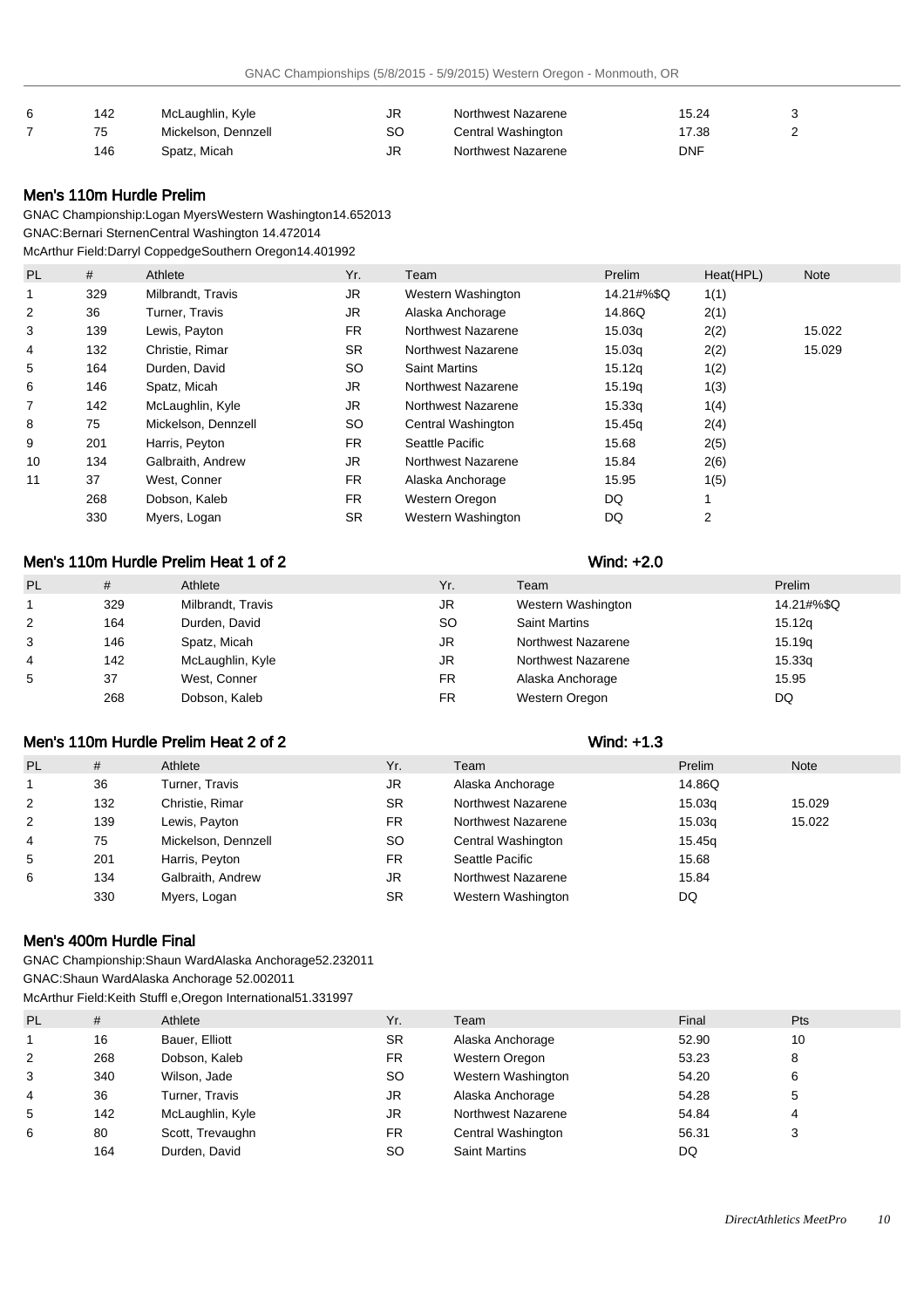# Men's 400m Hurdle Prelim

GNAC Championship: Shaun Ward Alaska Anchorage 52.23 2011 GNAC: Shaun Ward Alaska Anchorage 52.00 2011 McArthur Field: Keith Stuffl e, Oregon International 51.33 1997

| PL | #   | Athlete          | Yr.       | Team                 | Prelim | Heat(HPL) |
|----|-----|------------------|-----------|----------------------|--------|-----------|
| 1  | 268 | Dobson, Kaleb    | FR.       | Western Oregon       | 54.18Q | 1(1)      |
| 2  | 16  | Bauer, Elliott   | <b>SR</b> | Alaska Anchorage     | 54.42Q | 2(1)      |
| 3  | 173 | Sissel, Ty       | <b>SR</b> | <b>Saint Martins</b> | 54.99q | 1(2)      |
| 4  | 164 | Durden, David    | <b>SO</b> | <b>Saint Martins</b> | 55.58g | 2(2)      |
| 5  | 36  | Turner, Travis   | JR        | Alaska Anchorage     | 55.63q | 2(3)      |
| 6  | 80  | Scott, Trevaughn | FR.       | Central Washington   | 55.92g | 1(3)      |
|    | 142 | McLaughlin, Kyle | JR        | Northwest Nazarene   | 56.09q | 2(4)      |
| 8  | 340 | Wilson, Jade     | <b>SO</b> | Western Washington   | 56.28g | 1(4)      |
| 9  | 271 | Holmberg, AJ     | <b>FR</b> | Western Oregon       | 56.34  | 1(5)      |
| 10 | 146 | Spatz, Micah     | JR.       | Northwest Nazarene   | 56.82  | 2(5)      |
| 11 | 37  | West, Conner     | <b>FR</b> | Alaska Anchorage     | 57.00  | 1(6)      |

# Men's 400m Hurdle Prelim Heat 1 of 2

| <b>PL</b>      | #   | Athlete          | Yr.       | Team                 | Prelim |
|----------------|-----|------------------|-----------|----------------------|--------|
|                | 268 | Dobson, Kaleb    | FR        | Western Oregon       | 54.18Q |
| $\overline{2}$ | 173 | Sissel, Ty       | <b>SR</b> | <b>Saint Martins</b> | 54.99q |
| 3              | 80  | Scott, Trevaughn | FR        | Central Washington   | 55.92g |
| 4              | 340 | Wilson, Jade     | <b>SO</b> | Western Washington   | 56.28q |
| 5              | 271 | Holmberg, AJ     | FR        | Western Oregon       | 56.34  |
| 6              | 37  | West, Conner     | FR        | Alaska Anchorage     | 57.00  |

## Men's 400m Hurdle Prelim Heat 2 of 2

| <b>PL</b> | #   | Athlete          | Yr.       | Team                 | Prelim |
|-----------|-----|------------------|-----------|----------------------|--------|
|           | 16  | Bauer, Elliott   | <b>SR</b> | Alaska Anchorage     | 54.42Q |
| 2         | 164 | Durden, David    | <b>SO</b> | <b>Saint Martins</b> | 55.58g |
| 3         | 36  | Turner, Travis   | JR        | Alaska Anchorage     | 55.63g |
| 4         | 142 | McLaughlin, Kyle | JR        | Northwest Nazarene   | 56.09q |
| 5         | 146 | Spatz, Micah     | JR        | Northwest Nazarene   | 56.82  |

## Men's 3000m Steeple

GNAC Championship: Ryan Brockerville Simon Fraser 8:47.26 2012 GNAC: Micah Chelimo Alaska Anchorage 8:45.63 2012 McArthur Field: Ryan Brockerville Simon Fraser 8:47.26 2012

| <b>PL</b>      | #   | Athlete           | Yr.       | Team                 | Final    | Pts            | <b>Splits</b> |           |           |           |           |           |           |           |
|----------------|-----|-------------------|-----------|----------------------|----------|----------------|---------------|-----------|-----------|-----------|-----------|-----------|-----------|-----------|
| 1              | 231 | Jorgensen, Oliver | SO.       | Simon Fraser         | 9:08.42  | 10             | 38.13         | 1:50.35   | 3:02.71   | 4:16.29   | 5:30.75   | 6:43.62   | 7:56.29   | 9:08.42   |
|                |     |                   |           |                      |          |                | (38.13)       | (1:12.23) | (1:12.37) | (1:13.59) | (1:14.47) | (1:12.87) | (1:12.67) | (1:12.14) |
| $\overline{2}$ | 324 | Lutz, Matthew     | JR        | Western              | 9:13.84  | 8              | 38.04         | 1:50.68   | 3:03.08   | 4:17.27   | 5:34.55   | 6:52.06   | 8:06.74   | 9:13.84   |
|                |     |                   |           | Washington           |          |                | (38.04)       | (1:12.64) | (1:12.41) | (1:14.20) | (1:17.28) | (1:17.52) | (1:14.69) | (1:07.10) |
| 3              | 136 | Gordon, Michael   | <b>SR</b> | Northwest            | 9:17.68  | 6              | 39.85         | 1:52.04   | 3:06.74   | 4:21.72   | 5:37.21   | 6:53.00   | 8:08.76   | 9:17.68   |
|                |     |                   |           | Nazarene             |          |                | (39.85)       | (1:12.20) | (1:14.70) | (1:14.98) | (1:15.50) | (1:15.80) | (1:15.76) | (1:08.93) |
| 4              | 270 | Holloway, Zach    | JR.       | Western Oregon       | 9:20.46  | 5              | 39.62         | 1:50.90   | 3:03.09   | 4:16.22   | 5:31.18   | 6:46.66   | 8:04.02   | 9:20.46   |
|                |     |                   |           |                      |          |                | (39.62)       | (1:11.28) | (1:12.19) | (1:13.14) | (1:14.97) | (1:15.48) | (1:17.37) | (1:16.45) |
| 5              | 341 | Wise, Andrew      | SO.       | Western              | 9:32.01  | -4             | 40.32         | 1:51.73   | 3:06.45   | 4:21.43   | 5:38.86   | 6:57.86   | 8:16.95   | 9:32.01   |
|                |     |                   |           | Washington           |          |                | (40.32)       | (1:11.42) | (1:14.72) | (1:14.99) | (1:17.44) | (1:19.00) | (1:19.09) | (1:15.07) |
| 6              | 334 | Ripley, Noah      | JR.       | Western              | 9:36.65  | 3              | 41.29         | 1:54.36   | 3:09.50   | 4:26.11   | 5:43.57   | 7:01.41   | 8:19.80   | 9:36.65   |
|                |     |                   |           | Washington           |          |                | (41.29)       | (1:13.08) | (1:15.15) | (1:16.61) | (1:17.47) | (1:17.84) | (1:18.40) | (1:16.86) |
| $\overline{7}$ | 224 | Charlton, Braeden | SO.       | Simon Fraser         | 9:38.04  | $\overline{2}$ | 40.25         | 1:53.43   | 3:08.17   | 4:23.33   | 5:41.70   | 7:02.10   | 8:23.23   | 9:38.04   |
|                |     |                   |           |                      |          |                | (40.25)       | (1:13.19) | (1:14.75) | (1:15.17) | (1:18.37) | (1:20.41) | (1:21.14) | (1:14.82) |
| 8              | 105 | Panasuk, Josh     | JR.       | <b>MSU-Billings</b>  | 9:39.15  | 1              | 40.35         | 1:52.38   | 3:07.27   | 4:23.74   | 5:42.66   | 7:02.09   | 8:22.79   | 9:39.15   |
|                |     |                   |           |                      |          |                | (40.35)       | (1:12.03) | (1:14.90) | (1:16.48) | (1:18.92) | (1:19.44) | (1:20.70) | (1:16.37) |
| 9              | 171 | Morgan, Nathan    | SO.       | <b>Saint Martins</b> | 9:52.82  |                | 40.61         | 1:52.70   | 3:07.97   | 4:24.47   | 5:44.40   | 7:06.57   | 8:30.96   | 9:52.82   |
|                |     |                   |           |                      |          |                | (40.61)       | (1:12.10) | (1:15.28) | (1:16.50) | (1:19.94) | (1:22.17) | (1:24.40) | (1:21.86) |
| 10             | 166 | Heckman, Jasper   | SO.       | <b>Saint Martins</b> | 10:01.41 |                | 41.54         | 1:56.68   | 3:14.46   | 4:32.16   | 5:54.79   | 7:17.93   | 8:43.22   | 10:01.41  |
|                |     |                   |           |                      |          |                | (41.54)       | (1:15.15) | (1:17.79) | (1:17.70) | (1:22.64) | (1:23.15) | (1:25.29) | (1:18.20) |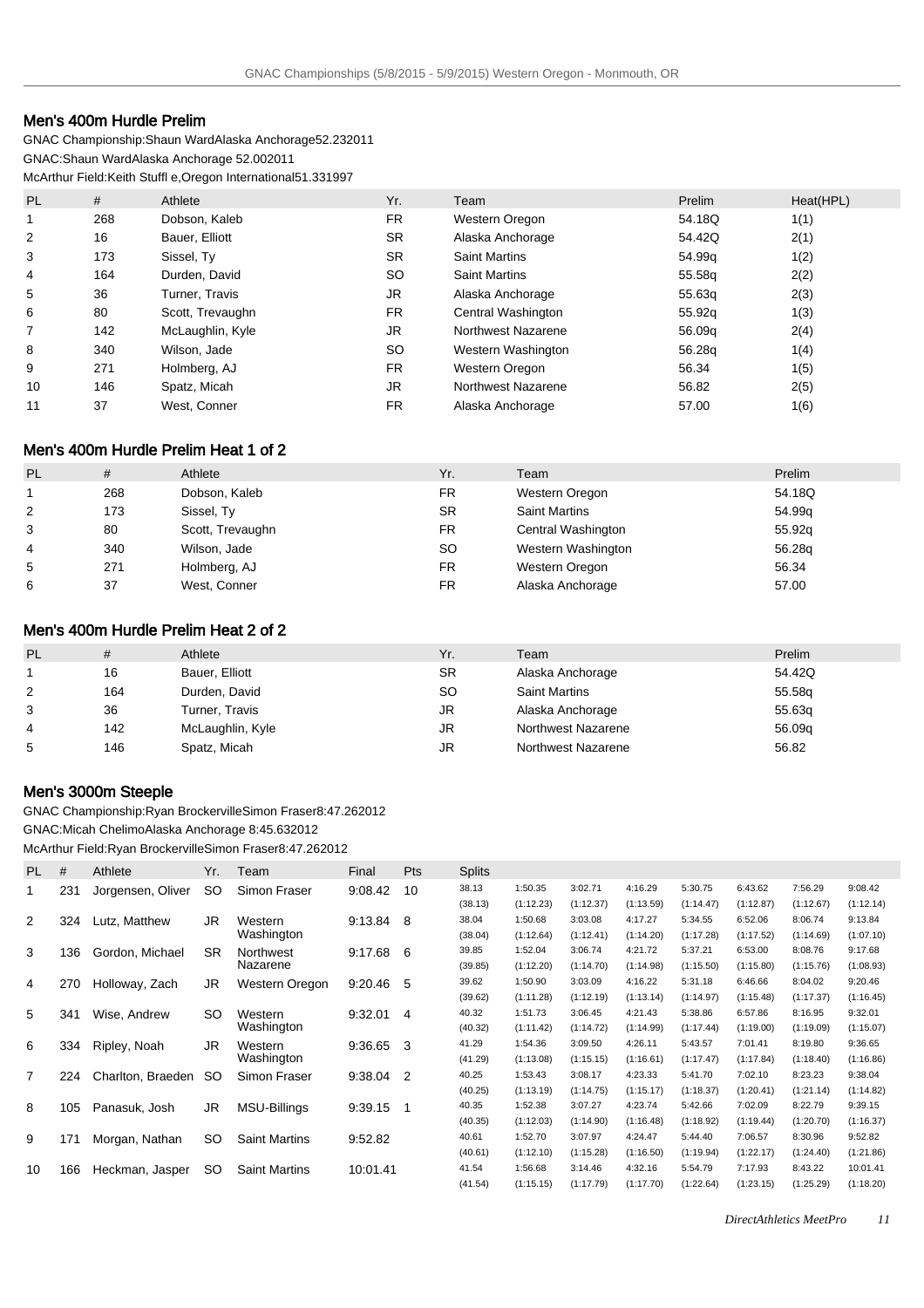| 11 100 Egeland, Jorey FR MSU-Billings 10:01.45 |  | 40.99   |                                                                                     | 1:52.93  3:07.84  4:24.99  5:47.45  7:13.49  8:40.36  10:01.45 |  |  |  |
|------------------------------------------------|--|---------|-------------------------------------------------------------------------------------|----------------------------------------------------------------|--|--|--|
|                                                |  | (40.99) | $(1:11.95)$ $(1:14.92)$ $(1:17.15)$ $(1:22.47)$ $(1:26.04)$ $(1:26.88)$ $(1:21.09)$ |                                                                |  |  |  |

## Men's 4 x 100m Relay

GNAC Championship: Bryan Mack, Anthony Wright, Anthony Hogan, Kincaid Nichols Central Washington 41.10 2010 GNAC: Central Washington 41.10 2010

McArthur Field: University of Oregon 41.00 1995

| PL | Team                 |   | Final      | <b>Pts</b> | Athlete 1    | Athlete 2 | Athlete 3  | Athlete 4  |
|----|----------------------|---|------------|------------|--------------|-----------|------------|------------|
|    | Western Washington   | A | 41.79      | 10         | Binkerd      | Donigian  | Watson     | van Tuinen |
| 2  | Western Oregon       | A | 42.03      | 8          | Dobson       | Holmberg  | Whitaker   | Warner     |
| 3  | Central Washington   | A | 42.12      | 6          | <b>Steuk</b> | Todd      | Kelly      | Scott      |
| 4  | Northwest Nazarene   | A | 42.27      | 5          | McLaughlin   | Lewis     | Oswalt     | Christie   |
| 5  | Seattle Pacific      | A | 42.89      | 4          | Ferguson     | Lopez     | Straker    | Paulk      |
| 6  | MSU-Billings         | A | 42.90      | 3          | DiGiovanna   | Stanek    | Delaney    | Vanderby   |
|    | Alaska Anchorage     | A | <b>DNF</b> |            | Lindsay      | Bauer     | Commandeur | Gray       |
|    | <b>Saint Martins</b> | A | <b>DNF</b> |            | House        | Yoro      | Smith      | Durden     |

## Men's 4 x 400m Relay

GNAC Championship: Elliott Bauer, Nicholas Blackburn, Ethan Hewitt, Shaun Ward Alaska Anchorage 3:15.03 2012

GNAC: Alaska Anchorage 3:12.22 2014

McArthur Field: Alaska Anchorage 3:15.03 2012

| PL. | Team                |   | Final       | <b>Pts</b> | Athlete        | Athlete<br>2    | Athlete<br>3 | Athlete<br>4 | <b>Splits</b> |         |         |         |
|-----|---------------------|---|-------------|------------|----------------|-----------------|--------------|--------------|---------------|---------|---------|---------|
|     | Simon Fraser        | A | 3:13.84     | 10         | Ellenwood      | Proceviat       | Webster      | Kelloway     | 47.98         | 1:38.41 | 2:26.57 | 3:13.84 |
|     |                     |   | %\$         |            |                |                 |              |              | (47.98)       | (50.44) | (48.17) | (47.27) |
| 2   | Alaska              | A | $3:13.92$ 8 |            | Bauer          | Lindsay         | Gray         | Command      | 47.28         | 1:38.42 | 2:26.71 | 3:13.92 |
|     | Anchorage           |   | %\$         |            |                |                 |              | eur          | (47.28)       | (51.14) | (48.29) | (47.22) |
| 3   | Western             | A | $3:15.50$ 6 |            | Holmberg       | Whitaker        | Dempsey      | Sultessa     | 46.79         | 1:38.87 | 2:28.74 | 3:15.50 |
|     | Oregon              |   |             |            |                |                 |              |              | (46.79)       | (52.09) | (49.87) | (46.77) |
| 4   | Western             | A | $3:16.31$ 5 |            | <b>Binkerd</b> | <b>MCArthur</b> | Watson       | Wilson       | 47.65         | 1:39.32 | 2:27.86 | 3:16.31 |
|     | Washington          |   |             |            |                |                 |              |              | (47.65)       | (51.68) | (48.55) | (48.45) |
| 5   | Central             | A | $3:21.57$ 4 |            | Scott          | Steuk           | Wojtech      | Arndt        | 49.63         | 1:41.05 | 2:31.67 | 3:21.57 |
|     | Washington          |   |             |            |                |                 |              |              | (49.63)       | (51.42) | (50.62) | (49.91) |
| 6   | <b>MSU-Billings</b> | Α | $3:21.60$ 3 |            | Vanderby       | Delaney         | Stanek       | Peterson     | 46.33         | 1:41.59 | 2:31.34 | 3:21.60 |
|     |                     |   |             |            |                |                 |              |              | (46.33)       | (55.26) | (49.76) | (50.26) |
| 7   | Seattle Pacific     | A | $3:22.51$ 2 |            | Moreton        | Lopez           | Straker      | Ferguson     | 49.69         | 1:40.68 | 2:32.02 | 3:22.51 |
|     |                     |   |             |            |                |                 |              |              | (49.69)       | (50.99) | (51.34) | (50.49) |
| 8   | Northwest           | A | 3:27.16     |            | McLaughli      | Gartrell        | Mason        | Harris       | 52.74         | 1:43.82 | 2:35.67 | 3:27.16 |
|     | Nazarene            |   |             |            | n              |                 |              |              | (52.74)       | (51.09) | (51.85) | (51.49) |

## Men's High Jump

GNAC Championship: Eric Draper Alaska Anchorage 2.07m 2006

GNAC: Brett Watson Western Washington 2.08m 2013

McArthur Field: Chris Nelson 2.25m 1999

| PL. | #   | Athlete          | Yr.       | Team                     | Final             | English | Pts |      | Jumping Record |      |            |            |  |
|-----|-----|------------------|-----------|--------------------------|-------------------|---------|-----|------|----------------|------|------------|------------|--|
|     | 339 | Watson, Brett    | <b>SR</b> | Western                  | 2.01 <sub>m</sub> | 6'7''   | 10  | 1.86 | 1.91           | 1.96 | 2.01       | 2.06       |  |
|     |     |                  |           | Washington               |                   |         |     | P    | O              | P    | O          | <b>XXX</b> |  |
| 2   | 174 | Smith, Mikel     | JR.       | <b>Saint Martins</b>     | 2.01 <sub>m</sub> | 6'7''   | 8   | 1.86 | 1.91           | 1.96 | 2.01       | 2.06       |  |
|     |     |                  |           |                          |                   |         |     | P    | P              | P    | XXO XXX    |            |  |
| 3   | 138 | Hoberg, Cole     | SO.       | Northwest                | 1.96m             | 6'5''   | 5   | 1.86 | 1.91           | 1.96 | 2.01       |            |  |
|     |     |                  |           | Nazarene                 |                   |         |     | P    | XO             | O    | <b>XXX</b> |            |  |
| 3   | 23  | Gladden, Tevin   | <b>SO</b> | Alaska Anchorage         | 1.96m             | 6'5''   | 5   | 1.86 | 1.91           | 1.96 | 2.01       |            |  |
|     |     |                  |           |                          |                   |         |     | O    | XO             | O    | <b>XXX</b> |            |  |
| 3   | 177 | Yoro, Jaysen     | <b>FR</b> | <b>Saint Martins</b>     | 1.96m             | 6'5''   | 5   | 1.86 | 1.91           | 1.96 | 2.01       |            |  |
|     |     |                  |           |                          |                   |         |     | P    | XO             | O    | <b>XXX</b> |            |  |
| 6   | 330 | Myers, Logan     | <b>SR</b> | Western                  | 1.96m             | 6'5''   | 3   | 1.86 | 1.91           | 1.96 | 2.01       |            |  |
|     |     |                  |           | Washington               |                   |         |     | P    | P              | XO   | <b>XXX</b> |            |  |
|     | 78  | Peterson, Justin | <b>SO</b> | Central Washington 1.96m |                   | 6'5''   | 2   | 1.86 | 1.91           | 1.96 | 2.01       |            |  |
|     |     |                  |           |                          |                   |         |     | P    | O              |      | XXO XXX    |            |  |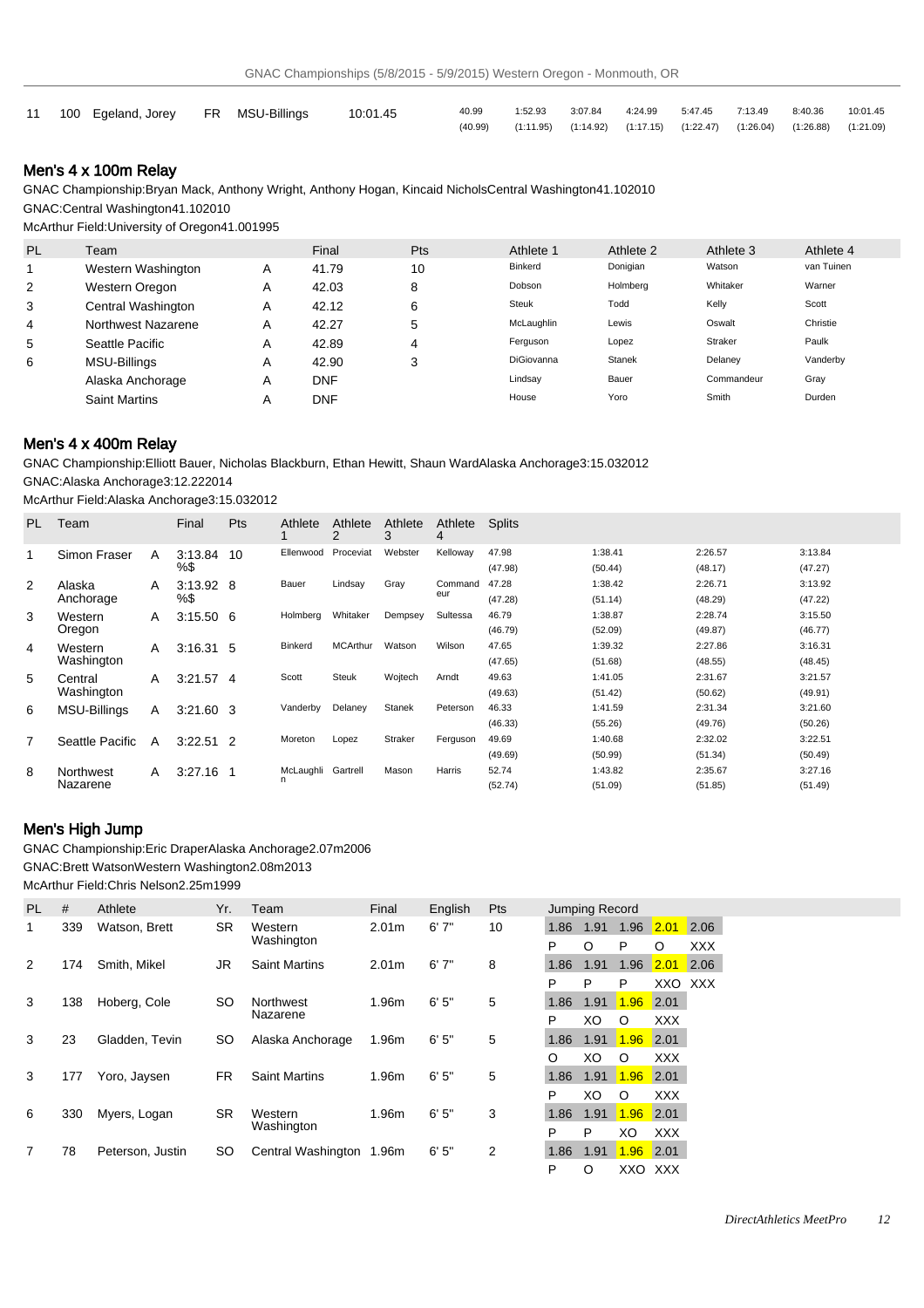| 134 | Galbraith, Andrew | JR. | Northwest    | 1.91m | 6'3.25" |      |    |            |
|-----|-------------------|-----|--------------|-------|---------|------|----|------------|
|     |                   |     | Nazarene     |       |         | XO   | XO | <b>XXX</b> |
| 102 | Holt, Dominique   | FR. | MSU-Billings | NH    |         | 1.86 |    |            |
|     |                   |     |              |       |         | XXX  |    |            |

## Men's Pole Vault

GNAC Championship: Ryan Brown Western Washington 5.14m 2010 GNAC: Ryan Brown Western Washington 5.40m 2010 McArthur Field: Tim Bright Mizuno Track Club 5.85m 1997

| PL             | #   | Athlete          | Yr.       | Team                     | Final     | English   | Pts          |                    | Jumping Record                   |                     |                    |           |           |           |             |         |  |
|----------------|-----|------------------|-----------|--------------------------|-----------|-----------|--------------|--------------------|----------------------------------|---------------------|--------------------|-----------|-----------|-----------|-------------|---------|--|
| 1              | 139 | Lewis, Payton    | <b>FR</b> | Northwest<br>Nazarene    | 5.00m     | 16' 4.75" | 10           | P                  | 4.07 4.22 4.37<br>P              | P                   | 4.52<br>P          | 4.67<br>P | 4.77<br>O | 4.87<br>O | $5.00$ 5.21 | XXO XXX |  |
| 2              | 323 | Kordas, Gordon   | <b>SO</b> | Western<br>Washington    | 4.52m     | 14' 10"   | 8            | P                  | 4.07 4.22 4.37<br>P              | O                   | 4.52<br>XXO XXX    | 4.67      |           |           |             |         |  |
| 3              | 311 | Campbell, Tysen  | <b>FR</b> | Western<br>Washington    | 4.37m     | 14' 4"    | 6            | 4.07<br>O          | 4.22<br>XO                       | 4.37<br>XO          | 4.52<br><b>XXX</b> |           |           |           |             |         |  |
| 4              | 141 | McClanahan, Zach | JR        | Northwest<br>Nazarene    | 4.37m     | 14' 4"    | 5            | P                  | 4.07 4.22 4.37<br>XXO XO         |                     | 4.52<br><b>XXX</b> |           |           |           |             |         |  |
| 5              | 70  | Irvine, Zane     | SO.       | Central Washington 4.22m |           | 13' 10"   | 3.5          | 4.07<br>O          | 4.22<br>XO                       | 4.37<br><b>XXX</b>  |                    |           |           |           |             |         |  |
| 5              | 169 | Keeton, Joseph   | <b>SR</b> | <b>Saint Martins</b>     | 4.22m     | 13' 10"   | 3.5          | 4.07               | 4.22<br>XO                       | 4.37                |                    |           |           |           |             |         |  |
| $\overline{7}$ | 87  | Walker, Berlie   | <b>SO</b> | Central Washington 4.22m |           | 13' 10"   | 2            | P<br>4.07          | 4.22                             | <b>XXX</b><br>4.37  |                    |           |           |           |             |         |  |
| 8              | 172 | Rickard, Chris   | <b>FR</b> | <b>Saint Martins</b>     | 4.22m     | 13' 10"   | $\mathbf{1}$ | XXO XO<br>4.07     | 4.22                             | <b>XXX</b><br> 4.37 |                    |           |           |           |             |         |  |
| 9              | 282 | Zalk, Peter      | <b>FR</b> | Western Oregon           | 4.07m     | 13' 4.25" |              | O<br>4.07          | 4.22                             | XXO XXX             |                    |           |           |           |             |         |  |
| 10             | 338 | Thomas, Adam     | <b>FR</b> | Western<br>Washington    | 4.07m     | 13' 4.25" |              | O<br>4.07<br>XO    | <b>XXX</b><br>4.22<br><b>XXX</b> |                     |                    |           |           |           |             |         |  |
|                | 322 | Konrad, J. T.    | <b>FR</b> | Western<br>Washington    | <b>NH</b> |           |              | 4.07<br>P          | $4.22$ 4.37<br>P                 | <b>XXX</b>          |                    |           |           |           |             |         |  |
|                | 308 | Aamot, Connor    | <b>FR</b> | Western<br>Washington    | <b>NH</b> |           |              | 4.07<br><b>XXX</b> |                                  |                     |                    |           |           |           |             |         |  |
|                | 161 | Andrada, Andrew  | <b>FR</b> | <b>Saint Martins</b>     | <b>NH</b> |           |              | 4.07<br>P          | 4.22<br>P                        | 4.37<br>XXX         |                    |           |           |           |             |         |  |
|                | 108 | Sherman, Lonnie  | FR.       | MSU-Billings             | <b>NH</b> |           |              | 4.07<br>P          | 4.22<br><b>XXX</b>               |                     |                    |           |           |           |             |         |  |
|                | 163 | DeHan, Matt      | <b>FR</b> | <b>Saint Martins</b>     | <b>NH</b> |           |              | 4.07<br>P          | 4.22 4.37<br>P                   | <b>XXX</b>          |                    |           |           |           |             |         |  |
|                | 148 | Webster, Jared   | <b>FR</b> | Northwest<br>Nazarene    | <b>NH</b> |           |              | 4.07<br>P          | 4.22<br><b>XXX</b>               |                     |                    |           |           |           |             |         |  |

## Men's Long Jump

GNAC Championship: David Registe Alaska Anchorage 7.52m 2008 GNAC: David Registe Alaska Anchorage 7.91m 2009 McArthur Field: Jon Hill Portland State 7.62m 2006

| <b>PL</b>      | #   | Athlete               | Yr.       | Team               | Final             | Wind | English   | Pts | Flight(FPL) |
|----------------|-----|-----------------------|-----------|--------------------|-------------------|------|-----------|-----|-------------|
|                | 339 | Watson, Brett         | <b>SR</b> | Western Washington | 7.36m             | 2.7  | 24' 1.75" | 10  | 2(1)        |
| 2              | 239 | Tsygankov, Vladislav  | FR.       | Simon Fraser       | 7.29m             | 2.4  | 23' 11"   | 8   | 2(2)        |
| 3              | 79  | Plummer, Luke         | JR        | Central Washington | 7.03 <sub>m</sub> | 2.8  | 23' 0.75" | 6   | 2(3)        |
| 4              | 201 | Harris, Peyton        | <b>FR</b> | Seattle Pacific    | 6.94m             | 1.6  | 22' 9.25" | 5   | 2(4)        |
| 5              | 342 | van Tuinen. Nathaniel | JR        | Western Washington | 6.92m             | 1.9  | 22' 8.50" | 4   | 2(5)        |
| 6              | 23  | Gladden, Tevin        | <b>SO</b> | Alaska Anchorage   | 6.89m             | 1.6  | 22' 7.25" | 3   | 2(6)        |
| $\overline{7}$ | 313 | Chhim. Somit          | <b>FR</b> | Western Washington | 6.89m             | 3    | 22' 7.25" | 2   | 1(1)        |
| 8              | 327 | Mataya, Rudy          | <b>FR</b> | Western Washington | 6.82m             | 2.9  | 22' 4.50" |     | 1(2)        |
| 9              | 230 | He, Jerry             | JR        | Simon Fraser       | 6.72m             | 1.4  | 22' 0.75" |     | 2(7)        |
| 10             | 139 | Lewis, Payton         | <b>FR</b> | Northwest Nazarene | 6.68m             | 1.7  | 21'11''   |     | 1(3)        |

*DirectAthletics MeetPro 13*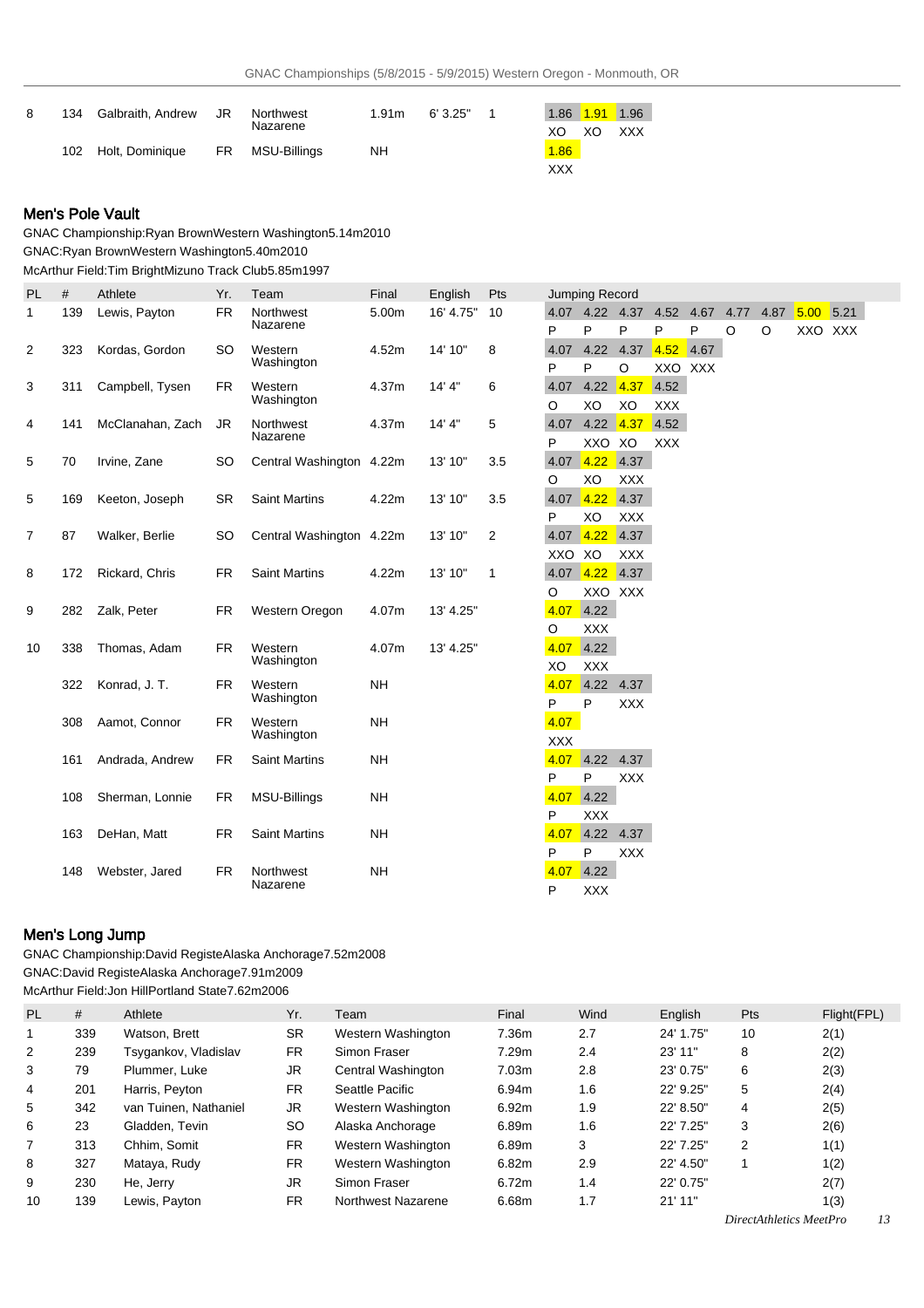| 11 | 84  | Steuk, Garret         | FR        | Central Washington | 6.42m             | 2.6 | 21' 0.75" | 1(4) |
|----|-----|-----------------------|-----------|--------------------|-------------------|-----|-----------|------|
| 12 | 234 | Moldavanov, Vladislav | JR        | Simon Fraser       | 6.34m             |     | 20' 9.75" | 2(8) |
| 13 | 135 | Gartrell, Kirk        | SO        | Northwest Nazarene | 6.31m             | 1.5 | 20' 8.50" | 1(5) |
| 14 | 227 | Empainado, Marwin     | SΟ        | Simon Fraser       | 6.29m             |     | 20' 7.75" | 1(6) |
| 15 | 240 | Vo, Andy              | FR        | Simon Fraser       | 5.90 <sub>m</sub> | 1.5 | 19' 4.25" | 2(9) |
| 16 | 244 | Wu. Alex              | <b>SO</b> | Simon Fraser       | 5.70m             | 2.6 | 18' 8.50" | 1(7) |

# Men's Long Jump Flight 1 of 2

| PL | #   | Athlete           | Yr. | Team                     | Final | Wind | English   | Pts            | Attempts         |                |             |                       |                |     |
|----|-----|-------------------|-----|--------------------------|-------|------|-----------|----------------|------------------|----------------|-------------|-----------------------|----------------|-----|
| 1  | 313 | Chhim, Somit      | FR  | Western Washington       | 6.89m | 3    | 22' 7.25" | $\overline{2}$ | 6.68             | 6.63           | 6.89        | <b>PASS PASS PASS</b> |                |     |
|    |     |                   |     |                          |       |      |           |                | w:0.9            | w:1.3          | w:3         |                       |                |     |
| 2  | 327 | Mataya, Rudy      | FR  | Western Washington 6.82m |       | 2.9  | 22' 4.50" | $\mathbf 1$    | 6.55             | 6.53           | 6.82        |                       | FOUL FOUL 6.63 |     |
|    |     |                   |     |                          |       |      |           |                | w:2              | w:1.6          | w:2.9       |                       |                | w:0 |
| 3  | 139 | Lewis, Payton     | FR. | Northwest Nazarene       | 6.68m | 1.7  | $21'$ 11" |                |                  | FOUL FOUL 6.68 |             |                       |                |     |
|    |     |                   |     |                          |       |      |           |                |                  |                | w:1.7       |                       |                |     |
| 4  | 84  | Steuk, Garret     | FR  | Central Washington       | 6.42m | 2.6  | 21' 0.75" |                | 5.98             | 6.23           | 6.42        |                       |                |     |
|    |     |                   |     |                          |       |      |           |                | w:1.2            | w:2            | W:2.6       |                       |                |     |
| 5  | 135 | Gartrell, Kirk    | SO. | Northwest Nazarene       | 6.31m | 1.5  | 20' 8.50" |                | <b>FOUL 6.31</b> |                | FOUL        |                       |                |     |
|    |     |                   |     |                          |       |      |           |                |                  | w:1.5          |             |                       |                |     |
| 6  | 227 | Empainado, Marwin | SO. | Simon Fraser             | 6.29m | 2    | 20' 7.75" |                | <b>FOUL</b>      | 6.29           | <b>FOUL</b> |                       |                |     |
|    |     |                   |     |                          |       |      |           |                |                  | w:2            |             |                       |                |     |
| 7  | 244 | Wu, Alex          | SO. | Simon Fraser             | 5.70m | 2.6  | 18' 8.50" |                |                  | FOUL FOUL 5.70 |             |                       |                |     |
|    |     |                   |     |                          |       |      |           |                |                  |                | w:2.6       |                       |                |     |

# Men's Long Jump Flight 2 of 2

| <b>PL</b>      | #   | Athlete                  | Yr.       | Team               | Final | Wind | English   | <b>Pts</b>     | Attempts         |           |           |       |                     |             |
|----------------|-----|--------------------------|-----------|--------------------|-------|------|-----------|----------------|------------------|-----------|-----------|-------|---------------------|-------------|
| 1              | 339 | Watson, Brett            | <b>SR</b> | Western Washington | 7.36m | 2.7  | 24' 1.75" | 10             | <b>FOUL 7.00</b> |           | 7.36      | 7.14  | 7.00                | <b>FOUL</b> |
|                |     |                          |           |                    |       |      |           |                |                  | w:3.3     | w:2.7     | w:1.3 | w:1.3               |             |
| 2              | 239 | Tsygankov, Vladislav FR  |           | Simon Fraser       | 7.29m | 2.4  | 23' 11"   | 8              | 7.13             | 7.01      | 7.16      | 7.23  | <b>FOUL 7.29</b>    |             |
|                |     |                          |           |                    |       |      |           |                | w:1.9            | w:2.8     | w:2.2     | w:1.7 |                     | w:2.4       |
| 3              | 79  | Plummer, Luke            | JR.       | Central Washington | 7.03m | 2.8  | 23' 0.75" | 6              | 7.03             | 6.81      |           |       | PASS PASS PASS PASS |             |
|                |     |                          |           |                    |       |      |           |                | w:2.8            | w:1.4     |           |       |                     |             |
| 4              | 201 | Harris, Peyton           | <b>FR</b> | Seattle Pacific    | 6.94m | 1.6  | 22' 9.25" | 5              | 6.94             | 6.85      | 6.43      | 6.35  | 6.54                | 6.70        |
|                |     |                          |           |                    |       |      |           |                | w:1.6            | w:1.9     | w:0.5     | w:1.6 | w:1.4               | w:0.7       |
| 5              | 342 | van Tuinen, Nathaniel JR |           | Western Washington | 6.92m | 1.9  | 22' 8.50" | $\overline{4}$ | <b>FOUL</b>      | 6.92      | FOUL 6.40 |       |                     | FOUL FOUL   |
|                |     |                          |           |                    |       |      |           |                |                  | w:1.9     |           | w:0.9 |                     |             |
| 6              | 23  | Gladden, Tevin           | <b>SO</b> | Alaska Anchorage   | 6.89m | 1.6  | 22' 7.25" | 3              | 6.36             | 6.74      | 6.77      | 6.70  | 6.65                | 6.89        |
|                |     |                          |           |                    |       |      |           |                | w:1.1            | w:1.3     | w:1.9     | w:1.6 | w:0.1               | w:1.6       |
| $\overline{7}$ | 230 | He, Jerry                | JR.       | Simon Fraser       | 6.72m | 1.4  | 22' 0.75" |                | <b>FOUL</b>      | 6.19      | 6.72      | 5.55  | 6.70                | 6.66        |
|                |     |                          |           |                    |       |      |           |                |                  | w:2.6     | w:1.4     | w:0.9 | w:1.3               | w:1.5       |
| 8              | 234 | Moldavanov,              | JR.       | Simon Fraser       | 6.34m | 2    | 20' 9.75" |                |                  | FOUL FOUL | 6.34      |       |                     |             |
|                |     | Vladislav                |           |                    |       |      |           |                |                  |           | w:2       |       |                     |             |
| 9              | 240 | Vo, Andy                 | <b>FR</b> | Simon Fraser       | 5.90m | 1.5  | 19' 4.25" |                | <b>FOUL 5.90</b> |           | FOUL      |       |                     |             |
|                |     |                          |           |                    |       |      |           |                |                  | w:1.5     |           |       |                     |             |

# Men's Triple Jump

McArthur Field: Steve Miller 15.60m 1996

GNAC Championship: Justin Lawrence Central Washington 15.00m 2003

| PL. | #   | Athlete        | Yr. | Team                      | Final  | Wind | English   | Pts | Attempts          |        |             |                                   |       |       |
|-----|-----|----------------|-----|---------------------------|--------|------|-----------|-----|-------------------|--------|-------------|-----------------------------------|-------|-------|
|     | 79  | Plummer, Luke  | JR  | Central Washington        | 14.69m | 1.9  | 48' 2.50" | 10  | 14.69             | 14.37  |             | FOUL FOUL FOUL 13.86              |       |       |
|     |     |                |     |                           |        |      |           |     | w:1.9             | w:0    |             |                                   |       | w:0.8 |
| 2   | 23  | Gladden, Tevin | SΟ  | Alaska Anchorage          | 13.79m | 1.8  | 45' 3"    | 8   | 13.71             |        |             | FOUL <b>13.79</b> FOUL FOUL 13.21 |       |       |
|     |     |                |     |                           |        |      |           |     | w:0               |        | w:1.8       |                                   |       | w:0.8 |
| 3   | 337 | Seely, Mark    | SO  | Western Washington 13.60m |        | 0.6  | 44' 7.50" | -6  | <b>FOUL 13.48</b> |        | <b>FOUL</b> | 13.60 FOUL 13.57                  |       |       |
|     |     |                |     |                           |        |      |           |     |                   | w:1    | w:1.8       | w:0.6                             |       | w:0   |
| 4   | 313 | Chhim. Somit   | FR  | Western Washington        | 13.53m | 0.6  | 44' 4.75" | 5   | 12.90             | 13.25  | 13.17       | 12.83                             | 13.04 | 13.53 |
|     |     |                |     |                           |        |      |           |     | w:0.5             | w:-1.6 | w:1.2       | w:0.1                             | w:0.5 | w:0.6 |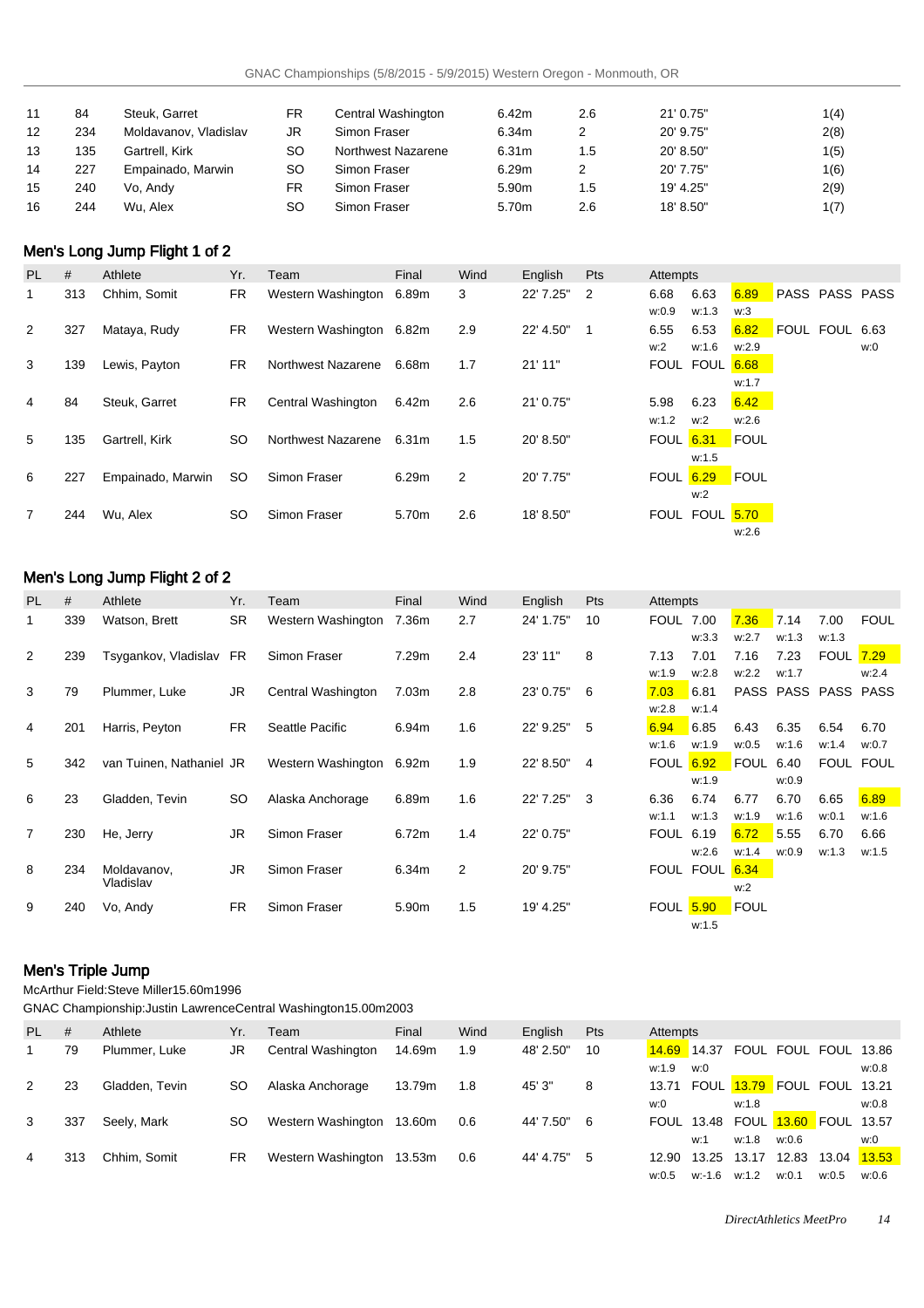| 5 | 77  | Osborne, Jonathan        | SO. | Central Washington | 13.38m             | $\mathbf 0$ | 43' 10.75" 4 |    | w:0               | w:0.8              |       |       | 13.38 13.16 FOUL FOUL FOUL FOUL   |     |
|---|-----|--------------------------|-----|--------------------|--------------------|-------------|--------------|----|-------------------|--------------------|-------|-------|-----------------------------------|-----|
| 6 | 78  | Peterson, Justin         | SO. | Central Washington | 13.31 <sub>m</sub> | $\Omega$    | 43'8"        | 3  | <b>FOUL 13.23</b> |                    | 13.00 |       | 12.88 FOUL <b>13.31</b>           |     |
|   |     |                          |     |                    |                    |             |              |    |                   | $w: -1.4$ $w: 0.1$ |       | w:1.6 |                                   | w:0 |
|   | 68  | Baines, DeAndre          | JR  | Central Washington | 13.30m             | 0.4         | 43' 7.75"    | -2 | 12.96             | 13.12              | 12.88 | 13.22 | $13.30$ 12.86                     |     |
|   |     |                          |     |                    |                    |             |              |    | w:1.6             | w:0                | w:1.3 | w:1.1 | w:0.4                             | w:0 |
| 8 | 73  | McElroy, Brian           | JR  | Central Washington | 13.24m             | -2          | 43' 5.25"    | 1  | 12.51             | 12.98              | 12.82 |       |                                   |     |
|   |     |                          |     |                    |                    |             |              |    | w:1.2             | w:0                | w:0   | w:0   | w:2                               | w:0 |
| 9 | 342 | van Tuinen. Nathaniel JR |     | Western Washington | 13.14m             | 0.3         | 43' 1.50"    |    | 12.77             |                    |       |       | FOUL <b>13.14</b> FOUL 12.94 FOUL |     |
|   |     |                          |     |                    |                    |             |              |    | w:0.1             |                    | w:0.3 |       | w:1.9                             |     |
|   | 143 | Moore. Nathan            | FR. | Northwest Nazarene | NM.                |             |              |    |                   | FOUL FOUL FOUL     |       |       |                                   |     |

## Men's Shot Put

GNAC Championship: Frank Cteli Western Washington 18.16m 2014 GNAC: Frank Catelli Western Washington 58' 7.50" 2014

McArthur Field: Willy Irvin Concordia 19.05m 2013

| <b>PL</b>      | #   | Athlete             | Yr.       | Team                 | Final  | English    | Pts            | Attempts    |             |             |             |             |             |
|----------------|-----|---------------------|-----------|----------------------|--------|------------|----------------|-------------|-------------|-------------|-------------|-------------|-------------|
|                | 83  | Stanley, Kevin      | SR        | Central Washington   | 15.52m | 50' 11"    | 10             | <b>FOUL</b> | 14.77       | 14.60       | 15.41       | <b>FOUL</b> | 15.52       |
| $\overline{2}$ | 326 | Macdonald, Ryan     | <b>SR</b> | Western Washington   | 14.87m | 48' 9.50"  | 8              | 14.87       | <b>FOUL</b> | <b>FOUL</b> | 14.53       | <b>FOUL</b> | 14.42       |
| 3              | 85  | Tafova. Armando     | <b>SO</b> | Central Washington   | 14.83m | 48'8"      | 6              | <b>FOUL</b> | 14.20       | <b>FOUL</b> | <b>FOUL</b> | 14.83       | FOUL        |
| 4              | 147 | VanBeuren, John     | JR        | Northwest Nazarene   | 14.74m | 48' 4.50"  | 5              | 14.00       | 14.42       | 14.58       | 13.80       | 14.26       | 14.74       |
| 5              | 175 | Vanderpoel, Kauanoe | <b>FR</b> | <b>Saint Martins</b> | 14.66m | 48' 1.25"  | $\overline{4}$ | <b>FOUL</b> | 14.27       | 14.66       | 14.12       | <b>FOUL</b> | <b>FOUL</b> |
| 6              | 176 | Wilkens, Mitch      | <b>SO</b> | <b>Saint Martins</b> | 14.62m | 47' 11.75" | 3              | 14.40       | 14.56       | 14.34       | 14.45       | 14.62       | <b>FOUL</b> |
| 7              | 275 | Moore, Jeremy       | <b>SO</b> | Western Oregon       | 14.54m | 47' 8.50"  | 2              | 13.96       | 14.54       | 14.09       | <b>FOUL</b> | 14.36       | 13.95       |
| 8              | 272 | Klippel, Kenny      | <b>FR</b> | Western Oregon       | 14.30m | 46' 11"    |                | 13.89       | 14.19       | 14.28       | <b>FOUL</b> | 14.30       | 14.02       |
| 9              | 22  | George, Grant       | <b>SO</b> | Alaska Anchorage     | 14.10m | 46' 3.25"  |                | <b>FOUL</b> | 14.10       | 13.06       | 13.62       | <b>FOUL</b> | <b>FOUL</b> |
| 10             | 81  | Shumate, James      | <b>SO</b> | Central Washington   | 14.08m | 46' 2.50"  |                | 13.95       | 14.08       | 13.67       |             |             |             |
| 11             | 21  | Dommek. Tim         | SR        | Alaska Anchorage     | 13.91m | 45' 7.75"  |                | 13.91       | <b>FOUL</b> | <b>FOUL</b> |             |             |             |

#### Men's Discus

GNAC Championship: Tyler Fischer Central Washington 51.67m 2008 GNAC: Cameron Neel Central Washington 53.47m 2006

McArthur Field: Nathaniel Moses 59.40m 2013

| PL             | #   | Athlete         | Yr.       | Team                 | Final  | English       | <b>Pts</b>     | Attempts    |             |             |             |             |             |
|----------------|-----|-----------------|-----------|----------------------|--------|---------------|----------------|-------------|-------------|-------------|-------------|-------------|-------------|
|                | 326 | Macdonald, Ryan | SR        | Western Washington   | 50.63m | 166' 1.50"    | 10             | <b>FOUL</b> | 46.68       | 50.63       | <b>FOUL</b> | 48.19       | 48.05       |
| 2              | 275 | Moore, Jeremy   | SO        | Western Oregon       | 45.34m | 148' 9.25"    | 8              | <b>FOUL</b> | 43.22       | 44.09       | 45.34       | 42.78       | 42.12       |
| 3              | 22  | George, Grant   | SO        | Alaska Anchorage     | 45.15m | 148' 1.75"    | -6             | 40.86       | 40.70       | <b>FOUL</b> | 43.62       | 43.58       | 45.15       |
| 4              | 85  | Tafoya, Armando | SO        | Central Washington   | 45.06m | 147' 10.25" 5 |                | 45.06       | <b>FOUL</b> | <b>FOUL</b> | <b>FOUL</b> | <b>FOUL</b> | 44.75       |
| 5              | 21  | Dommek. Tim     | SR        | Alaska Anchorage     | 45.02m | 147' 8.75" 4  |                | 45.02       | <b>FOUL</b> | <b>FOUL</b> | FOUL        | 41.80       | FOUL        |
| 6              | 147 | VanBeuren, John | JR        | Northwest Nazarene   | 43.49m | 142' 8.50"    | - 3            | 39.95       | 43.49       | 43.29       | 42.21       | 43.44       | FOUL        |
| $\overline{7}$ | 81  | Shumate, James  | SO        | Central Washington   | 43.18m | 141' 8.25"    | $\overline{2}$ | 42.79       | 39.95       | 41.74       | <b>FOUL</b> | 43.18       | FOUL        |
| 8              | 101 | Flanagan, Nels  | <b>SO</b> | MSU-Billings         | 43.05m | 141' 3.25"    |                | <b>FOUL</b> | 43.05       | 42.36       | <b>FOUL</b> | 42.66       | <b>FOUL</b> |
| 9              | 176 | Wilkens, Mitch  | <b>SO</b> | <b>Saint Martins</b> | 42.23m | 138' 6.75"    |                | 40.62       | 42.23       | <b>FOUL</b> | <b>FOUL</b> | 40.67       | <b>FOUL</b> |
| 10             | 272 | Klippel, Kenny  | FR        | Western Oregon       | 37.05m | 121'7''       |                | <b>FOUL</b> | 37.05       | <b>FOUL</b> |             |             |             |

## Men's Hammer

GNAC Championship: Michael Hoffman Western Washington 61.61m 2012

GNAC: Pro Escobedo Western Oregon 62.89m 2003

McArthur Field: Scott Boothby Club Northwest 69.76m 2004

| <b>PL</b> | #   | Athlete           | Yr. | Team                 | Final  | Enalish    | <b>Pts</b> | Attempts |       |       |          |                |       |
|-----------|-----|-------------------|-----|----------------------|--------|------------|------------|----------|-------|-------|----------|----------------|-------|
|           | 83  | Stanley, Kevin    | SR  | Central Washington   | 59.17m | 194' 1.75" | - 10       | 55.35    | FOUL  | 59.17 |          | FOUL FOUL FOUL |       |
| 2         | 223 | Behncke, Peter    | SO. | Simon Fraser         | 52.33m | 171' 8.50" | - 8        | 51.02    | 50.31 | 51.49 | 52.33    | $\sqrt{50.52}$ | 49.49 |
| 3         | 85  | Tafoya, Armando   | SΟ  | Central Washington   | 52.16m | 171' 1.75" | - 6        | 46.50    | FOUL  | 52.16 | $-51.05$ | FOUL FOUL      |       |
| 4         | 176 | Wilkens, Mitch    | SΟ  | <b>Saint Martins</b> | 51.74m | 169' 9.25" | - 5        | 50.65    | 47.58 | 50.81 | 50.39    | 50.87          | 51.74 |
| 5         | 165 | Fualefau, Vincent | SO. | <b>Saint Martins</b> | 50.67m | 166' 3.25" | 4          | 48.84    | 46.05 | 49.22 | 48.58    | 50.06          | 50.67 |
| 6         | 145 | Silva, Matt       | SR  | Northwest Nazarene   | 49.48m | 162' 4.25" | - 3        | 44.81    | 47.58 | 47.99 | 47.33    | 48.54          | 49.48 |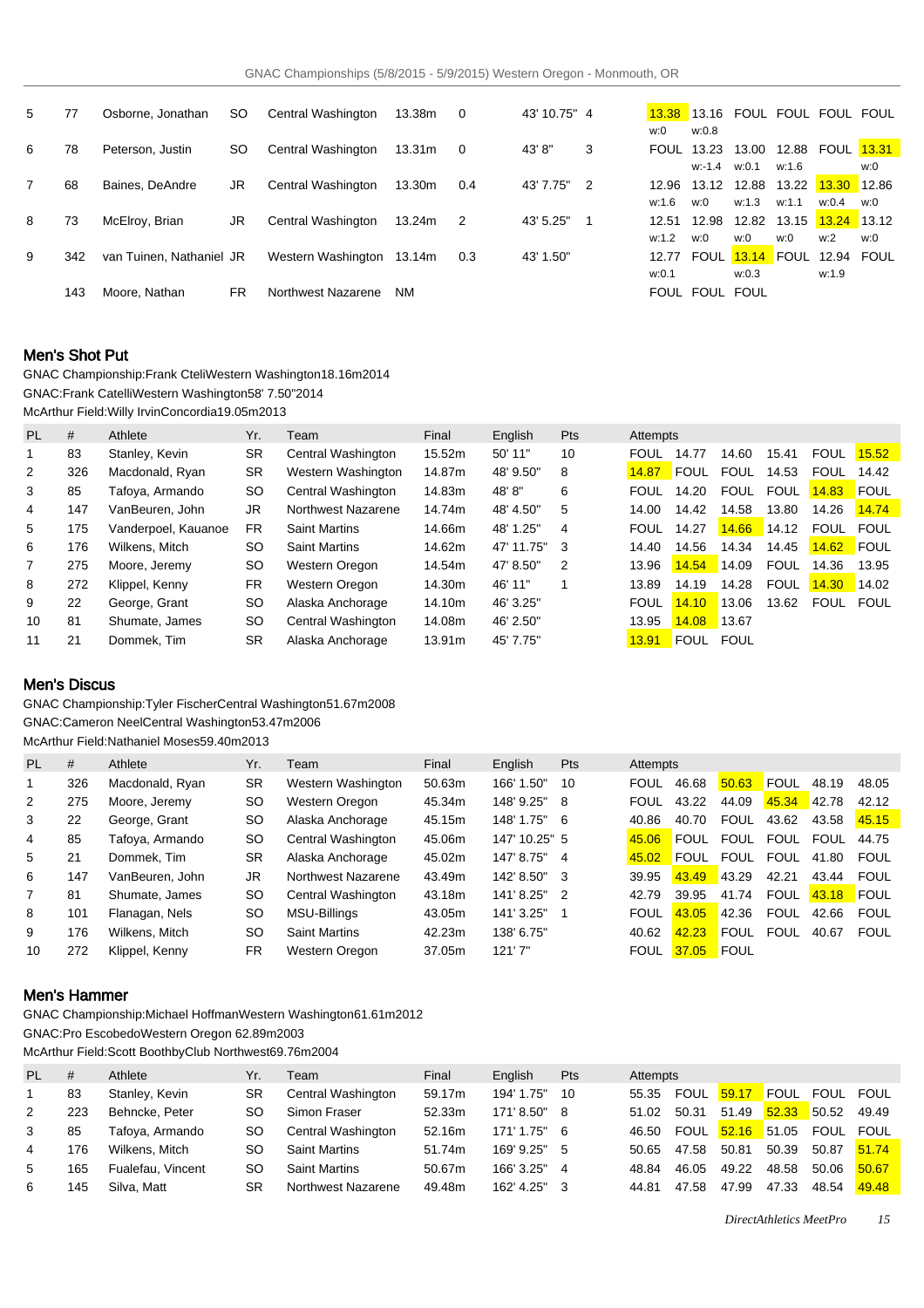|    | 266 | Allen, Kegan    | <b>FR</b> | Western Oregon            | 47.44m | 155'8"     | 2 | <b>FOUL 46.17</b> |                 |       |                      |  |
|----|-----|-----------------|-----------|---------------------------|--------|------------|---|-------------------|-----------------|-------|----------------------|--|
| 8  | 101 | Flanagan, Nels  | SO.       | MSU-Billings              | 44.97m | 147' 6.75" |   | FOUL              | FOUL            | 42.90 | 44.97 FOUL 42.60     |  |
| 9  | 275 | Moore, Jeremy   | <b>SO</b> | Western Oregon            | 43.09m | 141' 4.75" |   | FOUL 39.87        |                 |       | 43.09 FOUL FOUL FOUL |  |
| 10 | 81  | Shumate, James  | SO.       | <b>Central Washington</b> | 37.27m | 122' 3.50" |   | 37.27             | 34.65 FOUL      |       |                      |  |
| 11 | 147 | VanBeuren, John | JR.       | Northwest Nazarene        | 37.02m | 121' 5.75" |   |                   | FOUL FOUL 37.02 |       |                      |  |

## Men's Javelin

GNAC Championship: Franz Burghagen Alaska Anchorage 69.49m 2013 GNAC: Cody Parker Alaska Anchorage 77.98m 2013

McArthur Field: Brian Crouser New York Athletic Club 79.08m 1990

| <b>PL</b>      | #   | Athlete           | Yr.       | Team                 | Final     | English        | <b>Pts</b> | Attempts    |             |             |             |             |             |
|----------------|-----|-------------------|-----------|----------------------|-----------|----------------|------------|-------------|-------------|-------------|-------------|-------------|-------------|
|                | 17  | Burghagen, Franz  | <b>SR</b> | Alaska Anchorage     | 67.31m    | 220' 10.25" 10 |            | 63.46       | <b>FOUL</b> | 65.97       | 67.31       | 65.93       | 64.07       |
| 2              | 33  | Parker, Cody      | JR.       | Alaska Anchorage     | 65.91m    | 216' 3.25" 8   |            | <b>FOUL</b> | 61.78       | 64.67       | 60.61       | 63.85       | 65.91       |
| 3              | 162 | Chalkley, Brian   | <b>SO</b> | <b>Saint Martins</b> | 65.19m    | 213' 10.75" 6  |            | 59.55       | 65.19       | 55.40       | 59.59       | 59.85       | 63.83       |
| 4              | 317 | Haskin, John      | JR.       | Western Washington   | 64.70m    | 212' 3.50"     | - 5        | 64.70       | 61.74       | 58.53       | 59.18       | <b>FOUL</b> | 57.49       |
| 5              | 319 | Hirst, Slater     | <b>SR</b> | Western Washington   | 63.65m    | 208' 10.25" 4  |            | 62.98       | 63.65       | 62.78       | <b>FOUL</b> | 62.47       | 63.32       |
| 6              | 27  | Kostiuk, Tyler    | <b>FR</b> | Alaska Anchorage     | 59.10m    | 193' 11"       | 3          | 57.16       | 59.10       | 55.33       | <b>FOUL</b> | 55.32       | 57.77       |
| $\overline{7}$ | 273 | Larson, Justin    | JR.       | Western Oregon       | 59.05m    | $193'$ $9"$    | 2          | 59.05       | <b>FOUL</b> | 58.83       | 56.32       | 56.54       | <b>FOUL</b> |
| 8              | 76  | Moon, Bryan       | <b>FR</b> | Central Washington   | 52.83m    | 173' 4.25"     |            | 52.83       | 50.80       | 52.63       | 51.56       | 49.82       | 51.54       |
| 9              | 109 | Stanek, Cameron   | <b>SO</b> | MSU-Billings         | 50.10m    | 164' 4.75"     |            | 50.10       | <b>FOUL</b> | <b>FOUL</b> | 48.56       | <b>FOUL</b> | 47.82       |
| 10             | 69  | Chavez, Michael   | <b>SO</b> | Central Washington   | 48.10m    | 157' 10"       |            | FOUL        | 47.50       | 48.10       |             |             |             |
| 11             | 101 | Flanagan, Nels    | <b>SO</b> | MSU-Billings         | 47.42m    | 155' 7.25"     |            | 47.42       | FOUL        | <b>FOUL</b> |             |             |             |
| 12             | 133 | Conklin, Luke     | JR.       | Northwest Nazarene   | 46.20m    | 151' 7.25"     |            | 44.48       | 44.46       | 46.20       |             |             |             |
|                | 232 | Karamanian, Jacob | <b>SO</b> | Simon Fraser         | <b>NM</b> |                |            | <b>FOUL</b> | FOUL        | <b>FOUL</b> |             |             |             |

## Men's Decathlon

GNAC Championship: Cody Thomas Alaska Anchorage 6617 2014

GNAC: Chris Randolph Seattle Pacific 7872 2006

| <b>PL</b>      | Athlete                                                   | Pts  | 100 <sub>m</sub> | LJ                           | <b>SP</b>                     | HJ                                      | 400m           | 110m H         | <b>DT</b>                         | <b>PV</b>                   | <b>JT</b>                     | 1500m            |
|----------------|-----------------------------------------------------------|------|------------------|------------------------------|-------------------------------|-----------------------------------------|----------------|----------------|-----------------------------------|-----------------------------|-------------------------------|------------------|
| $\mathbf{1}$   | Lewis, Payton<br>Northwest Nazarene<br>Team Points: 10    | 6595 | 11.32<br>(791)   | 6.39m<br>w: 0.8<br>(673)     | 13.34m<br>43' 9.25"<br>(688)  | 1.78m<br>5' 10"<br>(610)                | 54.30<br>(627) | 15.52<br>(788) | 41.19m<br>135' 2"<br>(689)        | 4.60m<br>15'1"<br>(790)     | 38.95m<br>127' 9.75'<br>(427) | 5:08.42<br>(512) |
| 2              | Yoro, Jaysen<br><b>Saint Martins</b><br>Team Points: 8    | 6541 | 11.26<br>(804)   | 6.32m<br>w:1.7<br>(657)      | 11.66m<br>38' 3.25"<br>(586)  | 1.99m<br>6' 6.25''<br>(794)             | 50.84<br>(776) | 15.96<br>(737) | 33.60m<br>110' 3"<br>(536)        | 3.60m<br>11' 9.75"<br>(509) | 43.61m<br>143' 1.25"<br>(495) | 4:45.41<br>(647) |
| 3              | Turner, Travis<br>Alaska Anchorage<br>Team Points: 6      | 6362 | 11.41<br>(771)   | 6.10m<br>w:0.5<br>(608)      | 10.70m<br>35' 1.25"<br>(528)  | 1.81 <sub>m</sub><br>5' 11.25"<br>(636) | 50.64<br>(785) | 15.12<br>(835) | 32.19m<br>105' 7.50"<br>(508)     | 4.00m<br>13' 1.50"<br>(617) | 40.29m<br>132' 2.50"<br>(446) | 4:48.48<br>(628) |
| $\overline{4}$ | Peterson, Justin<br>Central Washington<br>Team Points: 5  | 6172 | 11.92<br>(667)   | 6.08m<br>19' 11.50"<br>(604) | 11.14m<br>36' 6.75"<br>(554)  | 1.96m<br>6'5''<br>(767)                 | 52.41<br>(707) | 16.57<br>(670) | 32.26m<br>105'<br>10.25"<br>(509) | 3.90m<br>12' 9.50"<br>(590) | 39.67m<br>130' 2"<br>(437)    | 4:42.09<br>(667) |
| 5              | Stralser, Michael<br>Western Washington<br>Team Points: 4 | 6031 | 11.72<br>(707)   | 6.15m<br>w:1.4<br>(619)      | 10.98m<br>36' 0.25"<br>(545)  | 1.81 <sub>m</sub><br>5' 11.25"<br>(636) | 52.88<br>(687) | 16.08<br>(724) | 36.73m<br>120' 6.25"<br>(598)     | 3.50m<br>11' 5.75"<br>(482) | 39.11m<br>128' 4"<br>(429)    | 4:52.45<br>(604) |
| 6              | Durden, David<br><b>Saint Martins</b><br>Team Points: 3   | 6026 | 11.36<br>(782)   | 5.97m<br>w:0.9<br>(580)      | 11.18m<br>36' 8.25"<br>(557)  | 1.75m<br>5' 8.75"<br>(585)              | 50.86<br>(775) | 15.50<br>(790) | 30.34m<br>99' 6.75"<br>(471)      | 3.20m<br>10'6"<br>(406)     | 49.40m<br>162' 1.25"<br>(580) | 5:10.63<br>(500) |
| $\overline{7}$ | Spatz, Micah<br>Northwest Nazarene<br>Team Points: 2      | 5957 | 11.92<br>(667)   | 5.78m<br>w:0.6<br>(540)      | 9.93m<br>32'7''<br>(481)      | 1.72m<br>5'7.75"<br>(560)               | 52.44<br>(706) | 15.49<br>(791) | 33.73m<br>110' 8.25"<br>(538)     | 3.60m<br>11' 9.75"<br>(509) | 45.22m<br>148' 4.50"<br>(518) | 4:45.29<br>(647) |
| 8              | Galbraith, Andrew<br>Northwest Nazarene<br>Team Points: 1 | 5842 | 11.84<br>(683)   | 5.47m<br>$w: -0.6$<br>(475)  | 10.66m<br>34' 11.75"<br>(525) | 1.93m<br>6' 4''<br>(740)                | 54.90<br>(603) | 15.94<br>(740) | 34.07m<br>111' 9.50"<br>(545)     | 3.60m<br>11' 9.75"<br>(509) | 49.53m<br>162' 6.25'<br>(582) | 5:21.97<br>(440) |
|                |                                                           |      |                  |                              |                               |                                         |                |                |                                   |                             |                               |                  |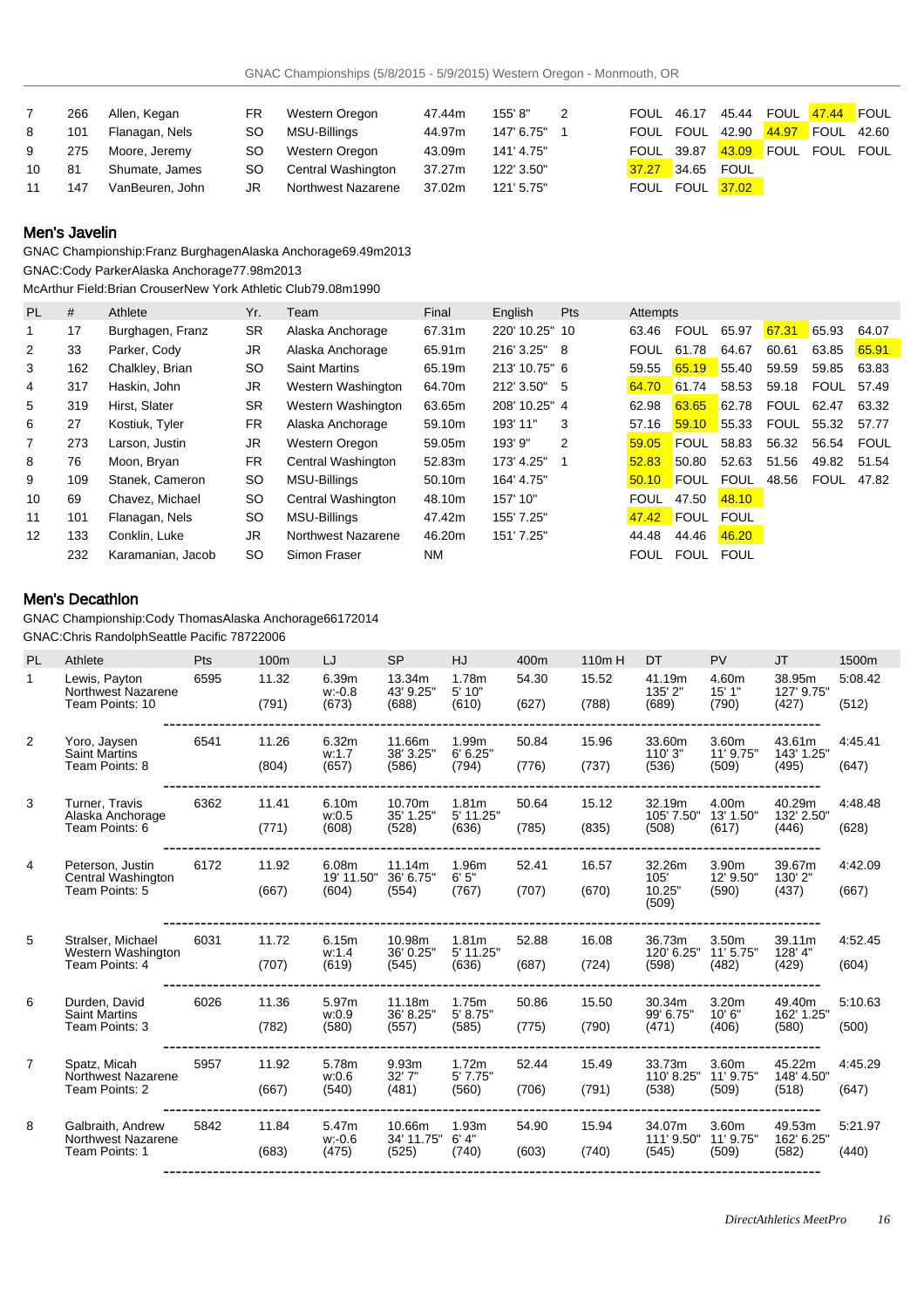| 9  | Holt, Dominique<br>MSU-Billings   | 5589 | 11.79<br>(693) | 5.66m<br>w. 1<br>(514) | 10.77m<br>35' 4"<br>(532) | .87m<br>6' 1.50"<br>(687) | 55.46<br>(580) | 16.58<br>(669) | 28.17m<br>92' 5.25"<br>(429) | 3.30m<br>10' 10"<br>(431) | 39.83m<br>130' 8.50"<br>(440) | 4:50.72<br>(614) |
|----|-----------------------------------|------|----------------|------------------------|---------------------------|---------------------------|----------------|----------------|------------------------------|---------------------------|-------------------------------|------------------|
| 10 | Schubert, Preston<br>MSU-Billings |      | 12.30          | 5.52m<br>18' 1.50"     | 7.94m<br>26' 0.75"        | l.75m<br>5' 8.75"         | 51.48          | 16.24          | 21.61m<br>70' 11"            | 4.00m<br>13' 1.50"        | 35.98m<br>118' 0.75"          | <b>DNS</b>       |
|    |                                   |      | (593)          | (485)                  | (363)                     | (585)                     | (748)          | (706)          | (302)                        | (617)                     | (384)                         | (0)              |

# Men's Decathlon #1 100 Meters

GNAC Championship: Anthony Wright Central Washington 10.43 2010

GNAC: Rimar Christie, Northwest Nazarene 10.38 2013

McArthur Field: Jean Olivier-Zirignon 10.33 1993

| PL             | #   | Athlete           | Yr.       | Team                 | Final | <b>Pts</b> | <b>Note</b> |
|----------------|-----|-------------------|-----------|----------------------|-------|------------|-------------|
|                | 177 | Yoro, Jaysen      | FR.       | <b>Saint Martins</b> | 11.26 | 804        |             |
| 2              | 139 | Lewis, Payton     | FR.       | Northwest Nazarene   | 11.32 | 791        |             |
| 3              | 164 | Durden, David     | SO.       | <b>Saint Martins</b> | 11.36 | 782        |             |
| $\overline{4}$ | 36  | Turner, Travis    | JR        | Alaska Anchorage     | 11.41 | 771        |             |
| 5              |     | Stralser, Michael | <b>SR</b> | Western Washington   | 11.72 | 707        |             |
| 6              | 102 | Holt, Dominique   | FR.       | MSU-Billings         | 11.79 | 693        |             |
| 7              | 134 | Galbraith, Andrew | JR        | Northwest Nazarene   | 11.84 | 683        |             |
| 8              | 146 | Spatz, Micah      | JR.       | Northwest Nazarene   | 11.92 | 667        | 11.920      |
| 8              | 78  | Peterson, Justin  | SO.       | Central Washington   | 11.92 | 667        | 11.920      |
| 10             | 107 | Schubert, Preston | FR.       | MSU-Billings         | 12.30 | 593        |             |

## Men's Decathlon #2 Long Jump

GNAC Championship: David Registe Alaska Anchorage 7.52m 2008 GNAC: David Registe Alaska Anchorage 7.91m 2009 McArthur Field: Jon Hill Portland State 7.62m 2006

| <b>PL</b>      | #   | Athlete           | Yr.       | Team                     | Final | Wind   | English    | Pts | Attempts         |           |           |
|----------------|-----|-------------------|-----------|--------------------------|-------|--------|------------|-----|------------------|-----------|-----------|
| 1              | 139 | Lewis, Payton     | <b>FR</b> | Northwest Nazarene       | 6.39m | $-0.8$ | 20' 11.75" | 673 | <b>FOUL 6.03</b> |           | 6.39      |
|                |     |                   |           |                          |       |        |            |     |                  | $w: -1.5$ | $w: -0.8$ |
| $\overline{2}$ | 177 | Yoro, Jaysen      | <b>FR</b> | <b>Saint Martins</b>     | 6.32m | 1.7    | 20' 9"     | 657 | <b>FOUL 6.32</b> |           | 6.27      |
|                |     |                   |           |                          |       |        |            |     |                  | w:1.7     | $w: -0.4$ |
| 3              |     | Stralser, Michael | <b>SR</b> | Western Washington 6.15m |       | 1.4    | 20' 2.25"  | 619 | 6.13             | 6.15      | 5.71      |
|                |     |                   |           |                          |       |        |            |     | w:0              | w:1.4     | $w: -2.7$ |
| 4              | 36  | Turner, Travis    | JR        | Alaska Anchorage         | 6.10m | 0.5    | 20' 0.25"  | 608 | <b>FOUL 6.10</b> |           | 6.02      |
|                |     |                   |           |                          |       |        |            |     |                  | w:0.5     | $W - 1.6$ |
| 5              | 78  | Peterson, Justin  | SO        | Central Washington       | 6.08m |        | 19' 11.50" | 604 | 6.08             | 5.98      | 5.88      |
|                |     |                   |           |                          |       |        |            |     | w:0              | $w: -1.5$ | $w: -0.7$ |
| 6              | 164 | Durden, David     | SO.       | <b>Saint Martins</b>     | 5.97m | 0.9    | 19' 7"     | 580 | 5.97             | 5.73      | 5.85      |
|                |     |                   |           |                          |       |        |            |     | w:0.9            | w:0.9     | w:1.7     |
| $\overline{7}$ | 146 | Spatz, Micah      | JR.       | Northwest Nazarene       | 5.78m | 0.6    | 18' 11.75" | 540 | 5.78             | 5.63      | 5.68      |
|                |     |                   |           |                          |       |        |            |     | w:0.6            | w: 0.4    | $w: -0.6$ |
| 8              | 102 | Holt, Dominique   | <b>FR</b> | MSU-Billings             | 5.66m | $-1$   | 18'7''     | 514 | 5.43             | 5.63      | 5.66      |
|                |     |                   |           |                          |       |        |            |     | w:0              | w: 0.9    | $w - 1$   |
| 9              | 107 | Schubert, Preston | <b>FR</b> | MSU-Billings             | 5.52m |        | 18' 1.50"  | 485 | 5.52             | 5.41      | 5.50      |
|                |     |                   |           |                          |       |        |            |     | w:0              | w:0       | $W - 1.1$ |
| 10             | 134 | Galbraith, Andrew | JR.       | Northwest Nazarene       | 5.47m | $-0.6$ | 17' 11.50" | 475 | 5.39             | 5.47      | 5.12      |
|                |     |                   |           |                          |       |        |            |     | w:0.5            | w:-0.6    | w:-1.5    |

## Men's Decathlon #3 Shot Put

GNAC Championship: Frank Cteli Western Washington 18.16m 2014 GNAC: Frank Catelli Western Washington 58' 7.50" 2014 McArthur Field: Willy Irvin Concordia 19.05m 2013

| PL. |     | Athlete       | Yr. | Team                 | Final  | Enalish   | Pts | Attempts |       |  |
|-----|-----|---------------|-----|----------------------|--------|-----------|-----|----------|-------|--|
|     | 139 | Lewis, Payton | FR  | Northwest Nazarene   | 13.34m | 43' 9.25" | 688 |          |       |  |
| 2   | 177 | Yoro, Jaysen  | FR  | <b>Saint Martins</b> | 11.66m | 38' 3.25" | 586 |          | 11.66 |  |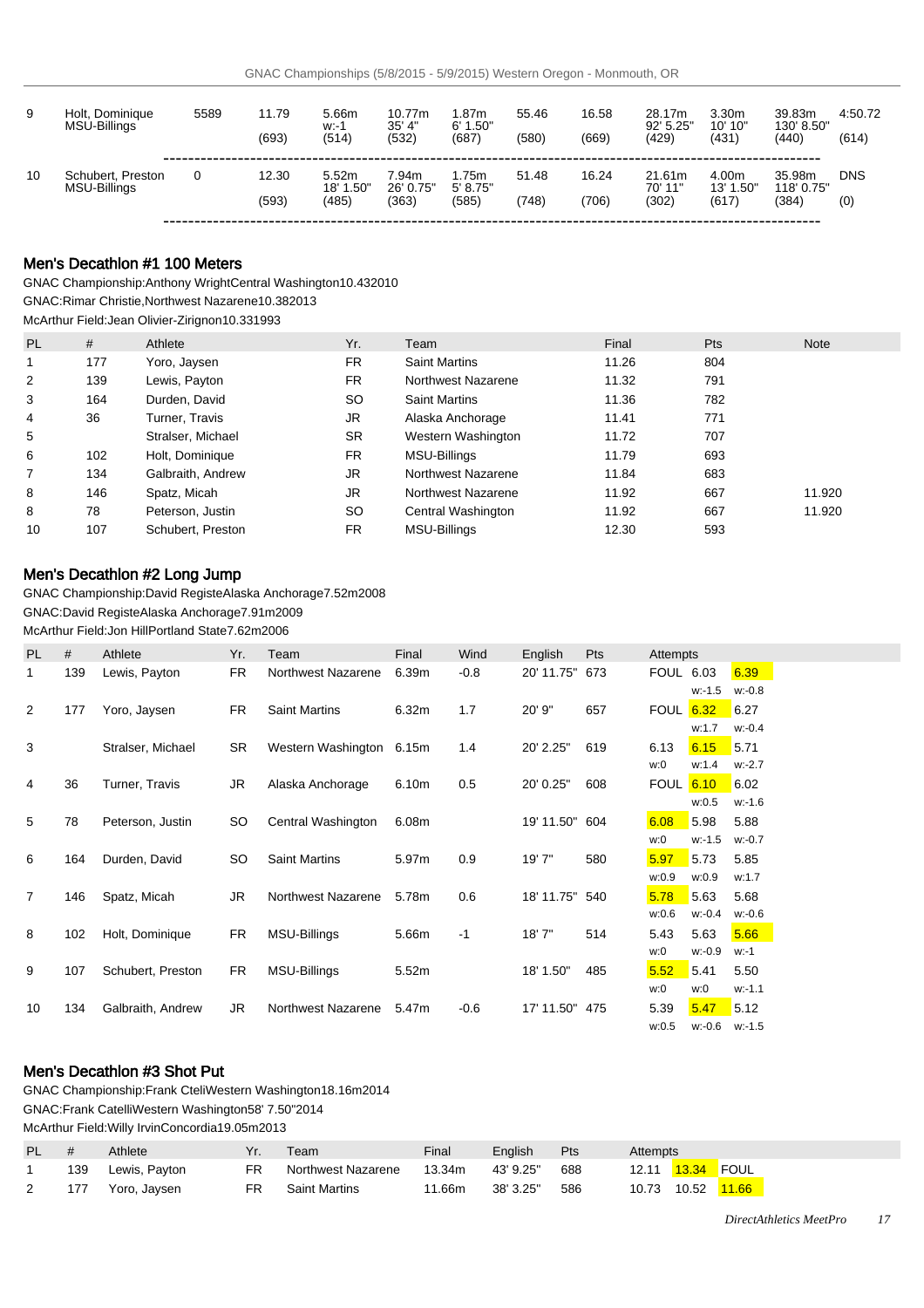| 3  | 164 | Durden, David     | <b>SO</b> | <b>Saint Martins</b> | 11.18m | 36' 8.25"  | 557 | 10.57       | 11.15 | 11.18 |
|----|-----|-------------------|-----------|----------------------|--------|------------|-----|-------------|-------|-------|
| 4  | 78  | Peterson, Justin  | <b>SO</b> | Central Washington   | 11.14m | 36' 6.75"  | 554 | 10.64       | 10.17 | 11.14 |
| 5  |     | Stralser, Michael | <b>SR</b> | Western Washington   | 10.98m | 36' 0.25"  | 545 | 10.84       | 10.98 | 10.98 |
| 6  | 102 | Holt. Dominique   | FR.       | MSU-Billings         | 10.77m | 35' 4"     | 532 | 10.52       | 10.33 | 10.77 |
| 7  | 36  | Turner. Travis    | JR        | Alaska Anchorage     | 10.70m | 35' 1.25"  | 528 | 10.22       | 10.70 | 10.29 |
| 8  | 134 | Galbraith, Andrew | JR        | Northwest Nazarene   | 10.66m | 34' 11.75" | 525 | 9.53        | 9.74  | 10.66 |
| 9  | 146 | Spatz, Micah      | JR        | Northwest Nazarene   | 9.93m  | 32'7''     | 481 | 9.93        | 9.48  | 9.57  |
| 10 | 107 | Schubert, Preston | <b>FR</b> | <b>MSU-Billings</b>  | 7.94m  | 26' 0.75"  | 363 | <b>FOUL</b> | 7.94  | 7.66  |

## Men's Decathlon #4 High Jump

GNAC Championship: Eric Draper Alaska Anchorage 2.07m 2006 GNAC: Brett Watson Western Washington 2.08m 2013

McArthur Field: Chris Nelson 2.25m 1999

| <b>PL</b>      | #   | Athlete           | Yr.       | Team                     | Final | English   | Pts |           | Jumping Record                                                       |                |                        |                            |                       |             |                       |                               |                       |                            |                        |                             |
|----------------|-----|-------------------|-----------|--------------------------|-------|-----------|-----|-----------|----------------------------------------------------------------------|----------------|------------------------|----------------------------|-----------------------|-------------|-----------------------|-------------------------------|-----------------------|----------------------------|------------------------|-----------------------------|
| 1              | 177 | Yoro, Jaysen      | <b>FR</b> | <b>Saint Martins</b>     | 1.99m | 6' 6.25'' | 794 | 57        | 60                                                                   | 1, 1.<br>63 66 | $\overline{1}$ .<br>69 | 72 75                      |                       | $1_{\cdot}$ | $\mathbf{1}$ .<br>4.7 | $\mathbf{1}$ .<br>78 81 84 87 | $\overline{1}$ .      | $\mathbf{1}$ .<br>90 93 96 |                        | $\overline{2}$ .<br>99 02   |
|                |     |                   |           |                          |       |           |     | P         | P<br>P                                                               | P              | P                      | P                          | P                     | P<br>P      | P                     | P                             | $\circ$               | P                          | $\circ$<br>х<br>х<br>O | $\times$<br>X<br>$\times$   |
| 2              | 78  | Peterson, Justin  | SO.       | Central Washington 1.96m |       | 6'5''     | 767 |           | 1.5 1.6 1.6 1.6 1.6 1.7 1.7 1.7 1.8 1.8 1.8 1.9 1.9<br>3<br>$\Omega$ | 6              | 9                      |                            |                       |             |                       |                               |                       | 0                          | 3<br>6                 | $1.9$ 1.9<br>$\overline{9}$ |
|                |     |                   |           |                          |       |           |     | P         | P<br>P                                                               | P              | P                      | P                          | P                     | P           | P                     | P                             | O                     | P                          | P<br>O                 | XX<br>х                     |
| 3              | 134 | Galbraith, Andrew | <b>JR</b> | Northwest<br>Nazarene    | 1.93m | 6' 4''    | 740 | 1.5       | 1.6<br>$\Omega$                                                      | 1.6<br>3       | 1.6<br>6               | 1.6<br>$\overline{2}$<br>9 | 1.7<br>5              | 8           |                       | 1.8                           | 1.8<br>1.8            | 0                          | 1.9                    | $1.9$ 1.9<br>6              |
|                |     |                   |           |                          |       |           |     | P         | P                                                                    | P              | P                      | P<br>P                     | P                     | P           | P                     | P                             | O                     | Ω                          | XX XO XX               | х                           |
| 4              | 102 | Holt, Dominique   | <b>FR</b> | <b>MSU-Billings</b>      | 1.87m | 6' 1.50"  | 687 | 1.5<br>7  | 1.6<br>$\Omega$                                                      | 1.6<br>3       | 1.6<br>6               | 1.6<br>9                   | 1.7<br>$\overline{2}$ | 1.7<br>5    | 1.7<br>8              | 1.8                           | 1.8<br>$\overline{4}$ | 1.8                        | 1.9<br>$\Omega$        | 1.9<br>3                    |
|                |     |                   |           |                          |       |           |     | P         | P                                                                    | P              | P                      | P                          | P                     | $\circ$     | P                     | $\circ$                       | P                     | O                          | XX P                   | XX<br>X                     |
| 5              |     | Stralser, Michael | <b>SR</b> | Western<br>Washington    | 1.81m | 5' 11.25" | 636 | 1.57<br>O | 1.60<br>P                                                            |                | 1.63<br>$\circ$        | 1.66<br>XO                 | 1.69<br>$\circ$       |             | 1.72<br>O             | 1.75<br>O                     | 1.78<br>O             |                            | 1.81<br>XXO            | 1.84<br><b>XXX</b>          |
| 5              | 36  | Turner, Travis    | <b>JR</b> | Alaska Anchorage         | 1.81m | 5' 11.25" | 636 | 1.57      | 1.60                                                                 |                | 1.63                   | 1.66                       | 1.69                  |             | 1.72                  | 1.75                          | 1.78                  |                            | 1.81                   | 1.84                        |
|                |     |                   |           |                          |       |           |     | P         | P                                                                    |                | P                      | P                          | P                     | P           |                       | $\circ$                       | O                     |                            | $\circ$                | <b>XXX</b>                  |
| $\overline{7}$ | 139 | Lewis, Payton     | <b>FR</b> | Northwest<br>Nazarene    | 1.78m | 5' 10"    | 610 | 1.57      | 1.60                                                                 |                | 1.63                   | 1.66                       | 1.69                  |             | 1.72                  | 1.75                          | 1.78                  |                            | 1.81                   |                             |
|                |     |                   |           |                          |       |           |     | P         | P                                                                    | P              |                        | P                          | P                     |             | XO                    | XO                            |                       | XXO XXX                    |                        |                             |
| 8              | 107 | Schubert, Preston | <b>FR</b> | MSU-Billings             | 1.75m | 5' 8.75"  | 585 | 1.57<br>P | 1.60<br>P                                                            | P              | 1.63                   | 1.66<br>P                  | 1.69<br>O             |             | 1.72<br>O             | 1.75<br>XXO                   | 1.78<br><b>XXX</b>    |                            |                        |                             |
| 8              | 164 | Durden, David     | SO.       | <b>Saint Martins</b>     | 1.75m | 5' 8.75"  | 585 | 1.57      | 1.60                                                                 |                | 1.63                   | 1.66                       | 1.69                  |             | 1.72                  | 1.75                          | 1.78                  |                            |                        |                             |
|                |     |                   |           |                          |       |           |     | P         | P                                                                    |                | P                      | P                          | O                     |             | XO                    | O                             | <b>XXX</b>            |                            |                        |                             |
| 10             | 146 | Spatz, Micah      | JR        | Northwest                | 1.72m | 5'7.75"   | 560 | 1.57      | 1.60                                                                 |                | 1.63                   | 1.66                       | 1.69                  |             | 1.72                  | 1.75                          |                       |                            |                        |                             |
|                |     |                   |           | Nazarene                 |       |           |     | P         | P                                                                    |                | P                      | O                          | P                     |             | XO                    | <b>XXX</b>                    |                       |                            |                        |                             |

## Men's Decathlon #5 400 Meters

GNAC Championship: Ethan Hewitt Alaska Anchorage 47.55 2012 GNAC: Ethan Hewitt Alaska Anchorage 47.51 2011 McArthur Field: Ethan Hewitt Alaska Anchorage 47.55 2012

| <b>PL</b> | #   | Athlete           | Yr.       | Team                 | Final | <b>Pts</b> | Section(SPL) |
|-----------|-----|-------------------|-----------|----------------------|-------|------------|--------------|
|           | 36  | Turner, Travis    | <b>JR</b> | Alaska Anchorage     | 50.64 | 785        | 2(1)         |
| 2         | 177 | Yoro, Jaysen      | FR.       | <b>Saint Martins</b> | 50.84 | 776        | 1(1)         |
| 3         | 164 | Durden, David     | <b>SO</b> | <b>Saint Martins</b> | 50.86 | 775        | 1(2)         |
| 4         | 107 | Schubert, Preston | <b>FR</b> | MSU-Billings         | 51.48 | 748        | 2(2)         |
| 5         | 78  | Peterson, Justin  | <b>SO</b> | Central Washington   | 52.41 | 707        | 2(3)         |
| 6         | 146 | Spatz, Micah      | JR        | Northwest Nazarene   | 52.44 | 706        | 2(4)         |
| 7         |     | Stralser, Michael | <b>SR</b> | Western Washington   | 52.88 | 687        | 1(3)         |
| 8         | 139 | Lewis, Payton     | <b>FR</b> | Northwest Nazarene   | 54.30 | 627        | 1(4)         |
| 9         | 134 | Galbraith, Andrew | JR        | Northwest Nazarene   | 54.90 | 603        | 1(5)         |
| 10        | 102 | Holt, Dominique   | FR.       | MSU-Billings         | 55.46 | 580        | 2(5)         |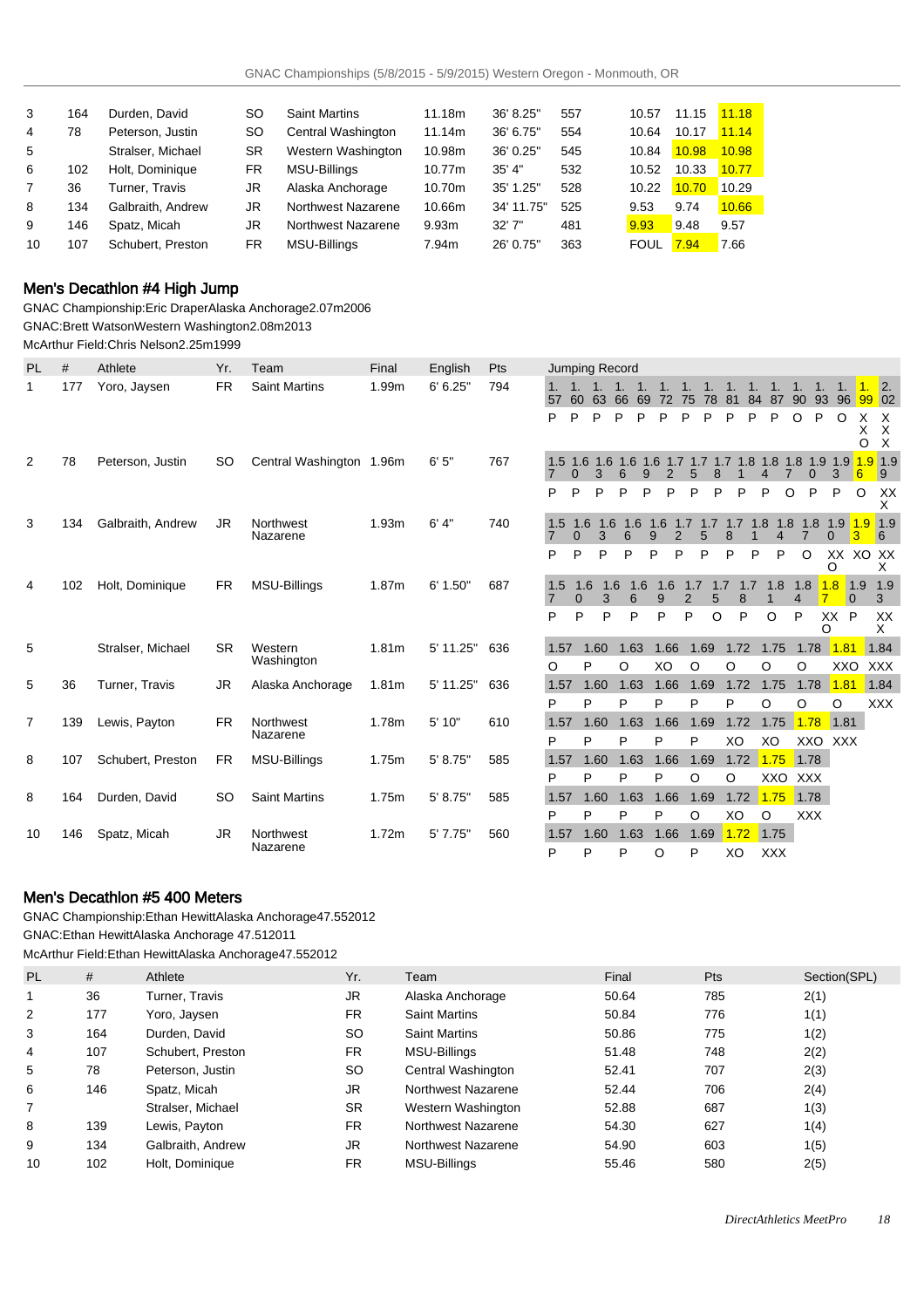| Men's Decathlon #5 400 Meters Heat 1 of 2 |  |  |
|-------------------------------------------|--|--|
|-------------------------------------------|--|--|

| <b>PL</b> | #   | Athlete           | Yr.       | Team                 | Final | Pts |
|-----------|-----|-------------------|-----------|----------------------|-------|-----|
|           | 177 | Yoro, Jaysen      | FR        | <b>Saint Martins</b> | 50.84 | 776 |
| 2         | 164 | Durden, David     | SO        | <b>Saint Martins</b> | 50.86 | 775 |
| 3         |     | Stralser, Michael | <b>SR</b> | Western Washington   | 52.88 | 687 |
| 4         | 139 | Lewis, Payton     | FR        | Northwest Nazarene   | 54.30 | 627 |
| 5         | 134 | Galbraith, Andrew | JR        | Northwest Nazarene   | 54.90 | 603 |

#### Men's Decathlon #5 400 Meters Heat 2 of 2

| PL             | #   | Athlete           | Yr.       | Team               | Final | Pts |
|----------------|-----|-------------------|-----------|--------------------|-------|-----|
|                | 36  | Turner, Travis    | JR        | Alaska Anchorage   | 50.64 | 785 |
| $\overline{2}$ | 107 | Schubert, Preston | FR        | MSU-Billings       | 51.48 | 748 |
| 3              | 78  | Peterson, Justin  | <b>SO</b> | Central Washington | 52.41 | 707 |
| 4              | 146 | Spatz, Micah      | JR        | Northwest Nazarene | 52.44 | 706 |
| 5              | 102 | Holt, Dominique   | FR        | MSU-Billings       | 55.46 | 580 |

#### Men's Decathlon #6 110m Hurdle

GNAC Championship: Logan Myers Western Washington 14.65 2013 GNAC: Bernari Sternen Central Washington 14.47 2014 McArthur Field: Darryl Coppedge Southern Oregon 14.40 1992

| <b>PL</b> | #   | Athlete           | Yr.       | Team                 | Final | Pts | Section(SPL) |
|-----------|-----|-------------------|-----------|----------------------|-------|-----|--------------|
| 1         | 36  | Turner, Travis    | <b>JR</b> | Alaska Anchorage     | 15.12 | 835 | 3(1)         |
| 2         | 146 | Spatz, Micah      | <b>JR</b> | Northwest Nazarene   | 15.49 | 791 | 3(2)         |
| 3         | 164 | Durden, David     | <b>SO</b> | <b>Saint Martins</b> | 15.50 | 790 | 1(1)         |
| 4         | 139 | Lewis, Payton     | FR.       | Northwest Nazarene   | 15.52 | 788 | 3(3)         |
| 5         | 134 | Galbraith, Andrew | JR        | Northwest Nazarene   | 15.94 | 740 | 3(4)         |
| 6         | 177 | Yoro, Jaysen      | FR.       | <b>Saint Martins</b> | 15.96 | 737 | 2(1)         |
|           |     | Stralser, Michael | <b>SR</b> | Western Washington   | 16.08 | 724 | 1(2)         |
| 8         | 107 | Schubert, Preston | <b>FR</b> | <b>MSU-Billings</b>  | 16.24 | 706 | 1(3)         |
| 9         | 78  | Peterson, Justin  | <b>SO</b> | Central Washington   | 16.57 | 670 | 2(2)         |
| 10        | 102 | Holt, Dominique   | FR.       | MSU-Billings         | 16.58 | 669 | 2(3)         |

# Men's Decathlon #6 110m Hurdle Heat 1 of 3

| <b>PL</b> |     | Athlete           | Yr. | Team                 | Final | Pts |
|-----------|-----|-------------------|-----|----------------------|-------|-----|
|           | 164 | Durden, David     | SO  | <b>Saint Martins</b> | 15.50 | 790 |
| C<br>∠    |     | Stralser, Michael | SR  | Western Washington   | 16.08 | 724 |
| 2         | 107 | Schubert, Preston | FR. | MSU-Billings         | 16.24 | 706 |

## Men's Decathlon #6 110m Hurdle Heat 2 of 3

| <b>PL</b> | #   | Athlete          | Yr.       | Team                 | Final | Pts |
|-----------|-----|------------------|-----------|----------------------|-------|-----|
|           | 177 | Yoro, Jaysen     | FR        | <b>Saint Martins</b> | 15.96 | 737 |
| $\sim$    | 78  | Peterson, Justin | <b>SO</b> | Central Washington   | 16.57 | 670 |
| 3         | 102 | Holt, Dominique  | FR        | MSU-Billings         | 16.58 | 669 |

## Men's Decathlon #6 110m Hurdle Heat 3 of 3

| PL | #   | Athlete           | Yr. | Team               | Final | Pts |
|----|-----|-------------------|-----|--------------------|-------|-----|
|    | 36  | Turner, Travis    | JR  | Alaska Anchorage   | 15.12 | 835 |
| 2  | 146 | Spatz, Micah      | JR  | Northwest Nazarene | 15.49 | 791 |
| 3  | 139 | Lewis, Payton     | FR. | Northwest Nazarene | 15.52 | 788 |
| 4  | 134 | Galbraith, Andrew | JR  | Northwest Nazarene | 15.94 | 740 |

## Men's Decathlon #7 Discus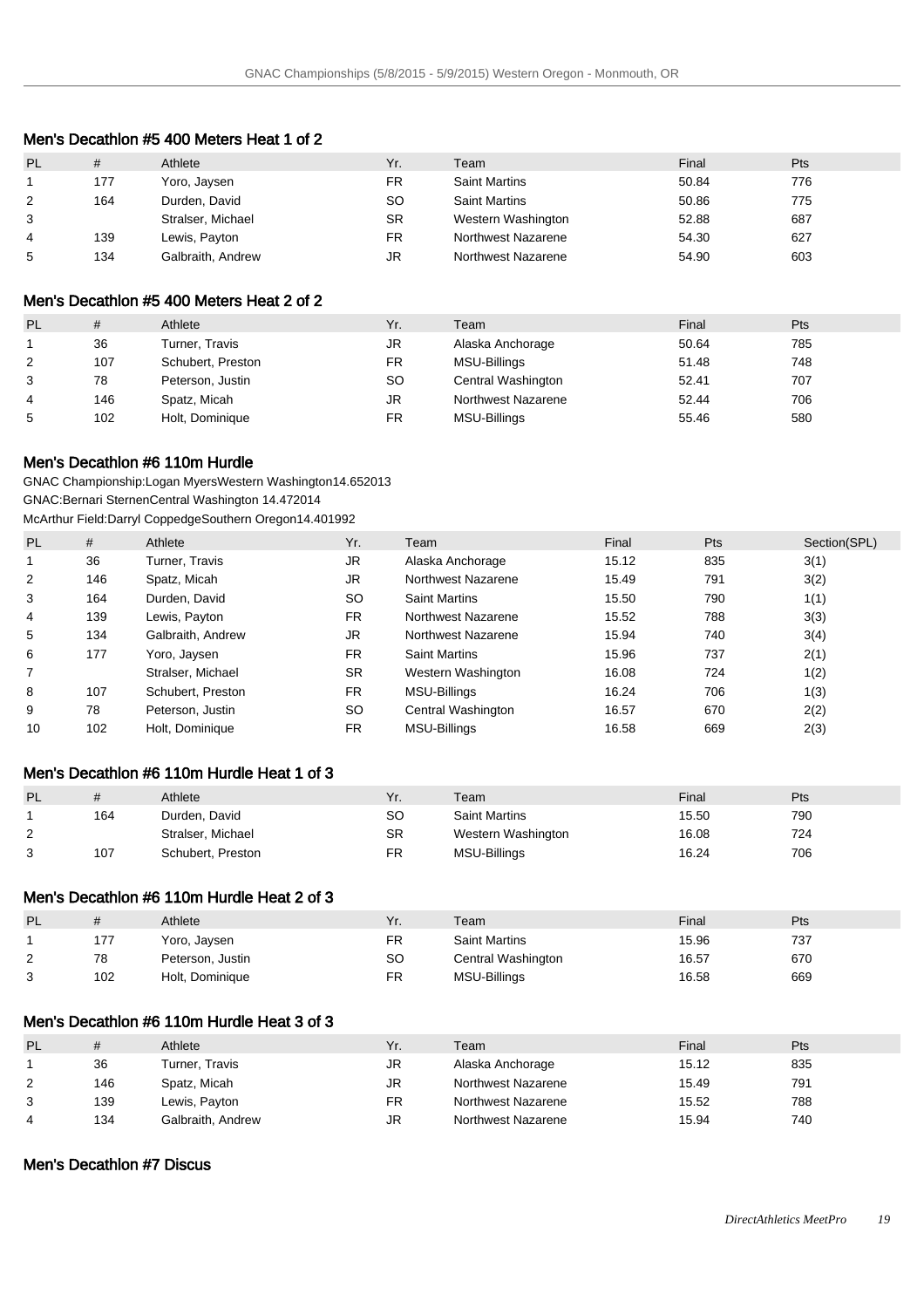#### GNAC Championship: Tyler Fischer Central Washington 51.67m 2008 GNAC: Cameron Neel Central Washington 53.47m 2006 McArthur Field: Nathaniel Moses 59.40m 2013

| <b>PL</b> | #   | Athlete           | Yr.       | Team                 | Final  | English     | <b>Pts</b> | Attempts    |             |             |
|-----------|-----|-------------------|-----------|----------------------|--------|-------------|------------|-------------|-------------|-------------|
| 1         | 139 | Lewis, Payton     | FR.       | Northwest Nazarene   | 41.19m | 135'2"      | 689        | <b>FOUL</b> | 41.19       | 40.59       |
| 2         |     | Stralser, Michael | <b>SR</b> | Western Washington   | 36.73m | 120' 6.25"  | 598        | 36.73       | 29.38       | <b>FOUL</b> |
| 3         | 134 | Galbraith, Andrew | JR.       | Northwest Nazarene   | 34.07m | 111' 9.50"  | 545        | 33.64       | <b>FOUL</b> | 34.07       |
| 4         | 146 | Spatz, Micah      | JR.       | Northwest Nazarene   | 33.73m | 110' 8.25"  | 538        | 33.73       | <b>FOUL</b> | 31.62       |
| 5         | 177 | Yoro, Jaysen      | <b>FR</b> | <b>Saint Martins</b> | 33.60m | 110'3"      | 536        | 33.08       | 33.60       | <b>FOUL</b> |
| 6         | 78  | Peterson, Justin  | <b>SO</b> | Central Washington   | 32.26m | 105' 10.25" | 509        | 32.26       | 29.75       | 20.47       |
| 7         | 36  | Turner, Travis    | JR.       | Alaska Anchorage     | 32.19m | 105' 7.50"  | 508        | 32.13       | 32.19       | 31.38       |
| 8         | 164 | Durden, David     | <b>SO</b> | <b>Saint Martins</b> | 30.34m | 99' 6.75"   | 471        | 30.34       | <b>FOUL</b> | FOUL        |
| 9         | 102 | Holt, Dominique   | <b>FR</b> | MSU-Billings         | 28.17m | $92'$ 5.25" | 429        | 28.17       | 27.73       | <b>FOUL</b> |
| 10        | 107 | Schubert, Preston | <b>FR</b> | <b>MSU-Billings</b>  | 21.61m | 70' 11"     | 302        | 21.61       | 21.17       | 19.24       |

### Men's Decathlon #8 Pole Vault

GNAC Championship: Ryan Brown Western Washington 5.14m 2010 GNAC: Ryan Brown Western Washington 5.40m 2010 McArthur Field: Tim Bright Mizuno Track Club 5.85m 1997

PL # Athlete Yr. Team Final English Pts Jumping Record 1 139 Lewis, Payton FR Northwest Nazarene 4.60m 15' 1" 790 2. 8 0 2. 9  $\ddot{\mathbf{0}}$ 3. 0  $\ddot{\mathbf{0}}$ 3. 1  $\dot{0}$ 3. 2 0 3. 3 0 3. 4  $\overline{0}$ 3. 5 0 3. 6  $\overline{0}$ P P P P P P P P P P P P P P P P P O 2 36 Turner, Travis JR Alaska Anchorage 4.00m 13' 1.50" 617 0 2.9 3.0 3.1 3.2 3.3 3.4 3.5 3.6 3.7 3.8 3.9 <mark>4.0</mark> 0 0 0 0 0 0 2 107 Schubert, Preston FR MSU-Billings 4.00m 13' 1.50" 617 2.8 0 2.9 0 3.0 0 3.1 0 3.2 0 3.3 0 0 4 78 Peterson, Justin SO Central Washington 3.90m 12' 9.50" 590 2.8 0 2.9 0 3.0 0 3.1 0 3.2 0 3.3 0 5 134 Galbr Nazarene 5 146 Spatz

|                |     |                   |           |                          |                   |               |     |                 |                 |                 |                                                   |            |          |      | 0                           | <sup>0</sup> | 0        | $\Omega$           | $\Omega$       |        | $\overline{0}$     |
|----------------|-----|-------------------|-----------|--------------------------|-------------------|---------------|-----|-----------------|-----------------|-----------------|---------------------------------------------------|------------|----------|------|-----------------------------|--------------|----------|--------------------|----------------|--------|--------------------|
|                |     |                   |           |                          |                   |               |     | P               | P               | P               | P                                                 | P          | P        | O    | P                           | $\circ$      | P        | O                  | XO O           |        | XX<br>X            |
| $\overline{2}$ | 107 | Schubert, Preston | <b>FR</b> | MSU-Billings             | 4.00m             | 13' 1.50" 617 |     | 2.8             | 2.9             | 3.0             | 3.1                                               | 3.2<br>0   | $\Omega$ |      | 3.3 3.4 3.5 3.6 3.7 3.8 3.9 |              | $\Omega$ | $\Omega$           | $\Omega$       | 4.04.1 | $\overline{0}$     |
|                |     |                   |           |                          |                   |               |     | P               | P               | P               | P                                                 | P          | P        | P    | P                           | P            | P        | P                  | P              |        | XO XX<br>P         |
| 4              | 78  | Peterson, Justin  | SO.       | Central Washington 3.90m |                   | 12' 9.50"     | 590 | 2.8<br>$\Omega$ | 2.9<br>$\Omega$ | 3.0<br>$\Omega$ | 3.1<br>$\Omega$                                   | 3.2        | 3.3<br>O | 3.4  | 3.5                         | $\Omega$     | 3.6      | 3.7                | 3.8<br>∩       | 3.9    | 4.0<br>$\Omega$    |
|                |     |                   |           |                          |                   |               |     | P               | P               | P               | P                                                 | P          | P        | O    | P                           | P            |          | XX<br>O            | XX<br>$\Omega$ | XO.    | XX<br>x            |
| 5              | 134 | Galbraith, Andrew | JR.       | Northwest<br>Nazarene    | 3.60m             | 11' 9.75"     | 509 | 2.80<br>$\circ$ | P               | 2.90            | 3.00<br>O                                         | 3.10<br>O  | O        | 3.20 | 3.30<br>P                   | 3.40         | XXO      | 3.50<br>XO         | 3.60<br>XXO    |        | 3.70<br><b>XXX</b> |
| 5              | 177 | Yoro, Jaysen      | <b>FR</b> | <b>Saint Martins</b>     | 3.60m             | 11' 9.75"     | 509 | 2.80            |                 | 2.90            | 3.00                                              | 3.10       |          | 3.20 | 3.30                        | 3.40         |          | 3.50               | 3.60           |        | 3.70               |
| 5              | 146 | Spatz, Micah      | JR.       | Northwest                | 3.60m             | 11' 9.75"     | 509 | P<br>2.80       | P               |                 | P<br>2.90 3.00 3.10 3.20 3.30 3.40 3.50 3.60 3.70 | P          | P        |      | P                           |              | XXO      | $\circ$            | O              |        | <b>XXX</b><br>3.80 |
|                |     |                   |           | Nazarene                 |                   |               |     | P               | P               | P               |                                                   | P          | P        | P    | O                           |              | P        | O                  | P              |        | XXX                |
| 8              |     | Stralser, Michael | <b>SR</b> | Western<br>Washington    | 3.50m             | 11'5.75"      | 482 | 2.80            |                 | 2.90            | 3.00                                              | 3.10       |          | 3.20 | 3.30                        | 3.40         |          | 3.50               | 3.60           |        | 3.70               |
|                |     |                   |           |                          |                   |               |     | P               | P               |                 | P                                                 | P          | P        |      | P                           | P            |          | XO                 | P              |        | <b>XXX</b>         |
| 9              | 102 | Holt, Dominique   | <b>FR</b> | <b>MSU-Billings</b>      | 3.30 <sub>m</sub> | 10' 10"       | 431 | 2.80<br>P       | P               | 2.90            | 3.00<br>P                                         | 3.10<br>XO | P        | 3.20 | 3.30<br>XO                  | 3.40<br>P    |          | 3.50<br><b>XXX</b> |                |        |                    |
| 10             | 164 | Durden, David     | <b>SO</b> | <b>Saint Martins</b>     | 3.20m             | 10'6"         | 406 | 2.80            |                 | 2.90            | 3.00                                              | 3.10       |          | 3.20 | 3.30                        | 3.40         |          |                    |                |        |                    |
|                |     |                   |           |                          |                   |               |     | P               | P               |                 | P                                                 | P          | O        |      | P                           | <b>XXX</b>   |          |                    |                |        |                    |
|                |     |                   |           |                          |                   |               |     |                 |                 |                 |                                                   |            |          |      |                             |              |          |                    |                |        |                    |

### Men's Decathlon #9 Javelin

GNAC Championship: Franz Burghagen Alaska Anchorage 69.49m 2013

GNAC: Cody Parker Alaska Anchorage 77.98m 2013

McArthur Field: Brian Crouser New York Athletic Club 79.08m 1990

| PL. | #   | Athlete           | Yr. | Team                 | Final  | English    | <b>Pts</b> | Attempts |                   |       |
|-----|-----|-------------------|-----|----------------------|--------|------------|------------|----------|-------------------|-------|
|     | 134 | Galbraith, Andrew | JR  | Northwest Nazarene   | 49.53m | 162' 6.25" | 582        | 48.24    | 43.29             | 49.53 |
| 2   | 164 | Durden, David     | SO  | <b>Saint Martins</b> | 49.40m | 162' 1.25" | 580        | 49.40    | 48.71             | 43.34 |
| 3   | 146 | Spatz, Micah      | JR  | Northwest Nazarene   | 45.22m | 148' 4.50" | 518        | 45.22    | 39.76             | 42.93 |
| 4   | 177 | Yoro, Jaysen      | FR. | <b>Saint Martins</b> | 43.61m | 143' 1.25" | 495        | 43.61    | FOUL FOUL         |       |
| 5   | 36  | Turner, Travis    | JR  | Alaska Anchorage     | 40.29m | 132' 2.50" | 446        |          | 39.88 34.93 40.29 |       |
| 6   | 102 | Holt, Dominique   | FR. | MSU-Billings         | 39.83m | 130' 8.50" | 440        | 39.83    | 36.03 36.17       |       |

3. 7 0

3. 8 0 3. 9  $\check{\mathrm{o}}$ 4. 0 0 4. 1  $\dot{0}$ 4. 2 0 4. 3 0 4. 5  $\bar{0}$ 

4. 6  $\Omega$ 

4.1 0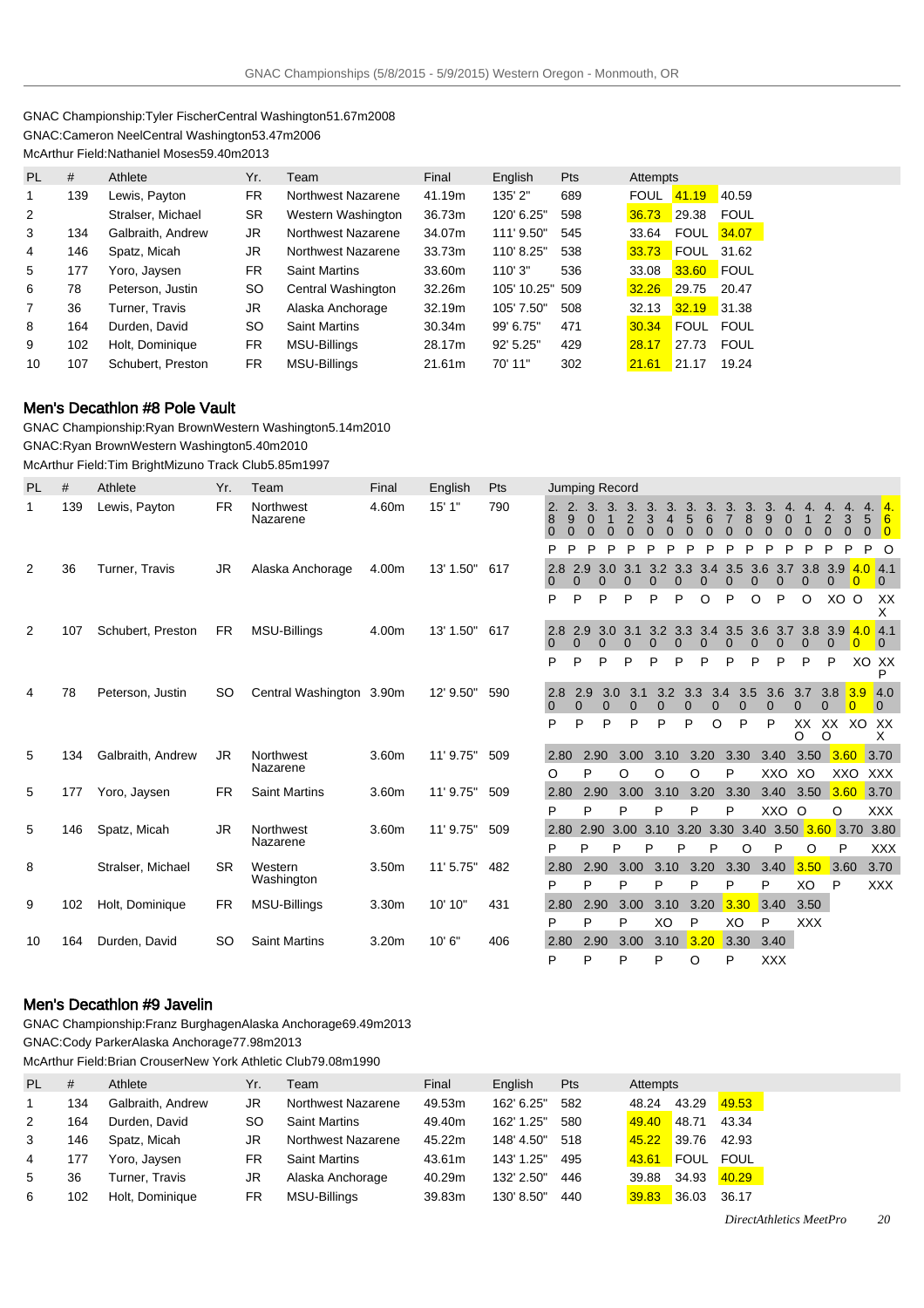|    | 78  | Peterson, Justin  |     | SO Central Washington | 39.67m | 130' 2"    | 437   | 39.67 PASS PASS     |  |
|----|-----|-------------------|-----|-----------------------|--------|------------|-------|---------------------|--|
| 8  |     | Stralser, Michael | SR  | Western Washington    | 39.11m | 128' 4"    | 429   | $39.11$ 38.53 32.24 |  |
| 9  | 139 | Lewis. Pavton     | FR. | Northwest Nazarene    | 38.95m | 127' 9.75" | - 427 | 38.23 FOUL 38.95    |  |
| 10 | 107 | Schubert, Preston | FR. | MSU-Billings          | 35.98m | 118' 0.75" | - 384 | 33.82 35.98 34.97   |  |

## Men's Decathlon #10 1500 Meters

GNAC Championship: Alfred Kangogo Alaska Anchorage 3:49.03 2010 GNAC: Alfred Kangogo Alaska Anchorage 3:44.67 2011 McArthur Field: Jim Howarth 3:46.74 1997

| <b>PL</b> | #   | Athlete           | Yr.       | Team                 | Final   | <b>Pts</b> |
|-----------|-----|-------------------|-----------|----------------------|---------|------------|
|           | 78  | Peterson, Justin  | <b>SO</b> | Central Washington   | 4:42.09 | 667        |
| 2         | 146 | Spatz, Micah      | JR        | Northwest Nazarene   | 4:45.29 | 647        |
| 3         | 177 | Yoro, Jaysen      | <b>FR</b> | <b>Saint Martins</b> | 4:45.41 | 647        |
| 4         | 36  | Turner, Travis    | JR        | Alaska Anchorage     | 4:48.48 | 628        |
| 5         | 102 | Holt, Dominique   | <b>FR</b> | MSU-Billings         | 4:50.72 | 614        |
| 6         |     | Stralser, Michael | <b>SR</b> | Western Washington   | 4:52.45 | 604        |
|           | 139 | Lewis, Payton     | <b>FR</b> | Northwest Nazarene   | 5:08.42 | 512        |
| 8         | 164 | Durden, David     | SO.       | <b>Saint Martins</b> | 5:10.63 | 500        |
| 9         | 134 | Galbraith, Andrew | JR        | Northwest Nazarene   | 5:21.97 | 440        |

# Women's 100 Meters Final Wind: -0.1

GNAC Championship: Grace Morgan Alaska Anchorage 11.91 2012 GNAC: Jamie Ashcroft Alaska Anchorage 11.74 2014

McArthur Field: Grace Morgan Alaska Anchorage 11.91 2012

| <b>PL</b> | #   | Athlete           | Yr.       | Team                 | Final    | Pts |
|-----------|-----|-------------------|-----------|----------------------|----------|-----|
|           | 2   | Ashcroft, Jamie   | SO.       | Alaska Anchorage     | 11.84%\$ | 10  |
| 2         | 188 | Houk, Becca       | FR.       | Seattle Pacific      | 11.99    | 8   |
| 3         | 115 | Deskins, Taylor   | SO.       | Northwest Nazarene   | 12.30    | 6   |
| 4         | 179 | Baldwin, Tasia    | <b>SR</b> | Seattle Pacific      | 12.37    | 5   |
| 5         | 183 | Chase, Kelsey     | <b>SR</b> | Seattle Pacific      | 12.41    | 4   |
| 6         | 290 | Ivancic, Veronica | JR        | Western Washington   | 12.47    | 3   |
|           | 259 | Patrick, Laura    | SO.       | Western Oregon       | 12.55    |     |
| 8         | 155 | Petersen, Lisa    | JR        | <b>Saint Martins</b> | 12.69    |     |

# Women's 100 Meters Prelim

GNAC Championship: Grace Morgan Alaska Anchorage 11.91 2012 GNAC: Jamie Ashcroft Alaska Anchorage 11.74 2014 McArthur Field: Grace Morgan Alaska Anchorage 11.91 2012

| <b>PL</b> | #              | Athlete                  | Yr.       | Team                 | Prelim             | Heat(HPL) |
|-----------|----------------|--------------------------|-----------|----------------------|--------------------|-----------|
|           | $\overline{2}$ | Ashcroft, Jamie          | <b>SO</b> | Alaska Anchorage     | 11.81%\$Q          | 2(1)      |
| 2         | 188            | Houk, Becca              | FR.       | Seattle Pacific      | 11.98Q             | 3(1)      |
| 3         | 115            | Deskins, Taylor          | <b>SO</b> | Northwest Nazarene   | 12.16Q             | 1(1)      |
| 4         | 179            | Baldwin, Tasia           | <b>SR</b> | Seattle Pacific      | 12.19q             | 1(2)      |
| 5         | 183            | Chase, Kelsey            | <b>SR</b> | Seattle Pacific      | 12.30q             | 3(2)      |
| 6         | 290            | Ivancic, Veronica        | JR.       | Western Washington   | 12.35q             | 1(3)      |
| 7         | 259            | Patrick, Laura           | <b>SO</b> | Western Oregon       | 12.36q             | 1(4)      |
| 8         | 155            | Petersen, Lisa           | <b>JR</b> | <b>Saint Martins</b> | 12.41 <sub>q</sub> | 2(2)      |
| 9         | 180            | Brannan, Kyra            | <b>SO</b> | Seattle Pacific      | 12.46              | 2(3)      |
| 10        | 49             | Garcia, Madison          | <b>SO</b> | Central Washington   | 12.46              | 3(3)      |
| 11        | 215            | Kianipour, Natasha       | JR.       | Simon Fraser         | 12.50              | 1(5)      |
| 12        | 5              | Cross, Mary Kathleen     | <b>SO</b> | Alaska Anchorage     | 12.51              | 3(4)      |
| 13        | 14             | Smith, Rosie             | JR.       | Alaska Anchorage     | 12.58              | 2(4)      |
| 14        | 96             | Street, Blair            | JR.       | MSU-Billings         | 12.60              | 1(6)      |
| 15        | 55             | Leaptrot-Atkins, Jasmine | <b>SO</b> | Central Washington   | 12.62              | 2(5)      |
| 16        | 91             | Gray, Brianna            | <b>FR</b> | MSU-Billings         | 12.73              | 3(5)      |
| 17        | 150            | Hudson, Renee            | <b>JR</b> | <b>Saint Martins</b> | 12.81              | 3(6)      |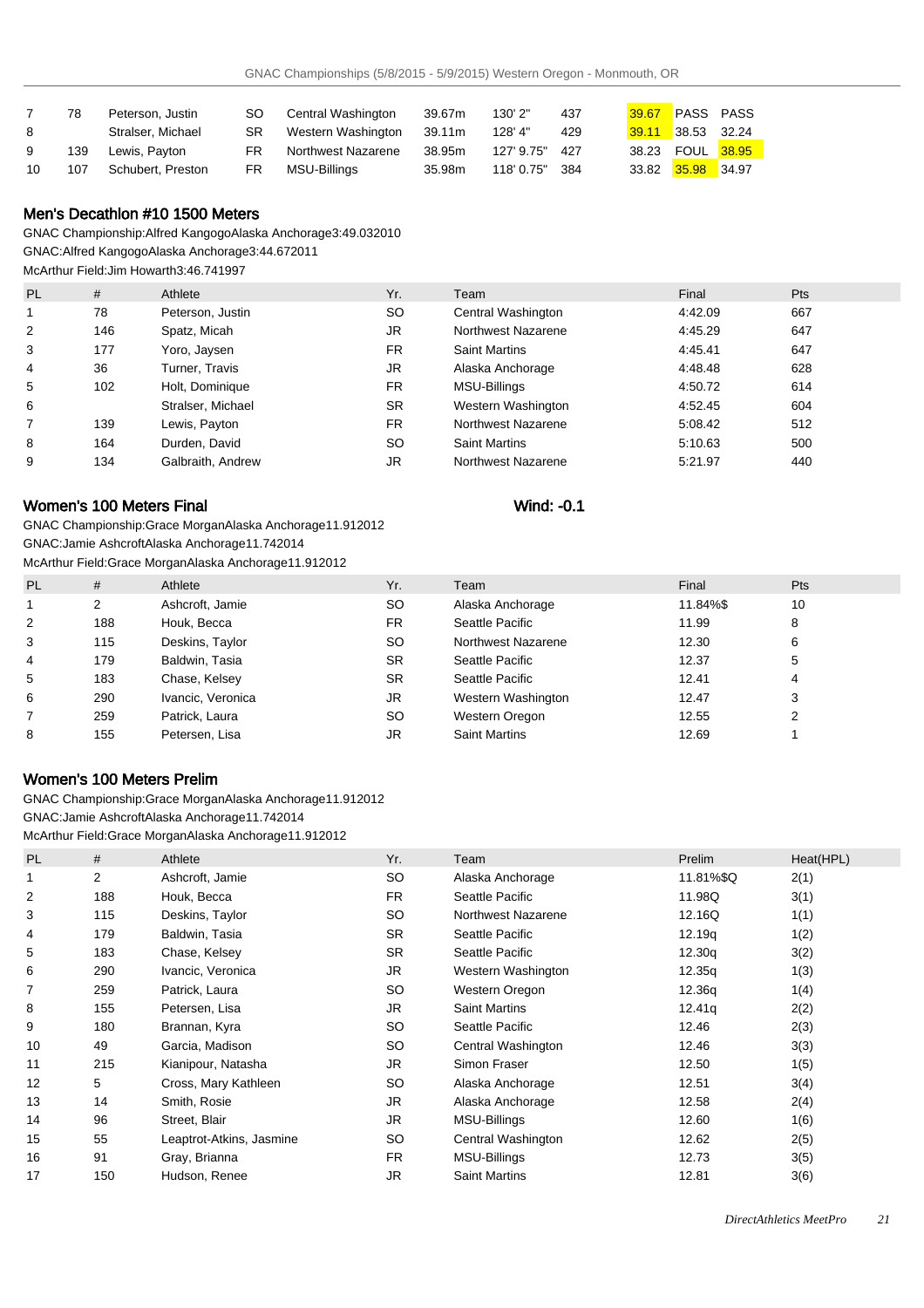| <b>PL</b>      | #   | Athlete            | Yr.       | Team                      | Prelim |  |  |  |
|----------------|-----|--------------------|-----------|---------------------------|--------|--|--|--|
| $\mathbf{1}$   | 115 | Deskins, Taylor    | SO.       | <b>Northwest Nazarene</b> | 12.16Q |  |  |  |
| 2              | 179 | Baldwin, Tasia     | <b>SR</b> | Seattle Pacific           | 12.19q |  |  |  |
| 3              | 290 | Ivancic, Veronica  | JR        | Western Washington        | 12.35q |  |  |  |
| $\overline{4}$ | 259 | Patrick, Laura     | SO.       | Western Oregon            | 12.36g |  |  |  |
| 5              | 215 | Kianipour, Natasha | JR        | Simon Fraser              | 12.50  |  |  |  |
| 6              | 96  | Street, Blair      | JR        | MSU-Billings              | 12.60  |  |  |  |
|                |     |                    |           |                           |        |  |  |  |

# Women's 100 Meters Prelim Heat 1 of 3 Wind: 0.8

#### Women's 100 Meters Prelim Heat 2 of 3 Women's 100 Meters Prelim Heat 2 of 3

| <b>PL</b> | #   | Athlete                  | Yr. | Team                 | Prelim             |
|-----------|-----|--------------------------|-----|----------------------|--------------------|
|           |     | Ashcroft, Jamie          | SO  | Alaska Anchorage     | 11.81%\$Q          |
| 2         | 155 | Petersen, Lisa           | JR  | <b>Saint Martins</b> | 12.41 <sub>q</sub> |
| 3         | 180 | Brannan, Kyra            | SO  | Seattle Pacific      | 12.46              |
| 4         | 14  | Smith, Rosie             | JR  | Alaska Anchorage     | 12.58              |
| 5         | 55  | Leaptrot-Atkins, Jasmine | SO. | Central Washington   | 12.62              |

# Women's 100 Meters Prelim Heat 3 of 3 Women's 100 Meters Prelim Heat 3 of 3

| <b>PL</b>      | #   | Athlete              | Yr.       | Team                 | Prelim |
|----------------|-----|----------------------|-----------|----------------------|--------|
|                | 188 | Houk, Becca          | <b>FR</b> | Seattle Pacific      | 11.98Q |
| 2              | 183 | Chase, Kelsey        | SR        | Seattle Pacific      | 12.30q |
| 3              | 49  | Garcia, Madison      | SO        | Central Washington   | 12.46  |
| $\overline{4}$ | 5   | Cross, Mary Kathleen | SO        | Alaska Anchorage     | 12.51  |
| 5              | 91  | Gray, Brianna        | <b>FR</b> | MSU-Billings         | 12.73  |
| 6              | 150 | Hudson, Renee        | JR        | <b>Saint Martins</b> | 12.81  |

# Women's 200 Meters Final Wind: +1.1

GNAC Championship: Grace Morgan Alaska Anchorage 24.30 2013 GNAC: NyEma Sims Seattle Pacific 23.99 2007

McArthur Field: Grace Morgan Alaska Anchorage 24.61 2012

| <b>PL</b> | #   | Athlete         | Yr.       | Team               | Final   | Pts |
|-----------|-----|-----------------|-----------|--------------------|---------|-----|
|           | 2   | Ashcroft, Jamie | <b>SO</b> | Alaska Anchorage   | 24.45\$ | 10  |
| 2         | 188 | Houk, Becca     | <b>FR</b> | Seattle Pacific    | 24.70   | 8   |
| 3         | 178 | Ambus, Jahzelle | JR        | Seattle Pacific    | 24.89   | 6   |
| 4         | 179 | Baldwin, Tasia  | <b>SR</b> | Seattle Pacific    | 25.20   | 5   |
| 5         | 180 | Brannan, Kyra   | <b>SO</b> | Seattle Pacific    | 25.54   | 4   |
| 6         | 49  | Garcia, Madison | <b>SO</b> | Central Washington | 25.85   | 3   |
|           | 115 | Deskins, Taylor | <b>SO</b> | Northwest Nazarene | 25.88   | C   |
| 8         | 14  | Smith, Rosie    | JR        | Alaska Anchorage   | 27.02   |     |

## Women's 200 Meters Prelim

GNAC Championship: Grace Morgan Alaska Anchorage 24.30 2013 GNAC: NyEma Sims Seattle Pacific 23.99 2007

McArthur Field: Grace Morgan Alaska Anchorage 24.61 2012

| <b>PL</b> | #   | Athlete         | Yr.       | Team               | Prelim   | Heat(HPL) |
|-----------|-----|-----------------|-----------|--------------------|----------|-----------|
|           | 2   | Ashcroft, Jamie | SO.       | Alaska Anchorage   | 24.51\$Q | 1(1)      |
| 2         | 178 | Ambus, Jahzelle | JR        | Seattle Pacific    | 24.74Q   | 2(1)      |
| 3         | 188 | Houk, Becca     | <b>FR</b> | Seattle Pacific    | 24.77g   | 2(2)      |
| 4         | 179 | Baldwin, Tasia  | <b>SR</b> | Seattle Pacific    | 25.23q   | 1(2)      |
| 5         | 180 | Brannan, Kyra   | SO.       | Seattle Pacific    | 25.47g   | 2(3)      |
| 6         | 115 | Deskins, Taylor | SO.       | Northwest Nazarene | 25.58g   | 1(3)      |
| 7         | 49  | Garcia, Madison | SO.       | Central Washington | 25.65g   | 2(4)      |
| 8         | 14  | Smith, Rosie    | JR        | Alaska Anchorage   | 25.68g   | 2(5)      |
| 9         | 259 | Patrick, Laura  | SO.       | Western Oregon     | 25.72    | 1(4)      |
| 10        | 222 | West, Bryce     | <b>FR</b> | Simon Fraser       | 25.81    | 1(5)      |

#### *DirectAthletics MeetPro 22*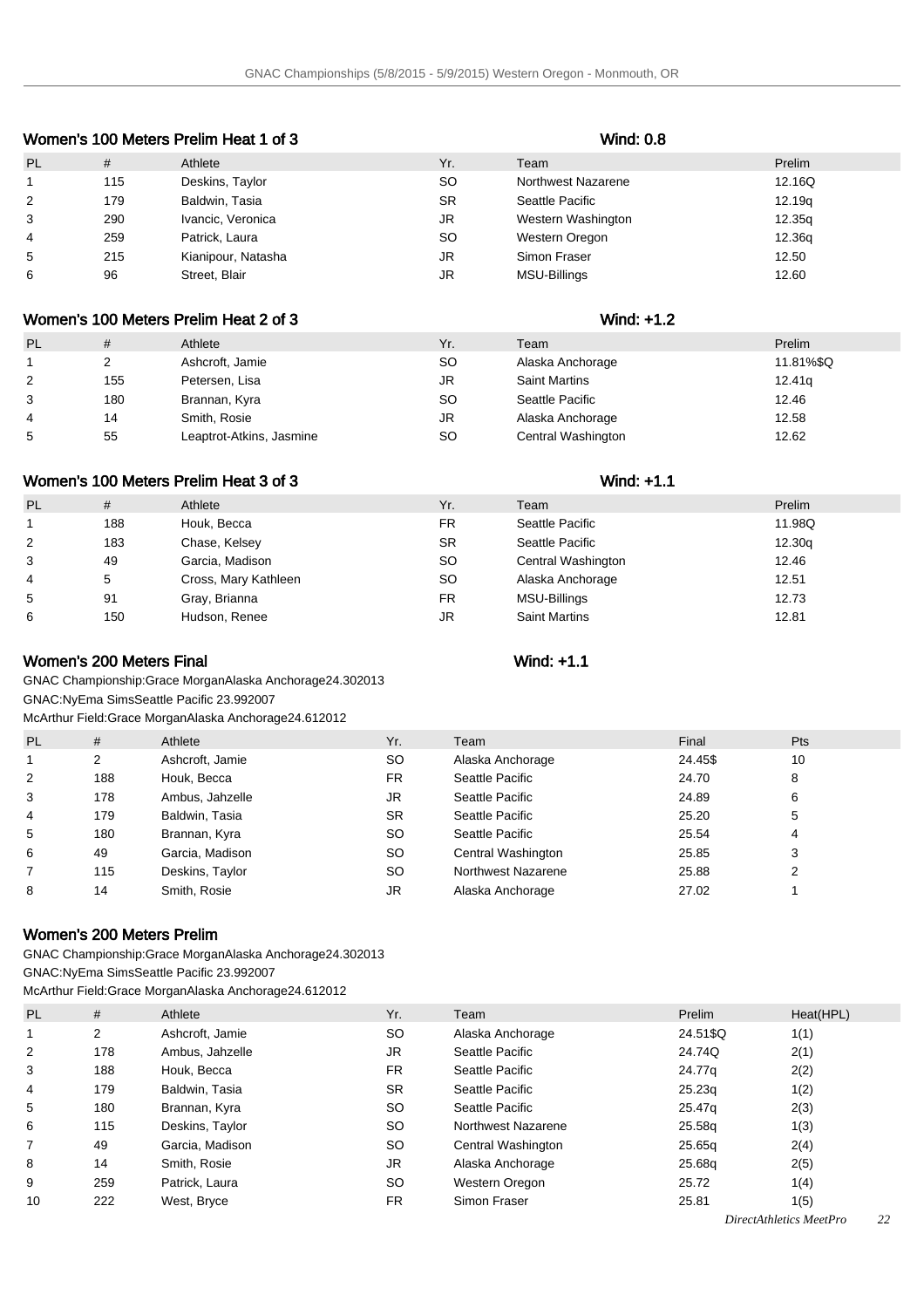| 11 | 209 | Brown, Ella        | SC | Simon Fraser    | 25.90 | 2(6) |
|----|-----|--------------------|----|-----------------|-------|------|
| 12 | 91  | Gray, Brianna      | FR | MSU-Billings    | 26.02 | 1(6) |
| 13 | 215 | Kianipour, Natasha | JR | Simon Fraser    | 26.05 | 1(7) |
| 14 | 187 | Hong, Cheryl       | SC | Seattle Pacific | 26.56 | 2(7) |

## Women's 200 Meters Prelim Heat 1 of 2 Wind: +1.5

| <b>PL</b>      | #   | Athlete            | Yr.       | Team               | Prelim   |
|----------------|-----|--------------------|-----------|--------------------|----------|
|                |     | Ashcroft, Jamie    | SO.       | Alaska Anchorage   | 24.51\$Q |
| 2              | 179 | Baldwin, Tasia     | <b>SR</b> | Seattle Pacific    | 25.23q   |
| 3              | 115 | Deskins, Taylor    | SO.       | Northwest Nazarene | 25.58g   |
| $\overline{4}$ | 259 | Patrick, Laura     | SO.       | Western Oregon     | 25.72    |
| 5              | 222 | West, Bryce        | FR        | Simon Fraser       | 25.81    |
| 6              | 91  | Gray, Brianna      | FR        | MSU-Billings       | 26.02    |
|                | 215 | Kianipour, Natasha | JR        | Simon Fraser       | 26.05    |

## Women's 200 Meters Prelim Heat 2 of 2 Wind: +1.2

| <b>PL</b> | #   | Athlete         | Yr.       | Team               | Prelim |
|-----------|-----|-----------------|-----------|--------------------|--------|
|           | 178 | Ambus, Jahzelle | JR        | Seattle Pacific    | 24.74Q |
| 2         | 188 | Houk, Becca     | <b>FR</b> | Seattle Pacific    | 24.77g |
| 3         | 180 | Brannan, Kyra   | <b>SO</b> | Seattle Pacific    | 25.47g |
| 4         | 49  | Garcia, Madison | <b>SO</b> | Central Washington | 25.65g |
| 5         | 14  | Smith, Rosie    | JR.       | Alaska Anchorage   | 25.68g |
| 6         | 209 | Brown, Ella     | <b>SO</b> | Simon Fraser       | 25.90  |
|           | 187 | Hong, Cheryl    | <b>SO</b> | Seattle Pacific    | 26.56  |
|           |     |                 |           |                    |        |

## Women's 400 Meters Final

GNAC Championship: Helen Crofts Simon Fraser 54.46 2013

GNAC: Mary Pearce Alaska Anchorage 53.56 2007

McArthur Field: Mary Pearce Alaska Anchorage 55.10 2006

| <b>PL</b> | #   | Athlete              | Yr.       | Team               | Final | <b>Pts</b> |
|-----------|-----|----------------------|-----------|--------------------|-------|------------|
|           | 178 | Ambus, Jahzelle      | JR.       | Seattle Pacific    | 55.91 | 10         |
| 2         | 213 | Desch. Chantel       | JR        | Simon Fraser       | 56.00 | 8          |
| 3         | 5   | Cross, Mary Kathleen | <b>SO</b> | Alaska Anchorage   | 57.06 | 6          |
| 4         | 53  | Inderbitzin, Jayna   | JR        | Central Washington | 57.71 | 5          |
| 5         | 187 | Hong, Cheryl         | SO.       | Seattle Pacific    | 57.89 | 4          |
| 6         | 51  | Harmon, Ashley       | JR        | Central Washington | 58.21 | 3          |
|           | 3   | Bezanson, Hayley     | SO.       | Alaska Anchorage   | 58.43 | っ          |
| 8         | 301 | Reynolds, Gracia     | FR.       | Western Washington | 58.75 |            |

## Women's 400 Meters Prelim

GNAC Championship: Helen Crofts Simon Fraser 54.46 2013 GNAC: Mary Pearce Alaska Anchorage 53.56 2007 McArthur Field: Mary Pearce Alaska Anchorage 55.10 2006

| <b>PL</b> | #   | Athlete              | Yr.       | Team               | Prelim  | Heat(HPL) |
|-----------|-----|----------------------|-----------|--------------------|---------|-----------|
| 1         | 178 | Ambus, Jahzelle      | <b>JR</b> | Seattle Pacific    | 57.33Q  | 2(1)      |
| 2         | 213 | Desch, Chantel       | JR        | Simon Fraser       | 57.35Q  | 1(1)      |
| 3         | 5   | Cross, Mary Kathleen | <b>SO</b> | Alaska Anchorage   | 58.01g  | 2(2)      |
| 4         | 53  | Inderbitzin, Jayna   | JR        | Central Washington | 58.36g  | 2(3)      |
| 5         | 3   | Bezanson, Hayley     | <b>SO</b> | Alaska Anchorage   | 58.59g  | 2(4)      |
| 6         | 51  | Harmon, Ashley       | JR.       | Central Washington | 58.63q  | 1(2)      |
|           | 187 | Hong, Cheryl         | <b>SO</b> | Seattle Pacific    | 58.89q  | 2(5)      |
| 8         | 301 | Reynolds, Gracia     | <b>FR</b> | Western Washington | 59.08g  | 1(3)      |
| 9         | 38  | Anderson, Ali        | <b>FR</b> | Central Washington | 59.25   | 1(4)      |
| 10        | 222 | West, Bryce          | <b>FR</b> | Simon Fraser       | 59.50   | 2(6)      |
| 11        | 264 | Van De Grift, Suzie  | <b>FR</b> | Western Oregon     | 59.59   | 2(7)      |
| 12        | 305 | Troupe, Shawna       | <b>SO</b> | Western Washington | 1:00.32 | 1(5)      |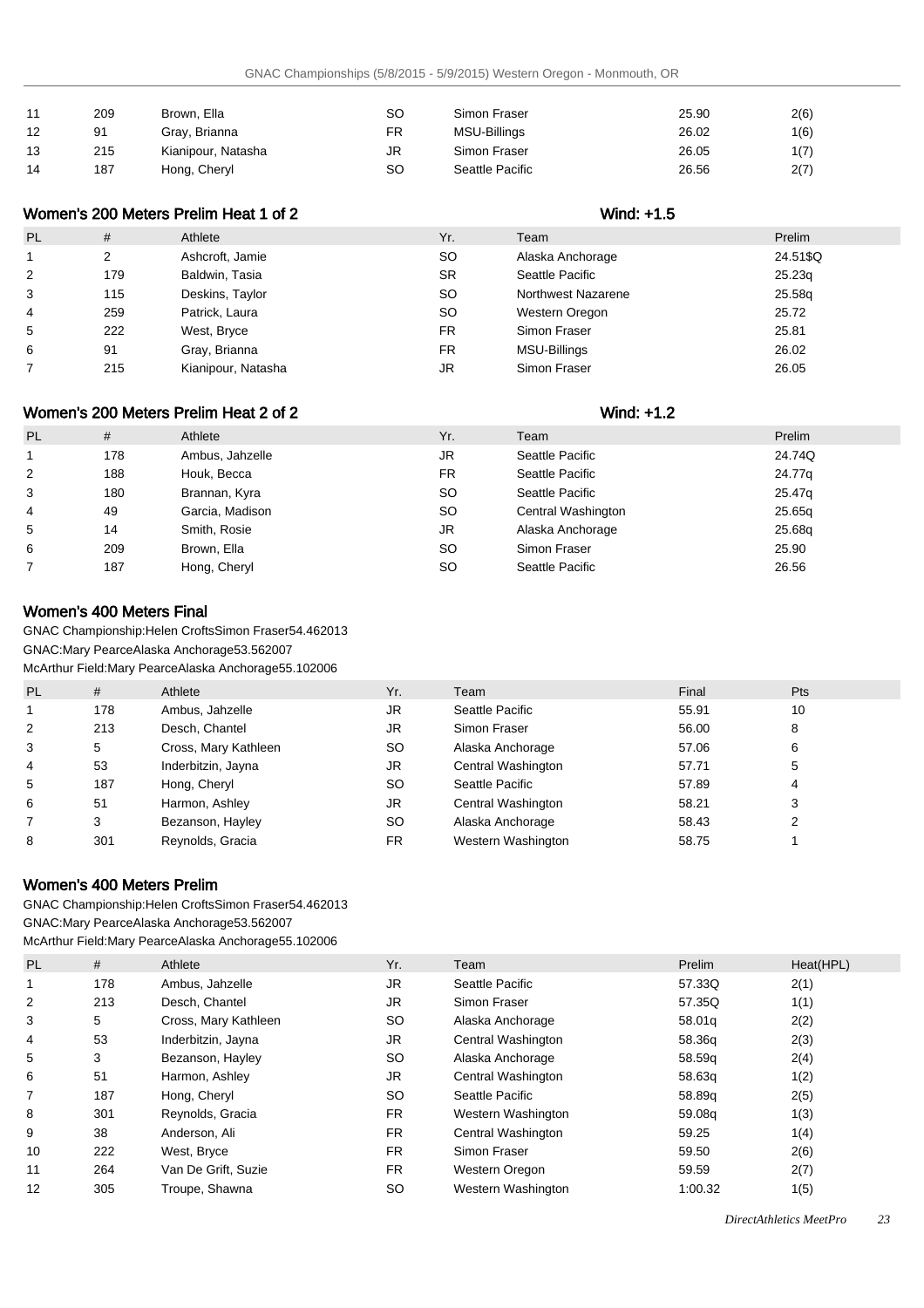| 13             | 189 | Johnson, Jasmine                      | <b>SR</b> | Seattle Pacific |                    | 1:04.32 | 1(6)    |
|----------------|-----|---------------------------------------|-----------|-----------------|--------------------|---------|---------|
|                |     | Women's 400 Meters Prelim Heat 1 of 2 |           |                 |                    |         |         |
| <b>PL</b>      | #   | Athlete                               | Yr.       |                 | Team               |         | Prelim  |
|                | 213 | Desch, Chantel                        | JR        |                 | Simon Fraser       |         | 57.35Q  |
| $\overline{2}$ | 51  | Harmon, Ashley                        | JR        |                 | Central Washington |         | 58.63g  |
| 3              | 301 | Reynolds, Gracia                      | <b>FR</b> |                 | Western Washington |         | 59.08g  |
| 4              | 38  | Anderson, Ali                         | <b>FR</b> |                 | Central Washington |         | 59.25   |
| 5              | 305 | Troupe, Shawna                        | <b>SO</b> |                 | Western Washington |         | 1:00.32 |
| 6              | 189 | Johnson, Jasmine                      | <b>SR</b> |                 | Seattle Pacific    |         | 1:04.32 |

# Women's 400 Meters Prelim Heat 2 of 2

| <b>PL</b> | #   | Athlete              | Yr.       | Team               | Prelim |
|-----------|-----|----------------------|-----------|--------------------|--------|
|           | 178 | Ambus, Jahzelle      | JR        | Seattle Pacific    | 57.33Q |
| 2         | 5   | Cross, Mary Kathleen | SO.       | Alaska Anchorage   | 58.01g |
| 3         | 53  | Inderbitzin, Jayna   | JR        | Central Washington | 58.36g |
| 4         | 3   | Bezanson, Hayley     | SO.       | Alaska Anchorage   | 58.59g |
| 5         | 187 | Hong, Cheryl         | SO.       | Seattle Pacific    | 58.89q |
| 6         | 222 | West, Bryce          | <b>FR</b> | Simon Fraser       | 59.50  |
|           | 264 | Van De Grift, Suzie  | FR.       | Western Oregon     | 59.59  |

## Women's 800 Meters

GNAC Championship: Jessica Pixler Seattle Pacific 2:06.38 2010 GNAC: Helen Crofts Simon Fraser 2:02.10 2013

McArthur Field: Jessica Pixler Seattle Pacific 2:06.38 2010

| PL -           | #                 | Athlete             |           | Yr. Team        | Final       | <b>Pts</b> | <b>Splits</b> |           | Note    |
|----------------|-------------------|---------------------|-----------|-----------------|-------------|------------|---------------|-----------|---------|
|                | 210               | Butterworth.        | <b>SR</b> | Simon Fraser    | 2:06.67     | -10        | 1:03.13       | 2:06.67   |         |
|                |                   | Lindsey             |           |                 |             |            | (1:03.13)     | (1:03.54) |         |
| 2              | 184               | Decker, Lynelle     | JR        | Seattle Pacific | 2:09.43 8   |            | 1:05.42       | 2:09.43   |         |
|                |                   |                     |           |                 |             |            | (1:05.42)     | (1:04.01) |         |
| 3              |                   | 218 Mussatto, Alana | <b>FR</b> | Simon Fraser    | $2:11.52$ 6 |            | 1:04.45       | 2:11.52   | 2:11.51 |
|                |                   |                     |           |                 |             |            | (1:04.45)     | (1:07.08) |         |
| 4              |                   | 219 Nock, Paige     | FR.       | Simon Fraser    | 2:11.52 5   |            | 1:03.88       | 2:11.52   | 2:11.51 |
|                |                   |                     |           |                 |             |            | (1:03.88)     | (1:07.64) | 6       |
| 5              |                   | 246 Beeson, Bailey  | JR        | Western Oregon  | 2:14.00 4   |            | 1:06.27       | 2:14.00   |         |
|                |                   |                     |           |                 |             |            | (1:06.27)     | (1:07.73) |         |
| 6              | 6                 | Decker, Beatrice    | JR        | Alaska          | $2:15.09$ 3 |            | 1:06.64       | 2:15.09   |         |
|                |                   |                     |           | Anchorage       |             |            | (1:06.64)     | (1:08.45) |         |
| $\overline{7}$ | 207               | Bassett, Miryam     | FR.       | Simon Fraser    | 2:17.59 2   |            | 1:07.17       | 2:17.59   |         |
|                |                   |                     |           |                 |             |            | (1:07.17)     | (1:10.42) |         |
| 8              | 11                | Pahkala, Jessica JR |           | Alaska          | 2:19.25 1   |            | 1:05.71       | 2:19.25   |         |
|                |                   |                     |           | Anchorage       |             |            | (1:05.71)     | (1:13.54) |         |
| 9              | $12 \overline{ }$ | Perez, Tamara       | FR.       | Alaska          | 2:20.49     |            | 1:07.22       | 2:20.49   |         |
|                |                   |                     |           | Anchorage       |             |            | (1:07.22)     | (1:13.27) |         |

## Women's 1500 Meters

GNAC Championship: Jessica Pixler Seattle Pacific 4:24.01 2010

GNAC: Jessica Pixler Seattle Pacific 4:11.06 2010

McArthur Field: Jennifer Bravard Asics Track Club 4:13.81 1997

| PL. | #   | Athlete          | Yr.       | Team             | Final     | Pts | <b>Splits</b> |           |           |           |
|-----|-----|------------------|-----------|------------------|-----------|-----|---------------|-----------|-----------|-----------|
|     | 184 | Decker, Lynelle  | JR        | Seattle Pacific  | 4:29.60   | 10  | 53.79         | 2:10.15   | 3:23.61   | 4:29.60   |
|     |     |                  |           |                  |           |     | (53.79)       | (1:16.36) | (1:13.47) | (1:05.99) |
| 2   | 297 | O'Connor, Haley  | SR        | Western          | 4:29.71 8 |     | 53.99         | 2:10.36   | 3:23.01   | 4:29.71   |
|     |     |                  |           | Washington       |           |     | (53.99)       | (1:16.37) | (1:12.65) | (1:06.71) |
| 3   | 263 | Stuckey,         | JR        | Western Oregon   | 4:35.26   | 6   | 54.28         | 2:10.26   | 3:24.32   | 4:35.26   |
|     |     | Stephanie        |           |                  |           |     | (54.28)       | (1:15.98) | (1:14.07) | (1:10.95) |
| 4   | 6   | Decker, Beatrice | JR        | Alaska Anchorage | 4:36.24   | 5   | 53.59         | 2:10.16   | 3:24.52   | 4:36.24   |
|     |     |                  |           |                  |           |     | (53.59)       | (1:16.57) | (1:14.37) | (1:11.72) |
| 5   | 196 | Rawlins, Jessica | <b>FR</b> | Seattle Pacific  | 4:36.55   | 4   | 54.76         | 2:11.05   | 3:25.55   | 4:36.55   |
|     |     |                  |           |                  |           |     | (54.76)       | (1:16.30) | (1:14.50) | (1:11.00) |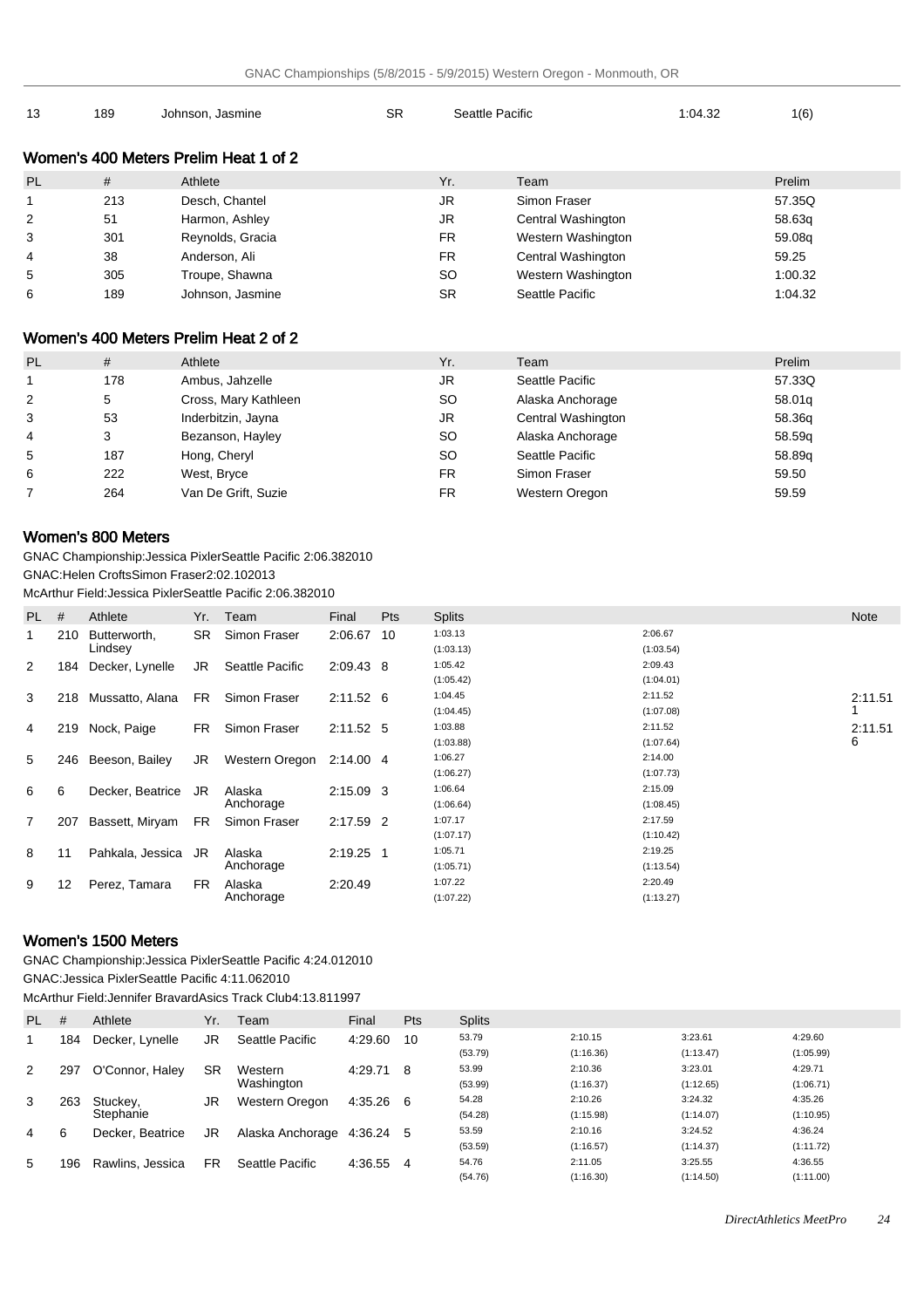| 6 | 90  | Frame, Nocona      | SR. | MSU-Billings               | 4:40.19 3 | 54.69   | 2:10.79   | 3:27.07   | 4:40.19   |
|---|-----|--------------------|-----|----------------------------|-----------|---------|-----------|-----------|-----------|
|   |     |                    |     |                            |           | (54.69) | (1:16.10) | (1:16.29) | (1:13.13) |
|   |     | Pahkala, Jessica   | JR  | Alaska Anchorage 4:43.87 2 |           | 54.23   | 2:10.53   | 3:26.08   | 4:43.87   |
|   |     |                    |     |                            |           | (54.23) | (1:16.31) | (1:15.55) | (1:17.79) |
| 8 | 12  | Perez. Tamara      | FR. | Alaska Anchorage 4:44.73   |           | 54.32   | 2:10.83   | 3:30.19   | 4:44.73   |
|   |     |                    |     |                            |           | (54.32) | (1:16.52) | (1:19.37) | (1:14.54) |
| 9 | 250 | Crawford Rachel SO |     | Western Oregon             | 4:44.82   | 54.60   | 2:11.01   | 3:29.35   | 4:44.82   |
|   |     |                    |     |                            |           | (54.60) | (1:16.42) | (1:18.34) | (1:15.47) |

# Women's 5000 Meters

GNAC Championship: Sarah Porter Western Washington 16:39.39 2010

GNAC: Jessica Pixler Seattle Pacific 15:44.07 2010 McArthur Field: Sarah Porter Western Washington 16:39.39 2008

|   |     | Athlete           | Yr.       | Team                 | Final    | Pts | <b>Splits</b>                                                                                                                                |
|---|-----|-------------------|-----------|----------------------|----------|-----|----------------------------------------------------------------------------------------------------------------------------------------------|
| 1 | 214 | Johnson, Jennifer | <b>SR</b> | Simon Fraser         | 17:04.46 | 10  | 40.90 2:01. 3:23. 3:23.<br>4:42. 6:02. 7:23. 8:43. 10:05 11:28<br>78<br>06<br>06<br>67<br>31<br>23<br>79<br>.50<br>.14                       |
|   |     |                   |           |                      |          |     | (40.9 (1:20 (1:21<br>(1:19 (1:19 (1:20 (1:20 (1:21 (1:22<br>0)<br>.89)<br>.28)<br>.62)<br>.65)<br>.92)<br>.57)<br>.71)<br>.65)               |
|   |     |                   |           |                      |          |     | 12:51 14:15 17:04<br>.60<br>.46<br>.21                                                                                                       |
|   |     |                   |           |                      |          |     | (2:48)<br>(1:23)(1:24)<br>.08)<br>.39)<br>.87)                                                                                               |
| 2 | 46  | Eggleston, Dani   | JR        | Central Washington   | 17:07.24 | 8   | 42.99 2:03.<br>3:24. 4:44. 6:06. 7:30. 8:54. 10:18 11:42 13:07<br>46<br>13<br>27<br>36<br>65<br>19<br>.38<br>.71<br>.37                      |
|   |     |                   |           |                      |          |     | (42.9 (1:20 (1:21 (1:20 (1:22 (1:23 (1:24 (1:23 (1:24 (1:24<br>9)<br>$(14)$ $(10)$<br>.29)<br>.54)<br>.15)<br>.28)<br>.92)<br>.34)<br>.66)   |
|   |     |                   |           |                      |          |     | 14:32 15:53 17:07<br>.34<br>.39<br>.24                                                                                                       |
|   |     |                   |           |                      |          |     | $(1:24)$ $(1:21)$<br>(1:13)<br>.98)<br>.06)<br>.85)                                                                                          |
| 3 | 62  | Rogers, Megan     | JR        | Central Washington   | 17:08.50 | 6   | 43.51 2:03.<br>3:24. 4:46. 6:07. 7:31. 8:54. 8:54. 10:18 11:42<br>89<br>12<br>87<br>29<br>89<br>.98<br>98<br>89<br>.84                       |
|   |     |                   |           |                      |          |     | (43.5 (1:20 (1:20 (1:21 (1:21 (1:23 (1:23<br>$(1:24)$ $(1:23)$<br>.75)<br>$\dot{1}$<br>.92)<br>(43)<br>(47)<br>.24)<br>.61)<br>$.10)$ $.86)$ |
|   |     |                   |           |                      |          |     | 13:06 14:29 17:08<br>.58<br>.04<br>.50                                                                                                       |
|   |     |                   |           |                      |          |     | $(1:23)$ $(1:22)$ $(2:39)$<br>$(75)$ $(46)$<br>.47)                                                                                          |
|   | 156 | Porter, Shannon   | <b>SO</b> | <b>Saint Martins</b> | 17:12.25 | 5   | 41.22 2:02. 3:23. 4:43. 6:03. 7:25. 8:49. 10:13 11:39 13:03<br>10<br>36<br>21<br>41<br>39<br>40<br>.60<br>.03<br>.93                         |
|   |     |                   |           |                      |          |     | (41.2 (1:20 (1:21 (1:19 (1:20 (1:21 (1:24 (1:24 (1:25 (1:24<br>2)<br>.85)<br>.98)<br>.02)<br>.90)<br>.89)<br>.21)<br>.44)                    |
|   |     |                   |           |                      |          |     | .26)<br>.21)<br>14:28 15:53 17:12                                                                                                            |
|   |     |                   |           |                      |          |     | .79<br>.40<br>.25<br>$(1:24)$ $(1:24)$ $(1:18)$                                                                                              |
| 5 | 195 | Patti, Anna       | <b>JR</b> | Seattle Pacific      | 17:14.84 | 4   | .87)<br>.62)<br>.85)<br>42.31 2:02.<br>3:24. 4:44. 6:06. 7:30. 8:55. 10:19 11:43 13:09                                                       |
|   |     |                   |           |                      |          |     | 78<br>04<br>05<br>29<br>12<br>70<br>.42<br>.91<br>.04<br>(42.3 (1:20 (1:21 (1:20 (1:22 (1:24 (1:24 (1:24 (1:24 (1:25                         |
|   |     |                   |           |                      |          |     | 1)<br>(40)<br>.34)<br>$.01)$ $.25)$ $.50)$<br>.35)<br>.30)<br>$(49)$ $(14)$<br>14:35 15:58 17:14                                             |
|   |     |                   |           |                      |          |     | .76<br>.48<br>.84<br>$(1:26)$ $(1:23)$ $(1:16)$                                                                                              |
| 6 | 9   | Kurgat, Caroline  | FR        | Alaska Anchorage     | 17:17.78 | 3   | .29)<br>.09)<br>.44)<br>42.47 2:03. 3:24. 4:44. 6:06. 7:31. 8:55. 10:19 11:44 13:09                                                          |
|   |     |                   |           |                      |          |     | 53<br>63<br>92<br>00<br>30<br>39<br>.67<br>.30<br>.43<br>(42.4 (1:20 (1:21 (1:20 (1:22 (1:24 (1:24 (1:24 (1:24 (1:25                         |
|   |     |                   |           |                      |          |     | 7)<br>.93)<br>(15)<br>.10)<br>$(30)$ $(09)$<br>.31)<br>.37)<br>.63)<br>.14)<br>14:35 15:58 17:17                                             |
|   |     |                   |           |                      |          |     | .72<br>.99<br>.78<br>$(1:26)$ $(1:23)$ $(1:18)$                                                                                              |
| 7 | 8   | Johnston, Amy     | SR.       | Alaska Anchorage     | 17:18.99 | 2   | .27)<br>.30)<br>.79)<br>41.59 2:02. 3:23. 4:43. 6:05. 7:30. 8:54. 10:18 11:43 13:07                                                          |
|   |     |                   |           |                      |          |     | 42<br>43<br>69<br>90<br>71<br>.66<br>.13<br>.77<br>68<br>(41.5 (1:20 (1:21 (1:20 (1:22 (1:24 (1:24 (1:23 (1:24 (1:24                         |
|   |     |                   |           |                      |          |     | 9)<br>.85)<br>.26)<br>.01)<br>$.22)$ $.53)$<br>.30)<br>.96)<br>.47) .64)<br>14:33 15:59 17:18                                                |
|   |     |                   |           |                      |          |     | .24<br>.10<br>.99<br>(1:25)(1:25)(1:19)                                                                                                      |
| 8 | 286 | Guenther, Taylor  | SO.       | Western Washington   | 17:43.60 | -1  | .48)<br>.86)<br>.89)<br>43.76 2:05. 3:28. 4:54. 6:19. 7:45. 9:11. 10:37 12:05 13:33                                                          |
|   |     |                   |           |                      |          |     | 80<br>39<br>93<br>28<br>11<br>.81<br>.60<br>67<br>.74<br>(43.7 (1:21 (1:23 (1:25 (1:25 (1:25 (1:25 (1:26 (1:28 (1:27                         |
|   |     |                   |           |                      |          |     | 6)<br>.92)<br>.13)<br>.59)<br>.55)<br>.36)<br>.83)<br>.64)<br>.07)<br>.80)<br>15:01 16:27 17:43                                              |
|   |     |                   |           |                      |          |     | .19 .14<br>.60                                                                                                                               |

(1:27 .59) (1:25 .96) (1:16 .46)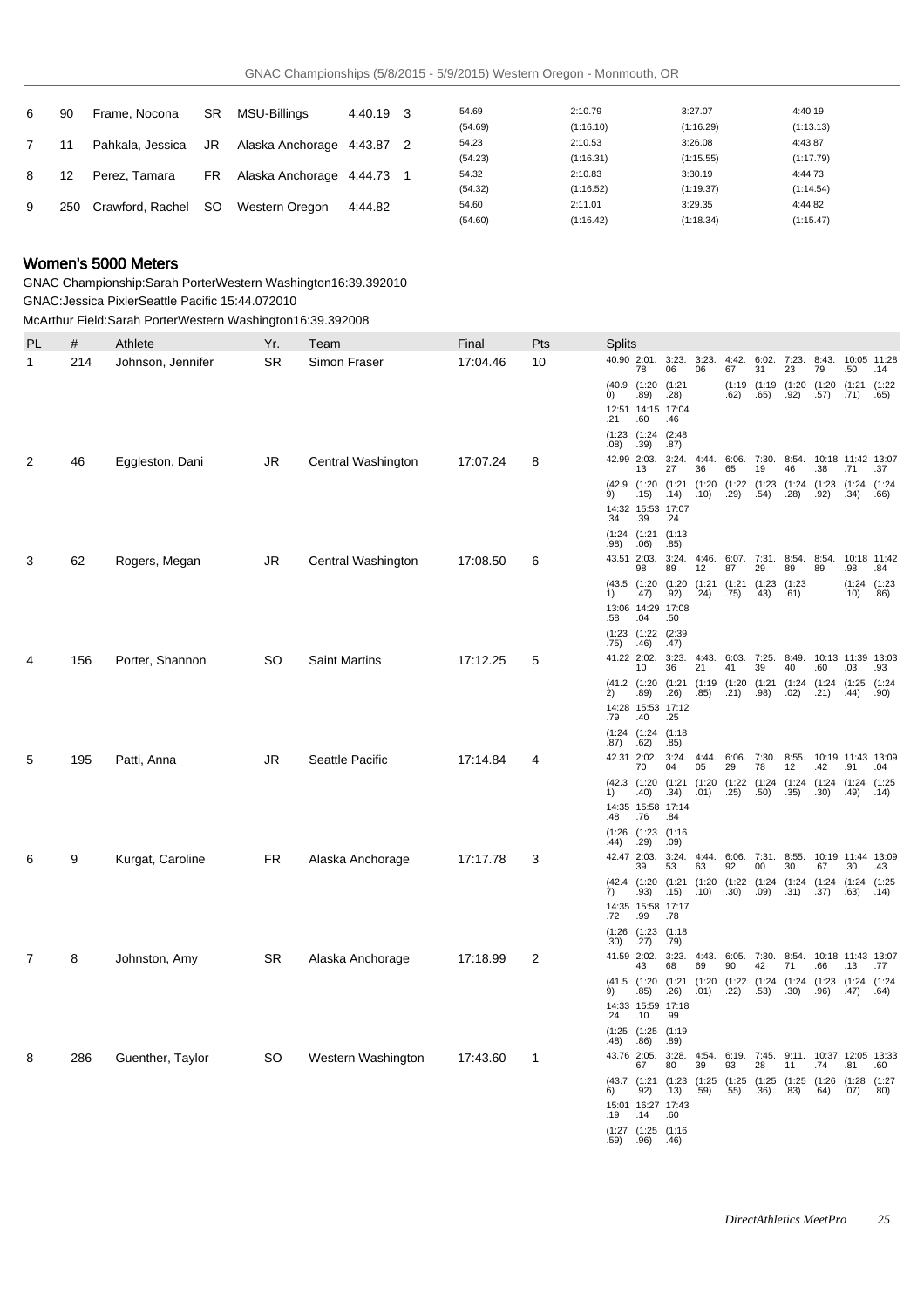| 9  | 117 | Fleming, Susanna   | <b>SR</b> | Northwest Nazarene | 18:03.55   |                   | 06                                | 44.04 2:07. 3:31. 4:57. 6:24. 7:51.<br>30                                    | 34            | 26   | 57                          | 9:19.<br>23                                           | 10:48 12:19 13:48<br>.27           | .10       | .47  |
|----|-----|--------------------|-----------|--------------------|------------|-------------------|-----------------------------------|------------------------------------------------------------------------------|---------------|------|-----------------------------|-------------------------------------------------------|------------------------------------|-----------|------|
|    |     |                    |           |                    |            | 4)                | .03)                              | (44.0 (1:23 (1:24 (1:26 (1:26 (1:27 (1:27<br>.24)                            | .05)          | .92) | .32)                        | .66)                                                  | $(1:29)$ $(1:30)$ $(1:29)$<br>.05) | .84)      | .38) |
|    |     |                    |           |                    |            | .30               | 15:19 16:49 18:03<br>.20          | .55                                                                          |               |      |                             |                                                       |                                    |           |      |
|    |     |                    |           |                    |            | .84)              | (1:30)(1:29)<br>.91)              | (1:14)<br>.35)                                                               |               |      |                             |                                                       |                                    |           |      |
| 10 | 45  | Dowdell, Hannah    | SO        | Central Washington | 18:09.73   |                   | 44.16 2:06.<br>58                 | 3:30.<br>93                                                                  | 84            | 01   | 24                          | 4:56. 6:24. 7:51. 9:18. 10:45 12:13 13:42<br>92       | .45                                | .32       | .04  |
|    |     |                    |           |                    |            | 6)                |                                   | (44.1 (1:22 (1:24 (1:25 (1:27 (1:27 (1:27 (1:26 (1:27 (1:28<br>$.42)$ $.35)$ | $.92)$ $.18)$ |      | .23)                        | .68)                                                  | .54)                               | .87)      | .72) |
|    |     |                    |           |                    |            | .92               | 15:12 16:43 18:09<br>.70          | .73                                                                          |               |      |                             |                                                       |                                    |           |      |
|    |     |                    |           |                    |            |                   | (1:30)(1:30)<br>$.89)$ .79)       | (1:26)<br>.03)                                                               |               |      |                             |                                                       |                                    |           |      |
| 11 | 220 | Noel, Peggy        | SO        | Simon Fraser       | 18:12.98   |                   | 43.50 2:06.<br>32                 | 54                                                                           | 31            | 89   | 01                          | 3:30. 4:56. 6:23. 7:51. 9:19. 10:48 12:18 13:48<br>52 | .59                                | .70       | .82  |
|    |     |                    |           |                    |            | $\left( 0\right)$ | .82)                              | (43.5 (1:22 (1:24 (1:25 (1:27 (1:27 (1:28 (1:29 (1:30 (1:30<br>.23)          | .78) .58)     |      | (13)                        | .51)                                                  | $.07)$ $.11)$ $.13)$               |           |      |
|    |     |                    |           |                    |            | .80               | 15:19 16:50 18:12<br>.07          | .98                                                                          |               |      |                             |                                                       |                                    |           |      |
|    |     |                    |           |                    |            | .99)              | (1:30)(1:30)<br>.27)              | (1:22)<br>.92)                                                               |               |      |                             |                                                       |                                    |           |      |
| 12 | 181 | Calvert, Hannah    | <b>SO</b> | Seattle Pacific    | 18:31.78   |                   | 45.26 2:10.                       |                                                                              |               |      |                             | 3:36. 5:02. 6:30. 7:58. 9:28. 10:58 12:29 14:01       |                                    |           |      |
|    |     |                    |           |                    |            |                   | 42                                | 22<br>(45.2 (1:25 (1:25 (1:26 (1:27 (1:28 (1:29 (1:29 (1:30 (1:31            | 44            | 17   | 88                          | 86                                                    | .62                                | .44       | .35  |
|    |     |                    |           |                    |            | 6)                | .17)<br>15:33 17:04 18:31         | .80)                                                                         | $.23)$ $.74)$ |      | .71)                        | .98)                                                  | .77)                               | .83)      | .91) |
|    |     |                    |           |                    |            | .66               | .69<br>(1:32)(1:31)               | .78<br>(1:27)                                                                |               |      |                             |                                                       |                                    |           |      |
| 13 | 293 | Laiblin, Alexandra | FR.       | Western Washington | 18:33.78   |                   | $.31)$ $.04)$                     | .10)<br>44.89 2:10. 3:35. 5:02. 6:29. 7:58. 9:28. 10:58 12:29 14:01          |               |      |                             |                                                       |                                    |           |      |
|    |     |                    |           |                    |            |                   | 23                                | 98<br>(44.8 (1:25 (1:25 (1:26 (1:27 (1:28 (1:29 (1:29 (1:30 (1:32            | 18            | 93   | 71                          | 53                                                    | .26                                | .08       | .80  |
|    |     |                    |           |                    |            | 9)                | .34)<br>15:33 17:05 18:33         | .76)                                                                         |               |      | $(20)$ $(76)$ $(78)$ $(83)$ |                                                       | .73)                               | .83) .72) |      |
|    |     |                    |           |                    |            | .76               | .19<br>$(1:31)$ $(1:31)$ $(1:28)$ | .78                                                                          |               |      |                             |                                                       |                                    |           |      |
| 14 | 304 | Taferre, Sara      | SO.       | Western Washington | 18:43.49   | .97)              | .43)                              | .60)<br>43.99 2:06. 3:31. 4:57. 6:24. 7:52. 9:26. 10:58 12:34 14:08          |               |      |                             |                                                       |                                    |           |      |
|    |     |                    |           |                    |            |                   | 75                                | 03<br>(43.9 (1:22 (1:24 (1:26 (1:27 (1:28 (1:33 (1:32 (1:35 (1:34            | 10            | 17   | 99                          | 09                                                    | .82                                | .15       | .88  |
|    |     |                    |           |                    |            | 9)                | 15:44 17:18 18:43                 | .76) .29) .07) .07) .83) .10) .73) .33)                                      |               |      |                             |                                                       |                                    |           | .74) |
|    |     |                    |           |                    |            | .79               | .21<br>(1:35)(1:33)               | .49<br>(1:25)                                                                |               |      |                             |                                                       |                                    |           |      |
| 15 | 288 | Hutchison, Maddie  | <b>FR</b> | Western Washington | 18:50.87   | .92)              | .43)<br>44.23 2:06.               | .28)                                                                         |               |      |                             | 3:31. 4:56. 6:23. 7:51. 9:19. 10:49 12:25 14:01       |                                    |           |      |
|    |     |                    |           |                    |            |                   | 92                                | 07<br>(44.2 (1:22 (1:24 (1:25 (1:27 (1:27 (1:28 (1:29 (1:36 (1:35            | 58            | 73   | 33                          | 40                                                    | .24                                | .89       | .48  |
|    |     |                    |           |                    |            | 3)                | 15:37 17:18 18:50                 | $.69)$ $.16)$                                                                |               |      | .52) .15) .61) .07)         |                                                       | .85)                               | .66)      | .59) |
|    |     |                    |           |                    |            | .63               | .41<br>(1:36)(1:40)(1:32)         | .87                                                                          |               |      |                             |                                                       |                                    |           |      |
|    |     |                    |           |                    |            | .16)              | .78)                              | .46)<br>42.63 2:04.9 3:30.8 4:58.6 6:29.0 8:00.7 9:34.9 11:10. 12:47.        |               |      |                             |                                                       |                                    |           |      |
|    | 192 | Macdonald, Sarah   | SO        | Seattle Pacific    | <b>DNF</b> |                   |                                   | (42.63 (1:22. (1:25. (1:27. (1:30. (1:31. (1:34. (1:35. (1:37.               |               |      | 6                           |                                                       |                                    | 77        | 79   |
|    |     |                    |           |                    |            |                   | 33)                               | 93)                                                                          |               |      | 82) 35) 73)                 |                                                       | 22)                                | 79)       | 02)  |

## Women's 10000 Meters

GNAC Championship: Joyce Kipchumba Alaska Anchorage 35:43.38 2014 GNAC: Sarah Porter Western Washington 33:17.39 2011 McArthur Field: Lorene Young 35:34.05 2008

| PL | # | Athlete         | Yr. I | Team                        | Final       | <b>Pts</b> | <b>Splits</b> |         |                 |                                                                                                                         |         |         |                                     |                                        |  |
|----|---|-----------------|-------|-----------------------------|-------------|------------|---------------|---------|-----------------|-------------------------------------------------------------------------------------------------------------------------|---------|---------|-------------------------------------|----------------------------------------|--|
|    |   | 195 Patti, Anna | JR    | Seattle Pacific             | 37:00.02 10 |            | 1:37.17       | 3:01.20 | 4:30.78         | 5:59.19                                                                                                                 | 7:26.03 | 8:53.16 | 10:19.56 11:47.16 13:15.15 14:43.68 |                                        |  |
|    |   |                 |       |                             |             |            |               |         |                 | $(1:37.17)$ $(1:24.04)$ $(1:29.59)$ $(1:28.42)$ $(1:26.84)$ $(1:27.13)$ $(1:26.40)$ $(1:27.61)$ $(1:27.99)$ $(1:28.54)$ |         |         |                                     |                                        |  |
|    |   |                 |       |                             |             |            |               |         |                 | 16:12.43 17:42.09 19:13.72 20:44.68 22:13.24 23:45.84 25:18.45 26:50.14 28:23.78 29:55.17                               |         |         |                                     |                                        |  |
|    |   |                 |       |                             |             |            |               |         |                 | $(1:28.76)$ $(1:29.66)$ $(1:31.63)$ $(1:30.97)$ $(1:28.56)$ $(1:32.61)$ $(1:32.62)$ $(1:31.69)$ $(1:33.65)$ $(1:31.40)$ |         |         |                                     |                                        |  |
|    |   |                 |       |                             |             |            |               |         |                 | 31:26.66 32:57.07 34:25.86 35:43.76 37:00.02                                                                            |         |         |                                     |                                        |  |
|    |   |                 |       |                             |             |            |               |         |                 | $(1:31.49)$ $(1:30.41)$ $(1:28.79)$ $(1:17.91)$ $(1:16.26)$                                                             |         |         |                                     |                                        |  |
| 2  | 8 | Johnston, Amv   | SR.   | Alaska Anchorage 37:13.34 8 |             |            | 1:36.96       | 3:00.91 | 4:30.48 5:58.91 |                                                                                                                         | 7:25.76 | 8:52.86 |                                     | 10:19.28  11:46.91  13:14.89  14:43.43 |  |
|    |   |                 |       |                             |             |            |               |         |                 | $(1:36.96)$ $(1:23.96)$ $(1:29.57)$ $(1:28.44)$ $(1:26.85)$ $(1:27.11)$ $(1:26.42)$ $(1:27.63)$ $(1:27.99)$ $(1:28.55)$ |         |         |                                     |                                        |  |
|    |   |                 |       |                             |             |            |               |         |                 | 16:12.16 17:41.82 19:13.42 20:44.41 22:12.97 23:45.56 25:18.17 26:49.85 28:23.50 29:54.89                               |         |         |                                     |                                        |  |
|    |   |                 |       |                             |             |            |               |         |                 | $(1:28.73)$ $(1:29.67)$ $(1:31.60)$ $(1:30.99)$ $(1:28.56)$ $(1:32.60)$ $(1:32.61)$ $(1:31.69)$ $(1:33.65)$ $(1:31.40)$ |         |         |                                     |                                        |  |
|    |   |                 |       |                             |             |            |               |         |                 | 31:26.32 32:57.03 34:26.05 35:50.30 37:13.34                                                                            |         |         |                                     |                                        |  |
|    |   |                 |       |                             |             |            |               |         |                 | $(1:31.43)$ $(1:30.71)$ $(1:29.03)$ $(1:24.25)$ $(1:23.04)$                                                             |         |         |                                     |                                        |  |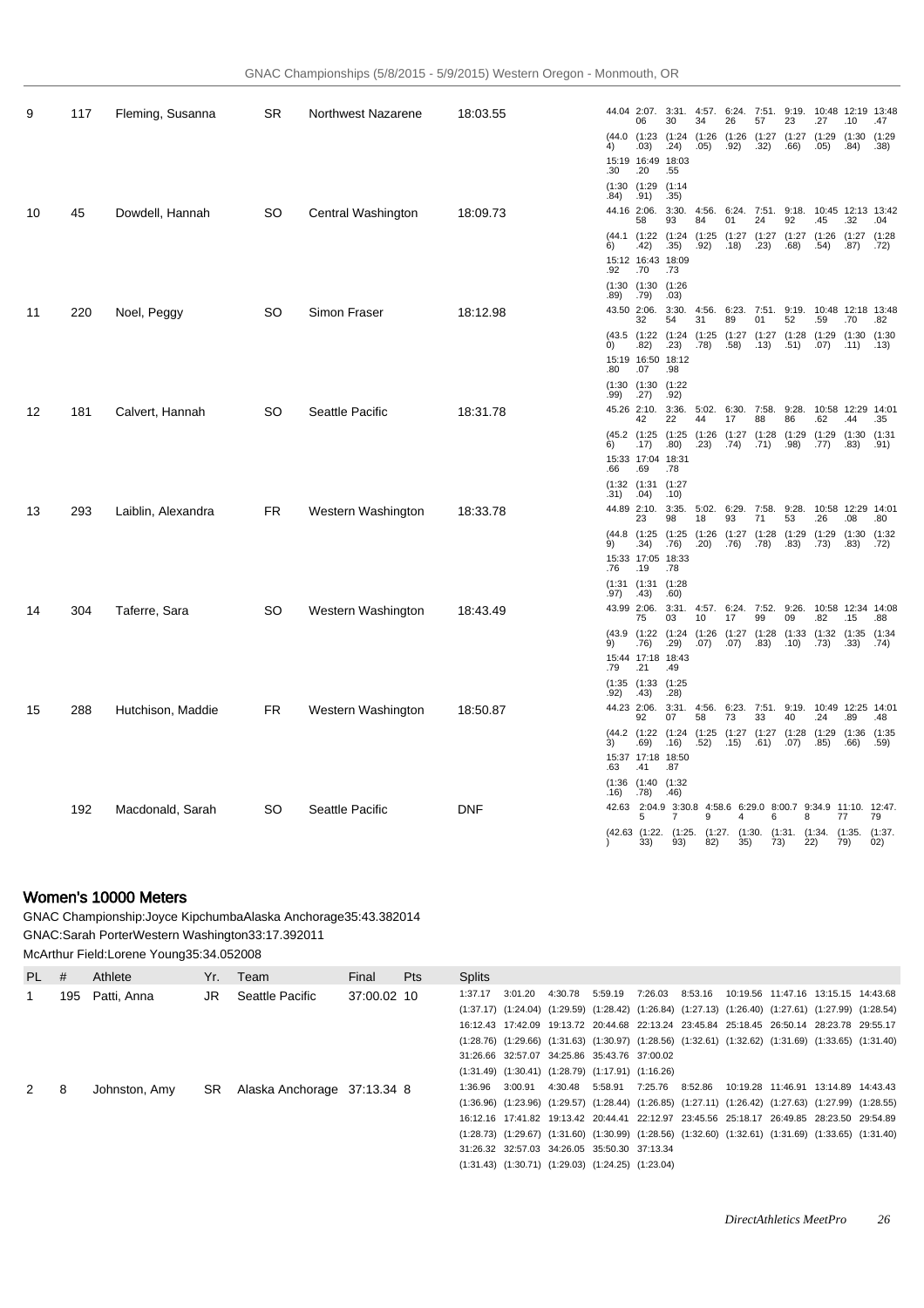| 3  | 9   | Kurgat, Caroline      | FR.  | Alaska Anchorage 37:15.33 6 |            | 1:38.90   | 3:02.32           | 4:31.12 | 5:59.49                                                     | 7:26.20 | 8:53.38                                                                                                                 |          | 10:19.83 11:47.42 13:15.42 14:43.93    |          |          |
|----|-----|-----------------------|------|-----------------------------|------------|-----------|-------------------|---------|-------------------------------------------------------------|---------|-------------------------------------------------------------------------------------------------------------------------|----------|----------------------------------------|----------|----------|
|    |     |                       |      |                             |            |           |                   |         |                                                             |         | $(1:38.90)$ $(1:23.42)$ $(1:28.80)$ $(1:28.38)$ $(1:26.72)$ $(1:27.18)$ $(1:26.46)$ $(1:27.59)$ $(1:28.01)$ $(1:28.51)$ |          |                                        |          |          |
|    |     |                       |      |                             |            |           |                   |         |                                                             |         | 16:12.62 17:42.32 19:13.96 20:44.95 22:13.48 23:45.95 25:18.68 26:50.38 28:23.98 29:55.32                               |          |                                        |          |          |
|    |     |                       |      |                             |            | (1:28.70) | (1:29.70)         |         |                                                             |         | $(1:31.65)$ $(1:31.00)$ $(1:28.53)$ $(1:32.47)$ $(1:32.74)$ $(1:31.70)$ $(1:33.61)$ $(1:31.35)$                         |          |                                        |          |          |
|    |     |                       |      |                             |            |           |                   |         | 31:26.36 32:57.21 34:26.33 35:52.46 37:15.33                |         |                                                                                                                         |          |                                        |          |          |
|    |     |                       |      |                             |            |           |                   |         | $(1:31.05)$ $(1:30.85)$ $(1:29.13)$ $(1:26.14)$ $(1:22.88)$ |         |                                                                                                                         |          |                                        |          |          |
| 4  | 62  | Rogers, Megan         | JR   | Central                     | 37:23.64 5 | 1:36.57   | 3:00.61           | 4:30.17 | 5:58.61                                                     | 7:25.47 | 8:52.57                                                                                                                 |          | 10:18.97 11:46.58 13:14.56 14:43.11    |          |          |
|    |     |                       |      | Washington                  |            |           |                   |         |                                                             |         | $(1:36.57)$ $(1:24.05)$ $(1:29.56)$ $(1:28.45)$ $(1:26.86)$ $(1:27.11)$ $(1:26.41)$ $(1:27.62)$ $(1:27.98)$ $(1:28.56)$ |          |                                        |          |          |
|    |     |                       |      |                             |            |           |                   |         |                                                             |         | 16:11.85 17:41.52 19:13.20 20:43.16 22:12.48 23:45.13 25:17.86 26:49.59 28:23.21 29:54.70                               |          |                                        |          |          |
|    |     |                       |      |                             |            |           |                   |         |                                                             |         | (1:28.74) (1:29.68) (1:31.68) (1:29.97) (1:29.33) (1:32.65) (1:32.73) (1:31.74) (1:33.62) (1:31.50)                     |          |                                        |          |          |
|    |     |                       |      |                             |            |           |                   |         | 31:26.96 32:57.79 34:27.46 35:57.66 37:23.64                |         |                                                                                                                         |          |                                        |          |          |
|    |     |                       |      |                             |            |           |                   |         | $(1:32.26)$ $(1:30.84)$ $(1:29.67)$ $(1:30.20)$ $(1:25.99)$ |         |                                                                                                                         |          |                                        |          |          |
| 5  | 293 | Laiblin, Alexandra FR |      | Western                     | 38:56.54 4 | 1:39.18   | 3:05.87           | 4:35.54 | 6:06.68                                                     | 7:38.62 | 9:09.56                                                                                                                 |          | 10:42.04 12:14.94 13:47.78 15:21.42    |          |          |
|    |     |                       |      | Washington                  |            |           |                   |         |                                                             |         | $(1:39.18)$ $(1:26.69)$ $(1:29.67)$ $(1:31.14)$ $(1:31.94)$ $(1:30.95)$ $(1:32.49)$ $(1:32.90)$ $(1:32.84)$ $(1:33.64)$ |          |                                        |          |          |
|    |     |                       |      |                             |            |           |                   |         |                                                             |         | 16:56.13 18:31.42 20:06.56 21:41.42 23:13.26 24:46.93 26:20.81 27:55.14 29:31.53 31:07.33                               |          |                                        |          |          |
|    |     |                       |      |                             |            |           |                   |         |                                                             |         | $(1:34.72)$ $(1:35.29)$ $(1:35.15)$ $(1:34.86)$ $(1:31.85)$ $(1:33.67)$ $(1:33.88)$ $(1:34.34)$ $(1:36.39)$ $(1:35.81)$ |          |                                        |          |          |
|    |     |                       |      |                             |            |           |                   |         | 32:43.05 34:19.41 35:55.94 37:30.55 38:56.54                |         |                                                                                                                         |          |                                        |          |          |
|    |     |                       |      |                             |            |           |                   |         | $(1:35.73)$ $(1:36.36)$ $(1:36.53)$ $(1:34.61)$ $(1:26.00)$ |         |                                                                                                                         |          |                                        |          |          |
| 6  | 117 | Fleming, Susanna SR   |      | Northwest                   | 39:20.06 3 | 1:37.51   | 3:01.85           | 4:31.23 | 6:00.05                                                     | 7:26.53 | 8:55.71                                                                                                                 |          | 10:29.81  12:02.65  13:34.35  15:10.55 |          |          |
|    |     |                       |      | Nazarene                    |            |           |                   |         |                                                             |         | $(1:37.51)$ $(1:24.34)$ $(1:29.39)$ $(1:28.82)$ $(1:26.49)$ $(1:29.18)$ $(1:34.11)$ $(1:32.84)$ $(1:31.71)$ $(1:36.20)$ |          |                                        |          |          |
|    |     |                       |      |                             |            |           |                   |         |                                                             |         | 16:47.37 18:26.16 20:04.97 21:41.95 23:18.02 24:58.55 26:38.87 28:17.68 29:54.98 31:26.93                               |          |                                        |          |          |
|    |     |                       |      |                             |            | (1:36.83) |                   |         |                                                             |         | $(1:38.80)$ $(1:38.81)$ $(1:36.98)$ $(1:36.08)$ $(1:40.53)$ $(1:40.32)$ $(1:38.82)$ $(1:37.31)$ $(1:31.95)$             |          |                                        |          |          |
|    |     |                       |      |                             |            |           |                   |         | 33:10.30 34:49.74 36:30.24 38:03.35 39:20.06                |         |                                                                                                                         |          |                                        |          |          |
|    |     |                       |      |                             |            |           |                   |         | $(1:43.37)$ $(1:39.45)$ $(1:40.51)$ $(1:33.11)$ $(1:16.72)$ |         |                                                                                                                         |          |                                        |          |          |
| 7  | 192 | Macdonald, Sarah SO   |      | Seattle Pacific             | 39:25.80 2 | 1:37.55   | 3:01.49           | 4:31.13 | 5:59.80                                                     | 7:26.91 | 8:54.64                                                                                                                 |          | 10:24.51  11:56.30  13:29.17  15:02.48 |          |          |
|    |     |                       |      |                             |            |           |                   |         |                                                             |         | $(1:37.55)$ $(1:23.94)$ $(1:29.64)$ $(1:28.68)$ $(1:27.11)$ $(1:27.74)$ $(1:29.88)$ $(1:31.79)$ $(1:32.88)$ $(1:33.31)$ |          |                                        |          |          |
|    |     |                       |      |                             |            |           |                   |         |                                                             |         | 16:37.19 18:12.81 19:48.63 21:25.75 23:02.71 24:40.89 26:18.77 27:56.35 29:36.49 31:16.67                               |          |                                        |          |          |
|    |     |                       |      |                             |            |           |                   |         |                                                             |         | $(1:34.72)$ $(1:35.62)$ $(1:35.82)$ $(1:37.13)$ $(1:36.97)$ $(1:38.18)$ $(1:37.89)$ $(1:37.58)$ $(1:40.15)$ $(1:40.18)$ |          |                                        |          |          |
|    |     |                       |      |                             |            |           |                   |         | 32:56.81 34:38.11 36:18.59 37:56.29 39:25.80                |         |                                                                                                                         |          |                                        |          |          |
|    |     |                       |      |                             |            |           |                   |         | $(1:40.14)$ $(1:41.30)$ $(1:40.49)$ $(1:37.70)$ $(1:29.52)$ |         |                                                                                                                         |          |                                        |          |          |
| 8  | 294 | Marikis, Sofia        | SO   | Western                     | 39:42.46 1 | 1:39.57   | 3:06.52           | 4:36.10 | 6:07.19                                                     | 7:38.96 | 9:10.06                                                                                                                 |          | 10:42.41  12:15.26  13:47.64  15:21.23 |          |          |
|    |     |                       |      | Washington                  |            |           |                   |         |                                                             |         | $(1:39.57)$ $(1:26.96)$ $(1:29.59)$ $(1:31.09)$ $(1:31.78)$ $(1:31.10)$ $(1:32.35)$ $(1:32.86)$ $(1:32.38)$ $(1:33.59)$ |          |                                        |          |          |
|    |     |                       |      |                             |            |           | 16:56.04 18:31.36 |         |                                                             |         | 20:06.55 21:41.78 23:15.70 24:53.58 26:32.15 28:10.73 29:51.81 31:31.97                                                 |          |                                        |          |          |
|    |     |                       |      |                             |            | (1:34.82) | (1:35.33)         |         |                                                             |         | $(1:35.19)$ $(1:35.24)$ $(1:33.93)$ $(1:37.88)$ $(1:38.58)$ $(1:38.58)$ $(1:41.09)$ $(1:40.17)$                         |          |                                        |          |          |
|    |     |                       |      |                             |            |           |                   |         | 33:14.00 34:55.89 36:34.13 38:11.76 39:42.46                |         |                                                                                                                         |          |                                        |          |          |
|    |     |                       |      |                             |            |           |                   |         | $(1:42.04)$ $(1:41.89)$ $(1:38.24)$ $(1:37.63)$ $(1:30.71)$ |         |                                                                                                                         |          |                                        |          |          |
| 9  | 121 | Manzer, Anysja        | FR.  | Northwest                   | 41:22.02   | 1:37.17   | 3:02.52           | 4:33.76 | 6:05.69                                                     | 7:38.69 | 9:09.80                                                                                                                 | 10:42.18 |                                        |          |          |
|    |     |                       |      | Nazarene                    |            |           |                   |         |                                                             |         | $(1:37.17)$ $(1:25.35)$ $(1:31.24)$ $(1:31.93)$ $(1:33.01)$ $(1:31.11)$ $(1:32.39)$ $(1:32.94)$ $(1:32.74)$ $(1:34.09)$ |          |                                        |          |          |
|    |     |                       |      |                             |            |           |                   |         |                                                             |         | 17:00.01 18:40.03 20:20.32 22:00.93 23:45.63 25:29.52 27:14.02 28:56.19 30:41.72 32:28.78                               |          |                                        |          |          |
|    |     |                       |      |                             |            | (1:38.08) |                   |         |                                                             |         | $(1:40.02)$ $(1:40.30)$ $(1:40.61)$ $(1:44.71)$ $(1:43.90)$ $(1:44.50)$ $(1:42.18)$ $(1:45.53)$ $(1:47.07)$             |          |                                        |          |          |
|    |     |                       |      |                             |            |           |                   |         | 34:18.95 36:09.04 37:59.31 39:47.68 41:22.02                |         |                                                                                                                         |          |                                        |          |          |
|    |     |                       |      |                             |            |           |                   |         | (1:50.17) (1:50.10) (1:50.27) (1:48.37) (1:34.34)           |         |                                                                                                                         |          |                                        |          |          |
|    | 291 |                       | SO   |                             | 41:45.56   | 1:39.43   | 3:07.83           | 4:40.33 | 6:13.18                                                     | 7:46.85 | 9:19.69                                                                                                                 | 10:54.04 | 12:29.53                               | 14:05.77 | 15:43.74 |
| 10 |     | Jalbert, Maddie       |      | Western<br>Washington       |            |           |                   |         |                                                             |         | $(1:39.43)$ $(1:28.41)$ $(1:32.50)$ $(1:32.86)$ $(1:33.67)$ $(1:32.84)$ $(1:34.35)$ $(1:35.50)$ $(1:36.25)$ $(1:37.98)$ |          |                                        |          |          |
|    |     |                       |      |                             |            |           |                   |         |                                                             |         | 17:23.17 19:04.30 20:47.55 22:31.37 24:13.95 25:55.96 27:39.84 29:26.27 31:14.00 33:01.51                               |          |                                        |          |          |
|    |     |                       |      |                             |            |           |                   |         |                                                             |         | $(1:39.43)$ $(1:41.13)$ $(1:43.25)$ $(1:43.83)$ $(1:42.59)$ $(1:42.01)$ $(1:43.88)$ $(1:46.44)$ $(1:47.74)$ $(1:47.52)$ |          |                                        |          |          |
|    |     |                       |      |                             |            |           |                   |         | 34:49.36 36:37.58 38:23.98 40:10.05 41:45.56                |         |                                                                                                                         |          |                                        |          |          |
|    |     |                       |      |                             |            |           |                   |         | $(1:47.85)$ $(1:48.23)$ $(1:46.40)$ $(1:46.08)$ $(1:35.51)$ |         |                                                                                                                         |          |                                        |          |          |
|    |     |                       |      |                             |            | 1:39.51   | 3:08.21           |         | 4:40.61 6:12.93 7:46.58                                     |         | 9:19.03                                                                                                                 |          | 10:51.69  12:26.51  14:02.12  15:37.12 |          |          |
| 11 |     | 182 Charleson, Mary   | FR 1 | Seattle Pacific             | 43.56.41   |           |                   |         |                                                             |         | $(1:39.51)$ $(1:28.71)$ $(1:32.41)$ $(1:32.32)$ $(1:33.66)$ $(1:32.45)$ $(1:32.66)$ $(1:34.83)$ $(1:35.61)$ $(1:35.01)$ |          |                                        |          |          |
|    |     |                       |      |                             |            |           |                   |         |                                                             |         | 17:14.12 18:53.55 20:36.18 22:20.66 24:06.07 25:56.51 27:49.89 29:46.40 31:45.47 33:49.86                               |          |                                        |          |          |
|    |     |                       |      |                             |            |           |                   |         |                                                             |         | $(1:37.00)$ $(1:39.43)$ $(1:42.64)$ $(1:44.48)$ $(1:45.42)$ $(1:50.44)$ $(1:53.39)$ $(1:56.51)$ $(1:59.07)$ $(2:04.40)$ |          |                                        |          |          |
|    |     |                       |      |                             |            |           |                   |         | 35:53.89 37:58.41 40:03.01 42:14.16 43:56.41                |         |                                                                                                                         |          |                                        |          |          |
|    |     |                       |      |                             |            |           |                   |         | (2:04.03) (2:04.52) (2:04.60) (2:11.15) (1:42.26)           |         |                                                                                                                         |          |                                        |          |          |
|    |     |                       |      |                             |            |           |                   |         |                                                             |         |                                                                                                                         |          |                                        |          |          |

## Women's 100m Hurdle Final Wind: +1.3

GNAC Championship: Danielle Ayers-Stamper Seattle Pacific 13.82 2005 GNAC: Danielle Ayers-Stamper Seattle Pacific 13.70 2005 McArthur Field: Haleigh Lloyd Alaska Anchorage 14.23 2012

| <b>PL</b> | #   | Athlete          | Yr.       | Team                 | Final   | Pts    | <b>Note</b> |
|-----------|-----|------------------|-----------|----------------------|---------|--------|-------------|
|           | 14  | Smith, Rosie     | JR        | Alaska Anchorage     | 14.18\$ | 10     |             |
| 2         | 129 | Tubbs, Lexi      | FR.       | Northwest Nazarene   | 14.31   | 8      |             |
| 3         | 10  | Lloyd, Haleigh   | SR.       | Alaska Anchorage     | 14.68   | 6      |             |
| 4         | 258 | Pappel, Rochelle | JR        | Western Oregon       | 14.82   | 5      | 14.815      |
| 5         | 191 | Luguin, Maliea   | JR        | Seattle Pacific      | 14.82   | 4      | 14.817      |
| 6         | 155 | Petersen, Lisa   | JR        | <b>Saint Martins</b> | 14.85   | っ<br>J |             |
|           |     | Blalock, Alexia  | <b>SO</b> | Alaska Anchorage     | 15.16   | $\sim$ |             |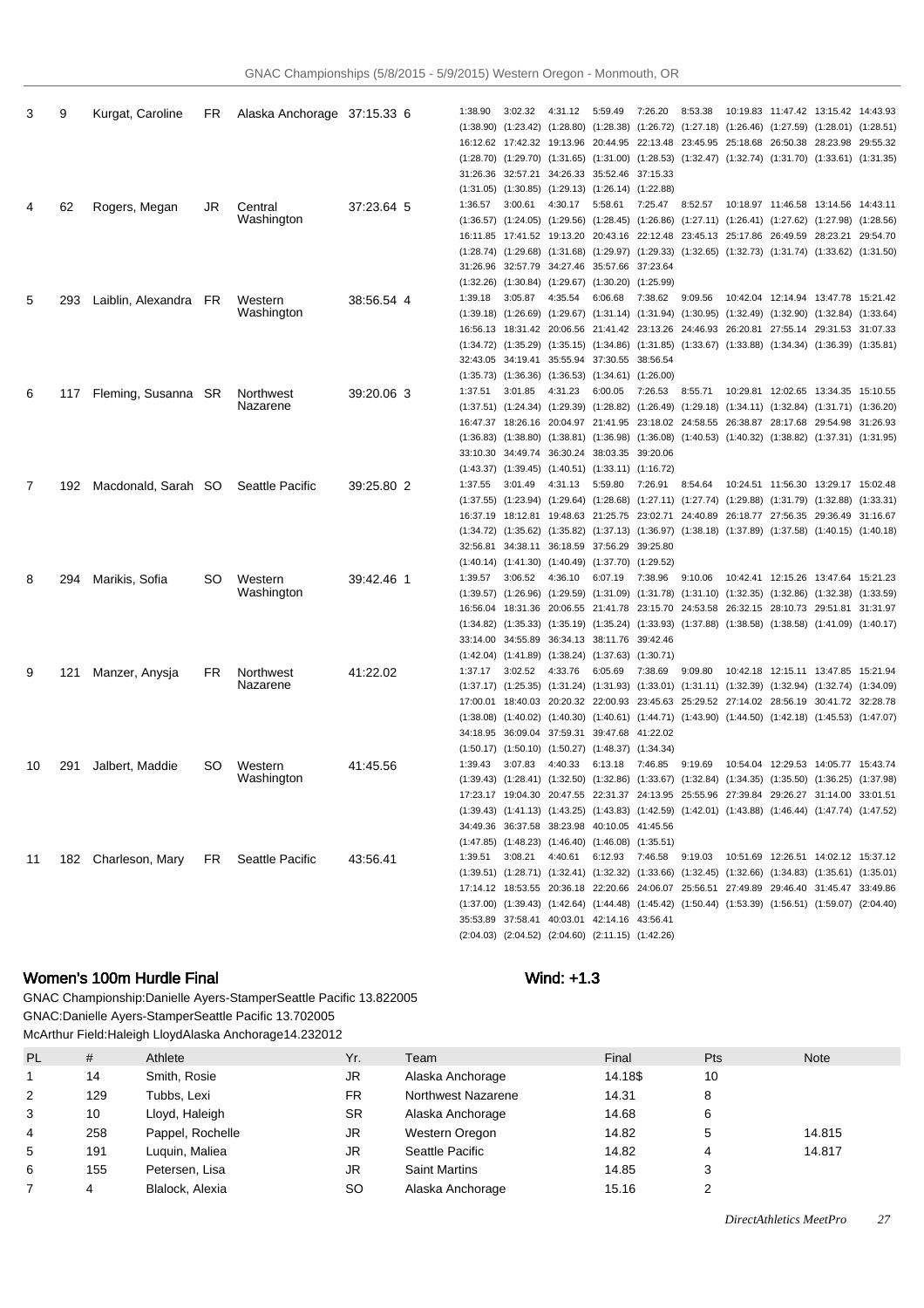#### 8 39 Banfro, Tianna 15 JR Central Washington 15.24 1

## Women's 100m Hurdle Prelim

GNAC Championship: Danielle Ayers-Stamper Seattle Pacific 13.82 2005 GNAC: Danielle Ayers-Stamper Seattle Pacific 13.70 2005

McArthur Field: Haleigh Lloyd Alaska Anchorage 14.23 2012

| <b>PL</b> | #   | Athlete           | Yr.       | Team                 | Prelim   | Heat(HPL) | <b>Note</b> |
|-----------|-----|-------------------|-----------|----------------------|----------|-----------|-------------|
| 1         | 129 | Tubbs, Lexi       | <b>FR</b> | Northwest Nazarene   | 14.23\$Q | 2(1)      |             |
| 2         | 14  | Smith, Rosie      | <b>JR</b> | Alaska Anchorage     | 14.27Q   | 1(1)      |             |
| 3         | 10  | Lloyd, Haleigh    | <b>SR</b> | Alaska Anchorage     | 14.37g   | 2(2)      |             |
| 4         | 258 | Pappel, Rochelle  | JR        | Western Oregon       | 14.46g   | 1(2)      |             |
| 5         | 191 | Luguin, Maliea    | <b>JR</b> | Seattle Pacific      | 14.53g   | 1(3)      |             |
| 6         | 39  | Banfro, Tianna    | JR        | Central Washington   | 14.71g   | 1(4)      |             |
| 7         | 4   | Blalock, Alexia   | <b>SO</b> | Alaska Anchorage     | 14.77g   | 1(5)      | 14.762      |
| 8         | 155 | Petersen, Lisa    | <b>JR</b> | <b>Saint Martins</b> | 14.77g   | 1(5)      | 14.768      |
| 9         | 120 | Knott, Chelsey    | FR.       | Northwest Nazarene   | 14.78    | 2(3)      |             |
| 10        | 13  | Scott, Alexandra  | <b>SO</b> | Alaska Anchorage     | 14.88    | 2(4)      |             |
| 11        | 95  | Reid, Hope        | <b>SO</b> | MSU-Billings         | 15.29    | 2(5)      |             |
| 12        | 44  | Deck, Allison     | JR        | Central Washington   | 15.46    | 2(6)      |             |
| 13        | 285 | Greninger, Kaylie | <b>SO</b> | Western Washington   | 16.00    | 2(7)      |             |
| 14        | 131 | Warren, Kawena    | <b>FR</b> | Northwest Nazarene   | 19.96    | 1(7)      |             |

## Women's 100m Hurdle Prelim Heat 1 of 2 Wind: 0.6

| <b>PL</b> | #   | Athlete          | Yr. | Team                 | Prelim | <b>Note</b> |
|-----------|-----|------------------|-----|----------------------|--------|-------------|
|           | 14  | Smith, Rosie     | JR  | Alaska Anchorage     | 14.27Q |             |
| 2         | 258 | Pappel, Rochelle | JR  | Western Oregon       | 14.46g |             |
| 3         | 191 | Luguin, Maliea   | JR  | Seattle Pacific      | 14.53g |             |
| 4         | 39  | Banfro, Tianna   | JR  | Central Washington   | 14.71g |             |
| 5         | 155 | Petersen, Lisa   | JR. | <b>Saint Martins</b> | 14.77g | 14.768      |
| 5         | 4   | Blalock, Alexia  | SO. | Alaska Anchorage     | 14.77a | 14.762      |
|           | 131 | Warren, Kawena   | FR. | Northwest Nazarene   | 19.96  |             |

# Women's 100m Hurdle Prelim Heat 2 of 2 Wind: 1.7

| <b>PL</b>      | #   | Athlete           | Yr.       | Team               | Prelim   |
|----------------|-----|-------------------|-----------|--------------------|----------|
|                | 129 | Tubbs, Lexi       | <b>FR</b> | Northwest Nazarene | 14.23\$Q |
| $\overline{2}$ | 10  | Lloyd, Haleigh    | <b>SR</b> | Alaska Anchorage   | 14.37g   |
| 3              | 120 | Knott, Chelsey    | <b>FR</b> | Northwest Nazarene | 14.78    |
| 4              | 13  | Scott, Alexandra  | <b>SO</b> | Alaska Anchorage   | 14.88    |
| 5              | 95  | Reid, Hope        | <b>SO</b> | MSU-Billings       | 15.29    |
| 6              | 44  | Deck, Allison     | JR        | Central Washington | 15.46    |
|                | 285 | Greninger, Kaylie | <b>SO</b> | Western Washington | 16.00    |
|                |     |                   |           |                    |          |

## Women's 400m Hurdle Final

GNAC Championship: Haleigh Lloyd Alaska Anchorage 1:00.54 2013 GNAC: Haleigh Lloyd Alaska Anchorage 59.62 2012 McArthur Field: Kasey Harwood Oregon 1:00.23 2006

| <b>PL</b> | #   | Athlete          | Yr.       | Team                 | Final    | <b>Pts</b> |
|-----------|-----|------------------|-----------|----------------------|----------|------------|
|           | 10  | Lloyd, Haleigh   | <b>SR</b> | Alaska Anchorage     | 1:00.29% | 10         |
| 2         | 191 | Luquin, Maliea   | JR.       | Seattle Pacific      | 1:03.54  | 8          |
| 3         | 197 | Tims, Jalen      | JR        | Seattle Pacific      | 1:04.41  | 6          |
| 4         | 186 | Hommes, Maddi    | <b>SO</b> | Seattle Pacific      | 1:04.75  | 5          |
| 5         | 251 | Hellesto, Audrey | <b>SR</b> | Western Oregon       | 1:05.27  | 4          |
| 6         | 253 | Knudson, Laura   | <b>SR</b> | Western Oregon       | 1:05.44  | 3          |
|           | 217 | Lisek, Monique   | FR.       | Simon Fraser         | 1:07.34  | ◠          |
| 8         | 158 | Teigen, Megan    | SO.       | <b>Saint Martins</b> | 1:09.39  |            |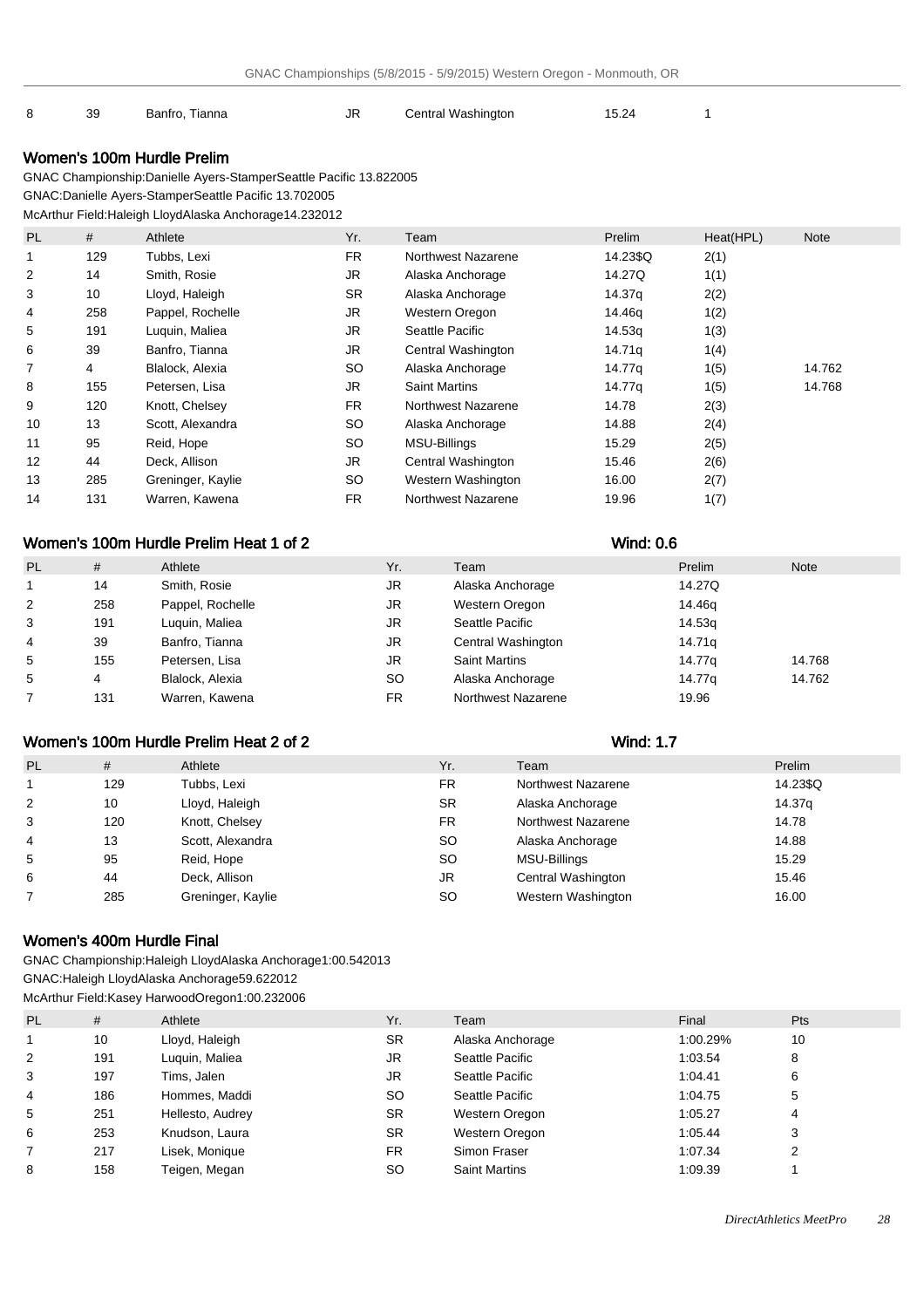## Women's 400m Hurdle Prelim

GNAC Championship: Haleigh Lloyd Alaska Anchorage 1:00.54 2013 GNAC: Haleigh Lloyd Alaska Anchorage 59.62 2012 McArthur Field: Kasey Harwood Oregon 1:00.23 2006

| PL | #   | Athlete           | Yr.       | Team                      | Prelim   | Heat(HPL) | <b>Note</b> |
|----|-----|-------------------|-----------|---------------------------|----------|-----------|-------------|
|    | 10  | Lloyd, Haleigh    | <b>SR</b> | Alaska Anchorage          | 1:00.70Q | 2(1)      |             |
| 2  | 217 | Lisek, Monique    | FR.       | Simon Fraser              | 1:03.04Q | 1(1)      |             |
| 3  | 251 | Hellesto, Audrey  | <b>SR</b> | Western Oregon            | 1:04.31q | 2(2)      |             |
| 4  | 191 | Luguin, Maliea    | JR        | Seattle Pacific           | 1:04.63q | 2(3)      |             |
| 5  | 197 | Tims, Jalen       | <b>JR</b> | Seattle Pacific           | 1:04.80q | 1(2)      |             |
| 6  | 253 | Knudson, Laura    | <b>SR</b> | Western Oregon            | 1:04.96q | 1(3)      |             |
| 7  | 158 | Teigen, Megan     | <b>SO</b> | <b>Saint Martins</b>      | 1:05.07q | 1(4)      |             |
| 8  | 186 | Hommes, Maddi     | <b>SO</b> | Seattle Pacific           | 1:05.74q | 2(4)      |             |
| 9  | 123 | Nigro, Kelly      | <b>SO</b> | <b>Northwest Nazarene</b> | 1:05.81  | 2(5)      |             |
| 10 | 13  | Scott, Alexandra  | SO        | Alaska Anchorage          | 1:05.83  | 1(5)      | 1:05.823    |
| 11 | 39  | Banfro, Tianna    | <b>JR</b> | Central Washington        | 1:05.83  | 2(6)      | 1:05.829    |
| 12 | 303 | Svastisalee, Deja | <b>FR</b> | Western Washington        | 1:06.14  | 1(6)      |             |
| 13 | 116 | Dyk, Janessa      | SO        | <b>Northwest Nazarene</b> | 1:06.35  | 2(7)      |             |
| 14 | 97  | VanVoast, Ashlynn | <b>JR</b> | <b>MSU-Billings</b>       | 1:07.44  | 1(7)      |             |
| 15 | 249 | Covey, Felicia    | <b>SO</b> | Western Oregon            | 1:08.60  | 1(8)      |             |

## Women's 400m Hurdle Prelim Heat 1 of 2

| PL | #   | Athlete           | Yr.       | Team                 | Prelim   | <b>Note</b> |
|----|-----|-------------------|-----------|----------------------|----------|-------------|
|    | 217 | Lisek, Monique    | <b>FR</b> | Simon Fraser         | 1:03.04Q |             |
| 2  | 197 | Tims. Jalen       | JR        | Seattle Pacific      | 1:04.80q |             |
| 3  | 253 | Knudson, Laura    | SR.       | Western Oregon       | 1:04.96q |             |
| 4  | 158 | Teigen, Megan     | SO.       | <b>Saint Martins</b> | 1:05.07q |             |
| 5  | 13  | Scott, Alexandra  | SO.       | Alaska Anchorage     | 1:05.83  | 1:05.823    |
| 6  | 303 | Svastisalee, Deja | <b>FR</b> | Western Washington   | 1:06.14  |             |
|    | 97  | VanVoast, Ashlynn | JR        | MSU-Billings         | 1:07.44  |             |
| 8  | 249 | Covey, Felicia    | SO.       | Western Oregon       | 1:08.60  |             |

## Women's 400m Hurdle Prelim Heat 2 of 2

| PL | #   | Athlete          | Yr.       | Team               | Prelim   | <b>Note</b> |
|----|-----|------------------|-----------|--------------------|----------|-------------|
|    | 10  | Lloyd, Haleigh   | SR.       | Alaska Anchorage   | 1:00.70Q |             |
| 2  | 251 | Hellesto, Audrey | <b>SR</b> | Western Oregon     | 1:04.31q |             |
| 3  | 191 | Luguin, Maliea   | JR.       | Seattle Pacific    | 1:04.63q |             |
| 4  | 186 | Hommes, Maddi    | <b>SO</b> | Seattle Pacific    | 1:05.74q |             |
| 5  | 123 | Nigro, Kelly     | SO.       | Northwest Nazarene | 1:05.81  |             |
| 6  | 39  | Banfro, Tianna   | JR.       | Central Washington | 1:05.83  | 1:05.829    |
|    | 116 | Dyk, Janessa     | SO.       | Northwest Nazarene | 1:06.35  |             |

## Women's 3000m Steeple

GNAC Championship: Susan Tanui Alaska Anchorage 10:24.44 2012 GNAC: Susan Tanui uss, 10:13.33 2012

McArthur Field: Susan Tanui Alaska Anchorage 10:24.44 2012

| PL. | #   | Athlete          | Yr. | Team            | Final       | <b>Pts</b> | <b>Splits</b> |           |           |           |           |           |           |           |
|-----|-----|------------------|-----|-----------------|-------------|------------|---------------|-----------|-----------|-----------|-----------|-----------|-----------|-----------|
|     | 302 | Steen, Katelyn   | SR  | Western         | 10:14.16 10 |            | 44.70         | 2:04.31   | 3:23.69   | 4:43.92   | 6:05.68   | 7:29.17   | 8:52.73   | 10:14.16  |
|     |     |                  |     | Washington      | %\$         |            | (44.70)       | (1:19.61) | (1:19.38) | (1:20.24) | (1:21.77) | (1:23.49) | (1:23.56) | (1:21.43) |
| 2   | 46  | Eggleston, Dani  | JR  | Central         | 10:31.65 8  |            | 46.72         | 2:09.38   | 3:32.76   | 4:57.09   | 6:21.89   | 7:46.97   | 9:11.95   | 10:31.65  |
|     |     |                  |     | Washington      |             |            | (46.72)       | (1:22.67) | (1:23.39) | (1:24.34) | (1:24.80) | (1:25.09) | (1:24.98) | (1:19.71) |
| 3   | 196 | Rawlins, Jessica | FR. | Seattle Pacific | 10:55.10 6  |            | 47.58         | 2:11.52   | 3:36.35   | 5:02.60   | 6:30.37   | 7:59.89   | 9:30.66   | 10:55.10  |
|     |     |                  |     |                 |             |            | (47.58)       | (1:23.95) | (1:24.83) | (1:26.25) | (1:27.78) | (1:29.52) | (1:30.78) | (1:24.45) |
| 4   | 42  | Chinchar, Erin   | JR  | Central         | 11:05.03 5  |            | 46.85         | 2:09.55   | 3:32.95   | 4:57.42   | 6:24.13   | 7:55.56   | 9:30.59   | 11:05.03  |
|     |     |                  |     | Washington      |             |            | (46.85)       | (1:22.71) | (1:23.41) | (1:24.47) | (1:26.71) | (1:31.44) | (1:35.04) | (1:34.44) |
| 5   |     | Fleming, Susanna | SR  | Northwest       | 11:18.07 4  |            | 47.12         | 2:09.85   | 3:34.16   | 5:02.48   | 6:36.80   | 8:13.00   | 9:49.38   | 11:18.07  |
|     |     |                  |     | Nazarene        |             |            | (47.12)       | (1:22.73) | (1:24.31) | (1:28.33) | (1:34.32) | (1:36.21) | (1:36.39) | (1:28.70) |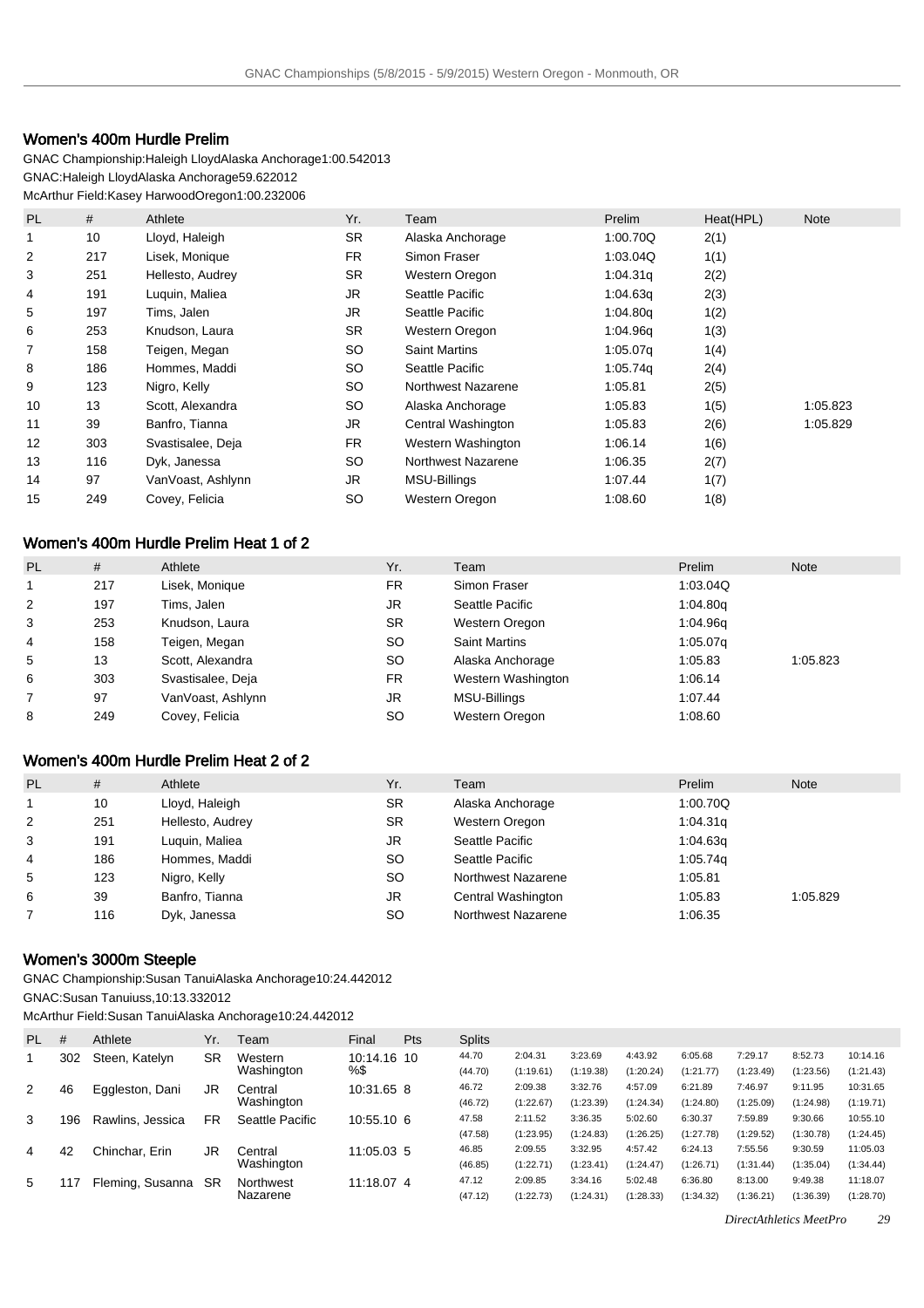| 6  | 47  | Eldredge, Brenna | JR        | Central             | 11:35.17 3 | 49.42   | 2:22.33   | 3:55.23   | 5:29.45   | 7:04.91   | 8:40.96   | 10:10.97  | 11:35.17  |
|----|-----|------------------|-----------|---------------------|------------|---------|-----------|-----------|-----------|-----------|-----------|-----------|-----------|
|    |     |                  |           | Washington          |            | (49.42) | (1:32.92) | (1:32.91) | (1:34.23) | (1:35.46) | (1:36.06) | (1:30.02) | (1:24.20) |
|    |     | Haebe, Bryn      | <b>SR</b> | Alaska Anchorage    | 11:43.40 2 | 47.57   | 2:15.74   | 3:48.15   | 5:22.42   | 7:00.63   | 8:38.75   | 10:15.97  | 11:43.40  |
|    |     |                  |           |                     |            | (47.57) | (1:28.18) | (1:32.42) | (1:34.27) | (1:38.21) | (1:38.13) | (1:37.22) | (1:27.44) |
| 8  | 306 | Tyburczy, Katie  | <b>SO</b> | Western             | 11:44.65 1 | 47.15   | 2:13.10   | 3:42.47   | 5:14.69   | 6:51.65   | 8:30.22   | 10:12.19  | 11:44.65  |
|    |     |                  |           | Washington          |            | (47.15) | (1:25.95) | (1:29.38) | (1:32.23) | (1:36.96) | (1:38.58) | (1:41.98) | (1:32.46) |
| 9  | 284 | Grant, Brittany  | SO.       | Western             | 11:46.03   | 50.04   | 2:23.06   | 3:55.40   | 5:30.07   | 7:05.65   | 8:41.83   | 10:18.45  | 11:46.03  |
|    |     |                  |           | Washington          |            | (50.04) | (1:33.02) | (1:32.35) | (1:34.67) | (1:35.58) | (1:36.18) | (1:36.63) | (1:27.58) |
| 10 | 245 | Anderson, Nicole | <b>SR</b> | Western Oregon      | 11:59.46   | 50.26   | 2:22.99   | 3:55.94   | 5:31.16   | 7:07.58   | 8:46.26   | 10:25.36  | 11:59.46  |
|    |     |                  |           |                     |            | (50.26) | (1:32.74) | (1:32.96) | (1:35.22) | (1:36.43) | (1:38.68) | (1:39.10) | (1:34.11) |
| 11 | 89  | Bock, Melanie    | <b>SR</b> | <b>MSU-Billings</b> | 11:59.81   | 51.22   | 2:22.66   | 3:54.87   | 5:27.84   | 7:03.38   | 8:39.58   | 10:19.83  | 11:59.81  |
|    |     |                  |           |                     |            | (51.22) | (1:31.45) | (1:32.21) | (1:32.98) | (1:35.54) | (1:36.21) | (1:40.25) | (1:39.99) |
| 12 | 221 | Townsend, Dana   | <b>FR</b> | Simon Fraser        | 12:26.97   | 48.68   | 2:20.31   | 3:55.17   | 5:32.39   | 7:11.57   | 8:57.95   | 10:44.40  | 12:26.97  |
|    |     |                  |           |                     |            | (48.68) | (1:31.63) | (1:34.87) | (1:37.23) | (1:39.18) | (1:46.39) | (1:46.45) | (1:42.57) |

### Women's 4 x 100m Relay

GNAC Championship: (Mackenzie Harsch,Rosie, Smith, Sasha Halfyard, Jamie Ashcroft Alaska Anchorage 46.68 2014 GNAC: Alaska Anchorage 46.56 2014

McArthur Field: University Of Oregon 46.85 1995

| <b>PL</b> | Team                |   | Final   | Pts | Athlete 1     | Athlete 2 | Athlete 3    | Athlete 4       |
|-----------|---------------------|---|---------|-----|---------------|-----------|--------------|-----------------|
|           | Seattle Pacific     | Α | 46.82\$ | 10  | Houk          | Ambus     | Brannan      | Baldwin         |
| 2         | Alaska Anchorage    | A | 47.84   | 8   | Cross         | Scott     | Smith        | Ashcroft        |
| 3         | Central Washington  | Α | 47.99   | 6   | Garcia        | Banfro    | Harmon       | Leaptrot-Atkins |
| 4         | Northwest Nazarene  | Α | 48.13   | 5   | Deskins       | Tubbs     | Nigro        | Knott           |
| 5         | Simon Fraser        | Α | 48.28   |     | Kianipour     | Desch     | <b>Brown</b> | Lisek           |
| 6         | Western Washington  | Α | 49.11   | 3   | Ivancic       | Reynolds  | Ivancic      | Svastisalee     |
|           | Western Oregon      | Α | 49.45   | ◠   | Patrick       | Knudson   | Van De Grift | Hellesto        |
| 8         | <b>MSU-Billings</b> | Α | 49.92   |     | <b>Street</b> | Gray      | Halle        | Reid            |

## Women's 4 x 400m Relay

GNAC Championship: Kishia Mitchell, Emily Quatier, Jasmine Johnson, McKayla Fricker Seattle Pacific 3:44.11 2013 GNAC: Simon Fraser 3:42.05 2011

McArthur Field: Simon Fraser 46.85 2011

| PL. | Team                |   | Final       | Pts | Athlete    | Athlete<br>2 | Athlete<br>3 | Athlete<br>4 | <b>Splits</b> |           |           |           |
|-----|---------------------|---|-------------|-----|------------|--------------|--------------|--------------|---------------|-----------|-----------|-----------|
|     | Simon Fraser        | A | 3:45.64     | 10  | Mussatto   | Butterwort   | Lisek        | Desch        | 56.10         | 1:52.81   | 2:49.99   | 3:45.64   |
|     |                     |   |             |     |            |              |              |              | (56.10)       | (56.72)   | (57.18)   | (55.65)   |
| 2   | Seattle Pacific     | A | $3:48.75$ 8 |     | Houk       | Decker       | Tims         | Ambus        | 55.97         | 1:54.97   | 2:53.44   | 3:48.75   |
|     |                     |   |             |     |            |              |              |              | (55.97)       | (59.01)   | (58.47)   | (55.32)   |
| 3   | Alaska              | A | $3:51.18$ 6 |     | Cross      | Bezanson     | Smith        | Lloyd        | 54.92         | 1:56.36   | 2:55.58   | 3:51.18   |
|     | Anchorage           |   |             |     |            |              |              |              | (54.92)       | (1:01.44) | (59.23)   | (55.60)   |
| 4   | Central             | A | 3:51.77 5   |     | Harmon     | Ryker        | Anderson     | Inderbitzin  | 56.67         | 1:56.64   | 2:55.19   | 3:51.77   |
|     | Washington          |   |             |     |            |              |              |              | (56.67)       | (59.98)   | (58.56)   | (56.58)   |
| 5   | Western             | A | $3:54.44$ 4 |     | Van De     | Beeson       | Rose         | Hellesto     | 56.30         | 1:58.61   | 2:56.98   | 3:54.44   |
|     | Oregon              |   |             |     | Grift      |              |              |              | (56.30)       | (1:02.32) | (58.38)   | (57.47)   |
| 6   | Northwest           | A | 3:57.60 3   |     | Rodes      | Knott        | Seymour      | Nigro        | 55.10         | 1:58.92   | 2:59.21   | 3:57.60   |
|     | Nazarene            |   |             |     |            |              |              |              | (55.10)       | (1:03.82) | (1:00.30) | (58.39)   |
| 7   | Western             | A | 3:57.93 2   |     | Svastisale | Reynolds     | Ivancic      | Ivancic      | 59.95         | 2:00.79   | 2:59.82   | 3:57.93   |
|     | Washington          |   |             |     | e          |              |              |              | (59.95)       | (1:00.84) | (59.04)   | (58.11)   |
| 8   | <b>MSU-Billings</b> | A | 4:05.86     |     | Gray       | Frame        | Halle        | VanVoast     | 1:01.07       | 2:02.78   | 3:05.72   | 4:05.86   |
|     |                     |   |             |     |            |              |              |              | (1:01.07)     | (1:01.72) | (1:02.95) | (1:00.15) |

## Women's High Jump

GNAC: Teona Perkins Seattle Pacific 1.78m 2007

McArthur Field: Camile Jampulski 1.80m 1996

GNAC Championship: Tayler Fettig Central Washington 1.74m 2014

GNAC Championship: Danielle Ayers-Stamper Seattle Pacific 1.74m 2005

| PL # |     | Athlete              | Yr. | Team             | Final | English  | <b>Pts</b> |      | Jumping Record |      |      |            |
|------|-----|----------------------|-----|------------------|-------|----------|------------|------|----------------|------|------|------------|
|      |     | Anders, Karolin      | JR  | Alaska Anchorage | 1.67m | 5' 5.75" | 10         | 1.52 | 1.57           | 1.62 | 1.67 | 1.72       |
|      |     |                      |     |                  |       |          |            |      |                |      |      | <b>XXX</b> |
| 2    | 298 | Osadchey, Miranda SO |     | Western          | 1.67m | 5'5.75"  |            | 1.52 | 1.57           | 1.62 | 1.67 | 1.72       |
|      |     |                      |     | Washington       |       |          |            |      |                |      |      | <b>XXX</b> |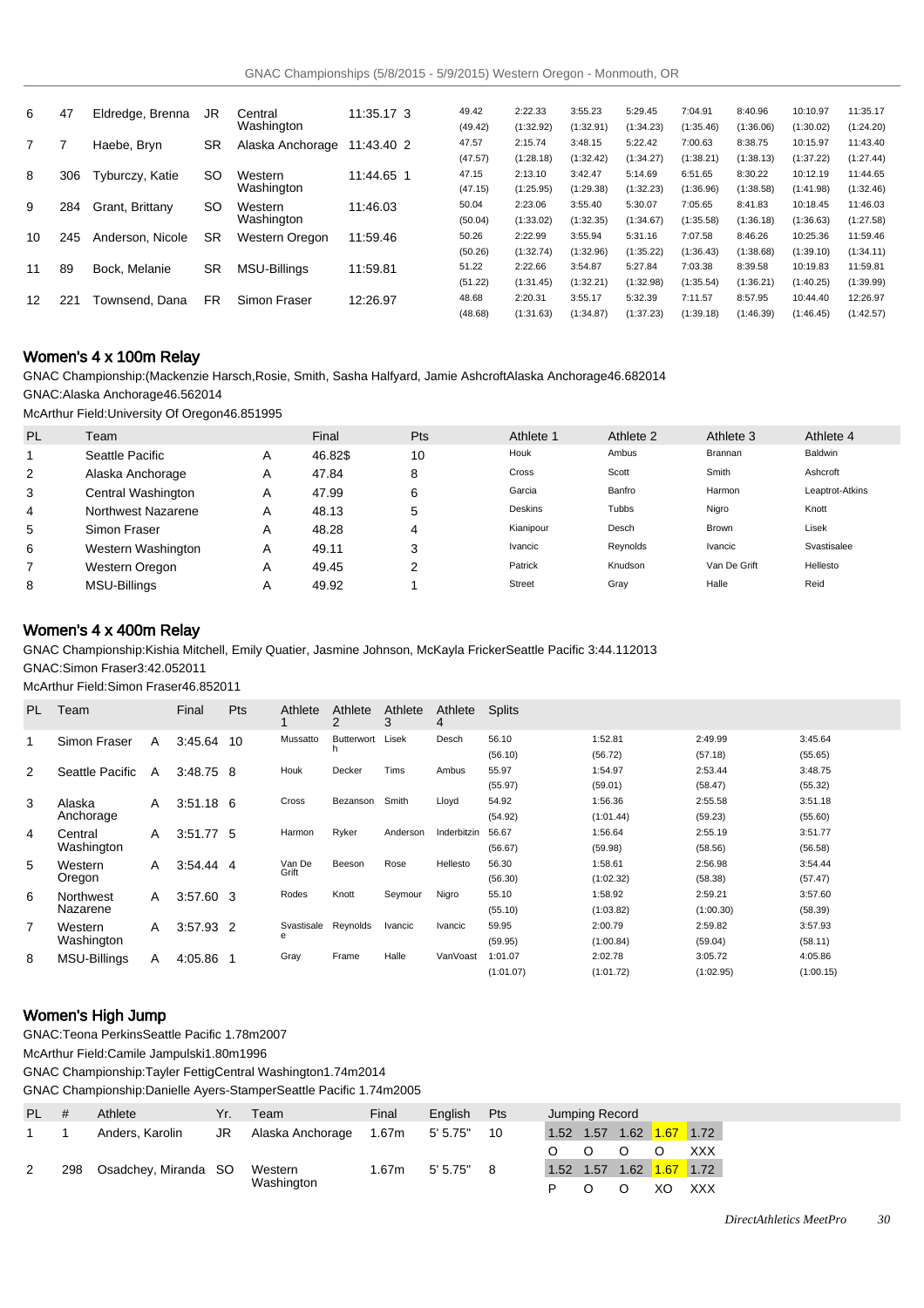| 3              | 307 | Wright, Katelyn   | <b>JR</b> | Western<br>Washington    | 1.62m     | 5' 3.75"   | 6 | 1.52          | 1.57 1.62  |            | 1.67       |
|----------------|-----|-------------------|-----------|--------------------------|-----------|------------|---|---------------|------------|------------|------------|
|                |     |                   |           |                          |           |            |   | P             | O          | $\circ$    | <b>XXX</b> |
| 4              | 60  | Ortega, HarLee    | <b>FR</b> | Central Washington 1.62m |           | 5' 3.75"   | 5 | 1.52          | 1.57       | 1.62       | 1.67       |
|                |     |                   |           |                          |           |            |   | XO            | XO         | O          | <b>XXX</b> |
| 5              | 125 | Sarver, Lexi      | <b>JR</b> | Northwest                | 1.57m     | 5' 1.75"   | 4 | 1.52 1.57     |            |            |            |
|                |     |                   |           | Nazarene                 |           |            |   | $\circ$       | O          |            |            |
| 6              | 95  | Reid, Hope        | SO        | <b>MSU-Billings</b>      | 1.57m     | 5' 1.75"   | 3 | 1.52          | 1.57       | 1.62       |            |
|                |     |                   |           |                          |           |            |   | XO            | O          | <b>XXX</b> |            |
| $\overline{7}$ | 198 | Ward, Naphtali    | FR        | Seattle Pacific          | 1.57m     | $5'$ 1.75" | 2 | 1.52 1.57     |            | 1.62       |            |
|                |     |                   |           |                          |           |            |   | O             | XO         | <b>XXX</b> |            |
| 8              | 194 | McInnis, Luisa    | <b>JR</b> | Seattle Pacific          | 1.57m     | $5'$ 1.75" |   | 1.52          | 1.57       | 1.62       |            |
|                |     |                   |           |                          |           |            |   | O             | XXO        | <b>XXX</b> |            |
| 8              | 10  | Lloyd, Haleigh    | <b>SR</b> | Alaska Anchorage         | 1.57m     | $5'$ 1.75" |   | $1.52$ $1.57$ |            | 1.62       |            |
|                |     |                   |           |                          |           |            |   | O             | XXO XXX    |            |            |
| 10             | 256 | Moore, Sam        | <b>JR</b> | Western Oregon           | 1.57m     | 5' 1.75"   |   | 1.52          | 1.57       | 1.62       |            |
|                |     |                   |           |                          |           |            |   | XO            | XXO XXX    |            |            |
| 10             | 186 | Hommes, Maddi     | SO        | Seattle Pacific          | 1.57m     | $5'$ 1.75" |   | 1.52          | 1.57       | 1.62       |            |
|                |     |                   |           |                          |           |            |   | XO            | XXO XXX    |            |            |
| 12             | 122 | Miller, Rachel    | <b>FR</b> | Northwest                | 1.52m     | 4' 11.75"  |   | 1.52          | 1.57       |            |            |
|                |     |                   |           | Nazarene                 |           |            |   | O             | <b>XXX</b> |            |            |
|                |     |                   |           |                          |           |            |   |               |            |            |            |
| 13             | 111 | Brewer, Courtney  | <b>SR</b> | Northwest<br>Nazarene    | 1.52m     | 4' 11.75"  |   | 1.52          | 1.57       |            |            |
|                |     |                   |           |                          |           |            |   | XO            | <b>XXX</b> |            |            |
| 14             | 131 | Warren, Kawena    | <b>FR</b> | Northwest<br>Nazarene    | 1.52m     | 4' 11.75"  |   | 1.52          | 1.57       |            |            |
|                |     |                   |           |                          |           |            |   | XXO XXX       |            |            |            |
|                | 41  | Bentley, Moriah   | SO        | Central Washington       | <b>NH</b> |            |   | 1.52          |            |            |            |
|                |     |                   |           |                          |           |            |   | <b>XXX</b>    |            |            |            |
|                | 285 | Greninger, Kaylie | SO        | Western                  | <b>NH</b> |            |   | 1.52          |            |            |            |
|                |     |                   |           | Washington               |           |            |   | <b>XXX</b>    |            |            |            |

# Women's Pole Vault

GNAC Championship: Karis Anderson Western Washington 3.83m 2012 GNAC: Karis Anderson Western Washington 3.85m 2012

McArthur Field: Becky Holliday Clackamas 4.12m 2001

| <b>PL</b>      | #                 | Athlete          | Yr.        | Team                     | Final             | English       | Pts        |            | Jumping Record |            |      |             |      |            |
|----------------|-------------------|------------------|------------|--------------------------|-------------------|---------------|------------|------------|----------------|------------|------|-------------|------|------------|
| 1              | 190               | Kahns, Michaella | SO         | Seattle Pacific          | 3.60m             | 11' 9.75"     | 10         |            | 2.90 3.05 3.20 |            | 3.35 | 3.50 $3.60$ |      | 3.70       |
|                |                   |                  |            |                          |                   |               |            | P          | O              | O          | XO   | XXO         | XO   | <b>XXX</b> |
| 2              | 48                | Emmert, McKenna  | SO.        | Central Washington 3.50m |                   | 11' 5.75" 8   |            | 2.90       | 3.05           | 3.20       | 3.35 | 3.50        | 3.60 | 3.70       |
|                |                   |                  |            |                          |                   |               |            | P          | P              | P          | O    | O           | P    | <b>XXX</b> |
| 3              | 299               | Paradee, Anna    | FR         | Western                  | 3.50 <sub>m</sub> | $11'5.75''$ 6 |            | 2.90       | 3.05           | 3.20       | 3.35 | 3.50        | 3.60 | 3.70       |
|                |                   |                  |            | Washington               |                   |               |            | P          | P              | O          | O    | XO          | P    | X          |
| 4              | 128               | Silva, Alison    | SO         | Northwest                | 3.35 <sub>m</sub> | 10'           | 5          | 2.90       | 3.05           | 3.20       | 3.35 | 3.50        |      |            |
|                |                   |                  |            | Nazarene                 |                   | 11.75"        |            | P          | P              | O          | O    | <b>XXX</b>  |      |            |
| 5              | 292               | Knope, Elizabeth | JR         | Western                  | 3.05 <sub>m</sub> | 10'0''        | 4          | 2.90       | 3.05           | 3.20       |      |             |      |            |
|                |                   |                  |            | Washington               |                   |               |            | O          | XXO            | <b>XXX</b> |      |             |      |            |
| 6              | 112               | Burgeson, Lindi  | SO         | Northwest                | 3.05 <sub>m</sub> | 10'0''        | 3          | 2.90       | $3.05$ 3.20    |            |      |             |      |            |
|                |                   |                  |            | Nazarene                 |                   |               |            | XO         | XXO XXX        |            |      |             |      |            |
| $\overline{7}$ | 95                | Reid, Hope       | SO         | <b>MSU-Billings</b>      | 2.90m             | 9' 6.25"      | 2          | 2.90       | 3.05           |            |      |             |      |            |
|                |                   |                  |            |                          |                   |               |            | O          | <b>XXX</b>     |            |      |             |      |            |
|                | 94                | Nichols, Amanda  | FR         | MSU-Billings             | NΗ                |               |            | 2.90       |                |            |      |             |      |            |
|                |                   |                  |            |                          |                   |               |            | XXX        |                |            |      |             |      |            |
|                | 283               | Annable, Morgan  | SO         | Western                  | NΗ                |               |            | 2.90       |                |            |      |             |      |            |
|                |                   |                  |            | Washington               |                   |               |            | <b>XXX</b> |                |            |      |             |      |            |
|                | 287<br>Huey, Leah |                  | FR         | Western                  | <b>NH</b>         |               |            | 2.90       |                |            |      |             |      |            |
|                |                   |                  | Washington |                          |                   |               | <b>XXX</b> |            |                |            |      |             |      |            |

# Women's Long Jump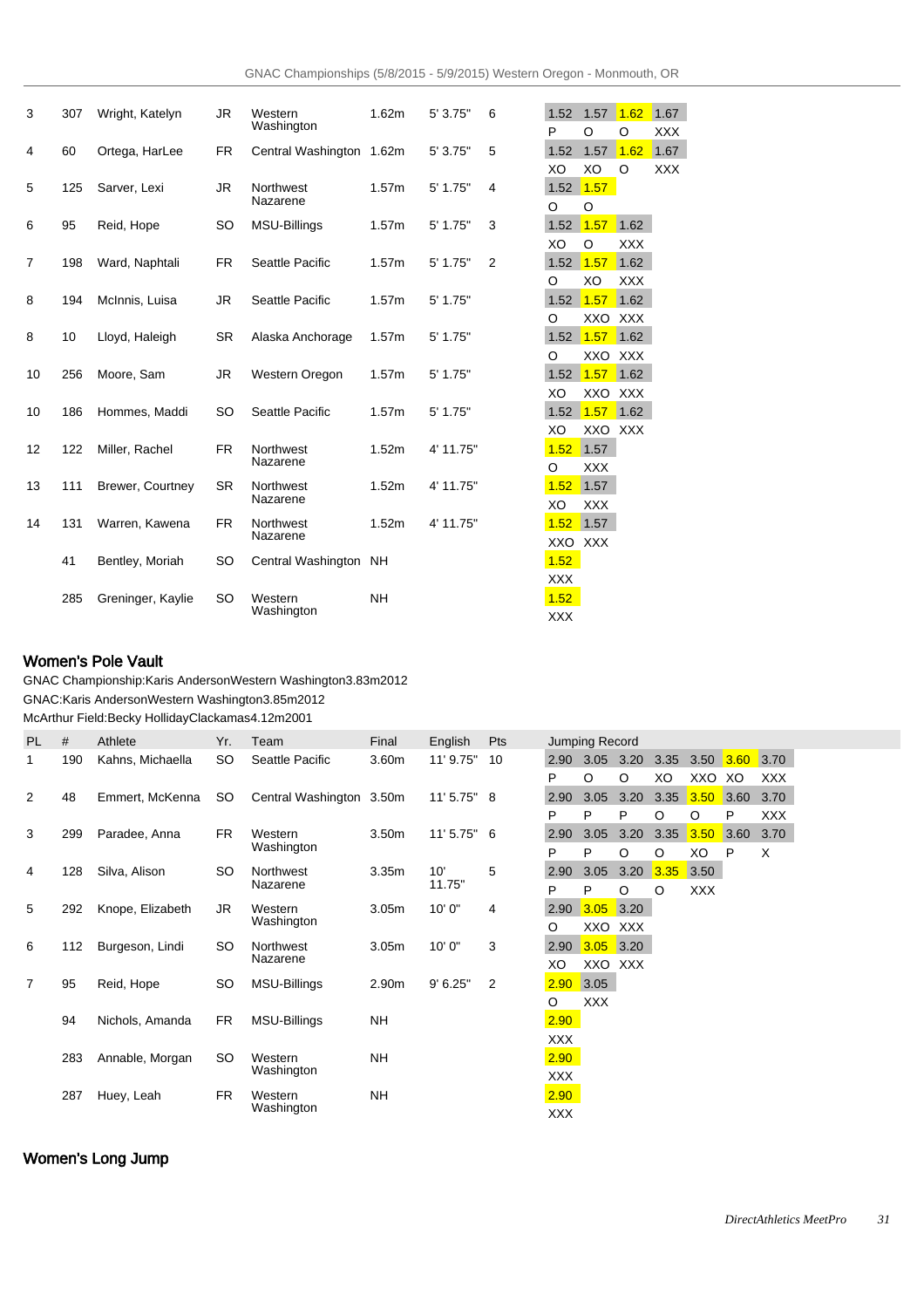## GNAC Championship: Ali Worthen Seattle Pacific 5.99m 2013 GNAC: Stephanie Huffman Seattle Pacific 5.99m 2002 McArthur Field: Julie Bright 5.86m 1996

| PL | <b>JD</b> | #   | Athlete          | Yr.       | Team                    | Final | Wind | English       | Pts | Attempts         |                |             |                     |                         |       |
|----|-----------|-----|------------------|-----------|-------------------------|-------|------|---------------|-----|------------------|----------------|-------------|---------------------|-------------------------|-------|
| 1  |           | 180 | Brannan, Kyra    | <b>SO</b> | Seattle Pacific         | 5.60m | 2.5  | 18' 4.50"     | 10  | 5.33             | 5.57           | 5.60        | 5.37                | 5.46                    | 5.35  |
|    |           |     |                  |           |                         |       |      |               |     | w:1.9            | w:1.9          | w:2.5       | w:1.5               | w:0.9                   | w:0.9 |
| 2  |           | 1   | Anders, Karolin  | <b>JR</b> | Alaska Anchorage        | 5.58m | 2.1  | 18' 3.75"     | 8   | 5.50             | 5.51           | 5.53        | 5.52                | 5.50                    | 5.58  |
|    |           |     |                  |           |                         |       |      |               |     | w:1.4            | w:1.3          | w:1.6       | w:1.3               | w:0.9                   | w:2.1 |
| 3  | 3         | 191 | Luquin, Maliea   | <b>JR</b> | Seattle Pacific         | 5.56m | 2    | 18'3''        | 6   | <b>FOUL 5.52</b> |                | 5.56        | 5.49                | <b>FOUL 5.35</b>        |       |
|    |           |     |                  |           |                         |       |      |               |     |                  | w:1.6          | w:2         | w:0.7               |                         | w:1   |
| 4  | 4         | 217 | Lisek, Monique   | FR        | Simon Fraser            | 5.56m | 2.2  | 18' 3"        | 5   | 5.19             | 4.47           | <b>FOUL</b> | 4.95                | 5.38                    | 5.56  |
|    |           |     |                  |           |                         |       |      |               |     | w:1.2            | w:2.3          |             | w:0.8               | w:2.5                   | w:2.2 |
| 5  |           | 179 | Baldwin, Tasia   | <b>SR</b> | Seattle Pacific         | 5.45m | 2.5  | 17'<br>10.75" | 4   | 5.09             | 5.45<br>w:2.5  | 4.95        | 5.05<br>w:1.5       | 5.21                    | 4.73  |
| 6  |           | 60  | Ortega, HarLee   | FR.       | Central Washington      | 5.42m | 1.6  | 17' 9.50"     | 3   | w:1<br>5.42      | 5.09           | w:1<br>4.97 |                     | w:1.1<br>FOUL FOUL FOUL | w:2.9 |
|    |           |     |                  |           |                         |       |      |               |     | w:1.6            | w:0.8          | w:0.7       |                     |                         |       |
| 7  |           | 14  | Smith, Rosie     | <b>JR</b> | Alaska Anchorage        | 5.38m | 1    | 17' 8''       | 2   |                  | FOUL FOUL 5.38 |             | FOUL FOUL FOUL      |                         |       |
|    |           |     |                  |           |                         |       |      |               |     |                  |                | w:1         |                     |                         |       |
| 8  |           | 260 | Reinholdt, Kylie | <b>FR</b> | Western Oregon          | 5.23m | 2.7  | 17'2"         | 1   | 5.20             | 5.06           |             | PASS PASS PASS 5.23 |                         |       |
|    |           |     |                  |           |                         |       |      |               |     | w:1.6            | w:1.5          |             |                     |                         | w:2.7 |
| 9  |           | 54  | Joy, Juliana     | <b>JR</b> | Central Washington      | 5.22m | 0.5  | 17' 1.50"     |     | 5.22             | 5.09           |             | FOUL FOUL 5.00      |                         | 5.12  |
|    |           |     |                  |           |                         |       |      |               |     | w:0.5            | w:0.8          |             |                     | w:0.9                   | w:0.6 |
| 10 |           | 216 | Lazecki, Natasha | SO.       | Simon Fraser            | 5.15m | 1.8  | 16'           |     | 5.08             | 5.10           | 5.15        |                     |                         |       |
|    |           |     |                  |           |                         |       |      | 10.75"        |     | w:2.7            | w:0.8          | w:1.8       |                     |                         |       |
| 11 |           | 64  | Snyder, Hannah   | <b>FR</b> | Central Washington      | 4.99m | 0.9  | 16' 4.50"     |     | <b>FOUL 4.99</b> |                | FOUL        |                     |                         |       |
|    |           |     |                  |           |                         |       |      |               |     |                  | w:0.9          |             |                     |                         |       |
| 12 |           | 4   | Blalock, Alexia  | <b>SO</b> | Alaska Anchorage        | 4.88m | 1.3  | 16' 0.25"     |     | 4.87             | 4.88           | 4.84        |                     |                         |       |
|    |           |     |                  |           |                         |       |      |               |     | w:0.6            | w:1.3          | w:2         |                     |                         |       |
|    |           | 38  | Anderson, Ali    | <b>FR</b> | Central Washington FOUL |       |      |               |     |                  | FOUL FOUL FOUL |             |                     |                         |       |

# Women's Triple Jump

GNAC: Ashley Potter Western Oregon 12.42m 2012

McArthur Field: Lavern Clark 12.42m 1992

McArthur Field: Ashley Potter Western Oregon 12.42m 2012

GNAC Championship: Ashley Potter Western Oregon 12.42m 2012

| PL             | #   | Athlete           | Yr.       | Team               | Final  | Wind | English     | Pts            | Attempts |                                |               |       |                   |       |
|----------------|-----|-------------------|-----------|--------------------|--------|------|-------------|----------------|----------|--------------------------------|---------------|-------|-------------------|-------|
| 1              | 254 | Laible, Rebecca   | <b>SR</b> | Western Oregon     | 11.79m | 0.7  | 38' 8.25"   | 10             |          | <b>FOUL 11.63</b>              | 11.48         | 11.51 | 11.58 11.79       |       |
|                |     |                   |           |                    |        |      |             |                |          | w:1.3                          | w:0           | w:1.2 | w:2.2             | w:0.7 |
| 2              | 209 | Brown, Ella       | SO.       | Simon Fraser       | 11.75m | 0.8  | 38' 6.75" 8 |                | 11.41    | FOUL                           | 11.60         | 11.75 | 10.14 FOUL        |       |
|                |     |                   |           |                    |        |      |             |                | w:1      |                                | w:0.1         | w:0.8 | w:0.7             |       |
| 3              | 260 | Reinholdt, Kylie  | FR.       | Western Oregon     | 11.69m |      | 38' 4.25"   | 6              |          | FOUL 11.69                     | <b>FOUL</b>   | 11.18 | FOUL FOUL         |       |
|                |     |                   |           |                    |        |      |             |                |          | w:0                            |               | w:2.3 |                   |       |
| 4              | 295 | McMullin, Jasmine | SO        | Western Washington | 11.61m | 0.5  | 38' 1.25"   | - 5            | 11.30    | 11.09                          | 11.34         | 11.33 | 11.49             | 11.61 |
|                |     |                   |           |                    |        |      |             |                | w:0.3    | w:0                            | w:0.5         | w:0   | w:1.8             | w:0.5 |
| 5              | 1   | Anders, Karolin   | JR        | Alaska Anchorage   | 11.52m | 0.8  | 37' 9.50" 4 |                |          | FOUL FOUL                      | $11.52$ 11.48 |       | 11.24             | 11.31 |
|                |     |                   |           |                    |        |      |             |                |          |                                | w:0.8         | w:0.8 | w:0.8             | w:0.5 |
| 6              | 4   | Blalock, Alexia   | SO.       | Alaska Anchorage   | 11.21m | 1.7  | 36' 9.50"   | 3              | 10.64    | 10.81                          | 11.08         | 11.00 | 11.02             | 11.21 |
|                |     |                   |           |                    |        |      |             |                | w:0      | w:0                            | w:1.4         | w:1   | w:1.3             | w:1.7 |
| $\overline{7}$ | 43  | Cronic, Kelly     | <b>SO</b> | Central Washington | 11.19m | 1.5  | 36' 8.50"   | $\overline{2}$ | 10.82    | 10.93                          | 10.82         | FOUL  | <b>11.19 FOUL</b> |       |
|                |     |                   |           |                    |        |      |             |                | w:1.3    | w:0.3                          | w:0.5         |       | w:1.5             |       |
| 8              | 60  | Ortega, HarLee    | FR.       | Central Washington | 11.10m | 1.4  | 36' 5"      | $\mathbf{1}$   | FOUL     | FOUL <b>11.10</b> 10.68        |               |       | 10.80             | FOUL  |
|                |     |                   |           |                    |        |      |             |                |          |                                | w:1.4         | w:0.8 | w:1.3             |       |
| 9              | 40  | Bentley, Marinah  | <b>SO</b> | Central Washington | 10.80m |      | 35' 5.25"   |                |          | 10.80 FOUL FOUL FOUL FOUL FOUL |               |       |                   |       |
|                |     |                   |           |                    |        |      |             |                | w:0      |                                |               |       |                   |       |
| 10             | 127 | Shaul, Carli      | <b>SO</b> | Northwest Nazarene | 10.36m | 1.2  | 34' 0"      |                | 10.30    | FOUL 10.36                     |               |       |                   |       |
|                |     |                   |           |                    |        |      |             |                | w:0      |                                | w:1.2         |       |                   |       |
|                | 64  | Snyder, Hannah    | FR.       | Central Washington | NM     |      |             |                |          | FOUL FOUL FOUL                 |               |       |                   |       |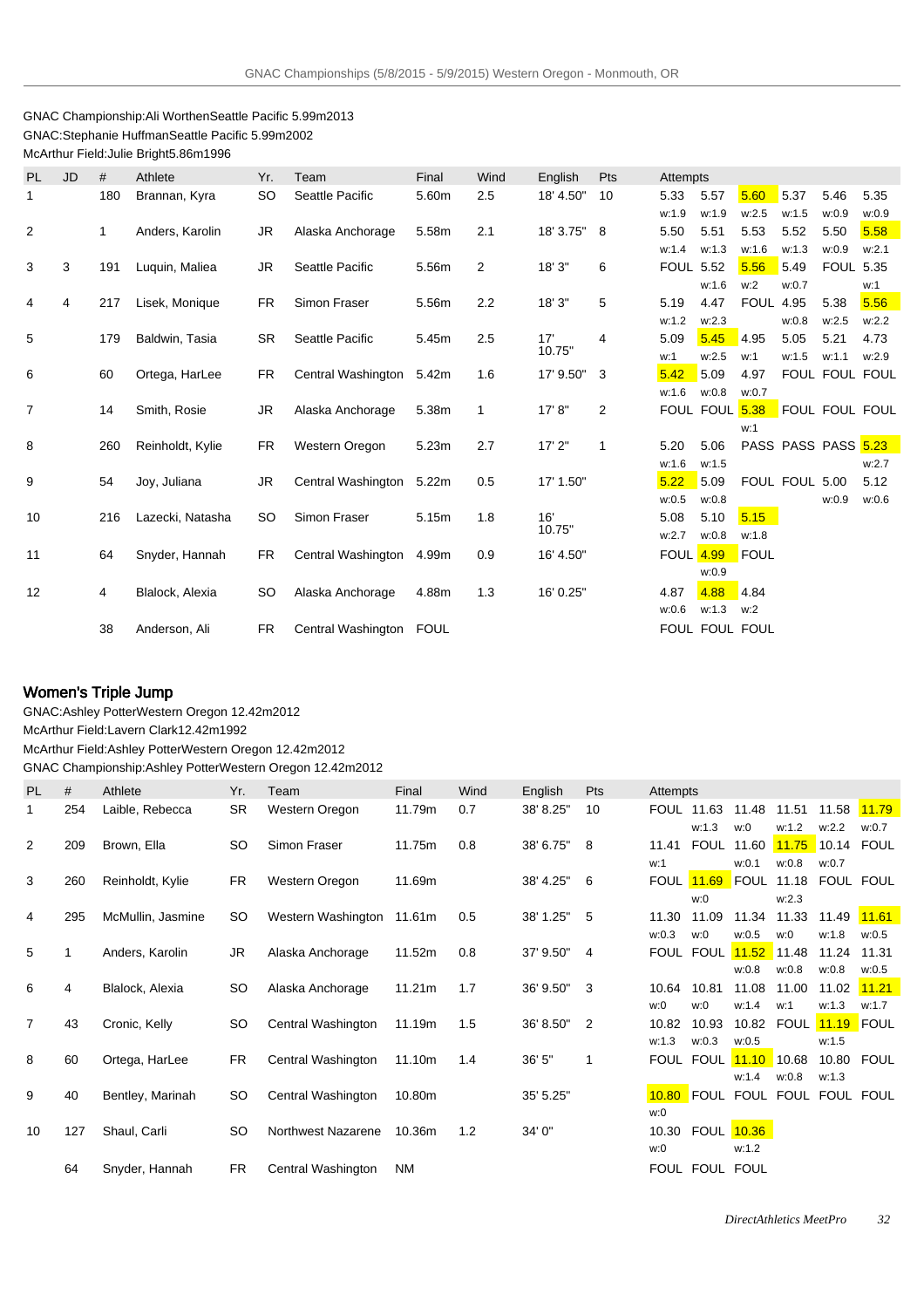# Women's Shot Put

GNAC Championship: Anica Knispel Montana State Billings 14.04m 2011 GNAC: Krissy Tandle Central Washington 14.94m 2009 McArthur Field: Gabriella Dixson Concordia 15.13m 2013

| <b>PL</b>      | #   | Athlete            | Yr.       | Team                 | Final  | English    | Pts | Flight(FPL) |
|----------------|-----|--------------------|-----------|----------------------|--------|------------|-----|-------------|
| 1              | 247 | Collier, Emmi      | <b>JR</b> | Western Oregon       | 13.89m | 45'7"      | 10  | 2(1)        |
| 2              | 154 | Novikoff, Kahili   | <b>FR</b> | <b>Saint Martins</b> | 13.85m | 45' 5.25"  | 8   | 2(2)        |
| 3              | 130 | VanValey, Taylor   | JR.       | Northwest Nazarene   | 13.60m | 44' 7.50"  | 6   | 2(3)        |
| 4              | 153 | Neale, Kirby       | <b>SO</b> | <b>Saint Martins</b> | 13.29m | 43' 7.25"  | 5   | 2(4)        |
| 5              | 151 | Lawrence, Quiana   | <b>FR</b> | <b>Saint Martins</b> | 12.66m | 41' 6.50"  | 4   | 2(5)        |
| 6              | 252 | Kaonis, Kathryn    | <b>FR</b> | Western Oregon       | 12.56m | 41' 2.50"  | 3   | 1(1)        |
| $\overline{7}$ | 66  | Youngers, Amanda   | <b>JR</b> | Central Washington   | 12.53m | 41' 1.50"  | 2   | 2(6)        |
| 8              | 114 | Curtis, Caitlin    | <b>SR</b> | Northwest Nazarene   | 12.32m | 40' 5"     |     | 2(7)        |
| 9              | 152 | Mayerl, April      | <b>FR</b> | <b>Saint Martins</b> | 12.00m | 39' 4.50"  |     | 2(8)        |
| 10             | 61  | Reno, Alyssum      | <b>FR</b> | Central Washington   | 11.95m | 39' 2.50"  |     | 1(2)        |
| 11             | 296 | Mortensen, Megan   | <b>SO</b> | Western Washington   | 11.90m | 39' 0.50"  |     | 2(9)        |
| 12             | 193 | Markham, Sammi     | <b>SO</b> | Seattle Pacific      | 11.87m | 38' 11.50" |     | 1(3)        |
| 13             |     | Anders, Karolin    | <b>JR</b> | Alaska Anchorage     | 11.82m | 38' 9.50"  |     | 1(4)        |
| 14             | 113 | Cryderman, Katrina | JR.       | Northwest Nazarene   | 11.68m | 38' 4"     |     | 1(5)        |
| 15             | 58  | Moore, Dorothy     | JR.       | Central Washington   | 11.29m | 37' 0.50"  |     | 1(6)        |
| 16             | 256 | Moore, Sam         | <b>JR</b> | Western Oregon       | 11.02m | 36'2"      |     | 1(7)        |

# Women's Shot Put Flight 1 of 2

| <b>PL</b> | #   | Athlete            | Yr.       | Team               | Final  | English    | Pts | Attempts    |               |             |       |       |       |
|-----------|-----|--------------------|-----------|--------------------|--------|------------|-----|-------------|---------------|-------------|-------|-------|-------|
|           | 252 | Kaonis, Kathryn    | <b>FR</b> | Western Oregon     | 12.56m | 41' 2.50"  | 3   | 12.44       | 12.40         | 12.37       | 11.75 | 12.40 | 12.56 |
| 2         | 61  | Reno, Alyssum      | FR.       | Central Washington | 11.95m | 39' 2.50"  |     | 11.95       | 11.61         | <b>FOUL</b> |       |       |       |
| 3         | 193 | Markham, Sammi     | SO.       | Seattle Pacific    | 11.87m | 38' 11.50" |     | FOUL        | FOUL          | 11.87       |       |       |       |
| 4         |     | Anders, Karolin    | JR        | Alaska Anchorage   | 11.82m | 38' 9.50"  |     | 11.82       | 10.54         | FOUL        |       |       |       |
| 5         | 113 | Cryderman, Katrina | JR        | Northwest Nazarene | 11.68m | $38'$ 4"   |     | 11.43       | $11.68$ 11.60 |             |       |       |       |
| 6         | 58  | Moore, Dorothy     | JR        | Central Washington | 11.29m | 37' 0.50"  |     | 10.86       | <b>FOUL</b>   | 11.29       |       |       |       |
|           | 256 | Moore, Sam         | JR        | Western Oregon     | 11.02m | 36'2''     |     | <b>FOUL</b> | 11.02         | 10.10       |       |       |       |

# Women's Shot Put Flight 2 of 2

| PL             | #   | Athlete          | Yr.       | Team                 | Final  | Enalish   | Pts | Attempts    |       |             |             |             |             |
|----------------|-----|------------------|-----------|----------------------|--------|-----------|-----|-------------|-------|-------------|-------------|-------------|-------------|
|                | 247 | Collier, Emmi    | JR        | Western Oregon       | 13.89m | 45'7"     | 10  | 12.95       | 13.89 | 13.74       | <b>FOUL</b> | 13.31       | 13.23       |
| 2              | 154 | Novikoff, Kahili | <b>FR</b> | <b>Saint Martins</b> | 13.85m | 45' 5.25" | 8   | 13.85       | 13.60 | 13.33       | 13.61       | 13.05       | 13.25       |
| 3              | 130 | VanValey, Taylor | JR        | Northwest Nazarene   | 13.60m | 44' 7.50" | 6   | 13.60       | 12.86 | <b>FOUL</b> | 13.47       | <b>FOUL</b> | FOUL        |
| $\overline{4}$ | 153 | Neale, Kirby     | SO.       | <b>Saint Martins</b> | 13.29m | 43' 7.25" | 5   | 12.72       | 13.29 | 12.63       | 12.30       | 12.73       | 13.05       |
| 5              | 151 | Lawrence. Quiana | <b>FR</b> | <b>Saint Martins</b> | 12.66m | 41' 6.50" | 4   | <b>FOUL</b> | FOUL  | 12.02       | <b>FOUL</b> | <b>FOUL</b> | 12.66       |
| 6              | 66  | Youngers, Amanda | JR        | Central Washington   | 12.53m | 41' 1.50" | 2   | 12.14       | 12.04 | 12.14       | 12.53       | <b>FOUL</b> | 12.05       |
|                | 114 | Curtis, Caitlin  | <b>SR</b> | Northwest Nazarene   | 12.32m | 40' 5"    |     | 12.17       | 12.32 | <b>FOUL</b> | <b>FOUL</b> | <b>FOUL</b> | <b>FOUL</b> |
| 8              | 152 | Mayerl, April    | FR        | <b>Saint Martins</b> | 12.00m | 39' 4.50" |     | <b>FOUL</b> | 12.00 | 11.28       | 11.41       | 11.84       | FOUL        |
| 9              | 296 | Mortensen, Megan | SO.       | Western Washington   | 11.90m | 39' 0.50" |     | 11.83       | 11.90 | 11.49       |             |             |             |

# Women's Discus

GNAC Championship: Jessica Telleria Western Washington 45.52m 2006 GNAC: Jessica Houston Alaska Anchorage 50.52m 2005 McArthur Field: Annie Hess Concordia 54.76m 2008

| <b>PL</b> | #   | Athlete          | Yr.       | Team                 | Final  | English     | Pts | Flight(FPL) |
|-----------|-----|------------------|-----------|----------------------|--------|-------------|-----|-------------|
|           | 296 | Mortensen, Megan | SO.       | Western Washington   | 43.55m | 142' 10.75" | 10  | 2(1)        |
| 2         | 114 | Curtis. Caitlin  | <b>SR</b> | Northwest Nazarene   | 42.95m | 140' 11.25" | 8   | 2(2)        |
| 3         | 154 | Novikoff, Kahili | <b>FR</b> | <b>Saint Martins</b> | 42.91m | 140' 9.75"  | 6   | 2(3)        |
| 4         | 56  | Lester. Sam      | <b>FR</b> | Central Washington   | 40.87m | 134' 1.25"  | 5   | 2(4)        |
| 5         | 125 | Sarver, Lexi     | JR        | Northwest Nazarene   | 40.47m | 132' 9.50"  | 4   | 2(5)        |
| 6         | 93  | Holm, Corrie     | <b>SR</b> | MSU-Billings         | 40.34m | 132' 4.50"  | 2   | 2(6)        |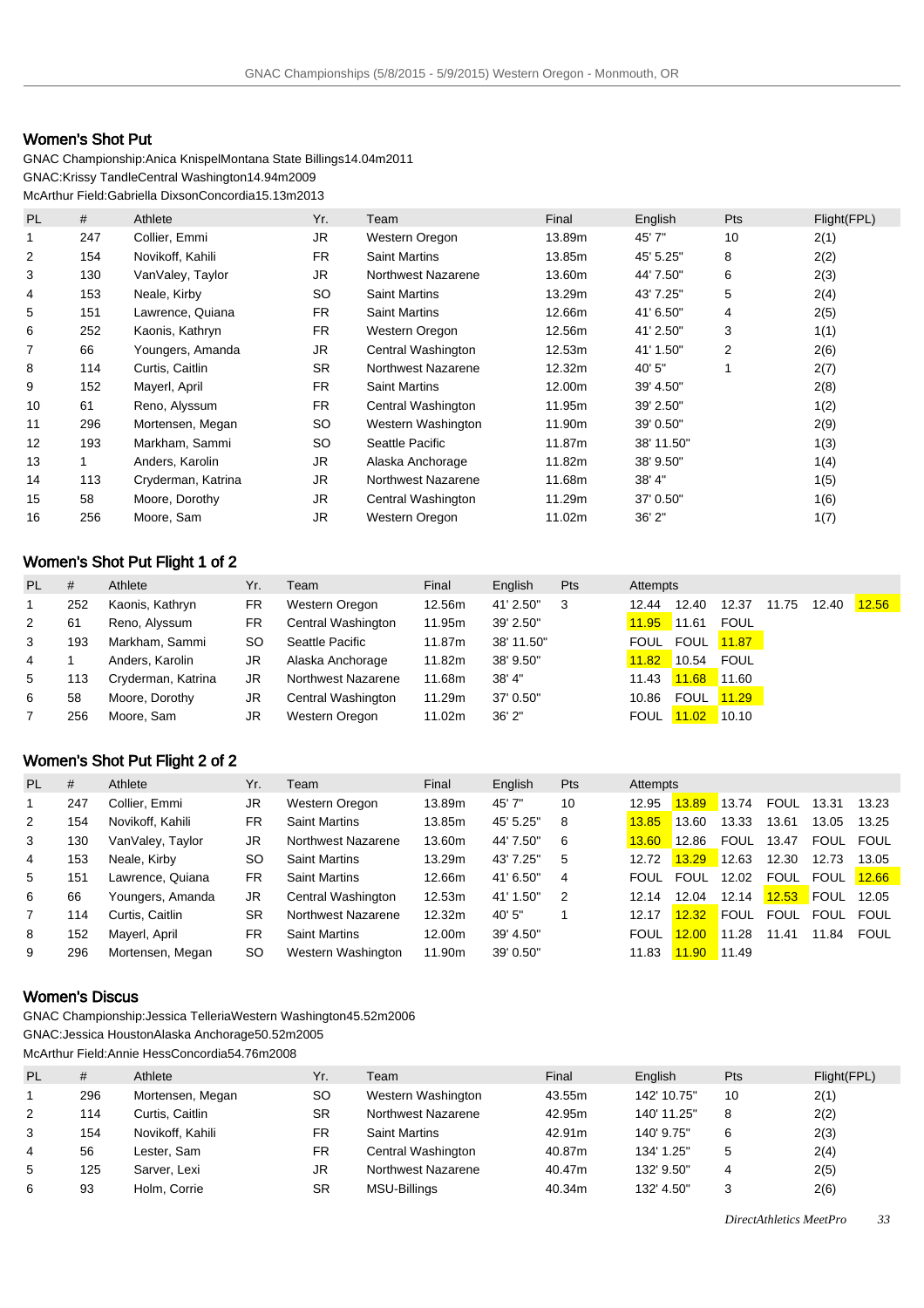|    | 151 | Lawrence, Quiana         | <b>FR</b> | <b>Saint Martins</b> | 38.94m | 127' 9.25"  | 2 | 2(7) |
|----|-----|--------------------------|-----------|----------------------|--------|-------------|---|------|
| 8  | 153 | Neale, Kirby             | <b>SO</b> | <b>Saint Martins</b> | 38.39m | 125' 11.75" |   | 2(8) |
| 9  | 257 | Nicklason, Leah          | <b>SO</b> | Western Oregon       | 38.36m | 125' 10.50" |   | 1(1) |
| 10 | 255 | Limas De La Cruz, Sheila | FR.       | Western Oregon       | 38.02m | 124' 9"     |   | 1(2) |
| 11 | 193 | Markham, Sammi           | <b>SO</b> | Seattle Pacific      | 36.76m | 120' 7.50"  |   | 1(3) |
| 12 | 52  | Homer, Aiyana            | FR.       | Central Washington   | 36.61m | 120' 1.50"  |   | 1(4) |
| 13 | 113 | Cryderman, Katrina       | JR        | Northwest Nazarene   | 36.56m | 119' 11.75" |   | 2(9) |
| 14 | 247 | Collier, Emmi            | JR        | Western Oregon       | 34.41m | 112' 11"    |   | 1(5) |

# Women's Discus Flight 1 of 2

| <b>PL</b> | #   | Athlete                     | Yr.       | Team               | Final  | Enalish     | Pts | Attempts |                   |       |       |             |  |
|-----------|-----|-----------------------------|-----------|--------------------|--------|-------------|-----|----------|-------------------|-------|-------|-------------|--|
|           | 257 | Nicklason, Leah             | SΟ        | Western Oregon     | 38.36m | 125' 10.50" |     | 38.36    | 38.11             | 38.31 | 33.91 | 34.67 33.51 |  |
| 2         | 255 | Limas De La Cruz,<br>Sheila | FR        | Western Oregon     | 38.02m | 124' 9"     |     | 34.88    | 33.51             | 38.02 |       |             |  |
| 3         | 193 | Markham, Sammi              | <b>SO</b> | Seattle Pacific    | 36.76m | 120' 7.50"  |     | 30.93    | $36.76$ 31.80     |       |       |             |  |
| 4         | 52  | Homer, Aiyana               | FR        | Central Washington | 36.61m | 120' 1.50"  |     | 35.64    | <b>36.61 FOUL</b> |       |       |             |  |
| 5         | 247 | Collier, Emmi               | JR        | Western Oregon     | 34.41m | 112' 11"    |     | 34.41    | 34.02             | FOUL  |       |             |  |

# Women's Discus Flight 2 of 2

| PL | #   | Athlete            | Yr.       | Team                 | Final  | English        | <b>Pts</b>     | Attempts    |             |             |             |                   |             |
|----|-----|--------------------|-----------|----------------------|--------|----------------|----------------|-------------|-------------|-------------|-------------|-------------------|-------------|
|    | 296 | Mortensen, Megan   | <b>SO</b> | Western Washington   | 43.55m | 142' 10.75" 10 |                | <b>FOUL</b> | 41.36       | 43.55       | <b>FOUL</b> | <b>FOUL 42.94</b> |             |
| 2  | 114 | Curtis, Caitlin    | <b>SR</b> | Northwest Nazarene   | 42.95m | 140' 11.25" 8  |                | <b>FOUL</b> | 42.95       | <b>FOUL</b> | <b>FOUL</b> | FOUL              | 40.61       |
| 3  | 154 | Novikoff, Kahili   | FR        | <b>Saint Martins</b> | 42.91m | 140' 9.75"     | - 6            | <b>FOUL</b> | 42.09       | FOUL        | 39.53       | 42.91             | 142.03      |
| 4  | 56  | Lester. Sam        | FR        | Central Washington   | 40.87m | 134' 1.25" 5   |                | 39.99       | FOUL        | 37.20       | 39.71       | 40.87             | <b>FOUL</b> |
| 5  | 125 | Sarver, Lexi       | JR        | Northwest Nazarene   | 40.47m | 132' 9.50"     | 4              | <b>FOUL</b> | 40.47       | <b>FOUL</b> | 37.52       | 37.81             | FOUL        |
| 6  | 93  | Holm, Corrie       | <b>SR</b> | MSU-Billings         | 40.34m | 132' 4.50"     | -3             | 39.39       | 40.34       | 38.79       | FOUL        | 39.17             | 38.45       |
|    | 151 | Lawrence. Quiana   | <b>FR</b> | <b>Saint Martins</b> | 38.94m | 127' 9.25"     | $\overline{2}$ | 37.60       | 38.94       | 37.94       | FOUL        | 36.37             | FOUL        |
| 8  | 153 | Neale, Kirby       | SO.       | <b>Saint Martins</b> | 38.39m | 125' 11.75" 1  |                | 37.69       | 38.39       | 37.04       | 36.00       | 37.49             | 37.87       |
| 9  | 113 | Cryderman, Katrina | JR        | Northwest Nazarene   | 36.56m | 119' 11.75"    |                | 36.56       | <b>FOUL</b> | <b>FOUL</b> |             |                   |             |

## Women's Hammer

GNAC Championship: Audrey Oswald Humboldt State 54.51m 2006 GNAC: Jennifer Dunkin Western Oregon 56.27m 2003 McArthur Field: Cari Soong Team XO 59.31m 2007

| <b>PL</b> | #   | Athlete                  | Yr.       | Team                 | Final  | English     | Pts | Flight(FPL) |
|-----------|-----|--------------------------|-----------|----------------------|--------|-------------|-----|-------------|
| 1         | 114 | Curtis, Caitlin          | <b>SR</b> | Northwest Nazarene   | 51.59m | 169' 3.25"  | 10  | 2(1)        |
| 2         | 160 | Wick, Ami                | <b>SO</b> | <b>Saint Martins</b> | 50.18m | 164' 7.75"  | 8   | 2(2)        |
| 3         | 265 | Wetherell, Emily         | <b>SR</b> | Western Oregon       | 48.70m | 159' 9.50"  | 6   | 1(1)        |
| 4         | 157 | Rodgers, Angel           | <b>SR</b> | <b>Saint Martins</b> | 48.12m | 157' 10.75" | 5   | 2(3)        |
| 5         | 247 | Collier, Emmi            | JR.       | Western Oregon       | 47.02m | 154' 3.50"  | 4   | 2(4)        |
| 6         | 292 | Knope, Elizabeth         | JR        | Western Washington   | 46.40m | 152' 3"     | 3   | 2(5)        |
| 7         | 56  | Lester, Sam              | <b>FR</b> | Central Washington   | 45.99m | 150' 11"    | 2   | 2(6)        |
| 8         | 58  | Moore, Dorothy           | <b>JR</b> | Central Washington   | 45.90m | 150' 7.25"  | 1   | 2(7)        |
| 9         | 212 | Carr, Ryley              | <b>SR</b> | Simon Fraser         | 45.10m | 147' 11.75" |     | 1(2)        |
| 10        | 66  | Youngers, Amanda         | JR.       | Central Washington   | 44.83m | 147' 1.25"  |     | 2(8)        |
| 11        | 153 | Neale, Kirby             | <b>SO</b> | <b>Saint Martins</b> | 44.81m | 147' 0.50"  |     | 1(3)        |
| 12        | 130 | VanValey, Taylor         | JR.       | Northwest Nazarene   | 42.80m | 140' 5.25"  |     | 1(4)        |
| 13        | 119 | Johnson, Kassandra       | <b>SR</b> | Northwest Nazarene   | 42.77m | 140' 4.25"  |     | 1(5)        |
| 14        | 154 | Novikoff, Kahili         | <b>FR</b> | <b>Saint Martins</b> | 42.52m | 139' 6.25"  |     | 2(9)        |
| 15        | 255 | Limas De La Cruz, Sheila | FR.       | Western Oregon       | 41.79m | 137' 1.50"  |     | 1(6)        |
| 16        | 151 | Lawrence, Quiana         | <b>FR</b> | <b>Saint Martins</b> | 41.36m | 135' 8.50"  |     | 1(7)        |
| 17        | 248 | Cook, Allison            | <b>SR</b> | Western Oregon       | 38.74m | 127' 1.50"  |     | 1(8)        |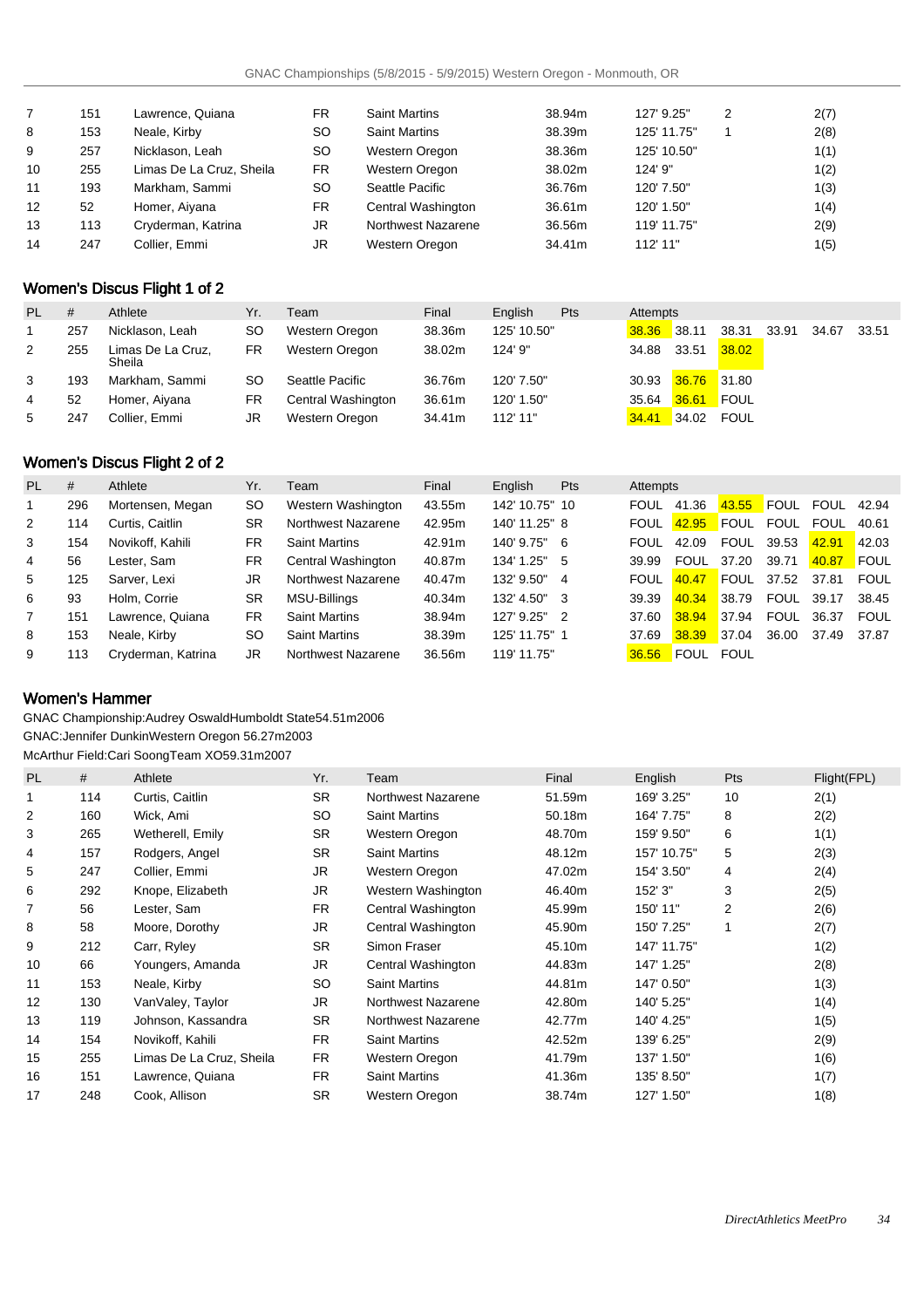# Women's Hammer Flight 1 of 2

| PL. | #   | Athlete                     | Yr.       | Team                 | Final  | English     | Pts | Attempts    |             |             |       |             |       |
|-----|-----|-----------------------------|-----------|----------------------|--------|-------------|-----|-------------|-------------|-------------|-------|-------------|-------|
| 1   | 265 | Wetherell, Emily            | <b>SR</b> | Western Oregon       | 48.70m | 159' 9.50"  | 6   | 48.66       | 44.58       | 48.70       | 47.81 | <b>FOUL</b> | 46.60 |
| 2   | 212 | Carr, Ryley                 | <b>SR</b> | Simon Fraser         | 45.10m | 147' 11.75" |     | 42.05       | 45.10       | 41.50       | 40.61 | 43.60       | 43.68 |
| 3   | 153 | Neale, Kirby                | SO.       | <b>Saint Martins</b> | 44.81m | 147' 0.50"  |     | <b>FOUL</b> | 44.81       | $-41.46$    |       |             |       |
| 4   | 130 | VanValey, Taylor            | JR        | Northwest Nazarene   | 42.80m | 140' 5.25"  |     | 42.80       | FOUL FOUL   |             |       |             |       |
| 5   | 119 | Johnson, Kassandra          | <b>SR</b> | Northwest Nazarene   | 42.77m | 140' 4.25"  |     | 42.77       | <b>FOUL</b> | 39.69       |       |             |       |
| 6   | 255 | Limas De La Cruz.<br>Sheila | <b>FR</b> | Western Oregon       | 41.79m | 137' 1.50"  |     | 41.79       | 37.47       | FOUL        |       |             |       |
|     | 151 | Lawrence, Quiana            | <b>FR</b> | <b>Saint Martins</b> | 41.36m | 135' 8.50"  |     | 41.36       | <b>FOUL</b> | 36.29       |       |             |       |
| 8   | 248 | Cook. Allison               | <b>SR</b> | Western Oregon       | 38.74m | 127' 1.50"  |     | <b>FOUL</b> | 38.74       | <b>FOUL</b> |       |             |       |

# Women's Hammer Flight 2 of 2

| PL.            | #   | Athlete          | Yr.       | Team                 | Final  | English       | <b>Pts</b> | Attempts    |             |             |             |       |             |
|----------------|-----|------------------|-----------|----------------------|--------|---------------|------------|-------------|-------------|-------------|-------------|-------|-------------|
|                | 114 | Curtis, Caitlin  | <b>SR</b> | Northwest Nazarene   | 51.59m | 169' 3.25"    | 10         | 48.16       | 50.72       | 50.59       | 48.17       | 51.13 | 51.59       |
| 2              | 160 | Wick, Ami        | SO.       | <b>Saint Martins</b> | 50.18m | 164' 7.75"    | -8         | 49.22       | 49.66       | 50.18       | 49.02       | 45.28 | <b>FOUL</b> |
| 3              | 157 | Rodgers, Angel   | <b>SR</b> | <b>Saint Martins</b> | 48.12m | 157' 10.75" 5 |            | 45.25       | 48.12       | 47.63       | <b>FOUL</b> | 48.04 | <b>FOUL</b> |
| 4              | 247 | Collier, Emmi    | JR        | Western Oregon       | 47.02m | 154' 3.50"    | 4          | 44.30       | 45.11       | 45.14       | 44.25       | 44.87 | 47.02       |
| 5              | 292 | Knope, Elizabeth | JR        | Western Washington   | 46.40m | 152'3''       | 3          | 44.52       | 46.40       | <b>FOUL</b> | 37.66       | 45.41 | FOUL        |
| 6              | 56  | Lester. Sam      | <b>FR</b> | Central Washington   | 45.99m | 150' 11"      | 2          | 45.99       | 44.38       | <b>FOUL</b> | 45.23       | 43.52 | FOUL        |
| $\overline{7}$ | 58  | Moore, Dorothy   | JR        | Central Washington   | 45.90m | 150' 7.25"    |            | <b>FOUL</b> | 45.75       | <b>FOUL</b> | 45.90       | 42.47 | <b>FOUL</b> |
| 8              | 66  | Youngers, Amanda | JR        | Central Washington   | 44.83m | 147' 1.25"    |            | <b>FOUL</b> | <b>FOUL</b> | 44.83       |             |       |             |
| 9              | 154 | Novikoff, Kahili | FR.       | <b>Saint Martins</b> | 42.52m | 139' 6.25"    |            | <b>FOUL</b> | 39.43       | 42.52       |             |       |             |

## Women's Javelin

GNAC Championship: Monika Gruszecki Western Washington 47.83m 2011 GNAC: Bethany Drake Western Washington 51.66m 2014

McArthur Field: Kelsey Stellick Oregon 51.26m 1995

| <b>PL</b> | #   | Athlete                     | Yr.       | Team                 | Final  | English    | <b>Pts</b> | Attempts    |             |             |             |             |              |
|-----------|-----|-----------------------------|-----------|----------------------|--------|------------|------------|-------------|-------------|-------------|-------------|-------------|--------------|
| 1         | 159 | Walker, Kathryn             | <b>SO</b> | <b>Saint Martins</b> | 45.19m | 148' 3.50" | 10         | 40.70       | 44.21       | 43.88       | 42.40       | 45.19       | <b>41.12</b> |
| 2         | 300 | Reichert, Katie             | JR        | Western Washington   | 44.43m | 145' 9.50" | 8          | <b>FOUL</b> | <b>FOUL</b> | 44.43       | 42.56       | <b>FOUL</b> | 42.96        |
| 3         | 262 | Short, Amanda               | <b>FR</b> | Western Oregon       | 44.12m | 144' 9.25" | - 6        | 41.61       | 38.13       | 39.81       | 42.14       | <b>FOUL</b> | 44.12        |
| 4         | 255 | Limas De La Cruz.<br>Sheila | <b>FR</b> | Western Oregon       | 44.04m | 144' 6.25" | 5          | 37.72       | 36.99       | 42.51       | 39.14       | 44.04       | 43.73        |
| 5         | 211 | Byer, Selina                | JR        | Simon Fraser         | 41.79m | 137' 1.50" | 4          | 38.59       | 38.91       | 39.92       | 36.99       | 40.10       | 41.79        |
| 6         | 185 | Farner, Michaela            | <b>SR</b> | Seattle Pacific      | 40.81m | 133' 11"   | 3          | 40.61       | 40.30       | 37.68       | 37.59       | 40.81       | 37.88        |
| 7         | 118 | Forza, AnnaMarie            | JR        | Northwest Nazarene   | 39.80m | 130' 7.25" | 2          | 39.80       | 37.00       | <b>FOUL</b> | <b>FOUL</b> | 38.43       | 38.63        |
| 8         | 65  | Whistocken, Angelique       | <b>FR</b> | Central Washington   | 39.05m | 128' 1.75" |            | 36.99       | 37.15       | 39.05       | 36.87       | <b>FOUL</b> | <b>FOUL</b>  |
| 9         | 50  | Greve, Rachel               | <b>FR</b> | Central Washington   | 38.51m | 126' 4.50" |            | 32.99       | 33.95       | 38.51       | 34.10       | 36.18       | 34.07        |
| 10        | 57  | Lombard-Chappell,<br>Sayana | <b>FR</b> | Central Washington   | 38.25m | 125' 6.25" |            | 38.25       | 36.03       | 32.35       |             |             |              |
| 11        | 59  | Nelson, Megan               | JR        | Central Washington   | 37.71m | 123' 9"    |            | 37.71       | <b>FOUL</b> | <b>FOUL</b> |             |             |              |
| 12        | 149 | Avalos, Deanna              | <b>FR</b> | <b>Saint Martins</b> | 37.56m | 123'3''    |            | 37.02       | 37.56       | 37.00       |             |             |              |

## **Heptathlon**

GNAC Championship: Ali Worthen Seattle Pacific 5390 2013

GNAC: Danielle Ayers-Stamper Seattle Pacific 5606 2005

| <b>PL</b> | Athlete                                                | Pts  | 100m H         | HJ                           | <b>SP</b>                    | 200 <sub>m</sub> | LJ                      | <b>JT</b>                     | 800m             |
|-----------|--------------------------------------------------------|------|----------------|------------------------------|------------------------------|------------------|-------------------------|-------------------------------|------------------|
|           | Anders, Karolin<br>Alaska Anchorage<br>Team Points: 10 | 5162 | 15.50<br>(777) | 1.70m<br>5'7''<br>(855)      | 11.77m<br>38' 7.50"<br>(646) | 26.05<br>(793)   | 5.58m<br>W.2.8<br>(723) | 34.85m<br>114' 4.25"<br>(569) | 2:21.81<br>(799) |
| 2         | Lloyd, Haleigh<br>Alaska Anchorage<br>Team Points: 8   | 4589 | 14.99<br>(843) | 1.58m<br>$5'$ 2.25"<br>(712) | 8.75m<br>28' 8.50"<br>(448)  | 26.27<br>(774)   | 5.17m<br>w:2.1<br>(606) | 20.71m<br>67' 11.50"<br>(302) | 2:14.20<br>(904) |
| 3         | Luquin, Maliea<br>Seattle Pacific<br>Team Points: 6    | 4584 | 14.81<br>(867) | .55m<br>5'1"<br>(678)        | 8.88m<br>29' 1.75"<br>(456)  | 26.24<br>(776)   | 5.34m<br>w:1.1<br>(654) | 22.37m<br>73' 5"<br>(333)     | 2:20.24<br>(820) |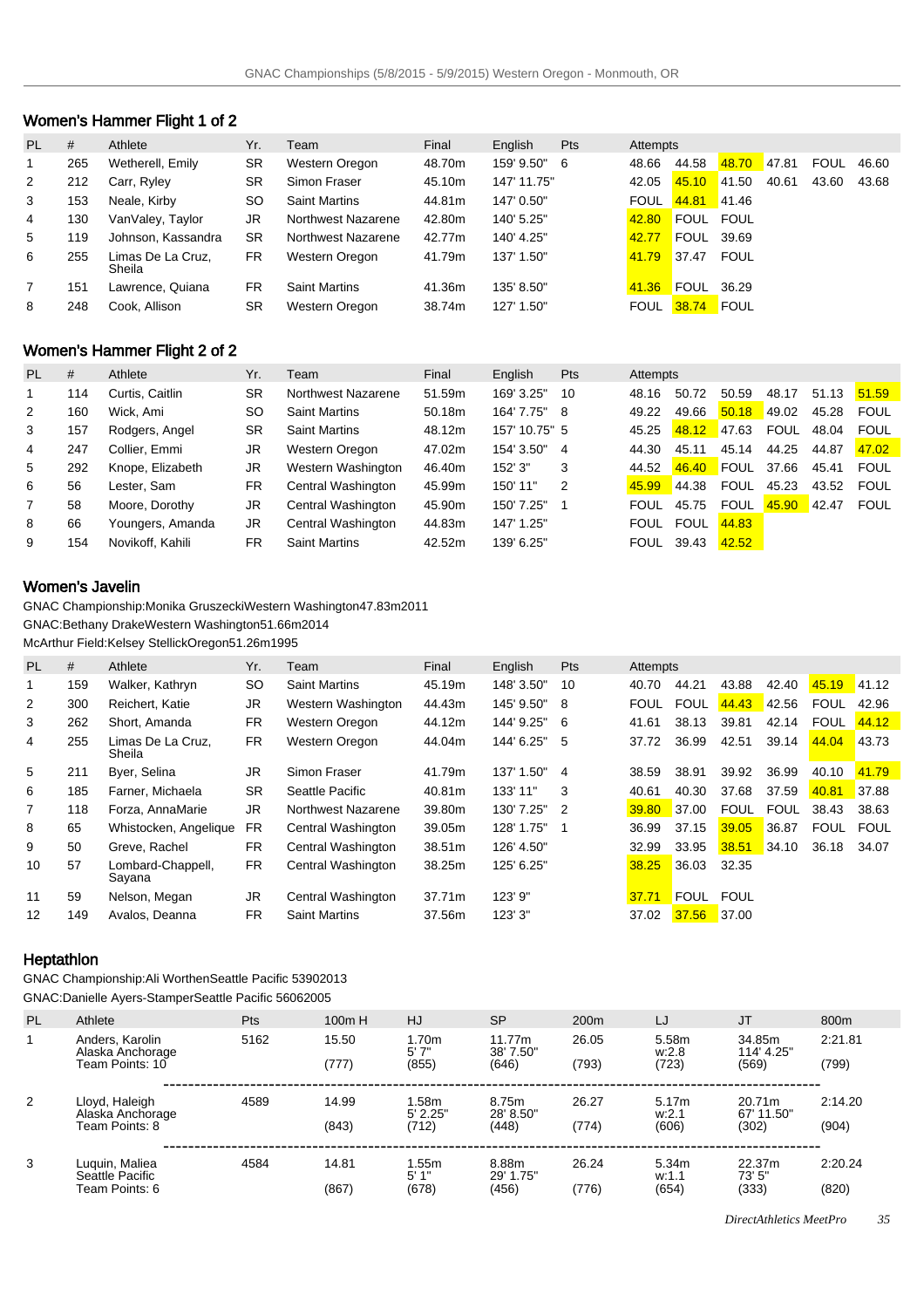| $\overline{4}$ | Smith, Rosie<br>Alaska Anchorage<br>Team Points: 5        | 4559 | 14.33<br>(932) | 1.46m<br>4' 9.50"<br>(577)          | 9.71 <sub>m</sub><br>31' 10.25"<br>(510) | 25.69<br>(824) | 4.94m<br>w:1.4<br>(543)     | 27.81m<br>91' 3.25"<br>(435)  | 2:26.42<br>(738) |
|----------------|-----------------------------------------------------------|------|----------------|-------------------------------------|------------------------------------------|----------------|-----------------------------|-------------------------------|------------------|
| 5              | Greninger, Kaylie<br>Western Washington<br>Team Points: 4 | 4430 | 15.54<br>(772) | 1.40 <sub>m</sub><br>4'7''<br>(512) | 10.65m<br>34' 11.25"<br>(572)            | 26.55<br>(750) | 4.95m<br>w:3.9<br>(546)     | 31.61m<br>103' 8.75"<br>(507) | 2:23.93<br>(771) |
| 6              | Hommes, Maddi<br>Seattle Pacific<br>Team Points: 3        | 4381 | 16.77<br>(623) | 1.55m<br>5'1"<br>(678)              | 9.74m<br>31' 11.50"<br>(512)             | 27.12<br>(702) | 4.60m<br>15' 1.25"<br>(454) | 37.27m<br>122' 3.50"<br>(615) | 2:21.97<br>(797) |
| $\overline{7}$ | Ortega, HarLee<br>Central Washington<br>Team Points: 2    | 4182 | 16.24<br>(685) | 1.58m<br>5' 2.25"<br>(712)          | 9.03 <sub>m</sub><br>29' 7.50"<br>(466)  | 27.74<br>(651) | 5.13m<br>w:1.7<br>(595)     | 27.64m<br>90' 8.50"<br>(432)  | 2:34.20<br>(641) |
| 8              | Moore, Sam<br>Western Oregon<br>Team Points: 1            | 4048 | 16.82<br>(617) | 1.49m<br>4' 10.50"<br>(610)         | 10.71m<br>35' 1.75"<br>(576)             | 28.15<br>(619) | 4.95m<br>w:1.9<br>(546)     | 31.36m<br>102' 11"<br>(502)   | 2:39.55<br>(578) |
| 9              | Warren, Kawena<br><b>Northwest Nazarene</b>               | 3996 | 16.04<br>(709) | 1.55m<br>5'1"<br>(678)              | 10.11m<br>33' 2"<br>(537)                | 28.18<br>(617) | 4.68m<br>W:2.6<br>(474)     | 30.89m<br>101' 4.50"<br>(493) | 2:47.66<br>(488) |
| 10             | Dyk, Janessa<br>Northwest Nazarene                        | 3704 | 16.86<br>(612) | 1.40m<br>4' 7"<br>(512)             | 8.69m<br>28' 6.25"<br>(444)              | 29.30<br>(532) | 4.89m<br>w:2.5<br>(530)     | 22.46m<br>73' 8.50"<br>(335)  | 2:26.35<br>(739) |
| 11             | Vasina, Viktoriya<br>Central Washington                   | 3408 | 17.31<br>(562) | 1.37 <sub>m</sub><br>4'6''<br>(481) | 7.57 <sub>m</sub><br>24' 10"<br>(372)    | 26.92<br>(718) | 4.40m<br>w:0.8<br>(403)     | 19.32m<br>63' 5"<br>(276)     | 2:37.99<br>(596) |
|                |                                                           |      |                |                                     |                                          |                |                             |                               |                  |

# Heptathlon #1 100m Hurdle

GNAC Championship: Danielle Ayers-Stamper Seattle Pacific 13.82 2005 GNAC: Danielle Ayers-Stamper Seattle Pacific 13.70 2005 McArthur Field: Haleigh Lloyd Alaska Anchorage 14.23 2012

| PL             | #   | Athlete           | Yr.       | Team               | Final | <b>Pts</b> | Section(SPL) |
|----------------|-----|-------------------|-----------|--------------------|-------|------------|--------------|
| 1              | 14  | Smith, Rosie      | <b>JR</b> | Alaska Anchorage   | 14.33 | 932        | 3(1)         |
| $\overline{2}$ | 191 | Luguin, Maliea    | JR        | Seattle Pacific    | 14.81 | 867        | 3(2)         |
| 3              | 10  | Lloyd, Haleigh    | <b>SR</b> | Alaska Anchorage   | 14.99 | 843        | 3(3)         |
| 4              |     | Anders, Karolin   | <b>JR</b> | Alaska Anchorage   | 15.50 | 777        | 3(4)         |
| 5              | 285 | Greninger, Kaylie | <b>SO</b> | Western Washington | 15.54 | 772        | 1(1)         |
| 6              | 131 | Warren, Kawena    | <b>FR</b> | Northwest Nazarene | 16.04 | 709        | 2(1)         |
| 7              | 60  | Ortega, HarLee    | <b>FR</b> | Central Washington | 16.24 | 685        | 2(2)         |
| 8              | 186 | Hommes, Maddi     | <b>SO</b> | Seattle Pacific    | 16.77 | 623        | 1(2)         |
| 9              | 256 | Moore, Sam        | JR        | Western Oregon     | 16.82 | 617        | 2(3)         |
| 10             | 116 | Dyk, Janessa      | <b>SO</b> | Northwest Nazarene | 16.86 | 612        | 2(4)         |
| 11             |     | Vasina, Viktoriya | <b>FR</b> | Central Washington | 17.31 | 562        | 1(3)         |

# Heptathlon #1 100m Hurdle Heat 1 of 3

| <b>PL</b> |     | Athlete           | Yr.       | Team               | Final | Pts |
|-----------|-----|-------------------|-----------|--------------------|-------|-----|
|           | 285 | Greninger, Kaylie | SO        | Western Washington | 15.54 | 772 |
| ົ         | 186 | Hommes, Maddi     | <b>SO</b> | Seattle Pacific    | 16.77 | 623 |
| 3         |     | Vasina, Viktoriya | FR        | Central Washington | 17.31 | 562 |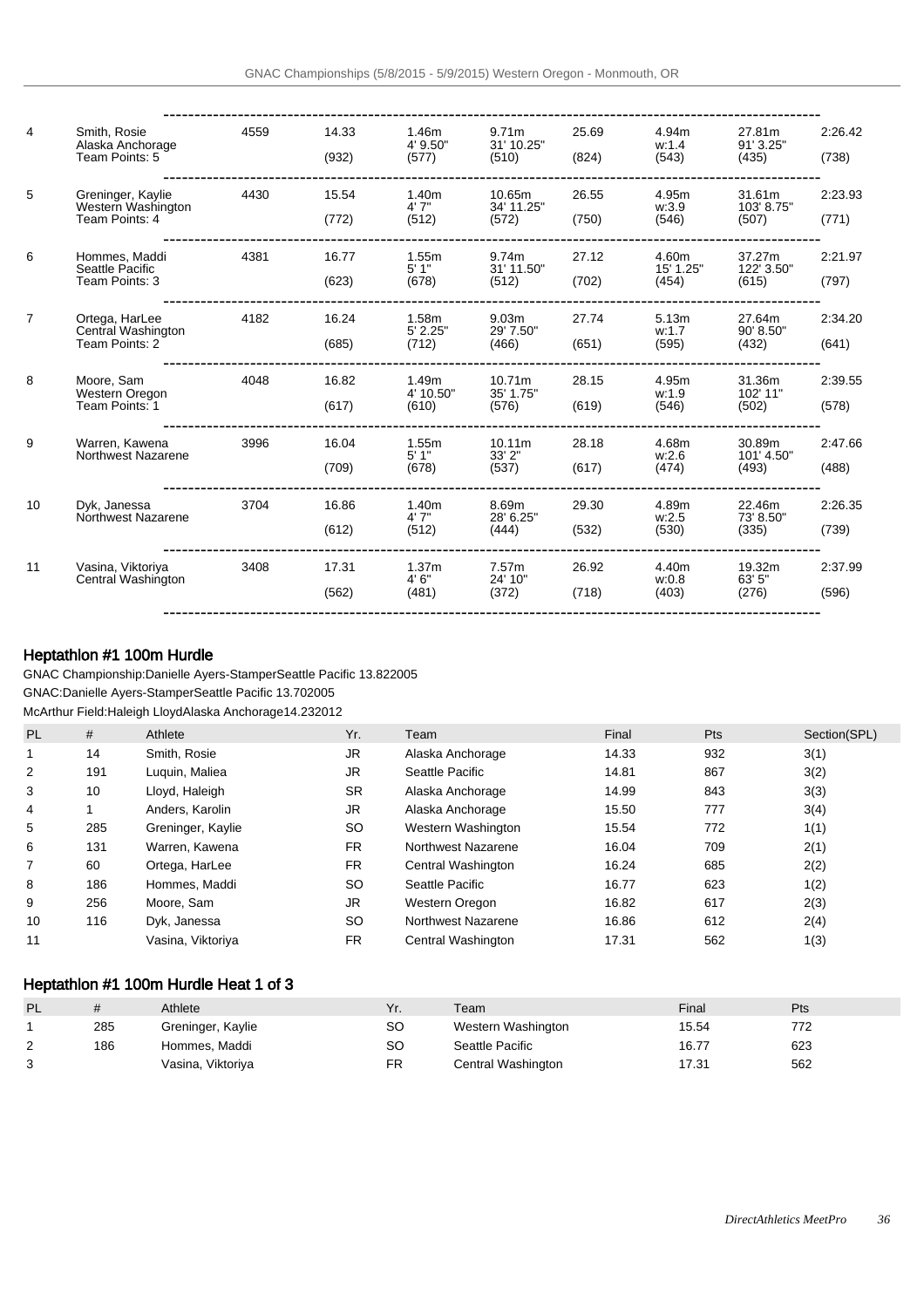## Heptathlon #1 100m Hurdle Heat 2 of 3

| PL<br>#  | Athlete        | Yr. | Team               | Final | Pts |  |
|----------|----------------|-----|--------------------|-------|-----|--|
| 131      | Warren, Kawena | FR  | Northwest Nazarene | 16.04 | 709 |  |
| 60       | Ortega, HarLee | FR  | Central Washington | 16.24 | 685 |  |
| 256<br>3 | Moore, Sam     | JR  | Western Oregon     | 16.82 | 617 |  |
| 116<br>4 | Dyk, Janessa   | SO  | Northwest Nazarene | 16.86 | 612 |  |

# Heptathlon #1 100m Hurdle Heat 3 of 3

| <b>PL</b> | #   | Athlete         | Yr. | Team             | Final | Pts |
|-----------|-----|-----------------|-----|------------------|-------|-----|
|           | 14  | Smith, Rosie    | JR  | Alaska Anchorage | 14.33 | 932 |
|           | 191 | Luguin, Maliea  | JR  | Seattle Pacific  | 14.81 | 867 |
|           | 10  | Lloyd, Haleigh  | SR  | Alaska Anchorage | 14.99 | 843 |
| 4         |     | Anders, Karolin | JR  | Alaska Anchorage | 15.50 | 777 |

## Heptathlon #2 High Jump

GNAC: Teona Perkins Seattle Pacific 1.78m 2007

McArthur Field: Camile Jampulski 1.80m 1996

GNAC Championship: Tayler Fettig Central Washington 1.74m 2014 GNAC Championship: Danielle Ayers-Stamper Seattle Pacific 1.74m 2005

| 5'7''<br>Anders, Karolin<br><b>JR</b><br>1.70m<br>855<br>$\mathbf 1$<br>1<br>Alaska Anchorage<br>$\overline{\phantom{1}}$ 1.<br>1. 1. 1.<br>1, 1.<br>$1.1$ .<br>1.<br>1.<br>1.<br>1.<br>1.<br>4.<br>1.<br>1.<br>5<br>5<br>6<br>$\overline{2}$<br>$\overline{2}$<br>3<br>5<br>6<br>$\overline{\phantom{a}}$<br>2<br>3<br>4<br>4<br>4<br>6<br>3<br>4<br>$\overline{2}$<br>5<br>2<br>5<br>8<br>$\overline{4}$<br>8<br>3<br>6<br>9<br>$\mathbf{1}$<br>$\overline{7}$<br>$\overline{0}$<br>$\overline{\mathbf{3}}$<br>4<br>$\Omega$<br>$\circ$<br>P<br>P<br>P<br>P<br>O<br>$\circ$<br>X<br>$\circ$<br>P<br>P<br>P<br>P<br>P<br>P<br>O<br>X<br>X<br>O<br>X<br>$1.5$ $1.5$ $1.6$<br>10<br><b>SR</b><br>1.58m<br>5' 2.25"<br>712<br>1.2<br>1.2<br>1.2<br>$1.3$ 1.3<br>1.3 1.4 1.4 1.4 1.4 1.5<br>2<br>Lloyd, Haleigh<br>Alaska Anchorage<br>5<br>8<br>9<br>$\overline{2}$<br>$\mathbf{0}$<br>3<br>6<br>5<br>$\overline{8}$<br>$\mathcal{P}$<br>4<br>7<br>$\mathbf 1$<br>XO O<br>XX O<br>P<br>P<br>XO O<br>P<br>P<br>P<br>P<br>P<br>XX<br>O<br>X<br>712<br>2<br>60<br>Ortega, HarLee<br><b>FR</b><br>Central Washington 1.58m<br>5' 2.25"<br>$1.2$ $1.3$ $1.3$<br>1.3<br>1.5<br>1.5<br>$1.5$ 1.6<br>1.2<br>1.2<br>1.4<br>1.4<br>1.4<br>1.4<br>9<br>$\overline{2}$<br>5<br>8<br>7<br>6<br>$\Omega$<br>3<br>8<br>XO P<br>P<br>P<br>P<br>O<br>$\circ$<br>XX XX<br>P<br>P<br>P<br>P<br>P<br>$\times$<br>O<br>1.5<br>Seattle Pacific<br>1.55m<br>5'1"<br>678<br>1.3<br>1.3<br>1.5<br>1.5<br>186<br>Hommes, Maddi<br><b>SO</b><br>1.2<br>1.2<br>1.2<br>1.3<br>1.4<br>1.4<br>1.4<br>1.4<br>4<br>5<br>3<br>8<br>$\overline{7}$<br>$\Omega$<br>6<br>9<br>$\overline{2}$<br>5<br>2<br>4<br>8<br>P<br>P<br>P<br>P<br>P<br>P<br>P<br>P<br>O<br>XO<br>XO O<br>XX<br>x<br>5'1"<br>678<br>1.3<br>Luquin, Maliea<br>JR.<br>Seattle Pacific<br>1.55m<br>1.2<br>1.2<br>1.3<br>1.4<br>1.5<br>1.5<br>1.5<br>191<br>1.2<br>1.3<br>1.4<br>1.4<br>1.4<br>4<br>5<br>8<br>$\overline{7}$<br>3<br>6<br>9<br>$\overline{2}$<br>$\overline{2}$<br>4<br>$\Omega$<br>5<br>1<br>8<br>P<br>P<br>P<br>P<br>P<br>P<br>O<br>O<br>$\circ$<br>XX XX<br>P<br>XX<br>O<br>O<br>X<br>678<br>1.5<br>1.5<br>Warren, Kawena<br>Northwest<br>5'1"<br>1.3<br>131<br><b>FR</b><br>1.55m<br>1.2<br>1.3<br>1.3<br>1.4<br>$1.4$ 1.4<br>1.5<br>4<br>1.2<br>1.2<br>1.4<br>6<br>Nazarene<br>$\Omega$<br>3<br>9<br>2<br>2<br>5<br>4<br>5<br>8<br>P<br>P<br>$\circ$<br>XO XX<br>P<br>P<br>P<br>P<br>P<br>O<br>P<br>XX.<br>O<br>X<br>1.28 1.31 1.34 1.37 1.40 1.43 1.46 1.49<br>4' 10.50"<br>1.52<br>Moore, Sam<br><b>JR</b><br>Western Oregon<br>1.49m<br>610<br>$\overline{7}$<br>256<br>1.22 1.25<br>P<br>P<br>O<br>P<br>P<br>P<br>O<br>O<br>O<br><b>XXX</b><br>P<br>1.46<br>1.25<br>1.28<br>1.31<br>1.34<br>1.40<br>4' 9.50"<br>577<br>1.22<br>1.37<br>1.43<br>1.49<br>8<br>14<br>Smith, Rosie<br>JR<br>Alaska Anchorage<br>1.46m<br>P<br>P<br>P<br>O<br>$\circ$<br>P<br>O<br>O<br>XO<br><b>XXX</b><br>1.31<br>1.34  1.37 <mark>1.40</mark><br>9<br>Northwest<br>1.40m<br>4'7''<br>512<br>1.25<br>1.28<br>1.43<br>1.46<br>116<br>Dyk, Janessa<br><b>SO</b><br>1.22<br>Nazarene<br>P<br>P<br>P<br>O<br>P<br>P<br>P<br>XO<br><b>XXX</b><br>1.40<br>9<br>Greninger, Kaylie<br>512<br>1.25<br>1.28<br>1.31<br>1.34<br>1.37<br>1.43<br>285<br>SO.<br>Western<br>1.40m<br>4' 7"<br>1.22<br>Washington<br>P<br>P<br>P<br>PXX O<br>O<br><b>XXX</b><br>P<br>1.37<br>1.22<br>1.25<br>1.28<br>1.31<br>1.34<br>1.40<br>4'6''<br>481<br>11<br>Vasina, Viktoriya<br><b>FR</b><br>Central Washington 1.37m | PL | # | Athlete | Yr. | Team | Final | English | Pts |          | <b>Jumping Record</b> |  |   |  |  |  |  |  |
|--------------------------------------------------------------------------------------------------------------------------------------------------------------------------------------------------------------------------------------------------------------------------------------------------------------------------------------------------------------------------------------------------------------------------------------------------------------------------------------------------------------------------------------------------------------------------------------------------------------------------------------------------------------------------------------------------------------------------------------------------------------------------------------------------------------------------------------------------------------------------------------------------------------------------------------------------------------------------------------------------------------------------------------------------------------------------------------------------------------------------------------------------------------------------------------------------------------------------------------------------------------------------------------------------------------------------------------------------------------------------------------------------------------------------------------------------------------------------------------------------------------------------------------------------------------------------------------------------------------------------------------------------------------------------------------------------------------------------------------------------------------------------------------------------------------------------------------------------------------------------------------------------------------------------------------------------------------------------------------------------------------------------------------------------------------------------------------------------------------------------------------------------------------------------------------------------------------------------------------------------------------------------------------------------------------------------------------------------------------------------------------------------------------------------------------------------------------------------------------------------------------------------------------------------------------------------------------------------------------------------------------------------------------------------------------------------------------------------------------------------------------------------------------------------------------------------------------------------------------------------------------------------------------------------------------------------------------------------------------------------------------------------------------------------------------------------------------------------------------------------------------------------------------------------------------------------------------------------------------------------------------------------------------------------------------------------------------------------------------------------------------------------------------------------------------------------------------------------------------------------------------------------------|----|---|---------|-----|------|-------|---------|-----|----------|-----------------------|--|---|--|--|--|--|--|
|                                                                                                                                                                                                                                                                                                                                                                                                                                                                                                                                                                                                                                                                                                                                                                                                                                                                                                                                                                                                                                                                                                                                                                                                                                                                                                                                                                                                                                                                                                                                                                                                                                                                                                                                                                                                                                                                                                                                                                                                                                                                                                                                                                                                                                                                                                                                                                                                                                                                                                                                                                                                                                                                                                                                                                                                                                                                                                                                                                                                                                                                                                                                                                                                                                                                                                                                                                                                                                                                                                                                |    |   |         |     |      |       |         |     |          |                       |  |   |  |  |  |  |  |
|                                                                                                                                                                                                                                                                                                                                                                                                                                                                                                                                                                                                                                                                                                                                                                                                                                                                                                                                                                                                                                                                                                                                                                                                                                                                                                                                                                                                                                                                                                                                                                                                                                                                                                                                                                                                                                                                                                                                                                                                                                                                                                                                                                                                                                                                                                                                                                                                                                                                                                                                                                                                                                                                                                                                                                                                                                                                                                                                                                                                                                                                                                                                                                                                                                                                                                                                                                                                                                                                                                                                |    |   |         |     |      |       |         |     |          |                       |  |   |  |  |  |  |  |
|                                                                                                                                                                                                                                                                                                                                                                                                                                                                                                                                                                                                                                                                                                                                                                                                                                                                                                                                                                                                                                                                                                                                                                                                                                                                                                                                                                                                                                                                                                                                                                                                                                                                                                                                                                                                                                                                                                                                                                                                                                                                                                                                                                                                                                                                                                                                                                                                                                                                                                                                                                                                                                                                                                                                                                                                                                                                                                                                                                                                                                                                                                                                                                                                                                                                                                                                                                                                                                                                                                                                |    |   |         |     |      |       |         |     |          |                       |  |   |  |  |  |  |  |
|                                                                                                                                                                                                                                                                                                                                                                                                                                                                                                                                                                                                                                                                                                                                                                                                                                                                                                                                                                                                                                                                                                                                                                                                                                                                                                                                                                                                                                                                                                                                                                                                                                                                                                                                                                                                                                                                                                                                                                                                                                                                                                                                                                                                                                                                                                                                                                                                                                                                                                                                                                                                                                                                                                                                                                                                                                                                                                                                                                                                                                                                                                                                                                                                                                                                                                                                                                                                                                                                                                                                |    |   |         |     |      |       |         |     |          |                       |  |   |  |  |  |  |  |
|                                                                                                                                                                                                                                                                                                                                                                                                                                                                                                                                                                                                                                                                                                                                                                                                                                                                                                                                                                                                                                                                                                                                                                                                                                                                                                                                                                                                                                                                                                                                                                                                                                                                                                                                                                                                                                                                                                                                                                                                                                                                                                                                                                                                                                                                                                                                                                                                                                                                                                                                                                                                                                                                                                                                                                                                                                                                                                                                                                                                                                                                                                                                                                                                                                                                                                                                                                                                                                                                                                                                |    |   |         |     |      |       |         |     |          |                       |  |   |  |  |  |  |  |
|                                                                                                                                                                                                                                                                                                                                                                                                                                                                                                                                                                                                                                                                                                                                                                                                                                                                                                                                                                                                                                                                                                                                                                                                                                                                                                                                                                                                                                                                                                                                                                                                                                                                                                                                                                                                                                                                                                                                                                                                                                                                                                                                                                                                                                                                                                                                                                                                                                                                                                                                                                                                                                                                                                                                                                                                                                                                                                                                                                                                                                                                                                                                                                                                                                                                                                                                                                                                                                                                                                                                |    |   |         |     |      |       |         |     |          |                       |  |   |  |  |  |  |  |
|                                                                                                                                                                                                                                                                                                                                                                                                                                                                                                                                                                                                                                                                                                                                                                                                                                                                                                                                                                                                                                                                                                                                                                                                                                                                                                                                                                                                                                                                                                                                                                                                                                                                                                                                                                                                                                                                                                                                                                                                                                                                                                                                                                                                                                                                                                                                                                                                                                                                                                                                                                                                                                                                                                                                                                                                                                                                                                                                                                                                                                                                                                                                                                                                                                                                                                                                                                                                                                                                                                                                |    |   |         |     |      |       |         |     |          |                       |  |   |  |  |  |  |  |
|                                                                                                                                                                                                                                                                                                                                                                                                                                                                                                                                                                                                                                                                                                                                                                                                                                                                                                                                                                                                                                                                                                                                                                                                                                                                                                                                                                                                                                                                                                                                                                                                                                                                                                                                                                                                                                                                                                                                                                                                                                                                                                                                                                                                                                                                                                                                                                                                                                                                                                                                                                                                                                                                                                                                                                                                                                                                                                                                                                                                                                                                                                                                                                                                                                                                                                                                                                                                                                                                                                                                |    |   |         |     |      |       |         |     |          |                       |  |   |  |  |  |  |  |
|                                                                                                                                                                                                                                                                                                                                                                                                                                                                                                                                                                                                                                                                                                                                                                                                                                                                                                                                                                                                                                                                                                                                                                                                                                                                                                                                                                                                                                                                                                                                                                                                                                                                                                                                                                                                                                                                                                                                                                                                                                                                                                                                                                                                                                                                                                                                                                                                                                                                                                                                                                                                                                                                                                                                                                                                                                                                                                                                                                                                                                                                                                                                                                                                                                                                                                                                                                                                                                                                                                                                |    |   |         |     |      |       |         |     |          |                       |  |   |  |  |  |  |  |
|                                                                                                                                                                                                                                                                                                                                                                                                                                                                                                                                                                                                                                                                                                                                                                                                                                                                                                                                                                                                                                                                                                                                                                                                                                                                                                                                                                                                                                                                                                                                                                                                                                                                                                                                                                                                                                                                                                                                                                                                                                                                                                                                                                                                                                                                                                                                                                                                                                                                                                                                                                                                                                                                                                                                                                                                                                                                                                                                                                                                                                                                                                                                                                                                                                                                                                                                                                                                                                                                                                                                |    |   |         |     |      |       |         |     |          |                       |  |   |  |  |  |  |  |
|                                                                                                                                                                                                                                                                                                                                                                                                                                                                                                                                                                                                                                                                                                                                                                                                                                                                                                                                                                                                                                                                                                                                                                                                                                                                                                                                                                                                                                                                                                                                                                                                                                                                                                                                                                                                                                                                                                                                                                                                                                                                                                                                                                                                                                                                                                                                                                                                                                                                                                                                                                                                                                                                                                                                                                                                                                                                                                                                                                                                                                                                                                                                                                                                                                                                                                                                                                                                                                                                                                                                |    |   |         |     |      |       |         |     |          |                       |  |   |  |  |  |  |  |
|                                                                                                                                                                                                                                                                                                                                                                                                                                                                                                                                                                                                                                                                                                                                                                                                                                                                                                                                                                                                                                                                                                                                                                                                                                                                                                                                                                                                                                                                                                                                                                                                                                                                                                                                                                                                                                                                                                                                                                                                                                                                                                                                                                                                                                                                                                                                                                                                                                                                                                                                                                                                                                                                                                                                                                                                                                                                                                                                                                                                                                                                                                                                                                                                                                                                                                                                                                                                                                                                                                                                |    |   |         |     |      |       |         |     |          |                       |  |   |  |  |  |  |  |
|                                                                                                                                                                                                                                                                                                                                                                                                                                                                                                                                                                                                                                                                                                                                                                                                                                                                                                                                                                                                                                                                                                                                                                                                                                                                                                                                                                                                                                                                                                                                                                                                                                                                                                                                                                                                                                                                                                                                                                                                                                                                                                                                                                                                                                                                                                                                                                                                                                                                                                                                                                                                                                                                                                                                                                                                                                                                                                                                                                                                                                                                                                                                                                                                                                                                                                                                                                                                                                                                                                                                |    |   |         |     |      |       |         |     |          |                       |  |   |  |  |  |  |  |
|                                                                                                                                                                                                                                                                                                                                                                                                                                                                                                                                                                                                                                                                                                                                                                                                                                                                                                                                                                                                                                                                                                                                                                                                                                                                                                                                                                                                                                                                                                                                                                                                                                                                                                                                                                                                                                                                                                                                                                                                                                                                                                                                                                                                                                                                                                                                                                                                                                                                                                                                                                                                                                                                                                                                                                                                                                                                                                                                                                                                                                                                                                                                                                                                                                                                                                                                                                                                                                                                                                                                |    |   |         |     |      |       |         |     |          |                       |  |   |  |  |  |  |  |
|                                                                                                                                                                                                                                                                                                                                                                                                                                                                                                                                                                                                                                                                                                                                                                                                                                                                                                                                                                                                                                                                                                                                                                                                                                                                                                                                                                                                                                                                                                                                                                                                                                                                                                                                                                                                                                                                                                                                                                                                                                                                                                                                                                                                                                                                                                                                                                                                                                                                                                                                                                                                                                                                                                                                                                                                                                                                                                                                                                                                                                                                                                                                                                                                                                                                                                                                                                                                                                                                                                                                |    |   |         |     |      |       |         |     |          |                       |  |   |  |  |  |  |  |
|                                                                                                                                                                                                                                                                                                                                                                                                                                                                                                                                                                                                                                                                                                                                                                                                                                                                                                                                                                                                                                                                                                                                                                                                                                                                                                                                                                                                                                                                                                                                                                                                                                                                                                                                                                                                                                                                                                                                                                                                                                                                                                                                                                                                                                                                                                                                                                                                                                                                                                                                                                                                                                                                                                                                                                                                                                                                                                                                                                                                                                                                                                                                                                                                                                                                                                                                                                                                                                                                                                                                |    |   |         |     |      |       |         |     |          |                       |  |   |  |  |  |  |  |
|                                                                                                                                                                                                                                                                                                                                                                                                                                                                                                                                                                                                                                                                                                                                                                                                                                                                                                                                                                                                                                                                                                                                                                                                                                                                                                                                                                                                                                                                                                                                                                                                                                                                                                                                                                                                                                                                                                                                                                                                                                                                                                                                                                                                                                                                                                                                                                                                                                                                                                                                                                                                                                                                                                                                                                                                                                                                                                                                                                                                                                                                                                                                                                                                                                                                                                                                                                                                                                                                                                                                |    |   |         |     |      |       |         |     |          |                       |  |   |  |  |  |  |  |
|                                                                                                                                                                                                                                                                                                                                                                                                                                                                                                                                                                                                                                                                                                                                                                                                                                                                                                                                                                                                                                                                                                                                                                                                                                                                                                                                                                                                                                                                                                                                                                                                                                                                                                                                                                                                                                                                                                                                                                                                                                                                                                                                                                                                                                                                                                                                                                                                                                                                                                                                                                                                                                                                                                                                                                                                                                                                                                                                                                                                                                                                                                                                                                                                                                                                                                                                                                                                                                                                                                                                |    |   |         |     |      |       |         |     |          |                       |  |   |  |  |  |  |  |
|                                                                                                                                                                                                                                                                                                                                                                                                                                                                                                                                                                                                                                                                                                                                                                                                                                                                                                                                                                                                                                                                                                                                                                                                                                                                                                                                                                                                                                                                                                                                                                                                                                                                                                                                                                                                                                                                                                                                                                                                                                                                                                                                                                                                                                                                                                                                                                                                                                                                                                                                                                                                                                                                                                                                                                                                                                                                                                                                                                                                                                                                                                                                                                                                                                                                                                                                                                                                                                                                                                                                |    |   |         |     |      |       |         |     |          |                       |  |   |  |  |  |  |  |
| XXO O<br><b>XXX</b><br>O                                                                                                                                                                                                                                                                                                                                                                                                                                                                                                                                                                                                                                                                                                                                                                                                                                                                                                                                                                                                                                                                                                                                                                                                                                                                                                                                                                                                                                                                                                                                                                                                                                                                                                                                                                                                                                                                                                                                                                                                                                                                                                                                                                                                                                                                                                                                                                                                                                                                                                                                                                                                                                                                                                                                                                                                                                                                                                                                                                                                                                                                                                                                                                                                                                                                                                                                                                                                                                                                                                       |    |   |         |     |      |       |         |     | $\Omega$ | P                     |  | O |  |  |  |  |  |

## Heptathlon #3 Shot Put

GNAC Championship: Anica Knispel Montana State Billings 14.04m 2011 GNAC: Krissy Tandle Central Washington 14.94m 2009 McArthur Field: Gabriella Dixson Concordia 15.13m 2013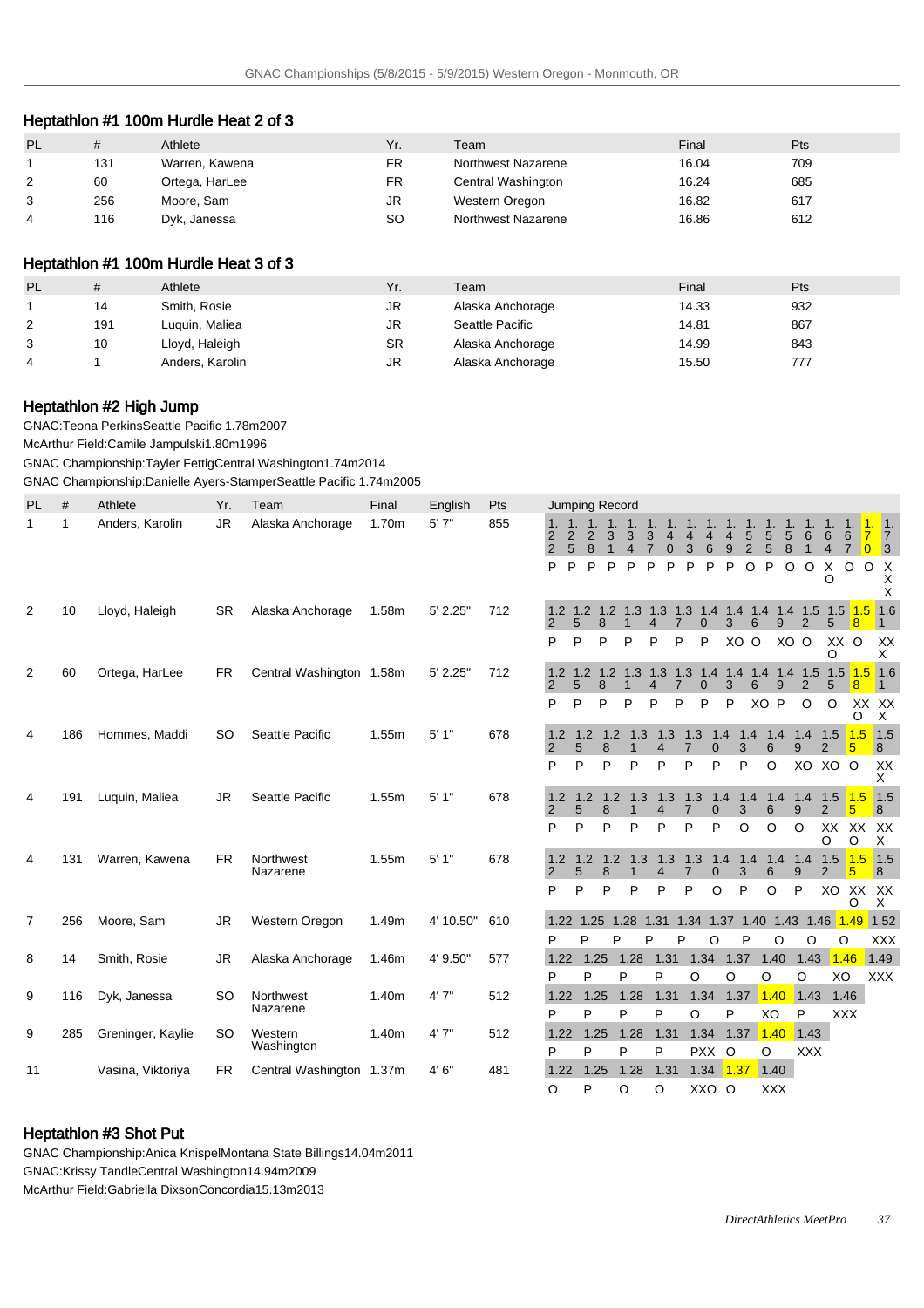| <b>PL</b>      | #   | Athlete           | Yr.       | Team               | Final             | English    | Pts | Attempts |       |       |
|----------------|-----|-------------------|-----------|--------------------|-------------------|------------|-----|----------|-------|-------|
| 1              |     | Anders, Karolin   | JR.       | Alaska Anchorage   | 11.77m            | 38' 7.50"  | 646 | 11.00    | 11.03 | 11.77 |
| 2              | 256 | Moore, Sam        | JR.       | Western Oregon     | 10.71m            | 35' 1.75"  | 576 | 10.64    | 10.31 | 10.71 |
| 3              | 285 | Greninger, Kaylie | SO        | Western Washington | 10.65m            | 34' 11.25" | 572 | 10.65    | 9.84  | 9.74  |
| 4              | 131 | Warren, Kawena    | FR.       | Northwest Nazarene | 10.11m            | 33'2''     | 537 | 8.74     | 10.06 | 10.11 |
| 5              | 186 | Hommes, Maddi     | SO        | Seattle Pacific    | 9.74m             | 31' 11.50" | 512 | 9.44     | 9.74  | 9.38  |
| 6              | 14  | Smith, Rosie      | JR        | Alaska Anchorage   | 9.71m             | 31' 10.25" | 510 | 9.71     | 9.48  | 9.22  |
| $\overline{7}$ | 60  | Ortega, HarLee    | FR.       | Central Washington | 9.03 <sub>m</sub> | 29' 7.50"  | 466 | 8.89     | 9.03  | 8.82  |
| 8              | 191 | Luguin, Maliea    | JR.       | Seattle Pacific    | 8.88m             | 29' 1.75"  | 456 | 8.88     | 8.31  | 8.72  |
| 9              | 10  | Lloyd, Haleigh    | <b>SR</b> | Alaska Anchorage   | 8.75m             | 28' 8.50"  | 448 | 8.69     | 8.25  | 8.75  |
| 10             | 116 | Dyk, Janessa      | SO        | Northwest Nazarene | 8.69m             | 28' 6.25"  | 444 | 8.68     | 8.69  | 8.38  |
| 11             |     | Vasina, Viktoriya | FR.       | Central Washington | 7.57m             | 24' 10"    | 372 | 7.57     | 7.51  | 7.47  |

## Heptathlon #4 200 Meters

GNAC Championship: Grace Morgan Alaska Anchorage 24.30 2013 GNAC: NyEma Sims Seattle Pacific 23.99 2007

McArthur Field: Grace Morgan Alaska Anchorage 24.61 2012

| <b>PL</b> | #   | Athlete           | Yr.       | Team               | Final | <b>Pts</b> | Section(SPL) |
|-----------|-----|-------------------|-----------|--------------------|-------|------------|--------------|
| 1         | 14  | Smith, Rosie      | <b>JR</b> | Alaska Anchorage   | 25.69 | 824        | 2(1)         |
| 2         |     | Anders, Karolin   | JR.       | Alaska Anchorage   | 26.05 | 793        | 2(2)         |
| 3         | 191 | Luguin, Maliea    | JR        | Seattle Pacific    | 26.24 | 776        | 2(3)         |
| 4         | 10  | Lloyd, Haleigh    | <b>SR</b> | Alaska Anchorage   | 26.27 | 774        | 1(1)         |
| 5         | 285 | Greninger, Kaylie | <b>SO</b> | Western Washington | 26.55 | 750        | 1(2)         |
| 6         |     | Vasina, Viktoriya | FR.       | Central Washington | 26.92 | 718        | 2(4)         |
|           | 186 | Hommes, Maddi     | <b>SO</b> | Seattle Pacific    | 27.12 | 702        | 2(5)         |
| 8         | 60  | Ortega, HarLee    | <b>FR</b> | Central Washington | 27.74 | 651        | 2(6)         |
| 9         | 256 | Moore, Sam        | JR.       | Western Oregon     | 28.15 | 619        | 1(3)         |
| 10        | 131 | Warren, Kawena    | <b>FR</b> | Northwest Nazarene | 28.18 | 617        | 1(4)         |
| 11        | 116 | Dyk, Janessa      | <b>SO</b> | Northwest Nazarene | 29.30 | 532        | 1(5)         |

# Heptathlon #4 200 Meters Heat 1 of 2

| <b>PL</b> | #   | Athlete           | Yr.       | Team               | Final | Pts |
|-----------|-----|-------------------|-----------|--------------------|-------|-----|
|           | 10  | Lloyd, Haleigh    | <b>SR</b> | Alaska Anchorage   | 26.27 | 774 |
| 2         | 285 | Greninger, Kaylie | SO        | Western Washington | 26.55 | 750 |
| 3         | 256 | Moore, Sam        | JR        | Western Oregon     | 28.15 | 619 |
| 4         | 131 | Warren, Kawena    | FR.       | Northwest Nazarene | 28.18 | 617 |
| 5         | 116 | Dyk, Janessa      | SO        | Northwest Nazarene | 29.30 | 532 |

## Heptathlon #4 200 Meters Heat 2 of 2

| <b>PL</b> | #   | Athlete           | Yr.       | Team               | Final | Pts |
|-----------|-----|-------------------|-----------|--------------------|-------|-----|
|           | 14  | Smith, Rosie      | JR.       | Alaska Anchorage   | 25.69 | 824 |
| 2         |     | Anders, Karolin   | JR        | Alaska Anchorage   | 26.05 | 793 |
| 3         | 191 | Luguin, Maliea    | JR        | Seattle Pacific    | 26.24 | 776 |
| 4         |     | Vasina, Viktoriya | FR        | Central Washington | 26.92 | 718 |
| 5         | 186 | Hommes, Maddi     | <b>SO</b> | Seattle Pacific    | 27.12 | 702 |
| 6         | 60  | Ortega, HarLee    | FR.       | Central Washington | 27.74 | 651 |

## Heptathlon #5 Long Jump

GNAC Championship: Ali Worthen Seattle Pacific 5.99m 2013 GNAC: Stephanie Huffman Seattle Pacific 5.99m 2002

McArthur Field: Julie Bright 5.86m 1996

| <b>PL</b> | #   | Athlete         | Yr. | Team             | Final | Wind | English   | Pts | Attempts                 |
|-----------|-----|-----------------|-----|------------------|-------|------|-----------|-----|--------------------------|
|           |     | Anders, Karolin | JR  | Alaska Anchorage | 5.58m | 2.8  | 18' 3.75" | 723 | 5.58<br>5.38<br>5.57     |
|           |     |                 |     |                  |       |      |           |     | w:-0.5 w:2.8 w:1.9       |
|           | 191 | Luquin, Maliea  | JR  | Seattle Pacific  | 5.34m | 1.1  | 17' 6.25" | 654 | <b>FOUL 5.15</b><br>5.34 |
|           |     |                 |     |                  |       |      |           |     | w:2.6<br>w:1.7           |